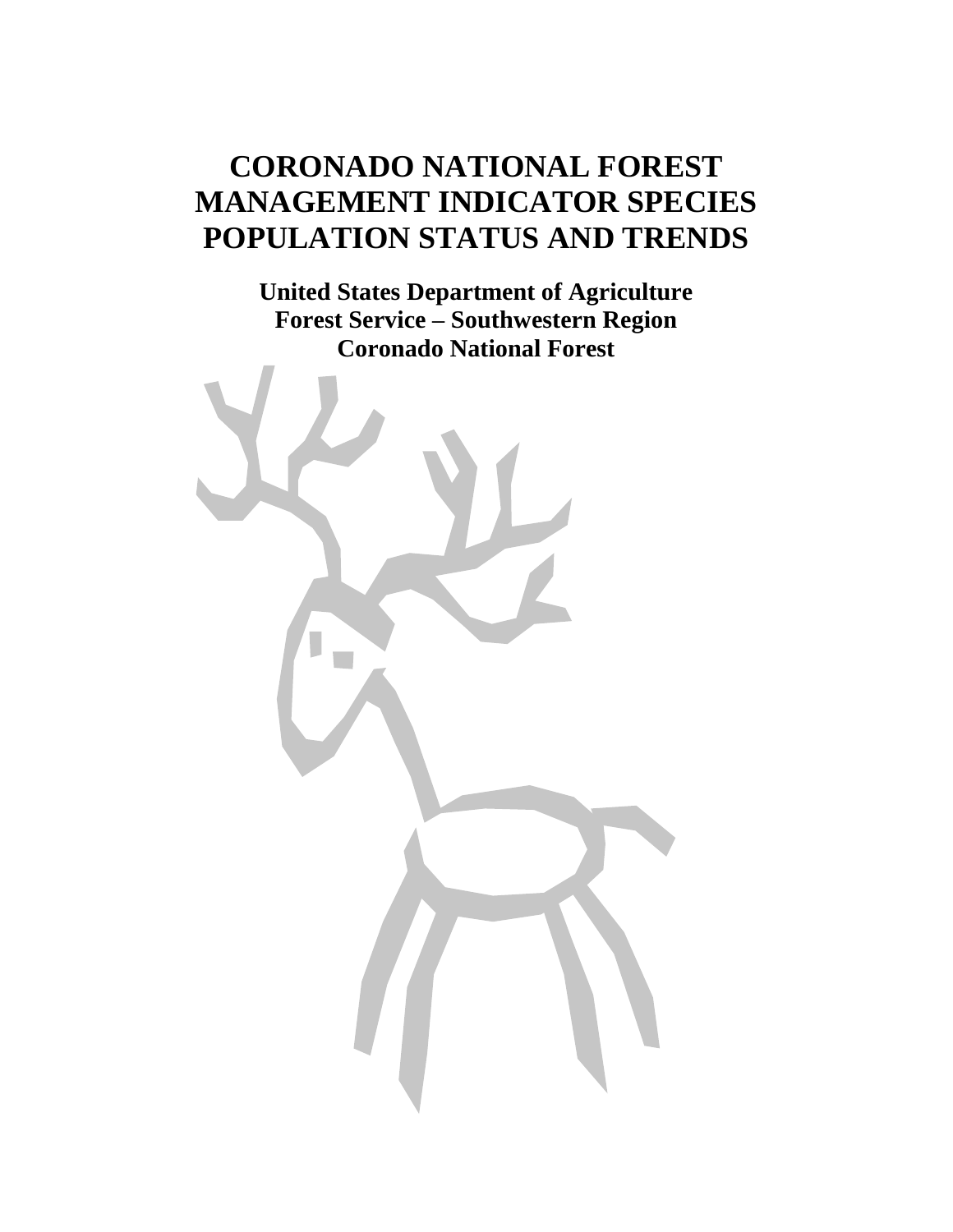| Revised and updated: July 2004Pronghorn Antelope (Antilocapra americana) 51 |  |
|-----------------------------------------------------------------------------|--|
|                                                                             |  |
|                                                                             |  |
|                                                                             |  |
|                                                                             |  |
|                                                                             |  |
|                                                                             |  |
|                                                                             |  |
|                                                                             |  |
|                                                                             |  |
|                                                                             |  |
|                                                                             |  |
|                                                                             |  |
|                                                                             |  |

# **TABLE OF CONTENTS**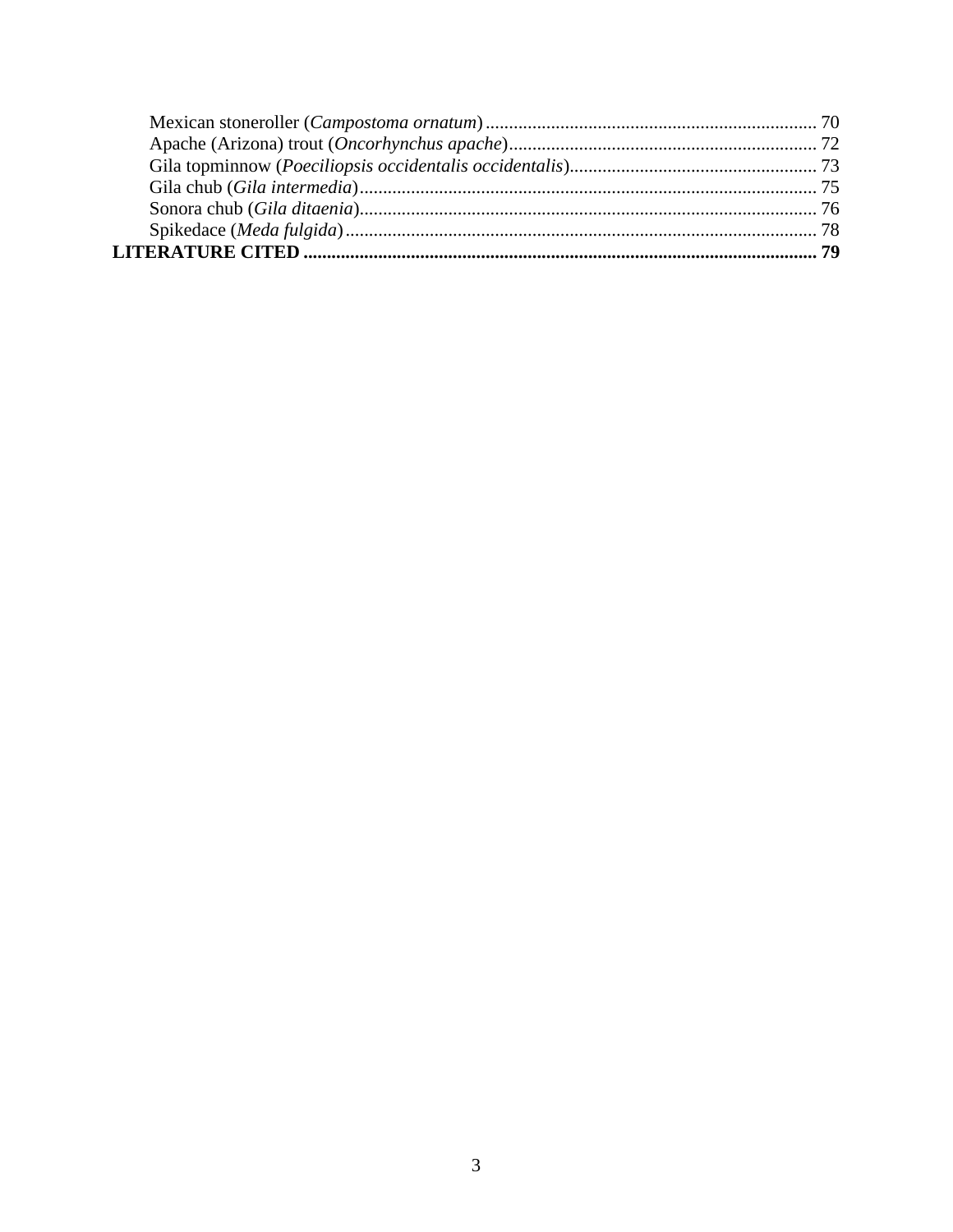# <span id="page-3-1"></span><span id="page-3-0"></span>*Introduction* **Regulatory Context**

The role of management indicator species (MIS) in National Forest planning is described in the 1982 implementing regulations for the National Forest Management Act (NFMA) of 1976. These regulations require that certain vertebrate and/or invertebrate species present in the area be identified as MIS and that they be selected because "*their population changes are believed to indicate the effects of management activities*" (36 CFR 219.19(a)(1).

The Forest Service Manual (FSM) defines management indicators as *"Plant and animal species, communities or special habitats selected for emphasis in planning, and which are monitored during forest plan implementation in order to assess the effects of management activities on their populations and the populations of other species with similar habitat needs which they may represent."* (FSM 2620.5).

The NFMA regulations identify five categories of species that may be considered, where appropriate, as management indicator species:

- *Endangered and threatened plant and animal species identified on State and Federal lists for the area.*
- *Species with special habitat needs that may be influenced significantly by planned management programs.*
- *Species commonly hunted, fished or trapped*
- *Nongame species of special interest*
- *Plant and animal species selected because their population changes are believed to indicate the effects of management activities on other species of selected major biological communities or on water quality.*

Section 219.19(a)(6) requires that "*Population trends of the management indicator species will be monitored and relationships to habitat changes determined. This monitoring will be done in cooperation with State fish and wildlife agencies to the extent practicable*."

In order to meet the spirit and intent of the planning regulations, thirty-three Management Indicator Species and one group - primary and secondary cavity nesters - in eight indicator groups were identified in the Coronado National Forest Land and Resource Management Plan adopted in 1986 (U.S. Forest Service 1986: 128-129). The sections of this document that follow describe the process for selection of MIS on the Coronado National Forest (CNF), summarize monitoring information for these species and, where possible, asses their status and utility as MIS after 16 years of Forest Plan implementation. Species accounts are updated periodically as additional monitoring information becomes available.

## <span id="page-3-2"></span>**Management Indicator Species Selection**

The Coronado National Forest Land and Resource Management Plan (Forest Plan) was adopted in 1986. The process for selecting management indicator species is described in the Wildlife and Fish chapter of the Coronado National Forest Analysis of the Management Situation (USFS 1982) on file in the Coronado National Forest Supervisor's Office. Table 1 and Table 2 display management indicator species by indicator group. According to the records on file, only a single species – Bell's vireo – and cavity nesters as a group were considered suitable for selection as indicators whose population changes could be used to indicate the effects of management on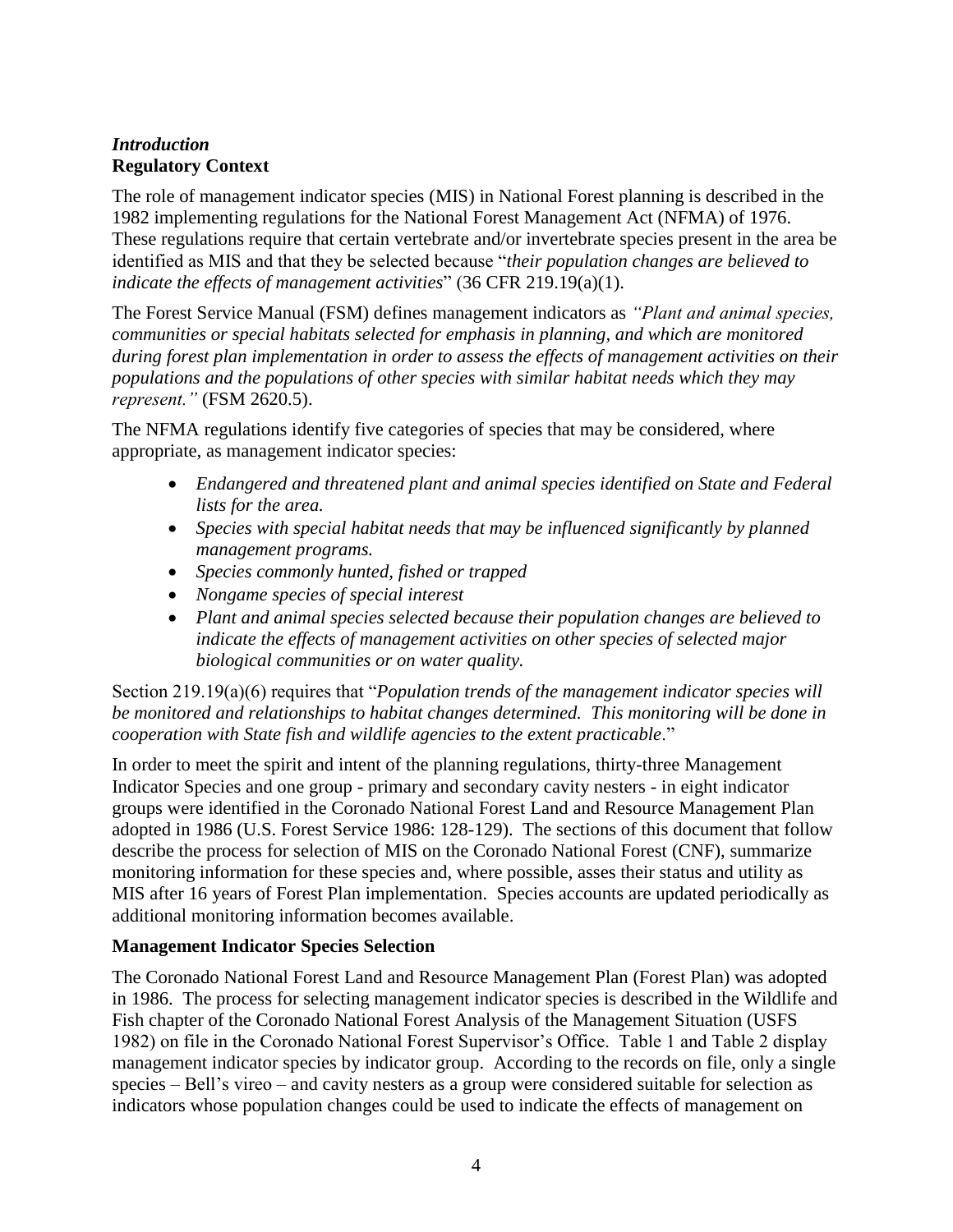other species. The remaining 32 species were selected largely because they had identifiable special habitat needs, but were not considered suitable for tracking Forest-wide habitat conditions. Indeed, many species had very narrow habitat tolerances or occur over a very restricted range on the Forest. Each of the 5 categories of MIS described in the MFMA regulations (above) is represented in the Forest Plan list.

Management indicator species are displayed in the Forest Plan in 8 indicator groups (Table 1); however, there is no information in the planning records to indicate how the 8 groups were derived. The indicator groups themselves are general descriptions of a desired condition (diversity, riparian, dense canopy, etc.) but are not statements of a quantifiable plant community or habitat type identified in the Forest Plan. Several species occur in more than one group (Table 2). For example, Elegant Trogons are included in the Cavity Nesters, Riparian Species, Species Needing Diversity, Special Interest and Threatened and Endangered Species groups.

|                | Group                            | <b>Species</b>                              |  |  |
|----------------|----------------------------------|---------------------------------------------|--|--|
| 1              | <b>Cavity Nesters</b>            | Coppery-tailed (Elegant) Trogon             |  |  |
|                |                                  | Sulphur-bellied Flycatcher                  |  |  |
|                |                                  | Other primary and secondary cavity nesters* |  |  |
| $\overline{2}$ | <b>Riparian Species</b>          | Gray hawk                                   |  |  |
|                |                                  | Blue-throated hummingbird                   |  |  |
|                |                                  | Coppery-tailed (elegant) trogon             |  |  |
|                |                                  | Rose-throated becard                        |  |  |
|                |                                  | Thick-billed kingbird                       |  |  |
|                |                                  | Sulphur-bellied flycatcher                  |  |  |
|                |                                  | Northern Beardless tyrannulet               |  |  |
|                |                                  | Bell's vireo                                |  |  |
|                |                                  | <b>Black</b> bear                           |  |  |
| $\overline{3}$ | <b>Species Needing Diversity</b> | White-tailed deer                           |  |  |
|                |                                  | Merriam's turkey                            |  |  |
|                |                                  | Coppery-tailed (elegant) trogon             |  |  |
|                |                                  | Sulphur-bellied flycatcher                  |  |  |
|                |                                  | Buff-breasted flycatcher                    |  |  |
|                |                                  | <b>Black</b> bear                           |  |  |
| $\overline{4}$ | Species Needing Herbaceous       | White-tailed deer                           |  |  |
|                | Cover                            | Mearn's quail                               |  |  |
|                |                                  | Pronghorn antelope                          |  |  |
|                |                                  | Desert massassauga                          |  |  |
|                |                                  | Baird's sparrow                             |  |  |
| 5              | Species Needing Dense Canopy     | Bell's vireo                                |  |  |
|                |                                  | Northern beardless tyrannulet               |  |  |
|                |                                  | Gray hawk                                   |  |  |
| 6              | Game Species                     | White-tailed deer                           |  |  |
|                |                                  | Mearn's quail                               |  |  |
|                |                                  | Pronghorn antelope                          |  |  |
|                |                                  | Desert bighorn sheep                        |  |  |
|                |                                  | Merriam's turkey                            |  |  |
|                |                                  | <b>Black</b> bear                           |  |  |
| 7              | <b>Special Interest Species</b>  | Mearn's quail                               |  |  |
|                |                                  | Gray hawk                                   |  |  |
|                |                                  | Blue-throated hummingbird                   |  |  |
|                |                                  | Coppery-tailed (elegant) trogon             |  |  |
|                |                                  | Rose-throated becard                        |  |  |

|  |  |  |  | Table 1. Coronado National Forest Management Indicator Species by Group |  |  |  |
|--|--|--|--|-------------------------------------------------------------------------|--|--|--|
|--|--|--|--|-------------------------------------------------------------------------|--|--|--|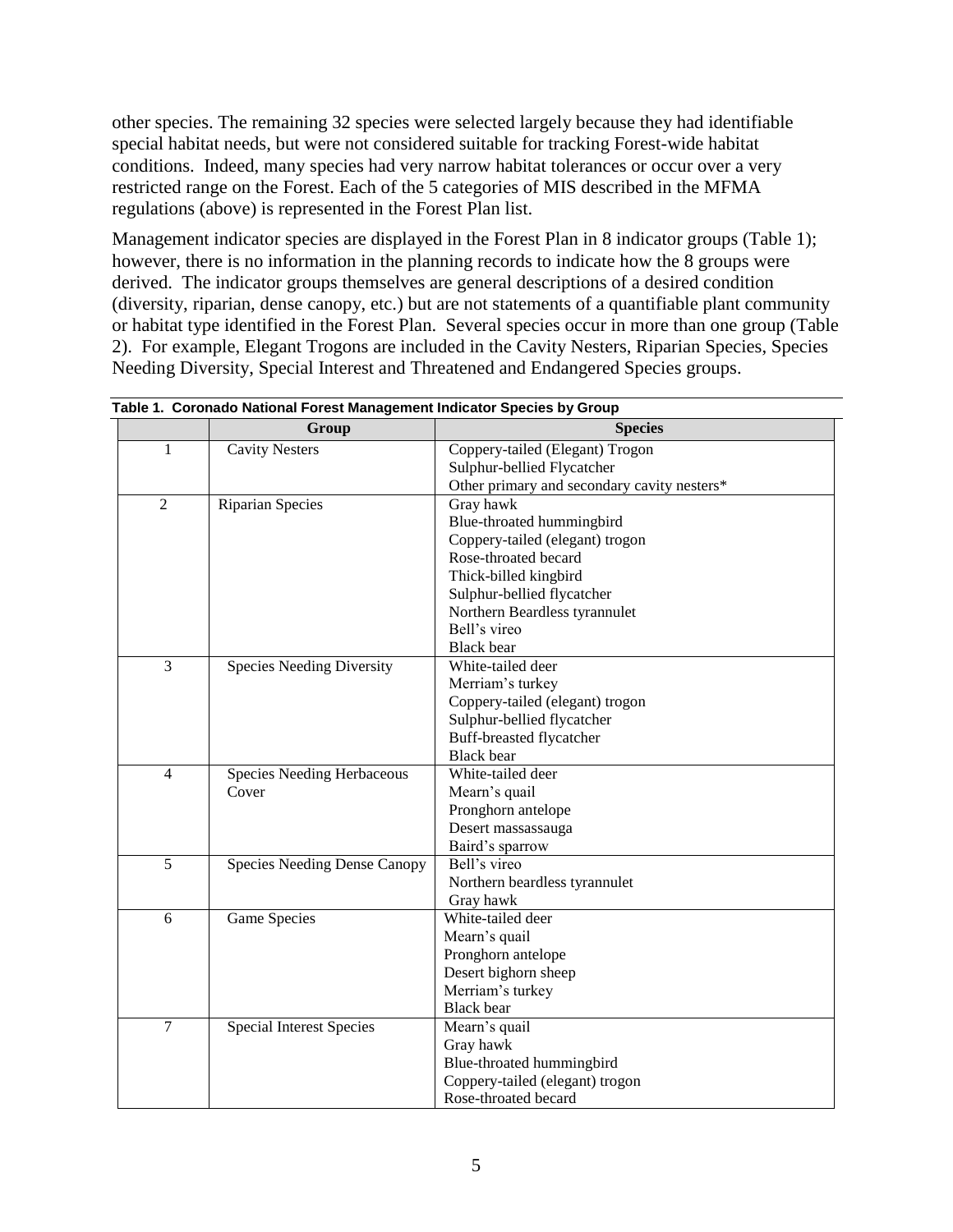|                | Group                     | <b>Species</b>                     |
|----------------|---------------------------|------------------------------------|
|                |                           | Thick-billed kingbird              |
|                |                           | Sulphur-bellied flycatcher         |
|                |                           | Buff-breasted flycatcher           |
|                |                           | Northern beardless tyrannulet      |
|                |                           | Five-striped sparrow               |
| $\overline{8}$ | Threatened and Endangered | Desert bighorn sheep               |
|                | Species                   | Gray hawk                          |
|                |                           | Peregrine falcon                   |
|                |                           | Blue-throated hummingbird          |
|                |                           | Coppery-tailed (Elegant) trogon    |
|                |                           | Rose-throated becard               |
|                |                           | Thick-billed kingbird              |
|                |                           | Sulphur-bellied flycatcher         |
|                |                           | Buff-breasted flycatcher           |
|                |                           | Northern beardless tyrannulet      |
|                |                           | Bell's vireo                       |
|                |                           | Baird's sparrow                    |
|                |                           | Five-striped sparrow               |
|                |                           | Mexican stoneroller                |
|                |                           | Arizona (Apache) trout             |
|                |                           | Gila topminnow                     |
|                |                           | Gila chub                          |
|                |                           | Sonora chub                        |
|                |                           | Desert massassauga                 |
|                |                           | Twin-spotted rattlesnake           |
|                |                           | Arizona ridge-nosed rattlesnake    |
|                |                           | Huachuca (Sonora) tiger salamander |
|                |                           | Tarahumara frog                    |
|                |                           | Western barking frog               |
|                |                           | Spikedace                          |
|                |                           | Arizona treefrog                   |
|                |                           | Mt. Graham spruce (red) squirrel   |
|                |                           | Gould's turkey                     |

*\*Primary Cavity Nesters*

Ladder-backed woodpecker, Arizona woodpecker, northern flicker, Gila woodpecker, acorn woodpecker, hairy woodpecker

*\*Secondary Cavity Nesters*

American kestrel, elf owl, flammulated owl, whiskered screech owl, western screech owl, Northern pygmy-owl, Mexican spotted owl, elegant trogon, eared trogon, Sulphur-bellied flycatcher, brown-crested flycatcher, ash-throated flycatcher, dusky capped flycatcher, Cordilleran flycatcher, violet green swallow, juniper titmouse, bridled titmouse, brown creeper, white-breasted nuthatch, red-breasted nuthatch, pygmy nuthatch, house wren, Bewick's wren, eastern bluebird, European starling, Lucy's warbler.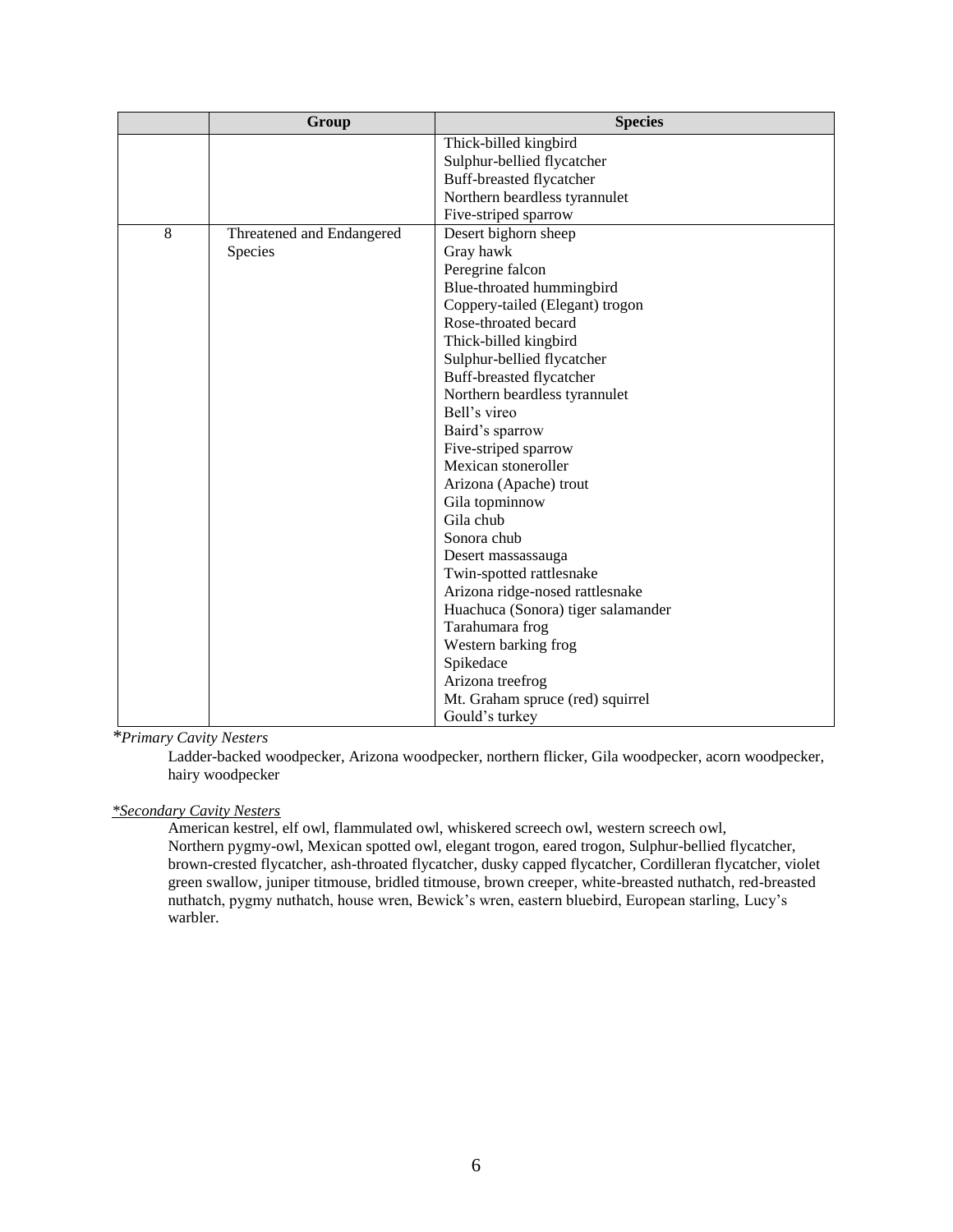| Table 2. Coronado National Forest Management Indicator Species and Indicator<br><b>Categories</b> |                           |                           |                                 |                                           |                                       |                           |                                |                           |
|---------------------------------------------------------------------------------------------------|---------------------------|---------------------------|---------------------------------|-------------------------------------------|---------------------------------------|---------------------------|--------------------------------|---------------------------|
| <b>Indicator Species</b>                                                                          | Cavity<br><b>Nesters</b>  | Riparian<br>Species       | Species<br>needing<br>Diversity | Species<br>Needing<br>Herbaceous<br>Cover | Species<br>Needing<br>Dense<br>Canopy | Game<br>Species           | Special<br>Interest<br>Species | T&E<br>Species            |
| Desert Bighorn Sheep                                                                              |                           |                           |                                 |                                           |                                       | X                         |                                | X                         |
| Pronghorn antelope                                                                                |                           |                           |                                 | X                                         |                                       | X                         |                                |                           |
| Mt. Graham Red Squirrel                                                                           |                           |                           |                                 |                                           |                                       |                           |                                | $\boldsymbol{\mathrm{X}}$ |
| White-tailed deer                                                                                 |                           |                           | X                               | X                                         |                                       | X                         |                                |                           |
| <b>Black</b> bear                                                                                 |                           | X                         | $\mathbf X$                     |                                           |                                       | X                         |                                |                           |
| Elegant trogon                                                                                    | $\mathbf X$               | X                         | $\mathbf X$                     |                                           |                                       |                           | $\mathbf X$                    | $\mathbf X$               |
| Sulphur-bellied flycatcher                                                                        | X                         | $\mathbf X$               | $\mathbf X$                     |                                           |                                       |                           | X                              | $\mathbf X$               |
| Gray hawk                                                                                         |                           | $\mathbf X$               |                                 |                                           | $\boldsymbol{X}$                      |                           | X                              | $\overline{X}$            |
| Blue-throated hummingbird                                                                         |                           | $\mathbf X$               |                                 |                                           |                                       |                           | $\mathbf X$                    | $\mathbf X$               |
| Rose-throated becard                                                                              |                           | $\boldsymbol{\mathrm{X}}$ |                                 |                                           |                                       |                           | $\mathbf X$                    | $\mathbf X$               |
| Thick-billed kingbird                                                                             |                           | $\overline{\text{X}}$     |                                 |                                           |                                       |                           | $\mathbf X$                    | $\overline{\textbf{X}}$   |
| Northern beardless tyrannulet                                                                     |                           | $\mathbf X$               |                                 |                                           | X                                     |                           | $\boldsymbol{X}$               | $\mathbf X$               |
| Bell's vireo                                                                                      |                           | $\overline{\text{X}}$     |                                 |                                           | X                                     |                           |                                | $\overline{\textbf{X}}$   |
| Buff-breasted flycatcher                                                                          |                           |                           | X                               |                                           |                                       |                           | $\mathbf X$                    | $\mathbf X$               |
| Mearns' quail                                                                                     |                           |                           |                                 | X                                         |                                       | X                         | $\mathbf X$                    |                           |
| Merriam's turkey                                                                                  |                           |                           | $\mathbf X$                     |                                           |                                       | $\boldsymbol{\mathrm{X}}$ |                                |                           |
| Five-striped sparrow                                                                              |                           |                           |                                 |                                           |                                       |                           | $\mathbf X$                    | $\mathbf X$               |
| Peregrine falcon                                                                                  |                           |                           |                                 |                                           |                                       |                           |                                | $\mathbf X$               |
| Baird's sparrow                                                                                   |                           |                           |                                 | X                                         |                                       |                           |                                | $\mathbf X$               |
| Gould's turkey                                                                                    |                           |                           |                                 |                                           |                                       |                           |                                | $\mathbf X$               |
| Primary and secondary cavity<br>nesters                                                           | $\boldsymbol{\mathrm{X}}$ |                           |                                 |                                           |                                       |                           |                                |                           |
| Desert Massassauga                                                                                |                           |                           |                                 | X                                         |                                       |                           |                                | X                         |
| Twin-spotted rattlesnake                                                                          |                           |                           |                                 |                                           |                                       |                           |                                | X                         |
| Arizona ridge-nosed rattlesnake                                                                   |                           |                           |                                 |                                           |                                       |                           |                                | $\mathbf X$               |
| Huachuca (Sonora) tiger<br>salamander                                                             |                           |                           |                                 |                                           |                                       |                           |                                | $\boldsymbol{\mathrm{X}}$ |
| Tarahumara frog                                                                                   |                           |                           |                                 |                                           |                                       |                           |                                | $\mathbf X$               |
| Western barking frog                                                                              |                           |                           |                                 |                                           |                                       |                           |                                | $\mathbf X$               |
| Arizona treefrog                                                                                  |                           |                           |                                 |                                           |                                       |                           |                                | $\mathbf X$               |
| Mexican stoneroller                                                                               |                           |                           |                                 |                                           |                                       |                           |                                | $\mathbf X$               |
| Arizona (Apache) trout                                                                            |                           |                           |                                 |                                           |                                       |                           |                                | $\mathbf X$               |
| Gila topminnow                                                                                    |                           |                           |                                 |                                           |                                       |                           |                                | $\mathbf X$               |
| Gila chub                                                                                         |                           |                           |                                 |                                           |                                       |                           |                                | $\overline{X}$            |
| Sonora chub                                                                                       |                           |                           |                                 |                                           |                                       |                           |                                | $\mathbf X$               |
| Spikedace                                                                                         |                           |                           |                                 |                                           |                                       |                           |                                | $\overline{\textbf{X}}$   |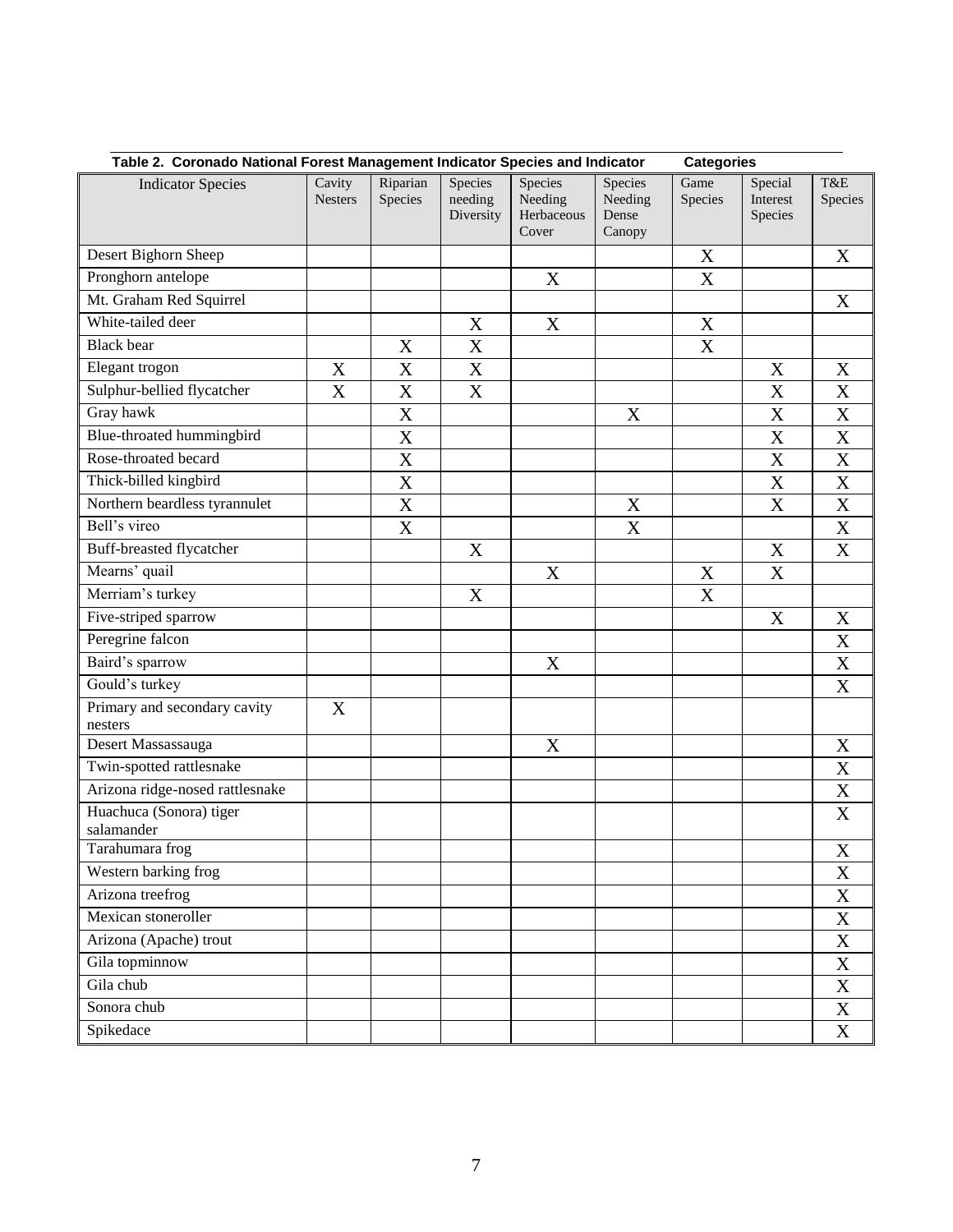## <span id="page-7-0"></span>**Occupied habitats.**

Occupied habitat was defined in the Analysis of the Management Situation (AMS) as habitat necessary for the survival of the species at the time the Forest Plan was adopted. Estimates of occupied habitats were derived from estimates provided by the Arizona and New Mexico Natural Heritage Programs and from the game and fish agencies of the respective states. Estimates of occupied habitats were not available for all MIS (Table 3). For most species, occupied habitats were broken out by vegetation types. This will be described in greater detail in the individual accounts for each MIS.

| Table 3. Minimum habitat estimates for management indicator species from the Coronado National Forest |  |  |  |  |  |
|-------------------------------------------------------------------------------------------------------|--|--|--|--|--|
| Land and Resource Management Plan, 1986.                                                              |  |  |  |  |  |
| Indiantos Concine                                                                                     |  |  |  |  |  |

| <b>Indicator Species</b>           | Acres or Miles of Occupied Habitat |  |
|------------------------------------|------------------------------------|--|
| White-tailed deer                  | 1,430,071                          |  |
| Montezuma (Mearns') quail          | 225,410                            |  |
| Pronghorn Antelope                 | 57,692                             |  |
| Desert bighorn sheep               | 72,468                             |  |
| Merriam's turkey                   | 422,901                            |  |
| <b>Gray Hawk</b>                   | 567                                |  |
| Peregrine falcon                   | No data                            |  |
| Blue-throated hummingbird          | No data                            |  |
| Elegant (Coppery-tailed) trogon    | 12,190                             |  |
| Rose-throated becard               | 752                                |  |
| Thick-billed kingbird              | 1,200                              |  |
| Sulphur-bellied flycatcher         | No data                            |  |
| <b>Buff-breasted flycatcher</b>    | 90                                 |  |
| Northern beardless tyrannulet      | 1,270                              |  |
| Baird's sparrow                    | No data                            |  |
| Five-striped sparrow               | 18,279                             |  |
| Bell's vireo                       | No data                            |  |
| Desert massassauga                 | 389                                |  |
| Arizona ridge-nosed rattlesnake    | 28,175                             |  |
| Twin-spotted rattlesnake           | 46,351                             |  |
| Huachuca tiger salamander          | 640                                |  |
| Tarahumara frog                    | 1,339                              |  |
| Western barking frog               | 891                                |  |
| Mexican stoneroller                | 3.3 miles                          |  |
| Apache (Arizona) trout             | 19.6 miles                         |  |
| Gila topminnow                     | 4.5 miles                          |  |
| Gila chub                          | 4.4 miles                          |  |
| Sonora chub                        | 3.7 miles                          |  |
| Spikedace                          | No data                            |  |
| Arizona treefrog                   | No data                            |  |
| Mount Graham red (spruce) squirrel | 2,603                              |  |
| <b>Black</b> bear                  | $\overline{641,}$ 113              |  |
| Gould's turkey                     | No data                            |  |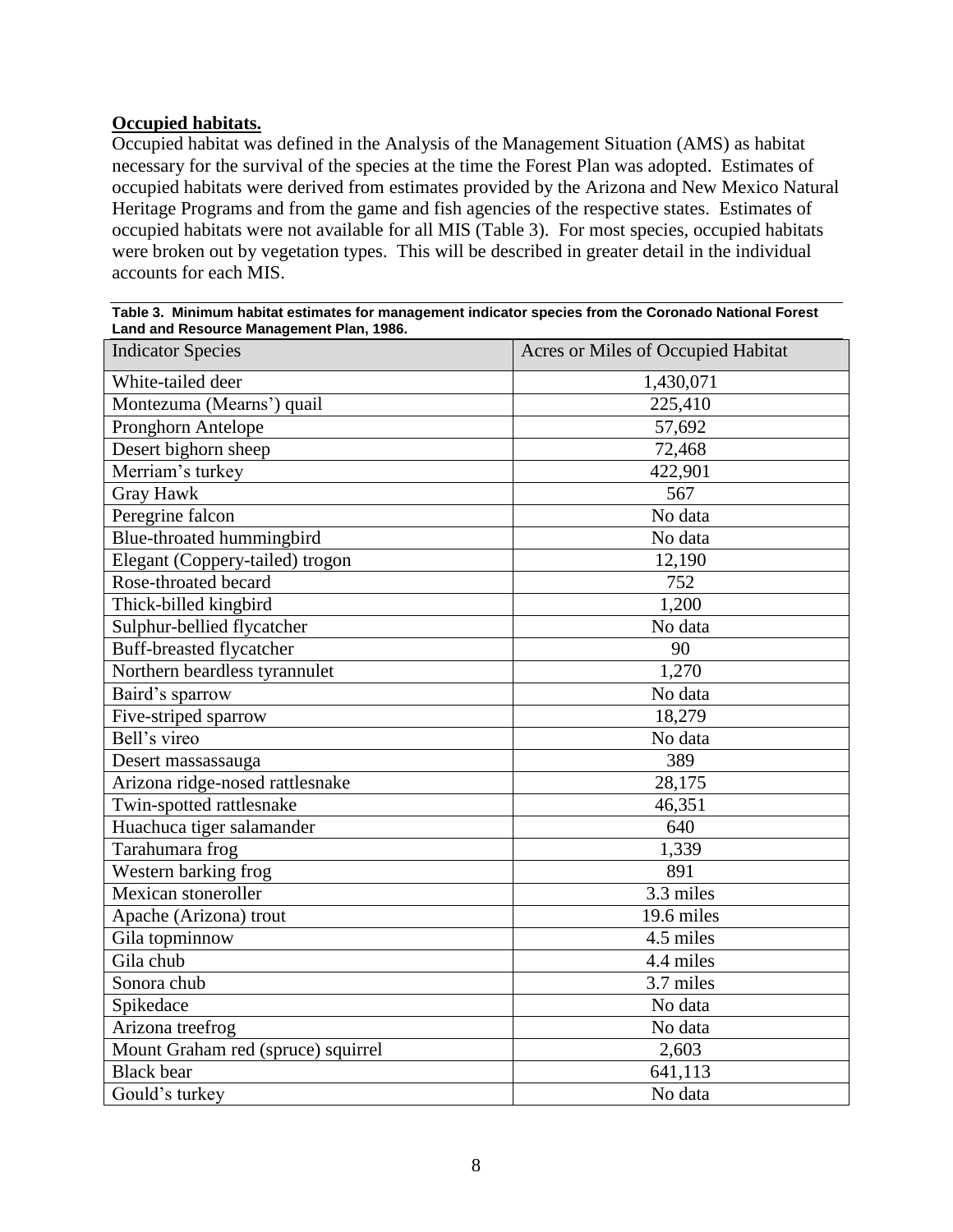## <span id="page-8-0"></span>**Monitoring requirements.**

The Forest Plan monitoring requirements for MIS are displayed in Appendix 1. Only 8 species are specifically identified in the monitoring methods section and 6 of these are the game species listed in Group 5 (Table 1). The plan indicates that monitoring of MIS will be accomplished using third party data, especially Arizona Game and Fish Department (AGFD) survey data. This is consistent with the direction set out in Section 219 of NFMA. The bulk of costs noted for MIS monitoring were earmarked for research into the population/habitat relationships for MIS. The AMS emphasized that basic habitat and distribution data were lacking for many of the MIS on the Forest and that MIS monitoring should be focused on the development of baseline inventories for many species (USFS 1982). In the 16 years since the Forest Plan was adopted, the CNF has supported numerous studies aimed at achieving this objective. These are described in the individual species evaluations that follow.

## <span id="page-8-1"></span>**MIS/habitat relationships.**

Not all of the species selected in 1986 have utility as MIS. First, some of the selected MIS do not actually occur on the CNF or occur too infrequently to be reliable indicators for the habitats they were selected to represent. Some species occur marginally or seasonally on the Forest, but their populations are influenced significantly by habitat conditions in other parts of their ranges well off of the Forest. Some species have very narrow habitat preferences unique to that species, but the habitats themselves are not affected by management. Still other species have proven to be simply impractical to monitor and others are poor indicators of the effects of management on the Forest.

For species with populations of sufficient size and distribution, or for which significant effort has gone into population monitoring, population trends can be determined or inferred. However, the information has limited usefulness for management because the observed population changes can not be conclusively related to management actions and effects. Nevertheless, monitoring of most species has occurred over the years and research into population/habitat relationships has continued.

### <span id="page-8-2"></span>**Standards and Guidelines.**

Applicable Forest Plan standards and guidelines MIS forest-wide are displayed below:

- 1. *Maintain or improve occupied habitat of commonly hunted species, listed threatened or endangered species, and management indicator species through mitigation of Forest activities with cooperation of New Mexico Department of Game and Fish, Arizona Game and Fish Department, and US Fish and Wildlife Service.* (page 31-1).
- 11. *Evaluate through consultation with Arizona Game and Fish, New Mexico Departments of Game and Fish and Natural Resources, along with other wildlife and plan-oriented groups where appropriate, population viability of Management Indicator Species through determination of: (1) amount of suitable habitat; (2) distribution of suitable habitat; (3) number of individuals that support regional population goals; and (4) likelihood of continued existence*. (page 32).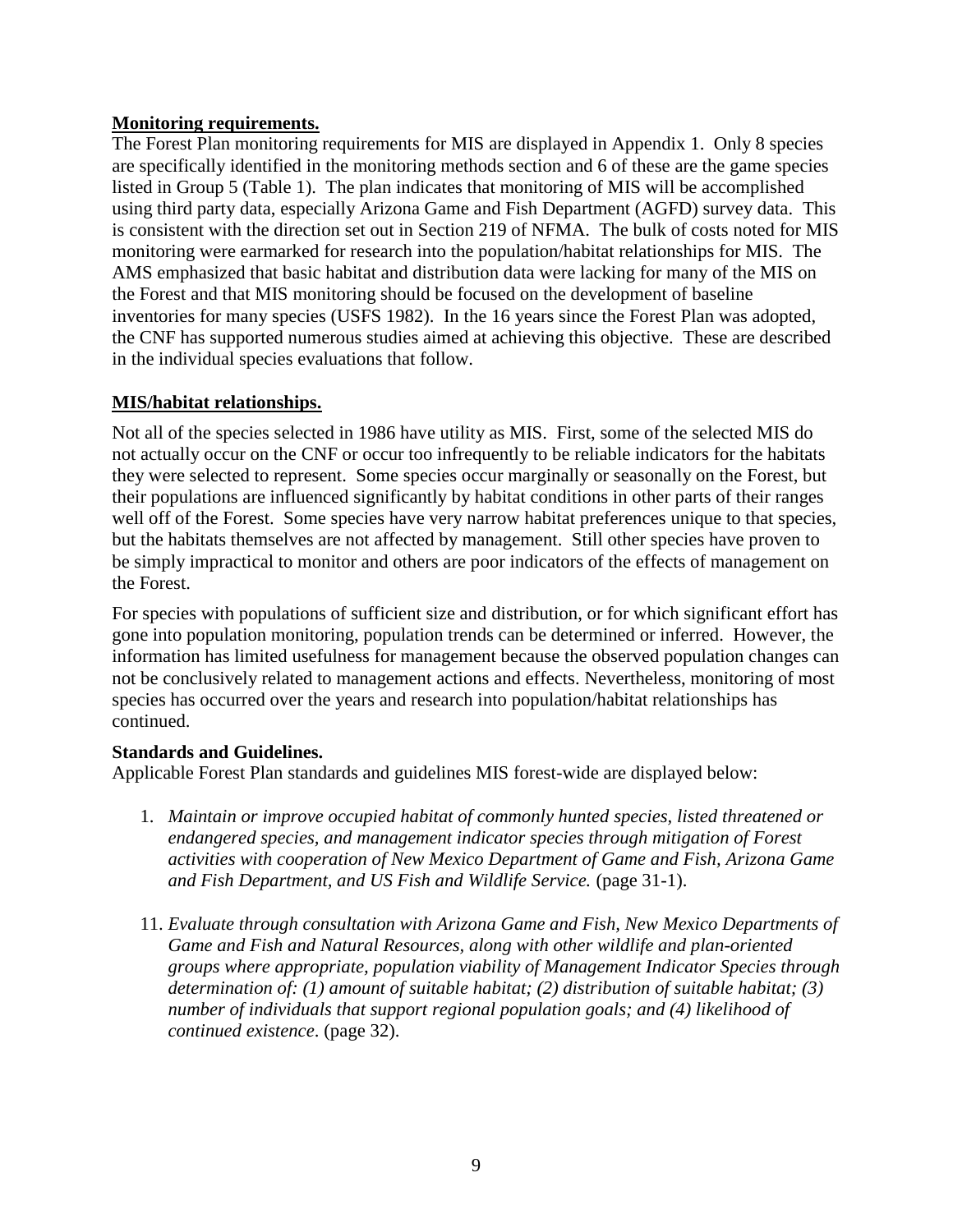In addition, management prescriptions for each management area on the Forest direct the Forest to "*maintain or improve current levels of occupied habitats*" for MIS appropriate to that management area (USFS 1986).

## <span id="page-9-0"></span>**Population viability**

The Committee of Scientists (COS) report (1999) defined a viable species as consisting of selfsustaining populations that are well distributed throughout the species range. Self-sustaining populations are those that are sufficiently abundant and have sufficient genetic diversity to provide for their persistence and adaptability in the planning area over time. The COS report described an assessment approach using four possible outcomes to be used in viability analysis in forest planning. The four outcomes are described as:

**Outcome A:** Habitat is of sufficient quality, distribution and abundance to allow the species population to stabilize and be well distributed across federal lands.

**Outcome B:** Habitat is of sufficient quality, distribution and abundance to allow the species population to stabilize, but with significant gaps in the historic species distribution on federal land. These gaps cause some limitations in interactions among local populations.

**Outcome C:** Habitat only allows continued species existence in refugia with strong limitations on interactions among local populations.

**Outcome D:** Habitat conditions result in species extirpation from federal land.

Within occupied habitats, wildlife species populations can fluctuate over time in response to a variety of environmental or management-related influences. This phenomenon is more pronounced for species at the margins of their distributional ranges. The majority of the MIS on the CNF are species at the margins of their ranges. As metapopulations expand and contract in response to changing environmental conditions, smaller subpopulations can become isolated and therefore more susceptible to stochastic events that serve to reduce or eliminate that population. Many of the MIS on the Forest were selected *because* they had a very limited distribution on the CNF, so their populations will never be well distributed across federal lands. Therefore, this analysis will focus on the status and trends of occupied habitats for the species on the CNF. Where possible, populations will be related on one of the possible outcomes.

Unlike many forests within the National Forest System, the Coronado National Forest does not have an active timber program. Resource management activities that potentially affect MIS and their habitats are primarily related to recreation, livestock grazing and to some extent, special uses. While these activities potentially affect species and habitats through disturbance, short term changes in herbaceous vegetation and long term and subtle changes in soil condition, they rarely if ever result in large and rapid changes in habitat structure that occur as a result of timber harvest.

In the desert southwest, the primary influence on wildlife populations is often annual rainfall and its effect on forage production and cover. Therefore, an apparent population change for a particular species over time does not necessarily indicate a corresponding change in the amount of habitat for that species, but rather a short-term reduction in the carrying capacity of that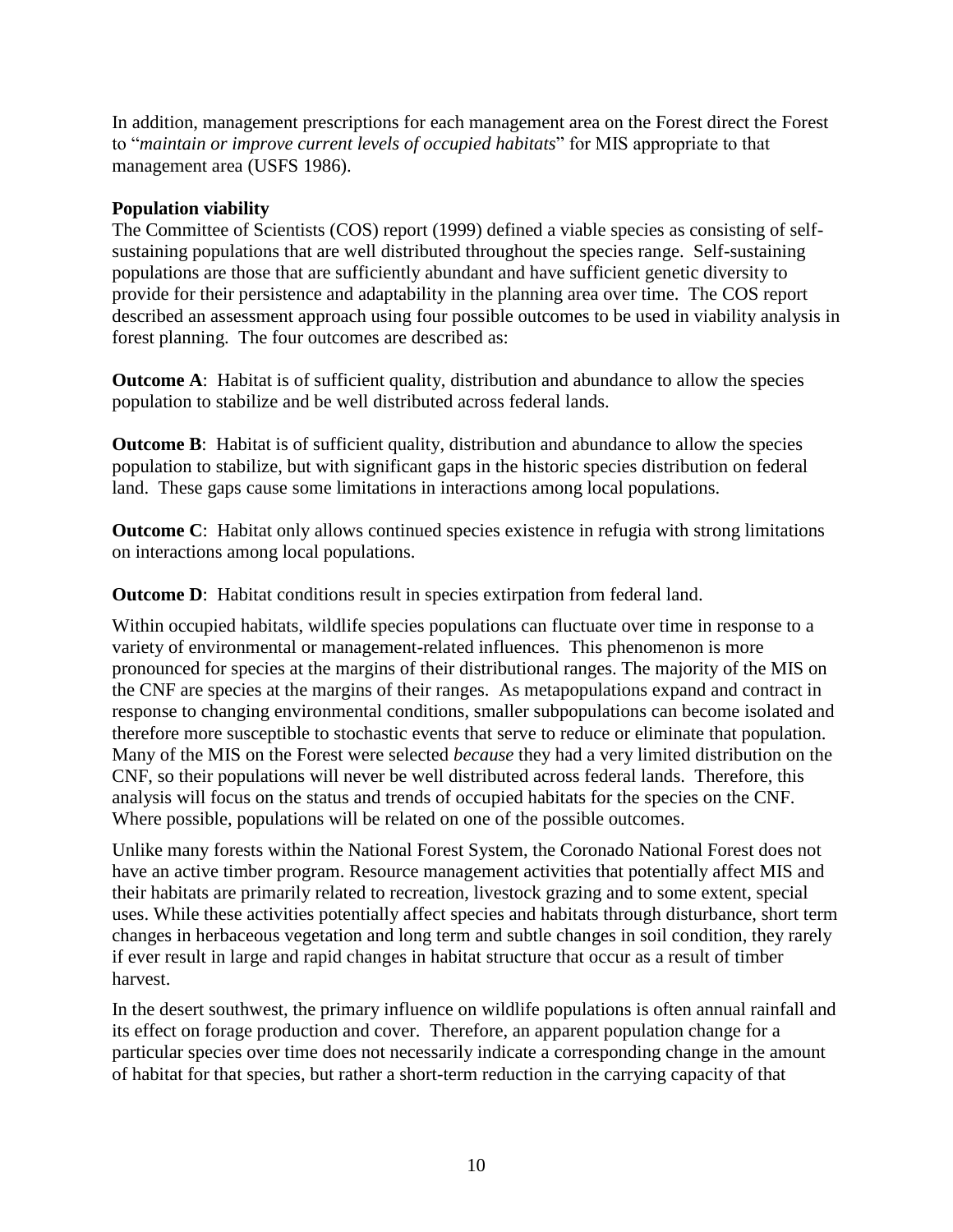habitat. These natural fluctuations tend to mask the effects of management on MIS species and their habitats.

By far, the greatest changes in Forest habitats have been related to the effects of fires that have occurred throughout the Forest since 1986. Between 1982 and 2004, an estimated 353,220 acres of the Forest (approximately 20% of the Forest) have burned as a result of human-caused and natural fires (see following table).

|                                   | <b>TOTAL</b> |          |  |
|-----------------------------------|--------------|----------|--|
| Lightning                         | # of Fires   | Acres    |  |
| Broadleaf Woodland (Evergreen)    | 464          | 39139.45 |  |
| Chaparral                         | 37           | 831.1    |  |
| Coniferous Forest (mixed conifer) | 189          | 1073.1   |  |
| Coniferous Forest (spruce-fir)    | 12           | 6.9      |  |
| Coniferous Forest (transition)    | 379          | 33923.9  |  |
| Coniferous Riparian               |              | 320      |  |
| <b>Coniferous Woodland</b>        | 67           | 2725.8   |  |
| Deciduous Forest                  | 0            | 0        |  |
| Deciduous Riparian                | 20           | 1372     |  |
| Desert Grassland                  | 114          | 28550.4  |  |
| Dry Desert Riparian               | 0            | 0        |  |
| <b>Higher Ecosystem Extension</b> | 8            | 23.55    |  |
| Mountain Grassland/Meadow         | 3            | 0.3      |  |
| <b>Plains Grassland</b>           | 11           | 607      |  |
| Southwestern Desertscrub          | 87           | 28042.8  |  |
| <b>Total Lightning</b>            | 1392         | 136616.3 |  |

| Human                               | # of Fires     | Acres     |
|-------------------------------------|----------------|-----------|
| Broadleaf Woodland (Evergreen)      | 521            | 44319.55  |
| Chaparral                           | 11             | 110.4     |
| Coniferous Forest (mixed conifer)   | 166            | 937.55    |
| Coniferous Forest (spruce-fir)      |                | 0.5       |
| Coniferous Forest (transition)      | 244            | 85804.2   |
| Coniferous Riparian                 |                | 0.1       |
| <b>Coniferous Woodland</b>          | 32             | 1033.5    |
| Deciduous Forest                    | $\overline{2}$ | 0.4       |
| Deciduous Riparian                  | 43             | 718.65    |
| Desert Grassland                    | 84             | 3351.2    |
| Dry Desert Riparian                 | $\overline{2}$ | 80.1      |
| Higher Ecosystem Extension          | 8              | 70.7      |
| Mountain Grassland/Meadow           | 5              | 2.7       |
| <b>Plains Grassland</b>             | 20             | 17481.55  |
| Southwestern Desertscrub            | 101            | 32993.45  |
| <b>Total Human Caused</b>           | 1241           | 186904.55 |
| <b>Total of all Fires and Acres</b> | 2633           | 323520.85 |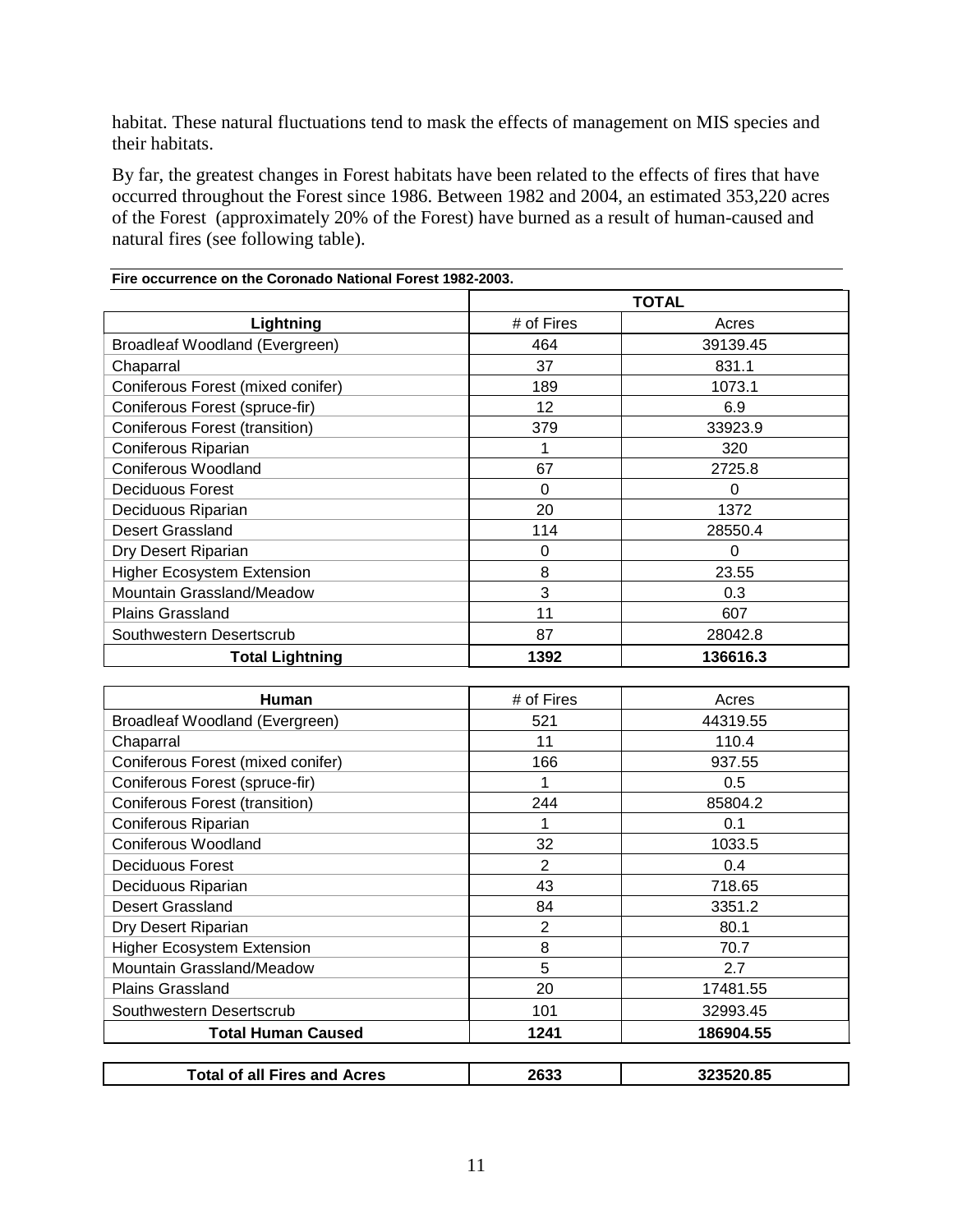#### <span id="page-11-0"></span>*Species Evaluations*

Species-by-species evaluations of the CNF management indicator species follow. To the extent possible, the evaluations: 1) describe the reasons a particular MIS was selected, 2) document the relationship between the MIS and the habitat or indicator group, 3) identify the methods used to monitor MIS populations and/or habitats, 4) describe trends in the MIS population, and 5) provide an evaluation of the utility or reliability of the MIS for the purpose for which it was selected.

Population status and trends for the species addressed in this report were evaluated based on the following sources: Arizona Game and Fish Department (AGFD) Heritage Data Management System (HDMS), North American Breeding Bird Survey (NABBS) data from 1980-2000 (U.S. Geological Survey web site [http://www.mbr.nbs.gov/bbdbbs.html\)](http://www.mbr.nbs.gov/bbdbbs.html), Christmas Bird Count (CBC) data [\(http://www.audubon.org/bird/cbc/\)](http://www.audubon.org/bird/cbc/), the Arizona Partners in Flight Bird Conservation Plan (Latta, et al 1999), the Forest's report of MIS status and trends (USFS 2002) and supporting documentation on file in Forest Service offices, and a wide variety of other literature related to Arizona wildlife and habitat types. Much of it is derived from state, federal agencies, university studies and private individuals who have monitored MIS populations on the CNF. In many cases, the data come from monitoring efforts accomplished by CNF biologists.

Only monitoring for MIS is included in this report. Several other species are monitored on the CNF, primarily to fulfill the requirements of terms and conditions of a variety of Biological Opinions issued by the U.S. Fish and Wildlife Service. These activities are reported annually in the USFWS Monitoring Report. In addition, the Arizona and New Mexico Game and Fish Departments accomplish a variety of game species surveys on the forest on an annual basis.

Species are evaluated in a species-by-species manner rather than by indicator groups. The diversity of species within each indicator group is so great that no conclusions can be drawn for the group based on population performance for the individual species within the group.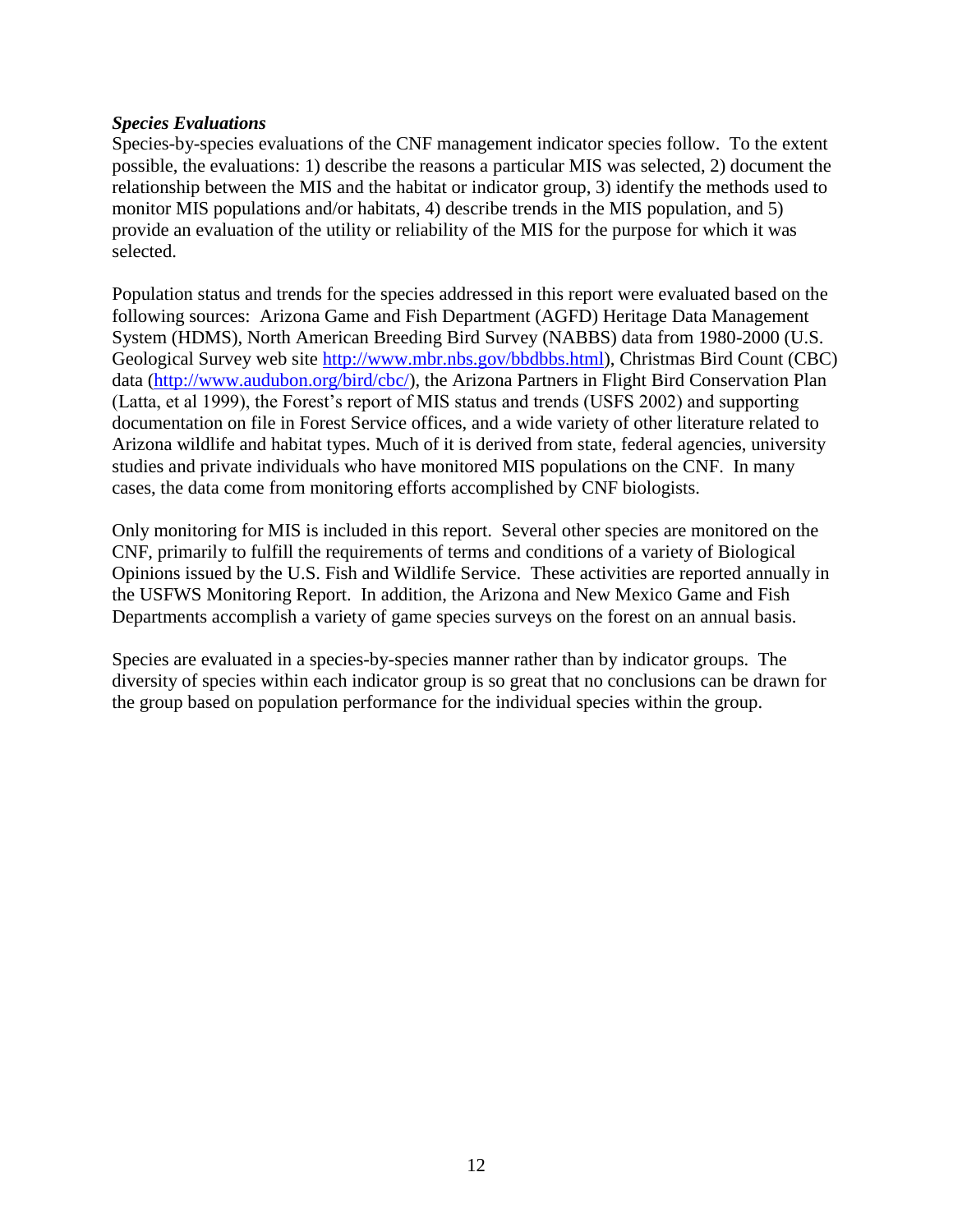### <span id="page-12-0"></span>**Birds**

## <span id="page-12-1"></span>**Elegant Trogon (***Trogon elegans***)**

**Background.** Identified as the Coppery-tailed trogon in the Forest Plan, this species is included in the Cavity Nesters, Riparian Species, Species Needing Diversity and the Special Interest Species indicator groups. The species was selected because it inhabits diverse sycamore riparian with free water available in summer and requires flicker-sized cavities for nesting. It is a secondary cavity nester. It is considered sensitive to concentrated recreation (USFS 1982). The relationships between this MIS and its habitats have been summarized by Kunzmann et al (1998). This species frequents mixed deciduous riparian bottoms in the pine-oak belt from 4,500 to 6,500 feet. Birds arrive in southeastern Arizona as early as April. This species often selects cavities in Arizona sycamores (*Platanus wrightii*) for nesting. Other nest trees include silver-leaf and Arizona white oak (*Quercus spp*.) and Apache Pine (*Pinus englemanii*) and Chihuahua pine (*Pinus leiophylla*). Eggs are laid in May and June. Elegant trogons forage by flycatching or gleaning invertebrates from vegetation. The species also uses available fruits from southwestern chokecherry, madrone (*Arbutus arizonica*), birchleaf buckthorn (*Rhamnus betulaefolia*), and Virginia creeper (*Parthenocissus inserta*). After fledgling of the young, most birds migrate south starting in August, although a few birds have over-wintered in selected sites (Hall 1996, Taylor 1994).

| Table 4. Estimates of occupied habitat for Elegant trogon: 1986 Coronado National Forest Plan. |                      |  |  |
|------------------------------------------------------------------------------------------------|----------------------|--|--|
| <b>Vegetation Community</b>                                                                    | <b>Habitat Acres</b> |  |  |
| Chaparral                                                                                      | 162                  |  |  |
| Broadleaf evergreen woodlands                                                                  | 8769                 |  |  |
| Coniferous woodlands                                                                           | 2249                 |  |  |
| Deciduous forests                                                                              | 132                  |  |  |
| Coniferous forest (transition)                                                                 | 878                  |  |  |
| Deciduous riparian                                                                             | 1963                 |  |  |
| Total                                                                                          | 14,153               |  |  |

**Population trends.** Annual trogon surveys are accomplished in the Chiricahua Mountains. The number of pairs observed between 1991 and 1999 averaged 6.2 pairs with no discernable trend. The most recent Forest-wide survey data comes from Hall (1996) who studied trogons in all four mountain ranges in which they occur on the Forest. A comparison of her data with similar forest-wide data collected by Taylor between 1977 and 1982 is shown in Table 5. Morrison et al (1996) calculated relative abundance and density estimates for trogons in 6 mountain ranges on the CNF between 1993 and 1995 as part of a contract to establish sampling protocols for riparian bird species on the CNF. On a state scale, the species is uncommon or restricted with 21 to 50 occurrences and is fairly common in a rather restricted range within Arizona (Arizona Game and Fish 2001). Within the CNF, the species is limited in distribution by its selectivity for a certain riparian habitat type, which is itself limited to a handful of canyons on the Forest. The existing data indicate that populations have fluctuated somewhat within individual canyons, but that overall populations are apparently stable.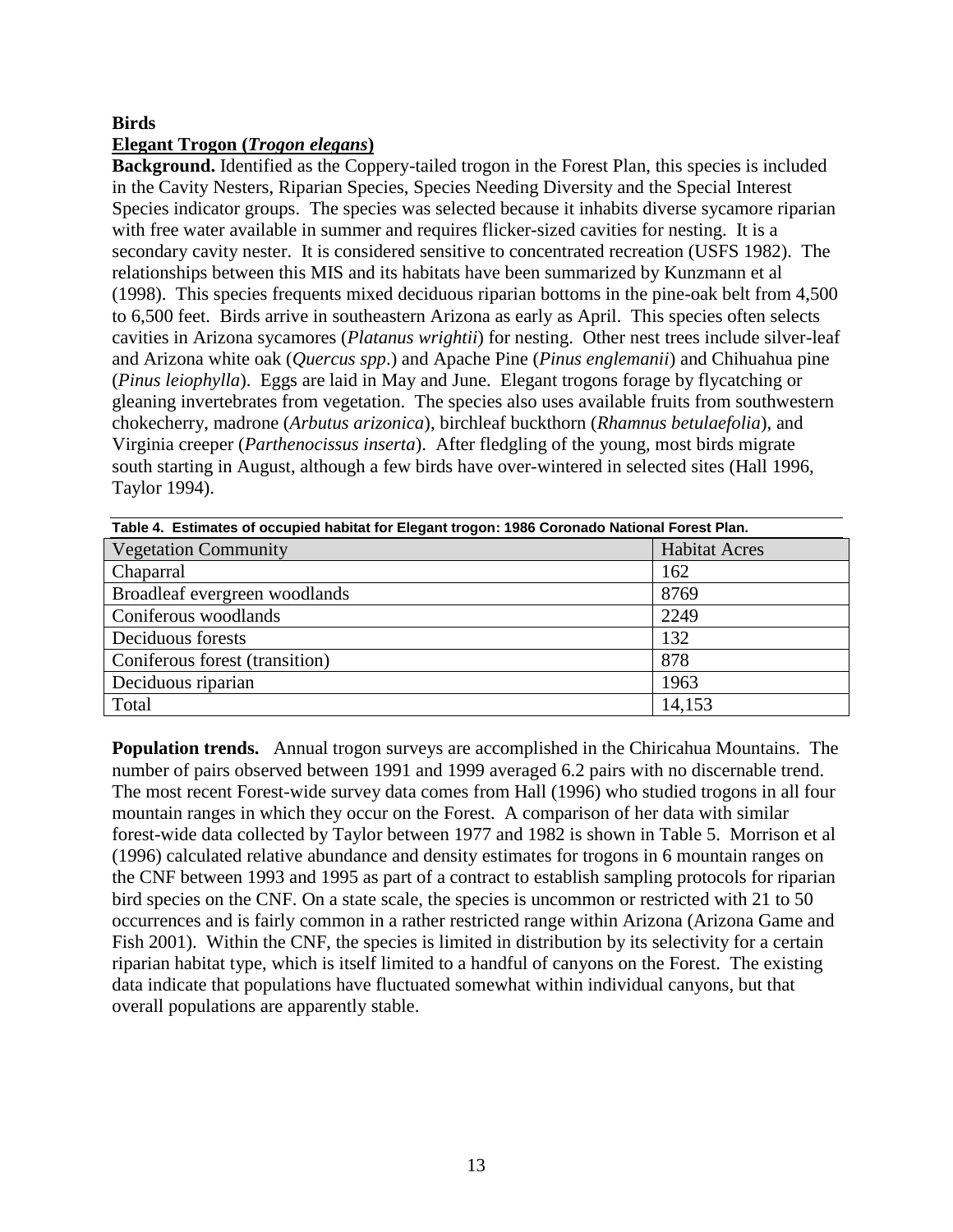| <b>Mountain Range</b> | 77-82 Average | 93-95 Average |
|-----------------------|---------------|---------------|
| Atascosas             |               |               |
| Chiricahuas           |               |               |
| Huachucas             |               | 40            |
| Santa Ritas           |               |               |
| Totals                |               | 78            |

**Table 5. Average number of trogons in 4 mountain ranges on the Coronado National Forest for 2 periods: 1977-1982 and 1993-1995 (Hall 1996).**

**Habitat Trends.** The Forest Plan identifies12,190 acres of occupied habitat for the Coronado National Forest, but the AMS identified 14,153 acres. The difference of 1,963 acres is the amount of deciduous riparian and appears to have been an omission in totaling acreage in the final plan (Table 4). Regardless, no significant changes in habitat quantity or quality have occurred within occupied riparian canyons, so the amount of occupied habitat is considered stable since 1986.

**Evaluation.** Because of the patchy nature of their preferred habitat, trogons will never be well distributed across the forest. Although habitats are well described in a qualitative sense, quantitative data on habitat parameters that affect occupancy or nesting success are lacking. Habitats are of sufficient quality and abundance to allow the species to persist in all historic habitats. Elegant trogon populations have persisted over the past 20 years within suitable habitats and monitoring has been sufficient to detect occupancy, if not population trends. The amount of occupied habitat for the species has not been recently quantified, but it appears to be similar to the amount identified in 1986. The species may be a reliable indicator of mixed deciduous sycamore riparian habitats; however, populations on the CNF are seasonal and at the northern extension of the species range. Thus, populations may be influenced by conditions off of the Forest in non-breeding areas or stochastic events (e.g. fires or floods) that result in significant changes in the species' numbers or amounts of habitat. The species is highly sought by bird watchers and subject to disturbance from this activity. However, populations have persisted in the face of annual disturbance.

### **Information Sources**

- Hall, Linnea Suzanne. 1996. Habitat selection by the elegant trogon *(Trogon elegans)* at multiple scales. PhD Dissertation, University of Arizona. Tucson, Arizona. 181pp.
- Kunzmann, M.R. et al. 1998. Elegant trogon *(Trogon elegans). In* The Birds of North America, No. 357 (A. Poole and F. Gill, eds.). The Birds of North America, Inc. Philadelphia, Pennsylvania. 24 pp.
- Morrison, M.L., R.W. Mannan, L.L. Christopherson, L.S. Hall, and J.A. Martin. 1996. Determining the status and trends of neotropical migrant bird populations in riparian vegetation in southeastern Arizona. Final Report. USFS-U of A Agreement No. CCS3-94-05-006. Tucson, Arizona.
- Taylor, Richard Cachor. 1994. Trogons of the Arizona Borderlands. Treasure Chest Publications. Tucson, Arizona.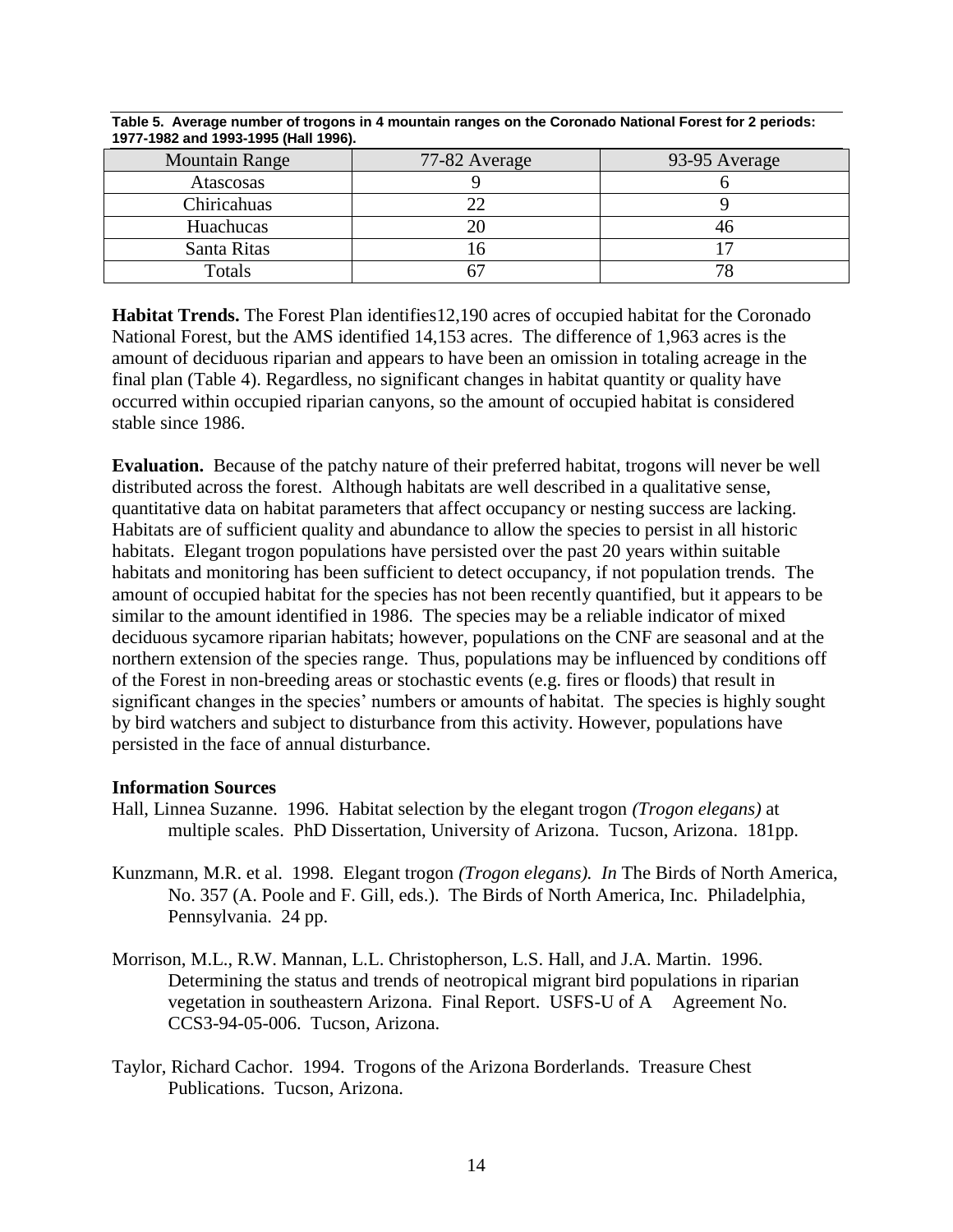| <b>Revised:</b> | 5-2002 (RAG)      |
|-----------------|-------------------|
|                 | $2-10-2005$ (RAG) |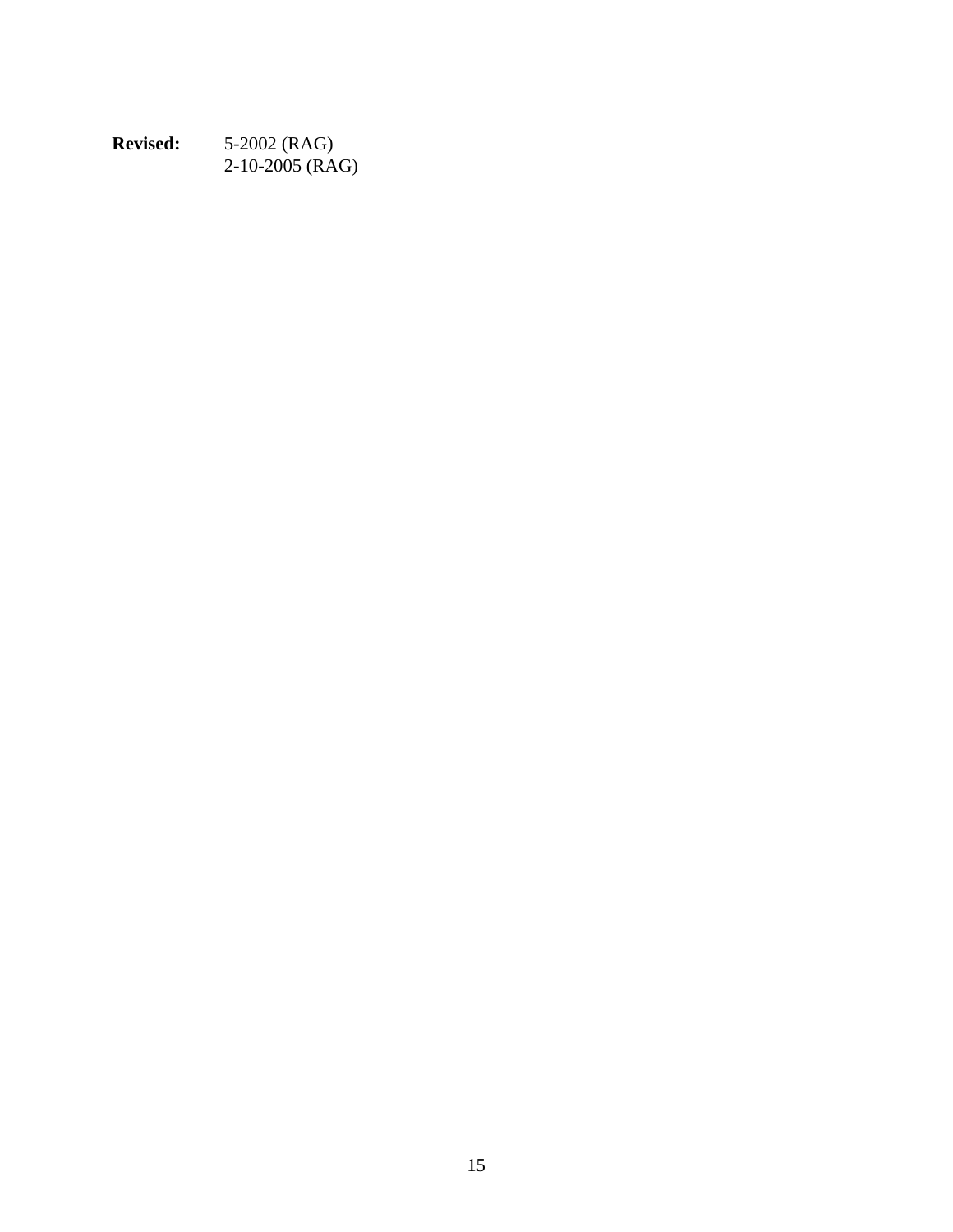# <span id="page-15-0"></span>**Sulphur-bellied Flycatcher (Myiodynastes luteiventris).**

**Background.** This species is included in the Cavity Nesters, Riparian Species, Species Needing Diversity and Special Interest Species indicator groups. The species was selected because habitat requirements are "similar to Coppery-tailed Trogon (... Highly diverse riparian with free water available through the summer. Require flicker-sized cavities, primarily in sycamores, for nesting), but less susceptible to human disturbance". (USFS 1982).

Sulphur-bellied Flycatchers breed from extreme southeast Arizona south to Costa Rica. Within Arizona, they are summer residents in the Santa Rita, Huachuca and Chiricahua Mountains and rarely in the Santa Catalina and Pinaleno Mountains (Phillips et al 1964). They winter in South America in Peru and Bolivia. The species nests in mid-elevation (5,000-7,000 ft) mixed deciduous riparian canyons composed of Arizona Sycamore and Walnut (*Juglans major*). They build a nest of small sticks inside a cavity, usually in an Arizona Sycamore at a height between 20 and 50 feet above the ground (Scott et al 1977). They reside on the forest only during the nesting season, generally June-September.

**Population trends.** No organized surveys are conducted specifically for the species; however, they have been detected on breeding bird survey routes in Portal, Rucker and Patagonia on the Forest since 1986 (Sauer 2004). Figure 1 shows the number of birds detected on three survey routes between 1990 and 2004. The number of nesting birds fluctuates from year to year within individual canyons, but the Forest-wide total of birds detected has remained relatively stable.



**Figure 1. Sulphur-bellied flycatcher occurrence in three Breeding Bird Survey routes on Coronado National Forest – 1990-2004.**

On a global scale, the Sulphur-bellied flycatcher is considered demonstrably secure with over 100 occurrences. In Arizona, it is fairly common within a restricted range (AGFD 2001). Taylor (1995a,b) considered the species common in sycamore canyons along the U.S.-Mexico border, with up to 6 pairs per mile in suitable habitats in the Huachuca and Chiricahua Mountains. Morrison et al (1996) calculated relative abundance and density estimates for Sulphur-bellied flycatchers in 6 mountain ranges on the CNF between 1993 and 1995 as part of a contract to establish sampling protocols for riparian bird species on the CNF. Sulphur-bellied flycatchers are highly sought by birders, so even though there are no organized surveys, there is abundant anecdotal evidence every year on the status of birds on the forest.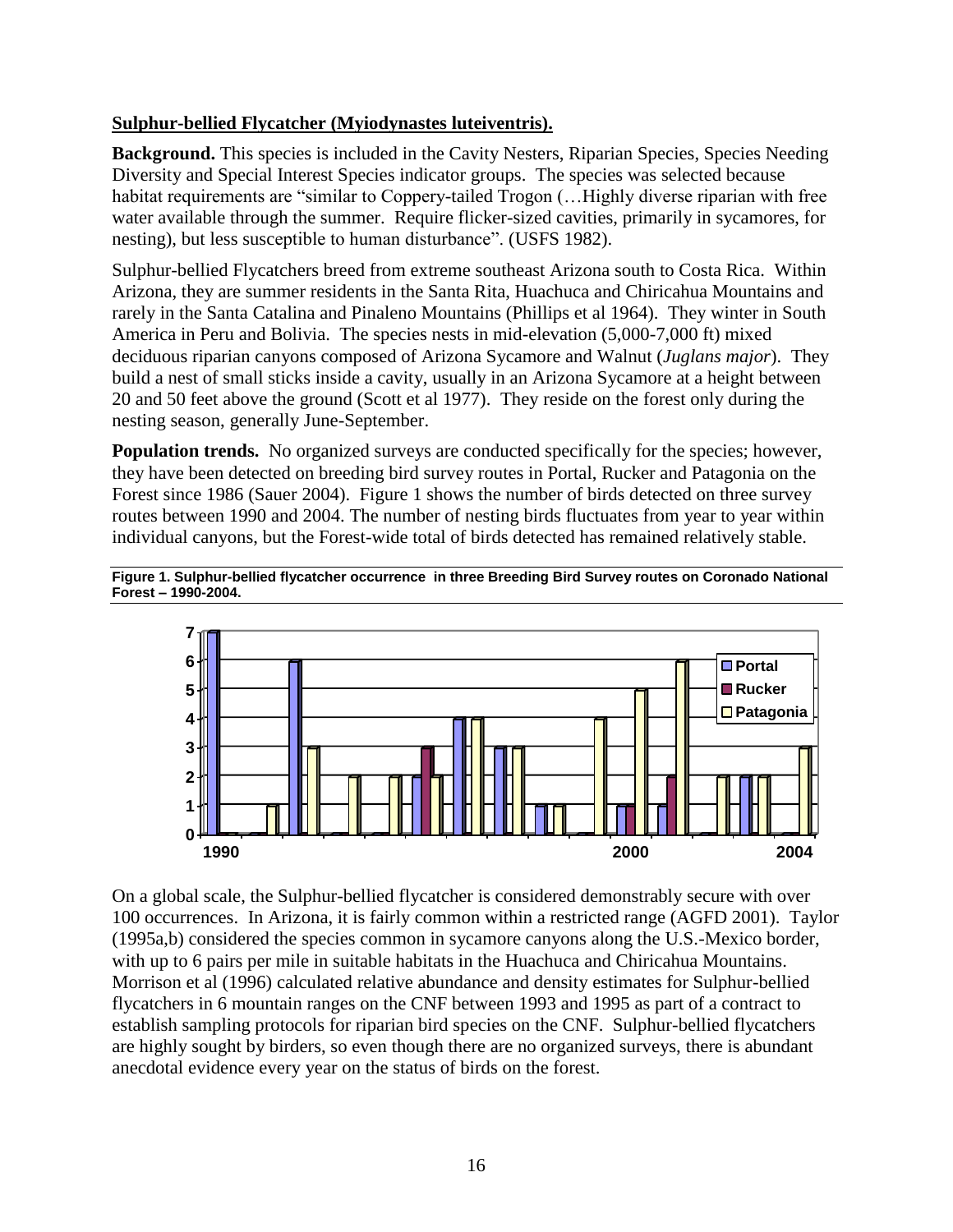**Habitat trends.** The CNF Plan gives no estimate of occupied habitat on the Forest. As noted above, the species' habitat preferences are similar to the Elegant trogon, so the amount of occupied habitat is considered similar as well. No significant changes in habitat quantity or quality have occurred within occupied riparian canyons, so the amount of occupied habitat is considered stable since 1986.

**Evaluation.** As with Elegant trogons, Sulphur-bellied flycatchers are highly selective for sycamore riparian habitats within the CNF and the distribution of the birds is restricted to available habitats. Habitats are of sufficient quality and abundance to allow populations of the species to persist in all suitable areas on the CNF. Monitoring has been sufficient to detect occupancy within known habitats. Populations appear stable, although a small sample size makes it difficult to detect trends. Because the CNF is at the far northern edge of the species' range and the bird occurs only seasonally on the Forest, conditions or events off of the Forest could effect the small breeding population on the Forest. These factors tend to impact the species value as a MIS on the Forest.

### **Information Sources**

- Arizona Game and Fish. 2001. *Myiodynastes luteiventris*. Arizona Heritage Data Base. Arizona Game and Fish Department. Phoenix, Arizona. Unpublished.
- Morrison, M.L., R.W. Mannan, L.L. Christopherson, L.S. Hall, and J.A. Martin. 1996. Determining the status and trends of neotropical migrant bird populations in riparian vegetation in southeastern Arizona. Final Report. USFS-U of A Agreement No. CCS3- 94-05-006. Tucson, Arizona.
- Phillips, A., J. Marshall, and G. Monson. 1964. The birds of Arizona. University of Arizona Press. Tucson, Arizona.
- Scott, V.E., K.E. Evans, D.R. Patton, and C.P. Stone. 1977. Cavity nesting birds of North American forests. U.S. Dep. Agric. Handb. 511, 112p.
- Taylor, Richard Cachor. 1995a. A birder's guide to southeastern Arizona. American Birding Association, Inc. Colorado Springs, Colorado. 341pp.
- Taylor, Richard Cachor. 1995b. Location checklist to the birds of the Huachuca Mountains and the upper San Pedro River. Borderland Productions. Tucson, Arizona. 48pp.
- Sauer, J. R., J. E. Hines, and J. Fallon. 2004. *The North American Breeding Bird Survey, Results and Analysis 1966 - 2003. Version 2004.1. [USGS Patuxent Wildlife Research Center,](http://www.pwrc.usgs.gov/) Laurel, MD*

<span id="page-16-0"></span>**Revised:** 5-2002 (RAG) 2-10-2005 (RAG)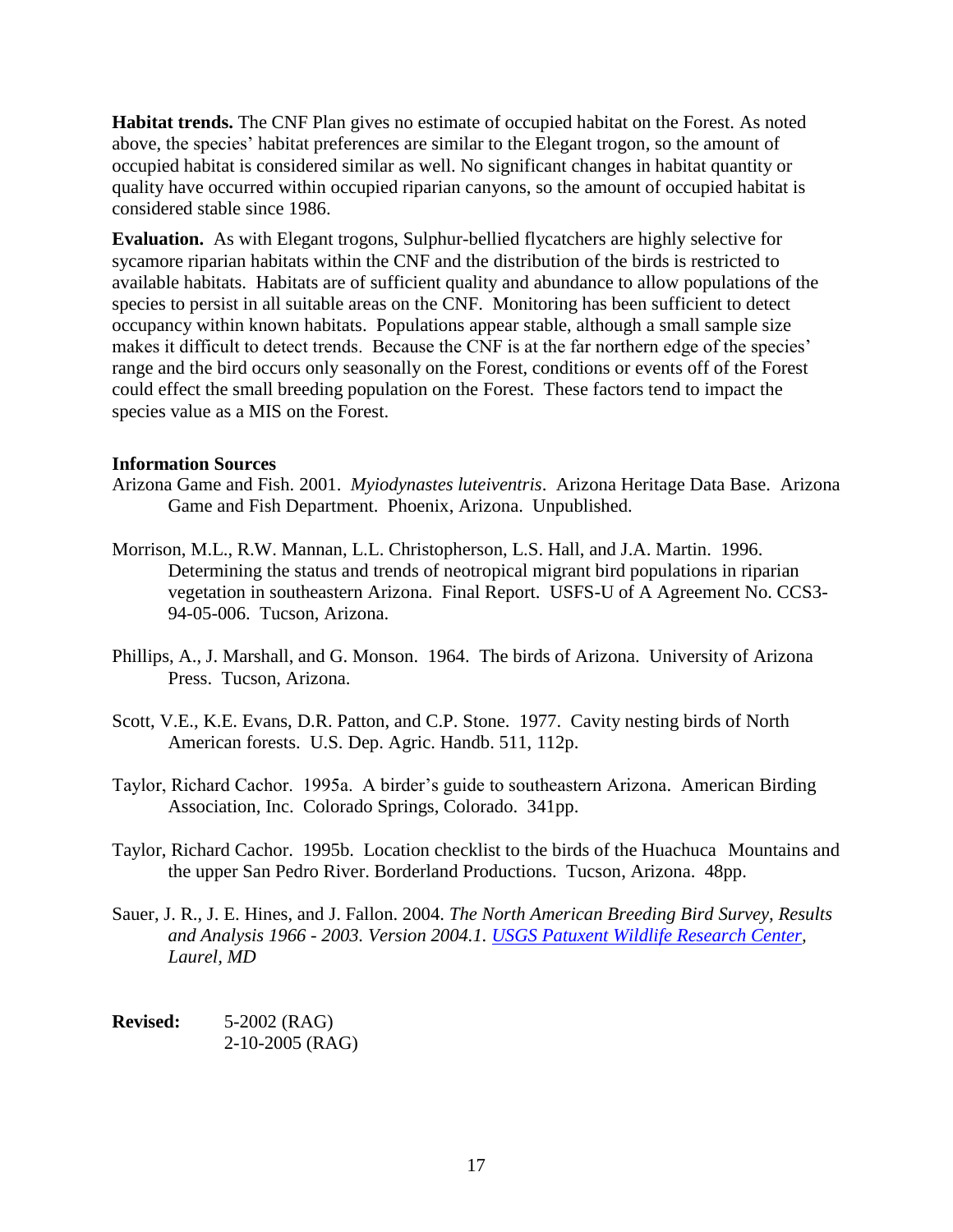## **Other Primary and Secondary Cavity Nesters.**

Primary cavity nesters are those species that excavate and nest in cavities, whereas secondary cavity nesters use cavities excavated by primary cavity nesters. On the Forest, cavity nesters occur primarily within forested areas including riparian habitats, Madrean evergreen woodlands, coniferous forests, and in Sonoran desert habitats that contain saguaro cactus (*Carniegia gigantea*). The LRMP did not quantify the amount of occupied habitat. At least 6 primary cavity nesters and approximately 30 secondary cavity nesters are found on the CNF. These are listed at the bottom of Table 1. In general, cavity nesters require large, older age class trees and snags to provide a suitable substrate for cavities. Although the species in this group specifically nest in cavities, some of them make use of many other habitats in completing their life cycles. For example, the American kestrel and eastern bluebird often forage in open grasslands (Ehrlich et al. 1988), and many members of the group winter in Mexico or Central America. The value of snags to cavity-nesting birds is widely recognized (Scott 1977). Many forest plans, including the Coronado's, included standards and guidelines for snag retention to provide cavity-nesting bird habitat.

Cavity nesters were selected as MIS because they were considered sensitive to fuelwood and timber harvest and watershed rehabilitation projects. (USFS 1982). Coronado Forest standards and guidelines call for retention of 100% of occupied cavity nester habitats outside of designated fuel wood harvest areas and 80% or more of occupied habitat within fuel wood stands. No standards exist for other vegetation communities.

**Population trends.** No monitoring of cavity nesting birds as a group occurs on the Forest. North American Breeding Bird Survey information for the Cavity Nester group in the Mexican Highlands physiographic region show slight but statistically insignificant declines for Ashthroated Flycatcher and Bewick's Wren (USGS 2004). The trend for the Ladder-back Woodpecker indicates a slight, but statistically insignificant increase. Trends for Elegant trogon and Sulphur-bellied flycatcher are described above. Several cavity nesting species are detected during annual breeding bird survey routes and trends for some of these are reported the U.S. Geological Survey. NABBS data for 1980-2003 in the Sierra madre Occidental Region show significant downward trends for Northern Flicker and American Kestrel (USGS 2004). For all other primary or secondary cavity nesters, trends were not significant or no data were available.

**Habitat Trends.** Since the Forest Plan was adopted in 1986, several large fires in the pine and mixed conifer plant communities have left thousands of dead standing trees in the Huachuca, Santa Catalina, Pinaleno and Chiricahua Mountains. In addition, insect infestations have resulted in the loss of thousands of acres of spruce-fir and mixed conifer trees on the Pinaleno Mountains. The result has been a substantial but unquantified increase in potential habitats (snags) for high elevation cavity-nesters.

**Evaluation.** As a group, cavity nesting birds share little in common except the tendency to build or use holes for nesting. Because of this diversity, no conclusions can be drawn regarding trends of cavity nesters in general. In general, habitat is considered to be of sufficient quality, distribution and abundance to allow cavity nesters to be well distributed across the Forest. As a group, cavity nesters habitat requirements are too broad to provide any meaningful interpretation of the effects of management on the group.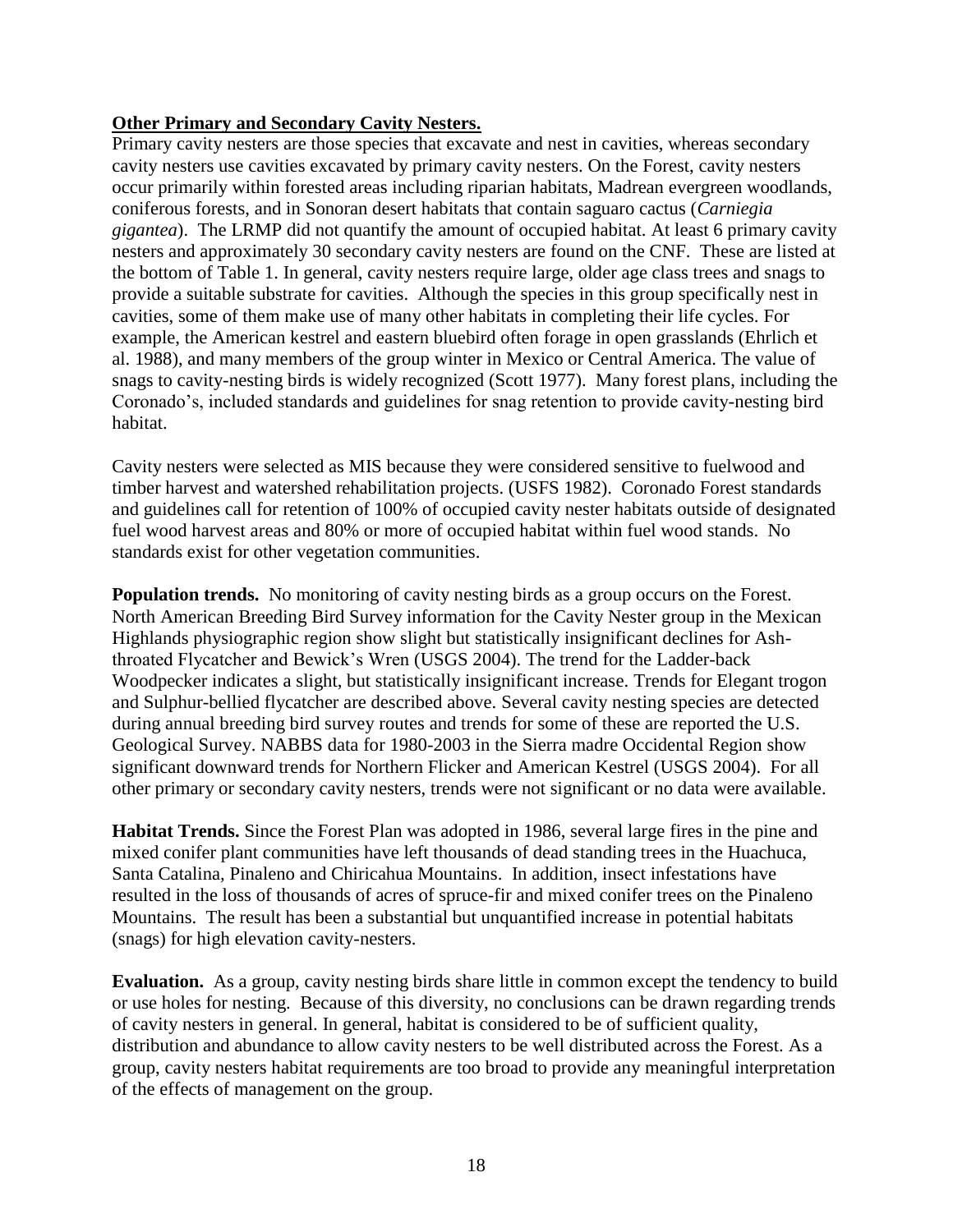#### **Information sources**

- Scott, V.E., K.E. Evans, D.R. Patton, and C.P. Stone. 1977. Cavity nesting birds of North American Forests. U.S. Dep. Agric. Handb. 511, 112p.
- Sauer, J. R., J. E. Hines, and J. Fallon. 2004. *The North American Breeding Bird Survey, Results and Analysis 1966 - 2003. Version 2004.1. [USGS Patuxent Wildlife Research Center,](http://www.pwrc.usgs.gov/) Laurel, MD*

**Revised:** 5-2002 (RAG) 2-10-2005 (RAG)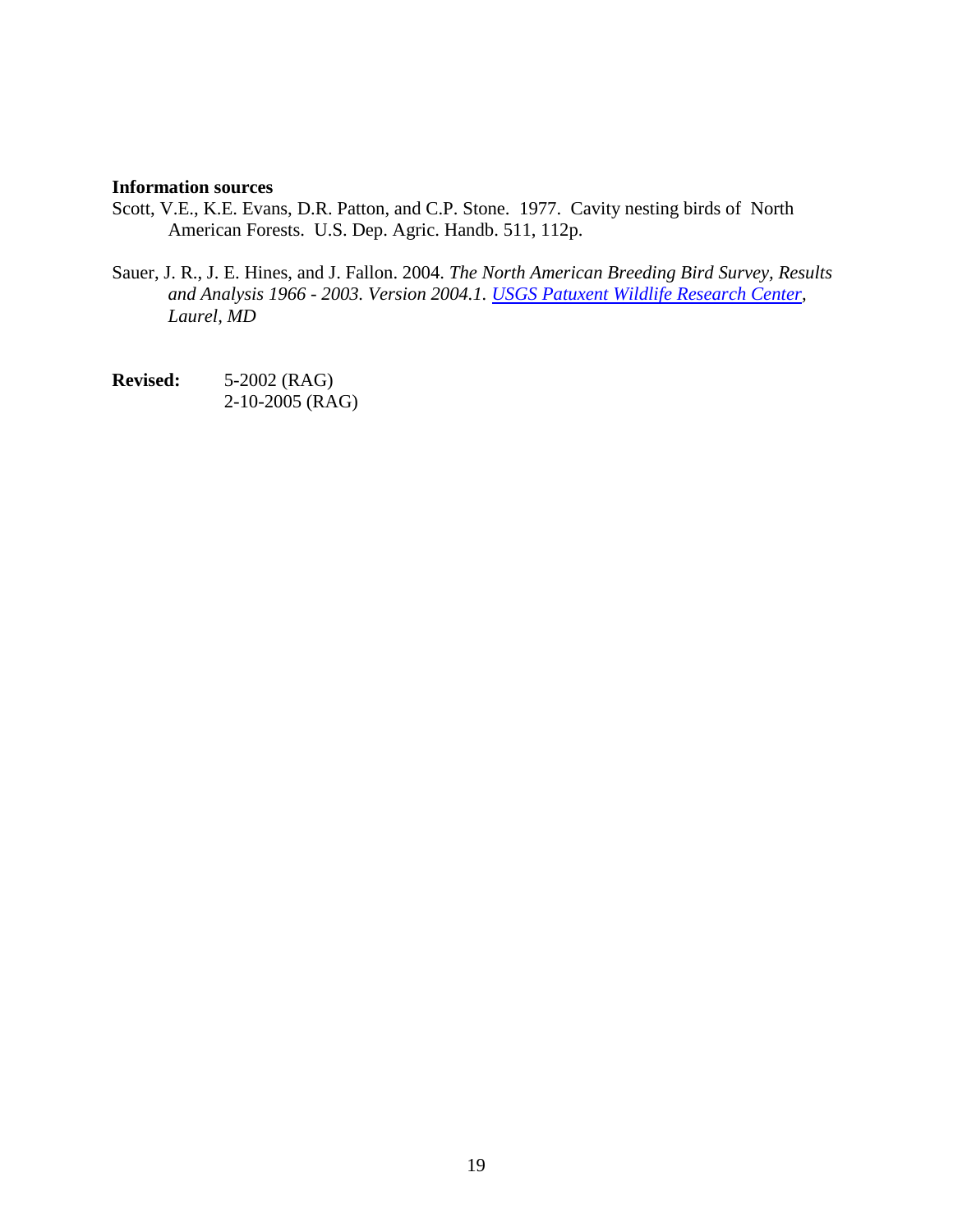# <span id="page-19-0"></span>**Northern Gray Hawk (***Asturina nitida maxima***)**

Northern gray hawk is included in the Riparian Species, Species Needing Dense Canopy, and Special Interest Species indicator groups. The species was selected because of its need for "cottonwood and sycamore galleries with adjacent mesquite bosques or uplands". It was considered "sensitive to grazing, fuelwood harvest and concentrated recreation use such as offroad vehicles and campgrounds". The Analysis of the Management Situation (AMS) for the Forest Plan (USFS 1982) estimated the Forest-wide population as 2 breeding pairs and gave an estimate of 567 acres of occupied habitat (Table 6). It is also a Forest sensitive species.

| Table 6. Estimated occupied habitat for Northern Gray Hawk in the 1986 Coronado National Forest Plan. |                      |  |
|-------------------------------------------------------------------------------------------------------|----------------------|--|
| <b>Vegetation Community</b>                                                                           | <b>Habitat Acres</b> |  |
| Desert grasslands                                                                                     | 207                  |  |
| Broadleaf evergreen woodlands                                                                         | 180                  |  |
| Dry desert riparian                                                                                   | 180                  |  |
| Total                                                                                                 | 567                  |  |

This species generally prefers well-developed lower elevation deciduous riparian areas, specifically the tropical-subtropical riparian deciduous woodlands of mesquite (*Prosopis juliflora*) and hackberry (*Celtis reticulata*) bordering strands of cottonwood (*Populus fremontii*) and willow (*Salix goodingii*) (Glinski 1983). Sites on Forest also include more open stands of cottonwood, sycamore, and Madrean oaks with adjacent mesquite uplands (Tom Deecken, pers. obs.). Glinski (1983) identified the mix of woodland and thornscrub as important foraging habitats. Often surface water is nearby.

**Population trends**. Gray hawks nest in very low numbers on the CNF. No organized survey protocol is in place, but known nest sites are visited on an annual basis and nesting activity is reported. Between 1999 and 2005, an estimated 4-6 occupied nests were documented on the Nogales Ranger District (T. Newman, pers. comm.). Nesting activity is tracked through the Arizona Heritage Data Management System (HDMS). While the number of nesting birds is too small to make any meaningful assessment of population trend, it appears that the limited suitable habitat on the CNF is occupied and that more birds are nesting on the CNF than in 1986. On a statewide scale, Gray hawk numbers and their distribution have increased (Corman and Wise-Gervais 2005). Glinski (1998) estimated 80 breeding pairs of northern gray hawks in Arizona. On a global scale, the northern gray hawk is considered demonstrably secure with more than 100 occurrences.

**Habitat trends.** The background information for the Forest Plan does not indicate how the quantity of occupied habitat was derived, so it is difficult to determine changes in habitat quantity for the species. Based on the apparent increase in nesting birds on the Forest, habitat trends are presumed to be stable or improving.

**Evaluation.** Preferred habitats for northern gray hawks are generally found in lower elevation river valleys like the San Pedro River, Sonoita Creek and the Santa Cruz River. There is little potential for these types of habitats to exist on the CNF except in isolated pockets at lower elevations. However, where these habitats are found within the limited range of the species, gray hawks are nesting. Because of the limited numbers of gray hawks on the CNF and the limited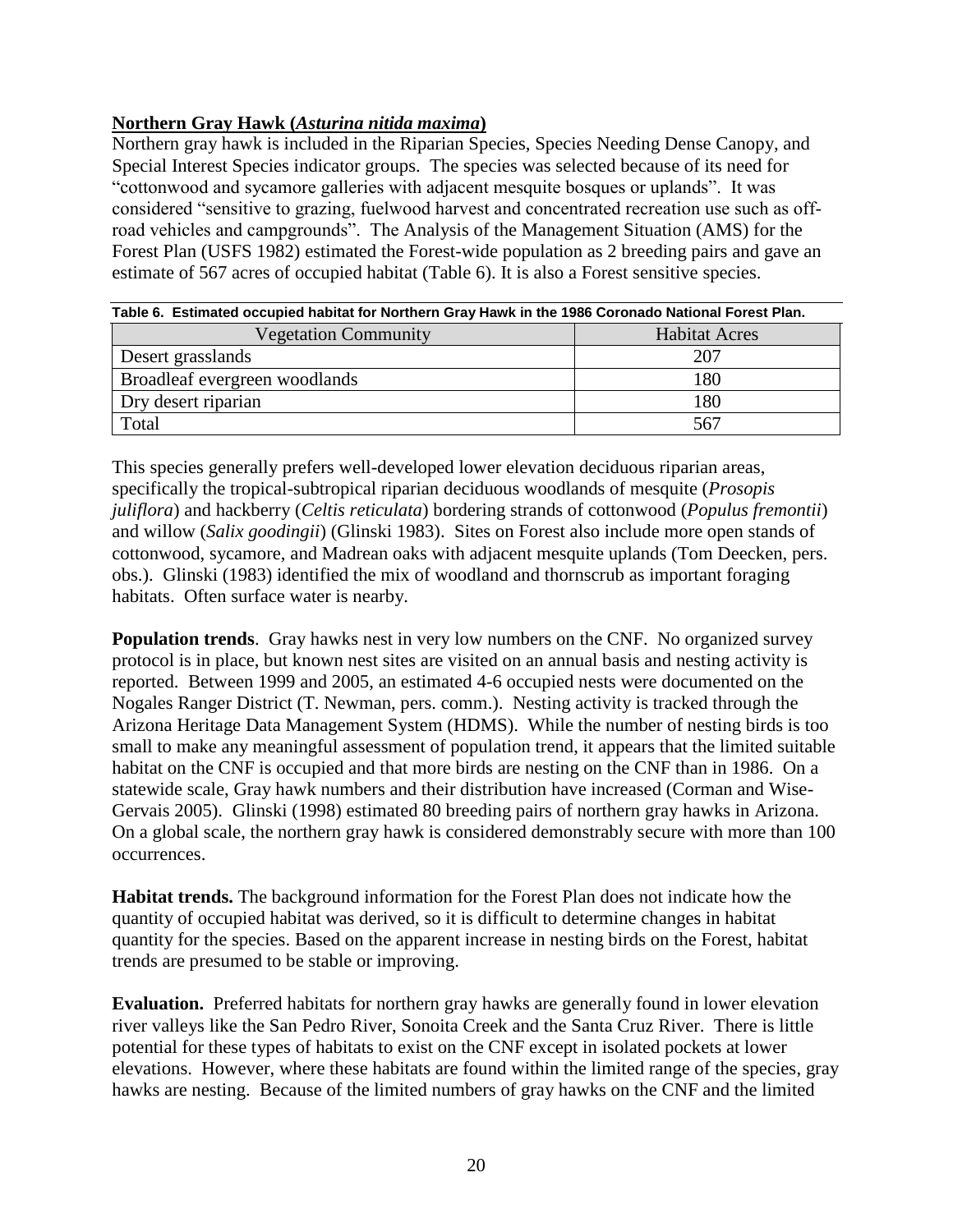amount of capable habitat, the species is not well suited as a MIS, even though numbers are relatively easy to track. Habitats for the species are considered generally secure and are not affected by management activities. Monitoring should continue through HDMS.

#### **Information sources.**

- Corman, T.E. and C. Wise-Gervaise. 2005. Arizona breeding Bird Atlas. Albuquerque: University of New Mexico Press.
- Glinski, R.L. 1983. Gray hawk. In Proceedings of the southwest raptor management symposium and workshop. Tucson Arizona.
- Glinski, Richard L. 1998. Gray hawk. Page 82-85 in The Raptors of Arizona (R.L. Glinski, ed.). The University of Arizona Press. Tucson, Arizona.

**Revised:** 5-2002 (RAG); 2-10-2005 (RAG); 5-10-2011 (RAG)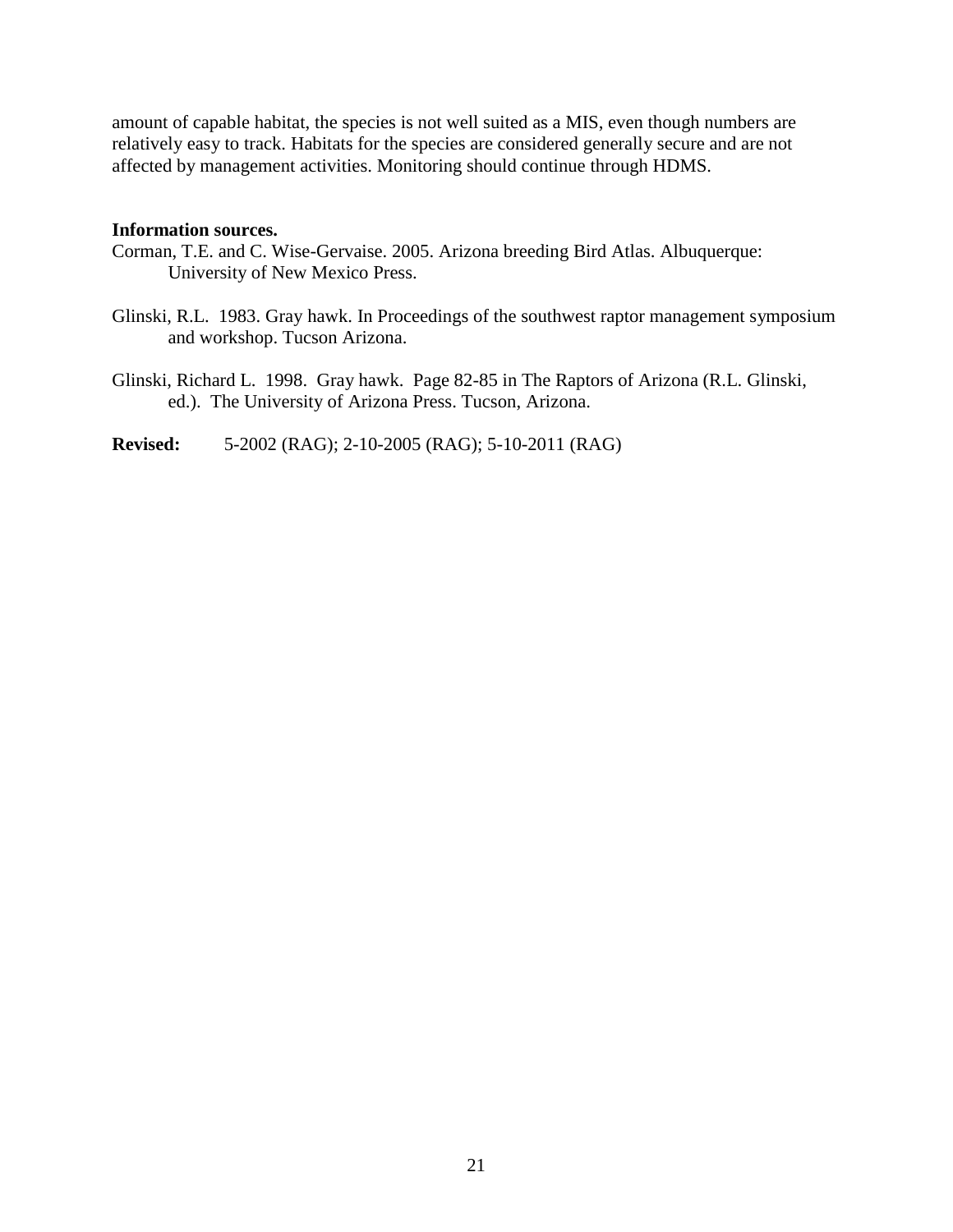## <span id="page-21-0"></span>**Blue-throated hummingbird (***Lampornis clemenciae***).**

The Blue-throated hummingbird is included in the Riparian Species and Special Interest Species indicator groups. The species was selected as an indicator for the Forest Plan because of its relationship to riparian and grazing impacts (USFS 1982). The Forest Plan gives no data for acres of occupied habitat for the Coronado National Forest. The blue-throated hummingbird is found on the CNF during the spring and summer in wet pine-oak and oak canyons above 4,500 feet in elevation. Habitats within the CNF are at the very northern extreme of the species' range. It forages on the nectar of several species of flowers and also feeds on insects. It is highly tolerant of human activity and readily habituates to sugar water feeders.

**Population trends.** There are currently no systematic efforts to monitor populations. On a state scale, the species is apparently secure with more than 100 occurrences within Arizona (Arizona Game and Fish 2001d). Williamson (2000) described the population trend for the region as unknown, although she suggests that breeding populations may have increased in Arizona since the 1970's as a result of riparian improvement. Low numbers of birds are usually observed during NABBS routes in Rucker and Portal but data are insufficient to detect trends. Birds have also been recorded during the winter months, usually at hummingbird feeders. The species was observed on 5 of the last 6 Ramsey Canyon Christmas bird counts in the Huachuca Mountains. Numbers ranged from 1 to 3.

**Habitat Trends.** No quantitative data are available on habitat trends. However, since 1986, implementation of the Forest Plan has resulted in reductions in livestock grazing in most occupied riparian canyon habitats. Therefore, the amount of suitable habitat is not thought to have changed significantly since the mid-1980's.

**Evaluation.** The Blue-throated hummingbird has a very limited distribution on the Forest. The species is confined to a few montane canyons with running water at higher elevations. The limited available habitats are occupied and appear to be of sufficient quality and abundance to allow the species to persist in small numbers on the CNF. Very little grazing currently occurs in Blue-throated hummingbird habitat, so habitats are considered secure in that regard. Because populations are restricted to a few high elevation moist canyons, fires or other catastrophic events could affect or eliminate local populations. Because of its limited distribution and the current lack of threats to occupied habitats, the species is of limited utility as a MIS.

### **Information sources.**

- Taylor, Richard Cachor. 1995a. A birder's guide to southeastern Arizona. American Birding Association, Inc. Colorado Springs, Colorado. 341pp.
- Taylor, Richard Cachor. 1995b. Location checklist to the birds of the Huachuca Mountains and the upper San Pedro River. Borderland Productions. Tucson, Arizona. 48pp.
- Arizona Game and Fish. 2001d. *Lampornis clemenciae*. Unpublished abstract compiled and edited by the Heritage Data Management System. Arizona Game and Fish Department. Phoenix, Arizona.

**Revised:** 5-2002 (RAG); 2-10-2005 (RAG)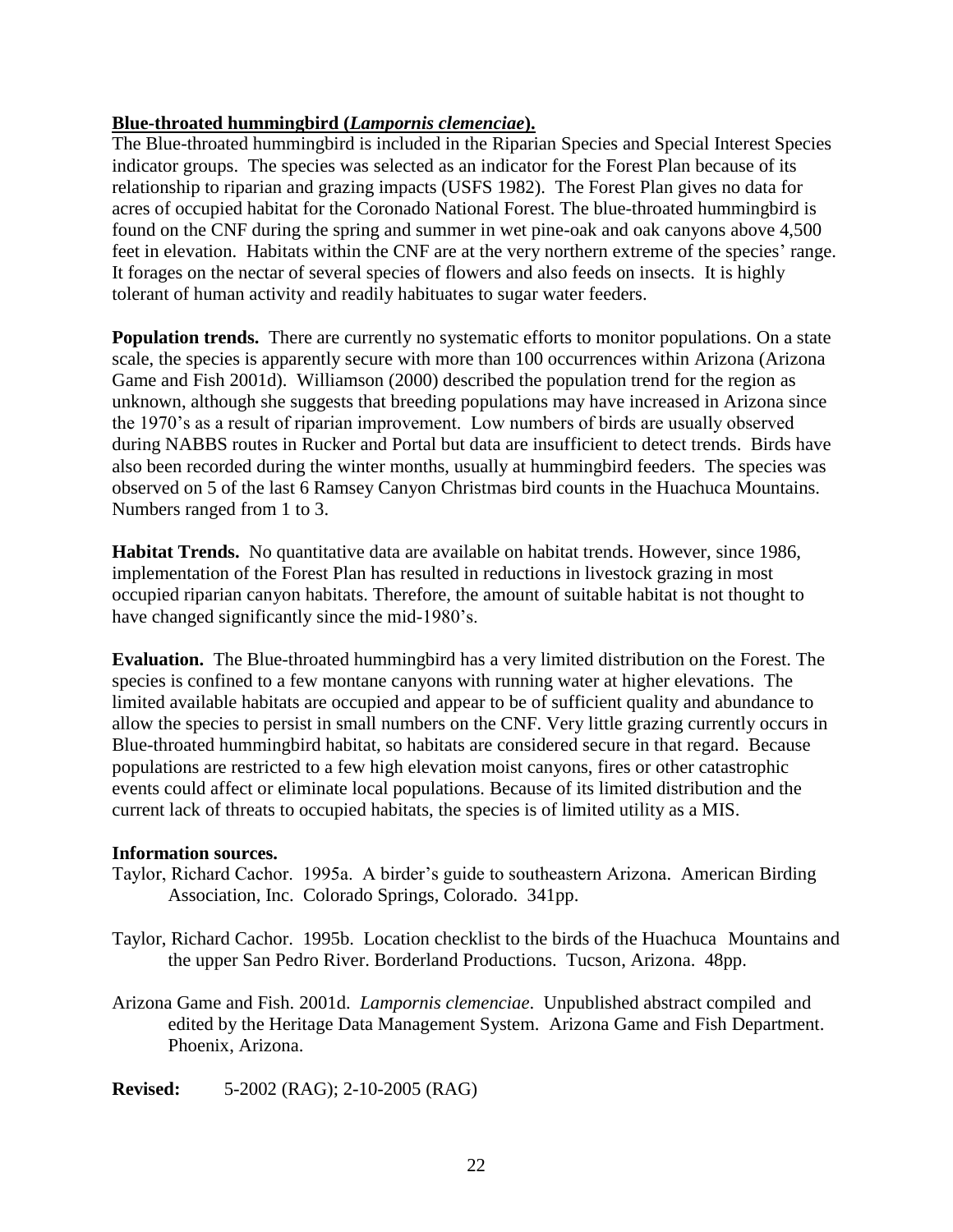## <span id="page-22-0"></span>**Rose-throated Becard (***Pachyramphus aglaiae***)**

Rose-throated becard is included in the Riparian Species and Special Interest Species indicator groups. The species was selected because of its dependence on well developed riparian below 4,000 feet and restricted breeding range (USFS 1982). It is also listed as Wildlife of Special Concern in Arizona. This species inhabits cottonwood and sycamore groves along streams and rivers in extreme south-central Arizona. Arizona nesting locations represent the northernmost extensions of the species range which extends south to Costa Rica. It breeds in Sonoita Creek, adjacent to the CNF but is known from only one location, Sycamore Creek, on the Forest. Historic breeding locations along Arivaca Creek (off of CNF) and in Guadelupe Canyon in the Peloncillo Mountains are no longer occupied.

**Population trends.** The Arizona Game and Fish Heritage Abstract describes population trends as "unknown" (AGFD 2001). Data on breeding birds are collected and entered into the Arizona Natural Heritage Data Management System (Deeble 1999), but the species is generally not detectable on NABBS routes. There are no trend data for the species in the Breeding Bird Survey database. On a state scale, the species is very rare with 1 to 5 occurrences in Arizona or very few individuals or acres occupied. The Nature Conservancy (Deeble 1999) states that there is no trend information for Arizona, but that the becard's future as a breeding bird in Arizona is tenuous given the small populations. A range of 2 to 7 nesting pairs present in the state annually was given in the same report.

**Habitat Trends.** The Forest Plan identified 752 acres of occupied habitat in the deciduous riparian plant community for the species on the Forest, presumably in Sycamore Canyon. Sycamore Canyon is a Research Natural Area and an identified Important Bird Area (Arizona Audubon). It is fenced to exclude livestock grazing and managed to protect riparian values. Habitats are not affected to any degree by management activities and are not thought to have changed since 1986.

**Evaluation.** Habitat for the species on the CNF only allows continued species existence in refugia with limitations on interactions between local populations. Populations of the species in Arizona are extremely limited and only one site is located on the CNF. The species has never been widespread. The small population on the CNF is highly susceptible to impacts occurring off of the Forest. The factors influencing range contraction for the species are poorly understood, but such contractions are common at the fringe of a species range (Deeble 1999). The species has limited utility as a MIS because of its extremely limited distribution on the Forest and poorly understood habitat relationships.

#### **Information sources.**

- Deeble, B. 1999. Rose-throated becard (*Pachyramphus aglaiae*): Species management abstract. The Nature Conservancy. Arlington VA. 6 pp.
- Arizona Game and Fish. 2001. *Pachyramphus aglaiae*. Unpublished abstract compiled and edited by the Heritage Data Management System. Arizona Game and Fish Department. Phoenix, Arizona. 4 pp.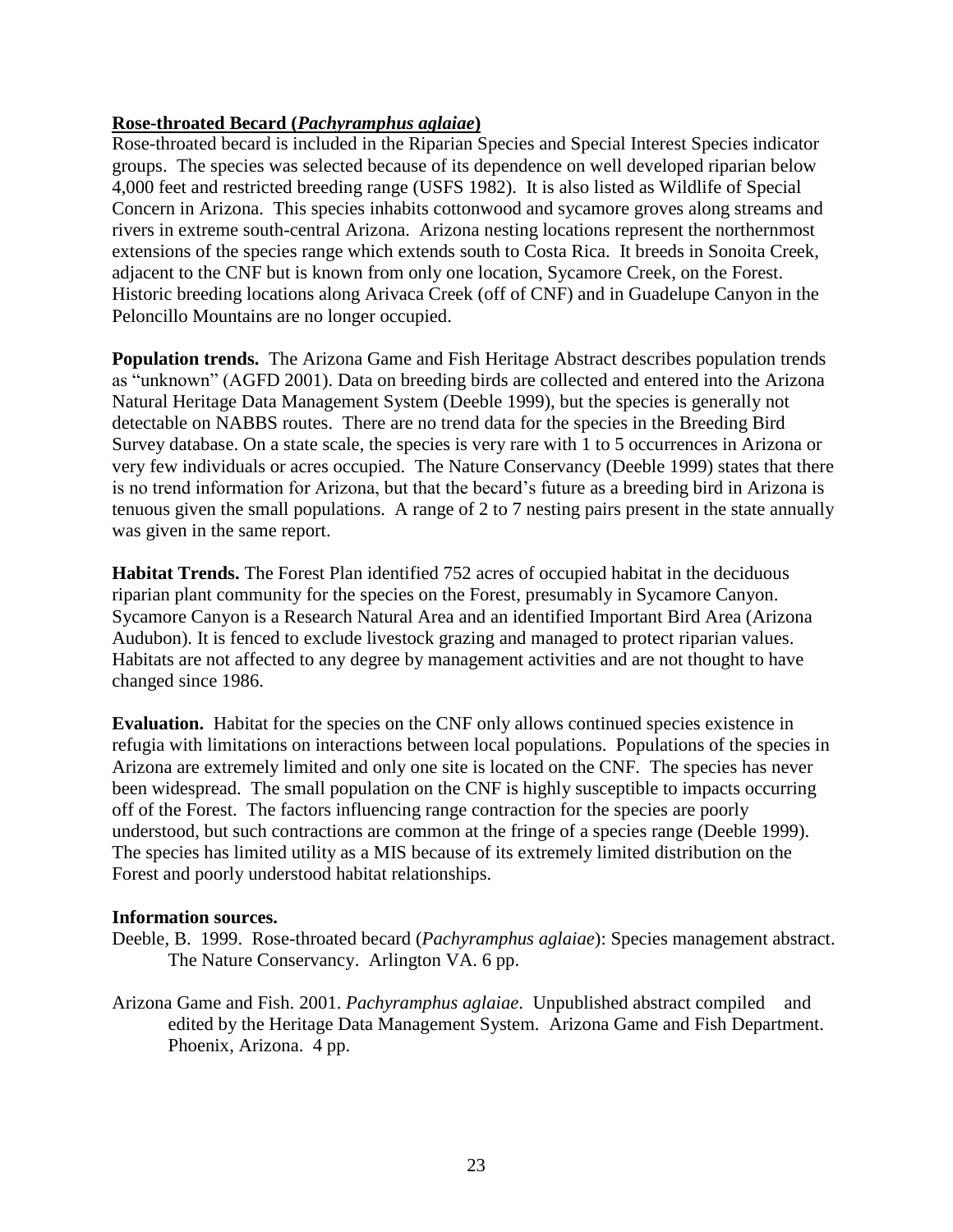## <span id="page-23-0"></span>**Thick-billed Kingbird (***Tyrannus crassirostris***).**

Thick-billed kingbird is included in the Riparian Species and Special Interest Species indicator groups. It was selected because of its association with open riparian having tall native trees, its limited distribution and impacts of livestock grazing (USFS 1982). This bird is found in lower elevation sycamore and cottonwood stands in canyons at the base of mountains or in larger creeks and rivers. The Forest Plan identifies 1,200 acres of occupied habitat for the Coronado National Forest: 502 acres of broadleaf evergreen woodland and 698 acres of deciduous riparian. The habitat requirements of this species are similar to the Rose-throated becard. As is the case with many other MIS bird species on the Forest, the Thick-billed kingbird is a Mexican species at the extreme northern edge of its range on the CNF. The species breeds south from southern Arizona into southern Mexico and winters into Guatemala.

**Population trends.** No systematic surveys are conducted for the species, and no trend data are contained in the Breeding Bird Survey database. The species is tracked in the Arizona Heritage Database (AGFD 2001f). On a state scale, the species is rare with 6 to 20 occurrences in Arizona or very few individuals or acres occupied. The species was detected in low numbers by Morrison et al (1996) in the Atascosa Mountains during surveys throughout the CNF. Taylor (1995b) noted the bird as casual in the Huachuca Mountain area. The species has been recorded several miles to north and west near Patagonia (Taylor 1995a). Population trends for the species are unknown, although Thick-billed kingbirds have also expanded their range northward since the middle of the  $20^{t}$  century (Arizona Game and Fish 2001).

**Habitat trends.** No data are available on habitat trends specific to the species. In general, the quantity and quality of deciduous riparian habitats on the CNF are believed to have increased since 1986 as a result of modifications of livestock use and fencing of riparian areas.

**Evaluation.** Populations of the species are limited on the CNF by the availability of suitable habitats. Because of the patchy distribution and limited extent of suitable habitats, the species will never be widespread on the Forest. While the species appears to have strong affinities to mixed deciduous riparian communities, its limited distribution and low occurrence on the CNF limit its utility as a MIS.

### **Information sources.**

- Arizona Game and Fish. 2001f. *Tyrannus crassirostris*. Unpublished abstract compiled and edited by the Heritage Data Management System. Arizona Game and Fish Department. Phoenix, Arizona. 3pp.
- Morrison, M.L., R.W. Mannan, L.L. Christopherson, L.S. Hall, and J.A. Martin. 1996. Determining the status and trends of neotropical migrant bird populations in riparian vegetation in southeastern Arizona. Final Report. USFS-U of A Agreement No. CCS3- 94-05-006. Tucson, Arizona.
- Taylor, R.C. 1995a. A birder's guide to southeastern Arizona. American Birding Association, Inc. Colorado Springs, Colorado. 341pp.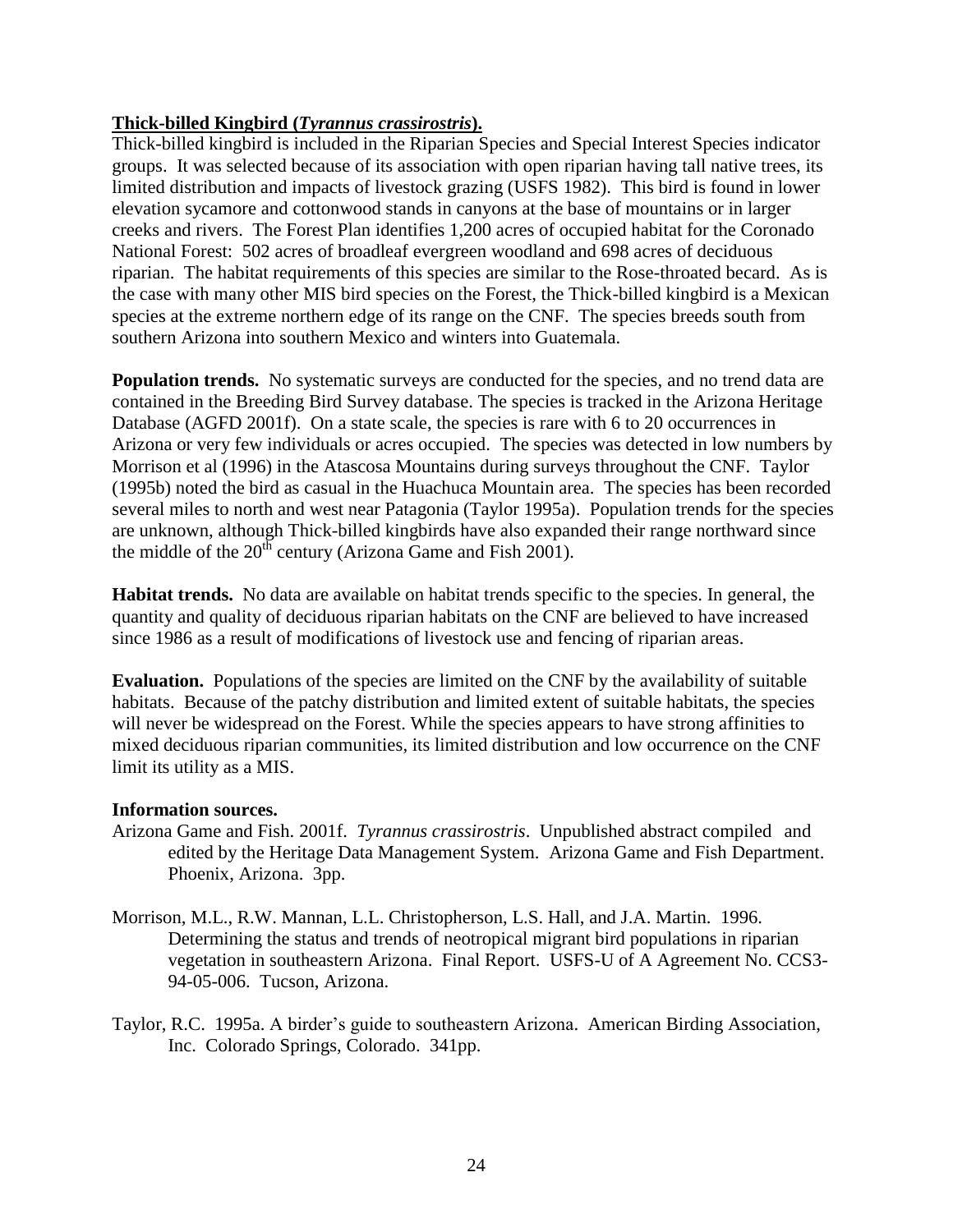Taylor, R.C. 1995b. Location checklist to the birds of the Huachuca Mountains and the upper San Pedro River. Borderland Productions. Tucson, Arizona. 48pp.

**Revised:** 5-2002 (RAG); 2-10-2005 (RAG)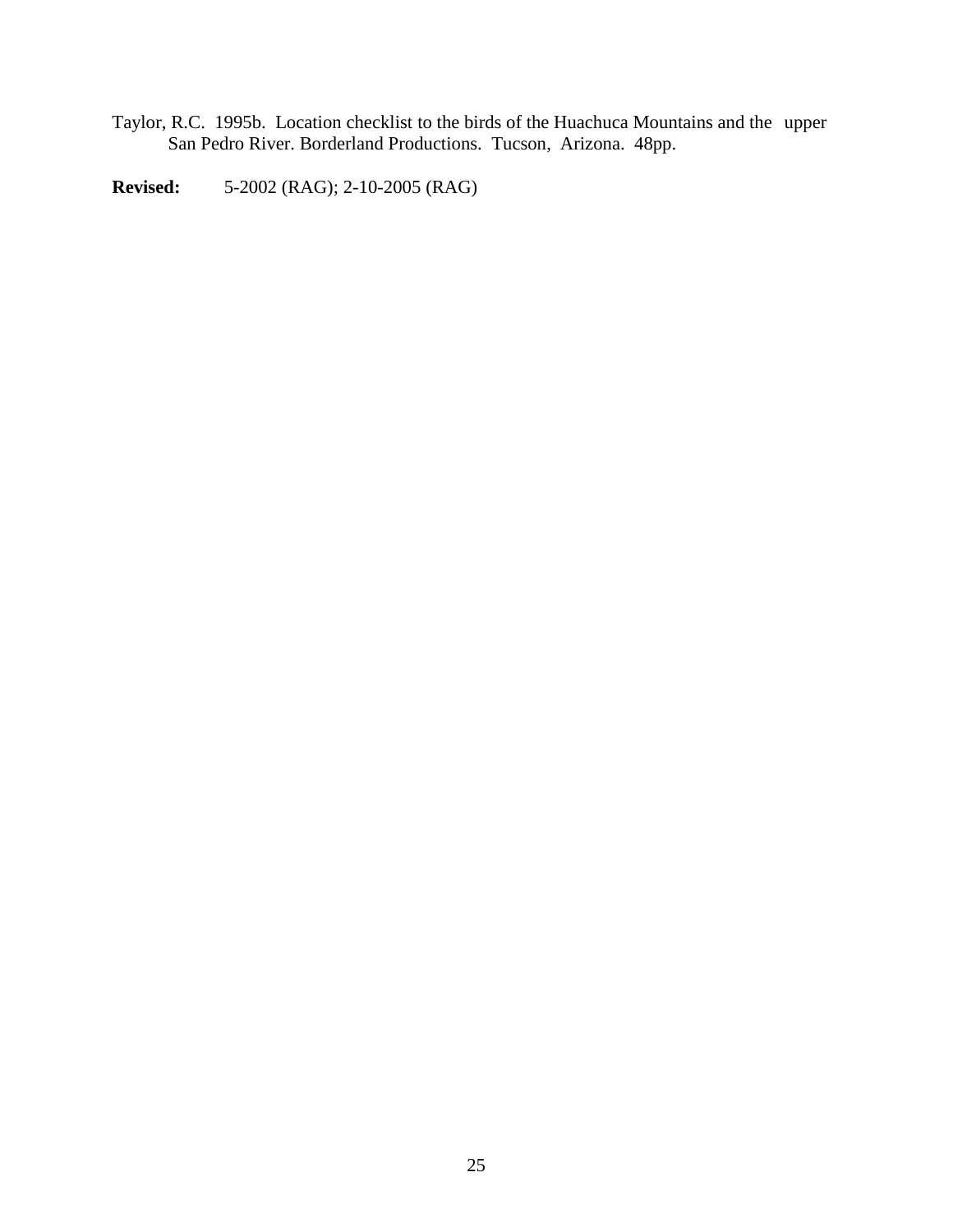# <span id="page-25-0"></span>**Northern Beardless Tyrannulet** *(Camptostoma imberbe***)**

Northern beardless tyrannulet is included in the Riparian Species, Species Needing Dense Canopy, and Special Interest Species indicator groups. The species was selected as an indicator for the Forest Plan because it inhabits dense riparian mesquite understory and it could be an indicator of activities such as grazing and fuelwood harvest that alter that habitat (USFS 1982).

The Northern beardless tyrannulet is the only U.S. representative of a subfamily of tropical flycatchers that extends to South America. As is the case with several other MIS birds on the CNF, the species range is centered in Mexico and Central America where it is found in lowland tropical deciduous forests. It only reaches the U. S. in extreme southern Arizona, and only in small numbers (Tenney 2000). Mesquite, hackberry, and cottonwood thickets in valleys are the preferred habitat for this species during the breeding season (Taylor 1995a, b). Preferred habitats for the species are generally at lower elevations than are found on the CNF. It may wander into higher elevations during the winter. The Forest Plan identifies 1,270 acres of occupied habitat for the CNF: 518 acres of broadleaf evergreen woodlands and 752 acres of dry desert riparian.

**Population trends.** On a global scale, the northern beardless tyrannulet is considered demonstrably secure with more than 100 occurrences (AGFD 2001). On a state scale, the species is apparently secure with more than 100 occurrences in Arizona, although it could be considered quite rare in some areas (AGFD 2001). Population trend data are not displayed for this species in the Breeding Bird Survey database. In the Patagonia breeding bird survey route, the species has been recorded 6 times in the last 11 years. Numbers of birds seen ranged from 0 to 3 (Sauer 2004). Tenney (2000) noted little apparent change in populations in the United States and Arizona Breeding Bird Atlas data suggest that the general breeding distribution has changed little since the 1990s (Corman and Wise-Gervais 2005). There are not sufficient data to determine population trends on the CNF, but optimal habitats are very limited, primarily because much of the Forest is above the elevational range of the species.

**Habitat Trends.** Suitable habitat on the Forest is found in the Sycamore Canyon Research Natural Area. Sycamore Canyon is a Research Natural Area and an identified Important Bird Area (Arizona Audubon). It is fenced to exclude livestock grazing and managed to protect riparian values. Occupied habitats are also found in low elevation wooded canyons in the Santa Rita Mountains near Sonoita Creek and the Santa Catalina Mountains. Habitats are not affected to any degree by management activities and are not thought to have changed since 1986.

**Evaluation.** As is the case with other riparian songbird MIS, this species provides limited insight into Forest management effects. The Arizona population of the species is at the far northern extension of the species' range and suitable habitats within Arizona occur almost entirely off of the CNF. Within the CNF the limited suitable habitats appear to be occupied and appear to be of sufficient quality to allow the species to persist in small numbers. Habitats on the CNF likely contribute very little to population trends for the species. It is not possible to detect the effects of management on populations of the Northern beardless tyrannulet.

### **Information Sources.**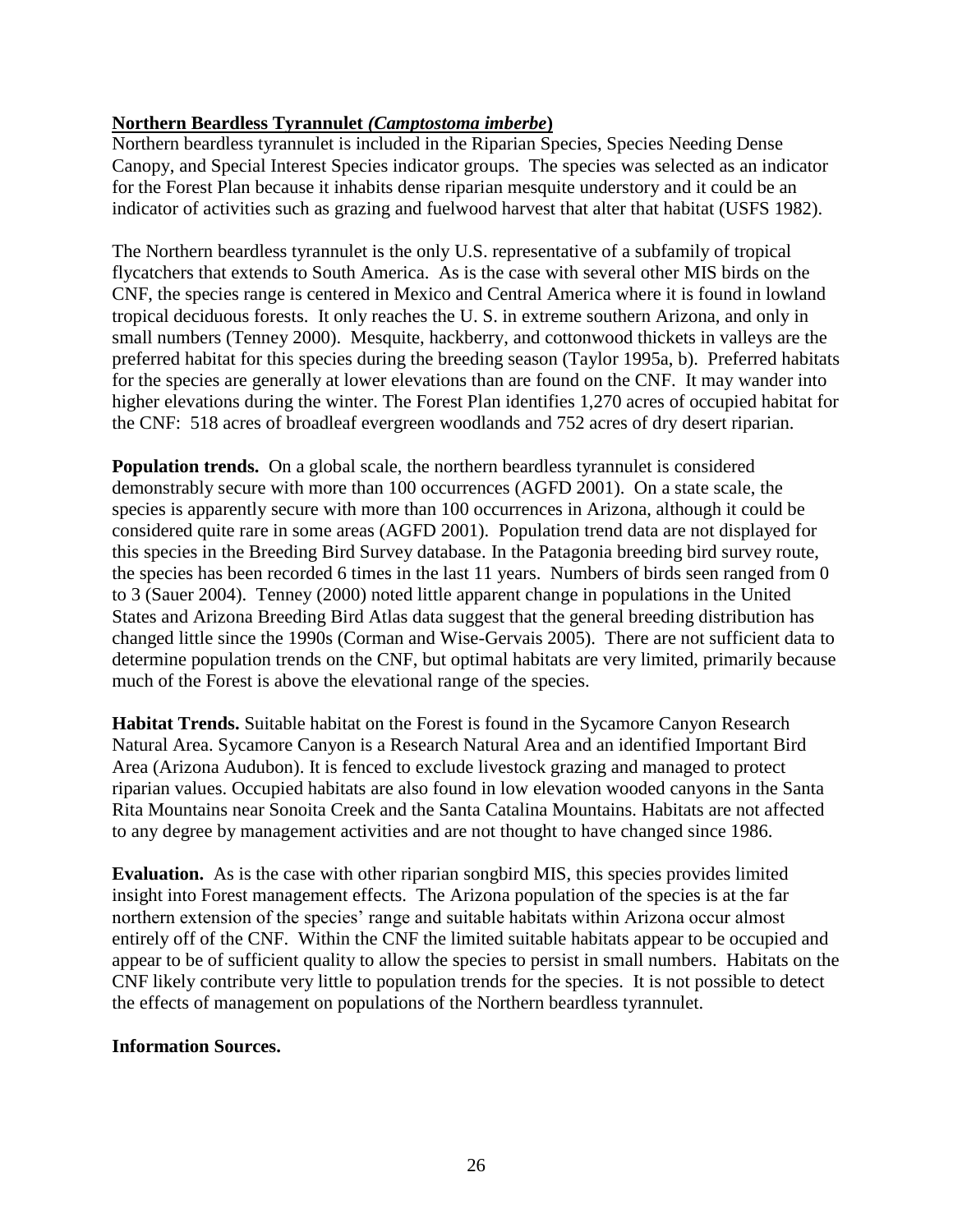- Arizona Game and Fish. 2001g. *Camptostoma imberbe*. Unpublished abstract compiled and edited by the Heritage Data Management System. Arizona Game and Fish Department. Phoenix, Arizona. 3 pages.
- Taylor, R.C. 1995a. A birder's guide to southeastern Arizona. American Birding Association, Inc. Colorado Springs, Colorado. 341pp.
- Taylor, R.C. 1995b. Location checklist to the birds of the Huachuca Mountains and the upper San Pedro River. Borderland Productions. Tucson, Arizona. 48pp.
- Tenney, C.R. 2000. Northern beardless-tyrannulet *(Camptostoma imberbe). In* The Birds of North America, No. 519. (A. Poole and F. Gill, eds.). The Birds of North America, Inc. Philadelphia, Pennsylvania.
- Sauer, J. R., J. E. Hines, and J. Fallon. 2004. *The North American Breeding Bird Survey, Results and Analysis 1966 - 2003. Version 2004.1. [USGS Patuxent Wildlife Research Center,](http://www.pwrc.usgs.gov/) Laurel, MD*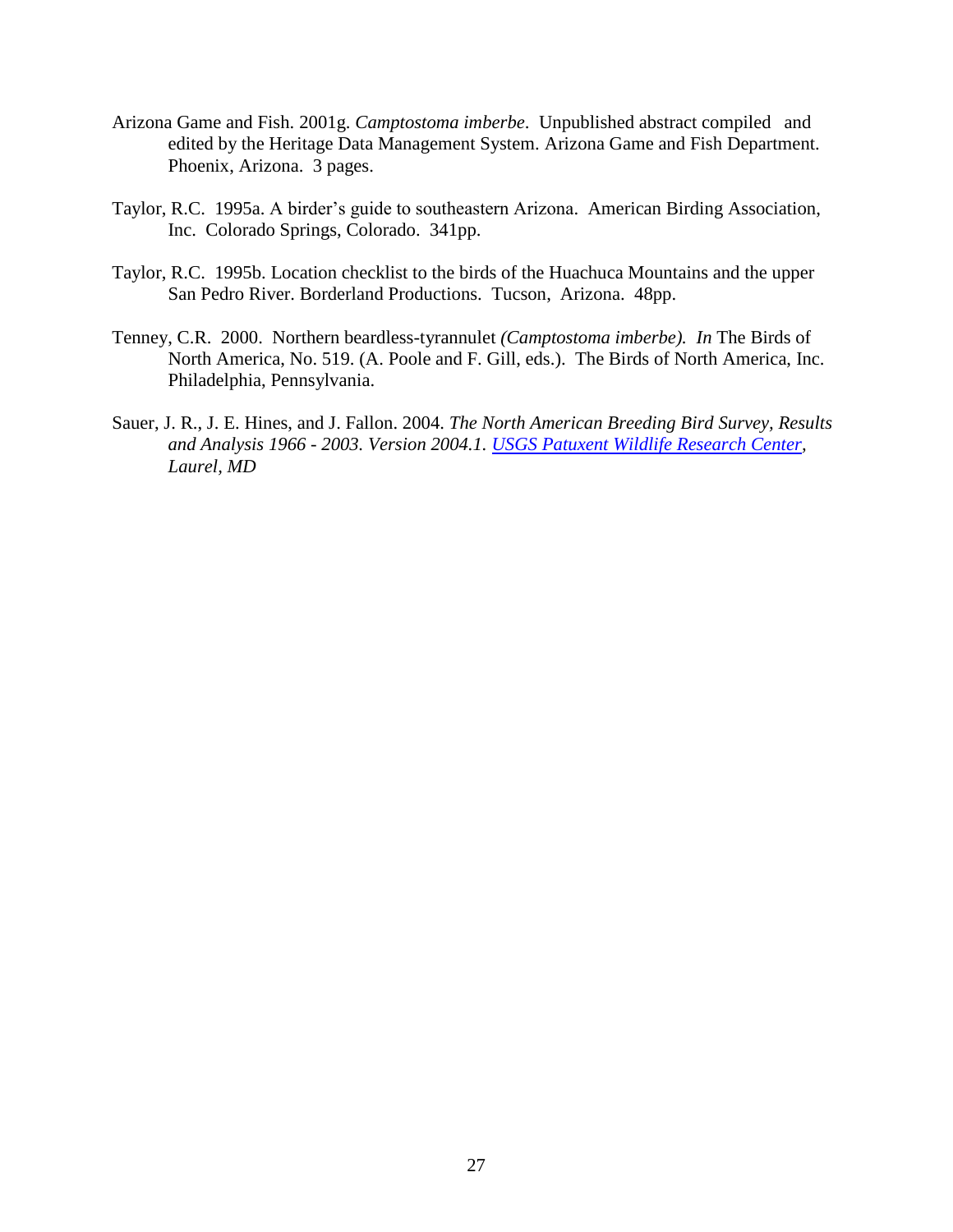## <span id="page-27-0"></span>**Bell's vireo (Vireo bellii)**

Bell's vireo is included in the Riparian Species and Species Needing Dense Canopy indicator groups. The species was selected to represent riparian understory condition at elevations below 4,400 feet. It could be potentially impacted by the loss of dense riparian habitats through woodcutting and grazing (USFS 1982). This is the only species thought to meet the criteria of a species whose population changes could potentially indicate the effects of management activities on a major biological community (USFS 1982). It is susceptible to brood parasitism by brownheaded cowbirds. It is also a Forest Service Sensitive Species.

Bell's vireos are widespread, breeding throughout central and southwestern U.S. and northern Mexico. They winter from Mexico south to Central America. This species occurs near rivers and desert washes with thick understory vegetation. On the CNF, their distribution is limited to lower elevation mesquite thickets near the Forest boundary. Most high quality habitat for the species occurs off of the Forest at lower elevation river valleys between the mountains. The Forest Plan gives no data for acres of occupied habitat on the CNF.

**Population Trends**. No systematic surveys are conducted specifically for Bell's vireos on the CNF; however, it is regularly detected during breeding bird surveys in southeastern Arizona. It is considered common along the San Pedro River (Taylor 1995b). Morrison et al (1996) calculated a high relative abundance for the species where it was breeding in Florida Canyon in 1994. NABBS (USGS 2002) data for Bell's vireo in Arizona indicate a very slight downward trend in the population for this species in Arizona since 1980 (Figure 2). Using only data from the Sonoran desert, Bell's vireo populations show an upward trend of 3.4%, based on a smaller sample. Populations in Arizona and northern Mexico are considered stable overall based on NABBS data (Deeble 2000b).

**Habitat Trends.** Habitats for the species occur primarily in lower elevation riparian areas in the Santa Catalina, Santa Rita and Tumacacori Ecosystem Management Areas. By and large these are areas that are managed to preserve high valued biotic resources (Sycamore Canyon) or recreation values (Sabino Canyon) or both. These areas are generally excluded from grazing, wood cutting or other activities that would remove riparian vegetation. As a result, the limited potential habitat for the species is not thought to have changed significantly over the life of the plan.

**Evaluation.** Bell's vireo populations are correlated to dense riparian vegetation dominated by mesquite, willow and salt cedar below 3500 feet in elevation. Within southern Arizona, Bell's vireo habitats appear to be of sufficient quality, distribution and abundance to allow the species to persist within historic habitats. These types of habitats are very limited on the CNF and are unlikely to contribute substantially to range-wide populations for the species. The species occurs infrequently on the CNF, but has been shown to be relatively abundant within limited suitable habitat.

### **Information sources.**

Deeble, B. 2000. Bells vireo (Vireo bellii): Species management abstract. The Nature Conservancy. Arlington VA. 11 pp.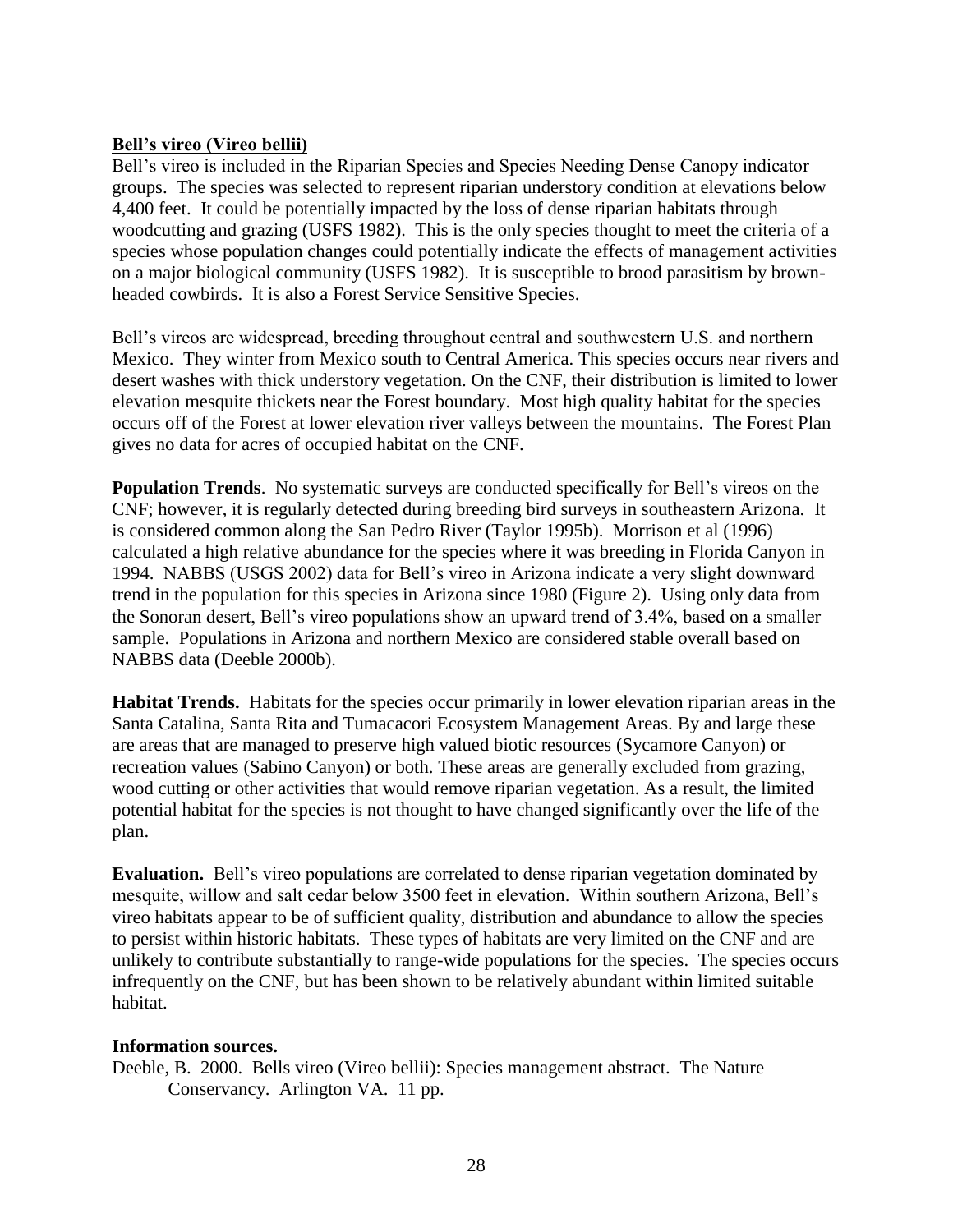- Morrison, M.L., R.W. Mannan, L.L. Christopherson, L.S. Hall, and J.A. Martin. 1996. Determining the status and trends of neotropical migrant bird populations in riparian vegetation in southeastern Arizona. Final Report. USFS-U of A Agreement No. CCS3- 94-05-006. Tucson, Arizona.
- Taylor, R.C. 1995b. Location checklist to the birds of the Huachuca Mountains and the upper San Pedro River. Borderland Productions. Tucson, Arizona. 48pp.
- Sauer, J. R., J. E. Hines, and J. Fallon. 2004. *The North American Breeding Bird Survey, Results and Analysis 1966 - 2003. Version 2004.1. [USGS Patuxent Wildlife Research Center,](http://www.pwrc.usgs.gov/) Laurel, MD*

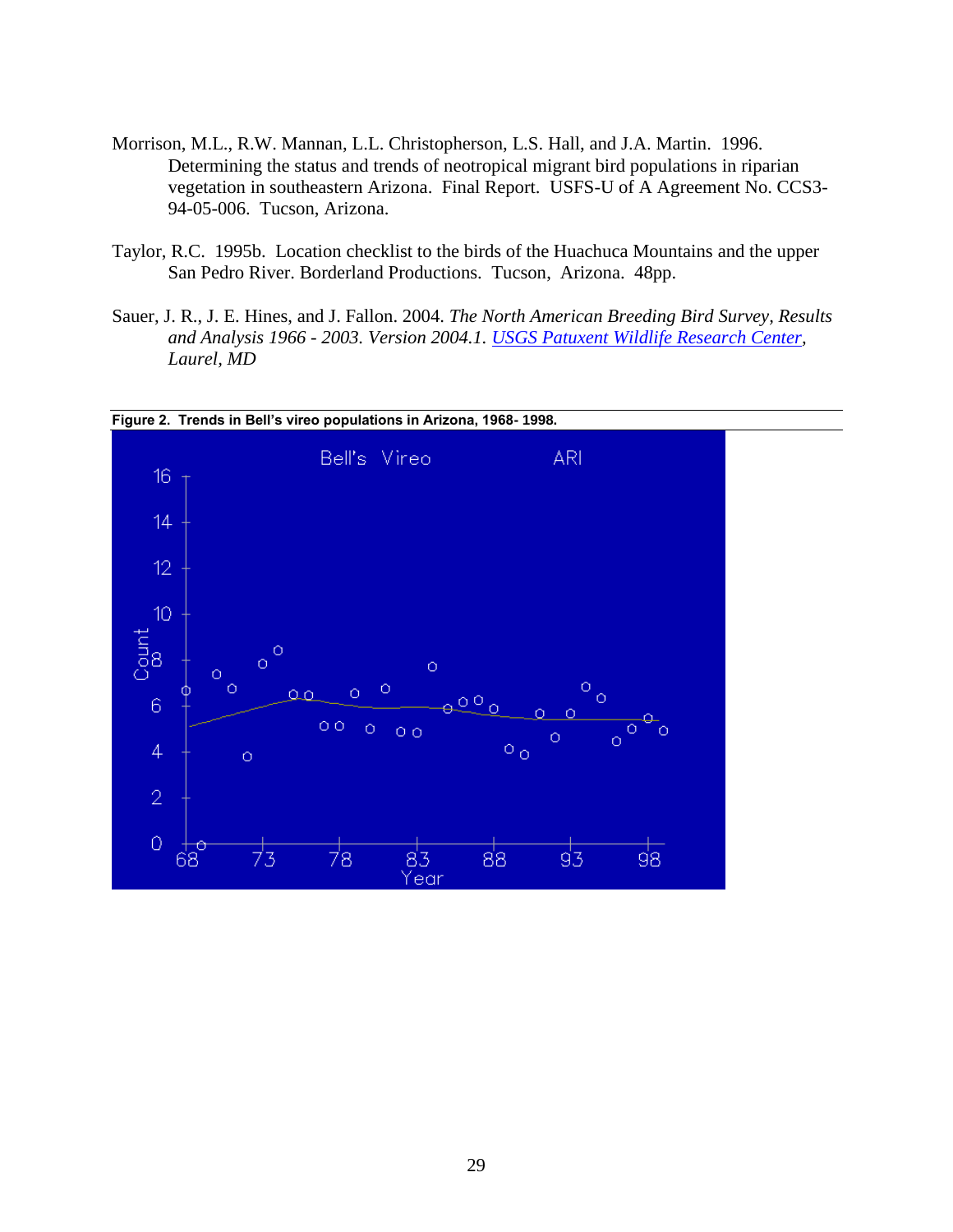# <span id="page-29-0"></span>**Merriam's Turkey (***Meleagris gallopavo merriami***).**

Merriam's turkey is included in the species Needing Diversity and the Game Species indicator groups. The species was selected as MIS because they have special habitat needs: "Mixed conifer, ponderosa pine, encinal-grasslands with sufficient tree roosting sites, free water and green feed and insects during breeding season. Sensitive to grazing, fuelwood and concentrated recreation use" (USFS 1982). The Forest Plan identified 422,901 acres of occupied habitat, although it was likely less, based on factors described below.

The native turkey population on the CNF is believed to have been extirpated during the early 1900's. While no taxonomical records exist, it is likely that these birds were the Gould's subspecies (*M. g. mexicana*) based on the proximity to and connectivity between existing Gould's turkey habitats in northern Mexico and mountain ranges on the CNF. Starting in the mid-1920's and continuing through the mid-1950's, turkey were aggressively restocked into mountain ranges in southeastern Arizona. The source population for these transplants was almost exclusively Merriam's turkeys captured in northern Arizona. Although the transplants appeared to be initially successful, over time each transplanted population eventually declined. Accounts from the 1970's indicated that translocated populations had been reduced to only a few birds (Heffelfinger et al 2000). Merriam's turkeys were hunted on the CNF from the 1940's until the mid-1990's. The last turkey harvested in the Santa Catalina Mountains was in 1994, the last kill reported from the Chiricahua Mountains in 1995. There have been no turkey hunts since 1997 in the CNF.

In the 1980's, beginning with a transplant in the Huachuca Mountains, agency efforts focused on the establishment of the Gould's subspecies into suitable habitats on the CNF. In March 2000, these efforts became formalized as the Southeastern Arizona Turkey Management Plan, a cooperative effort between CNF, AGFD, BLM, Fort Huachuca and the national Wild Turkey Federation. The goal of this plan is to establish self-sustaining populations of Gould's turkeys throughout southeast Arizona (Heffelfinger et al 2000).

**Population trends.** Because of the lack of observations since approximately 1990, it is generally believed that Merriam's turkeys on the CNF are extirpated or nearly so. Annual surveys are conducted for Gould's turkeys and are described in the discussion for that subspecies.

**Habitat Trends.** There are no data on habitat trends for the species.

**Evaluation.** Since 1986, Merriam's turkey populations have declined on the CNF to the point where the populations are not considered viable. However, Merriam's turkeys are likely not endemic to the Forest and recent efforts have been focused on the restoration of the native Gould's subspecies. Wild turkeys have been used successfully by other national forests in Arizona as management indicators and could serve that function on the CNF. However, monitoring should focus on the Gould's subspecies.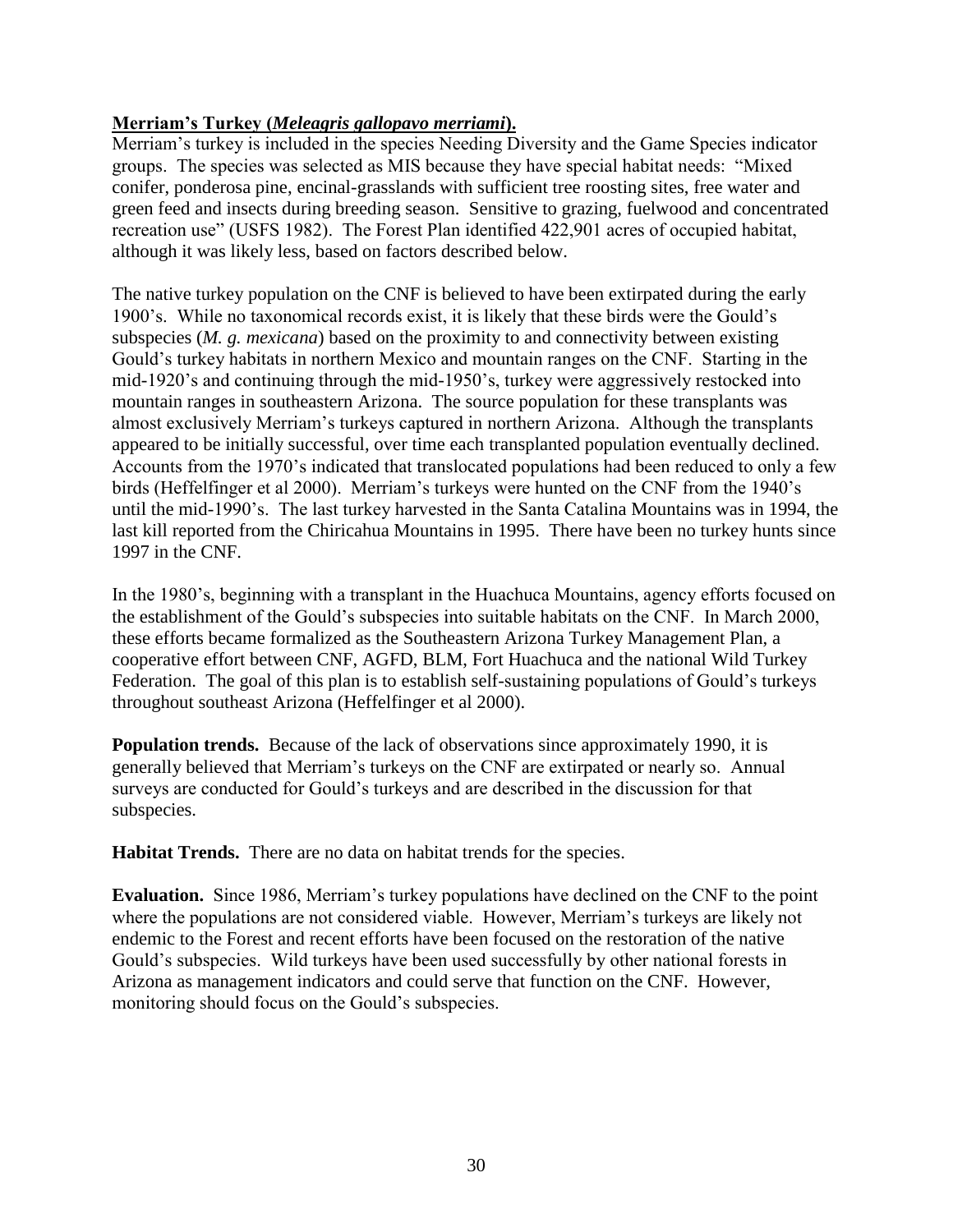# **Information sources.**

Heffelfinger, J., B. Wakeling, J. Millican, S. Stone, T. Skinner, M. Fredlake and M. Adkins. 2000. Southeastern Arizona turkey management plan. Arizona Game and Fish Department. Phoenix AZ.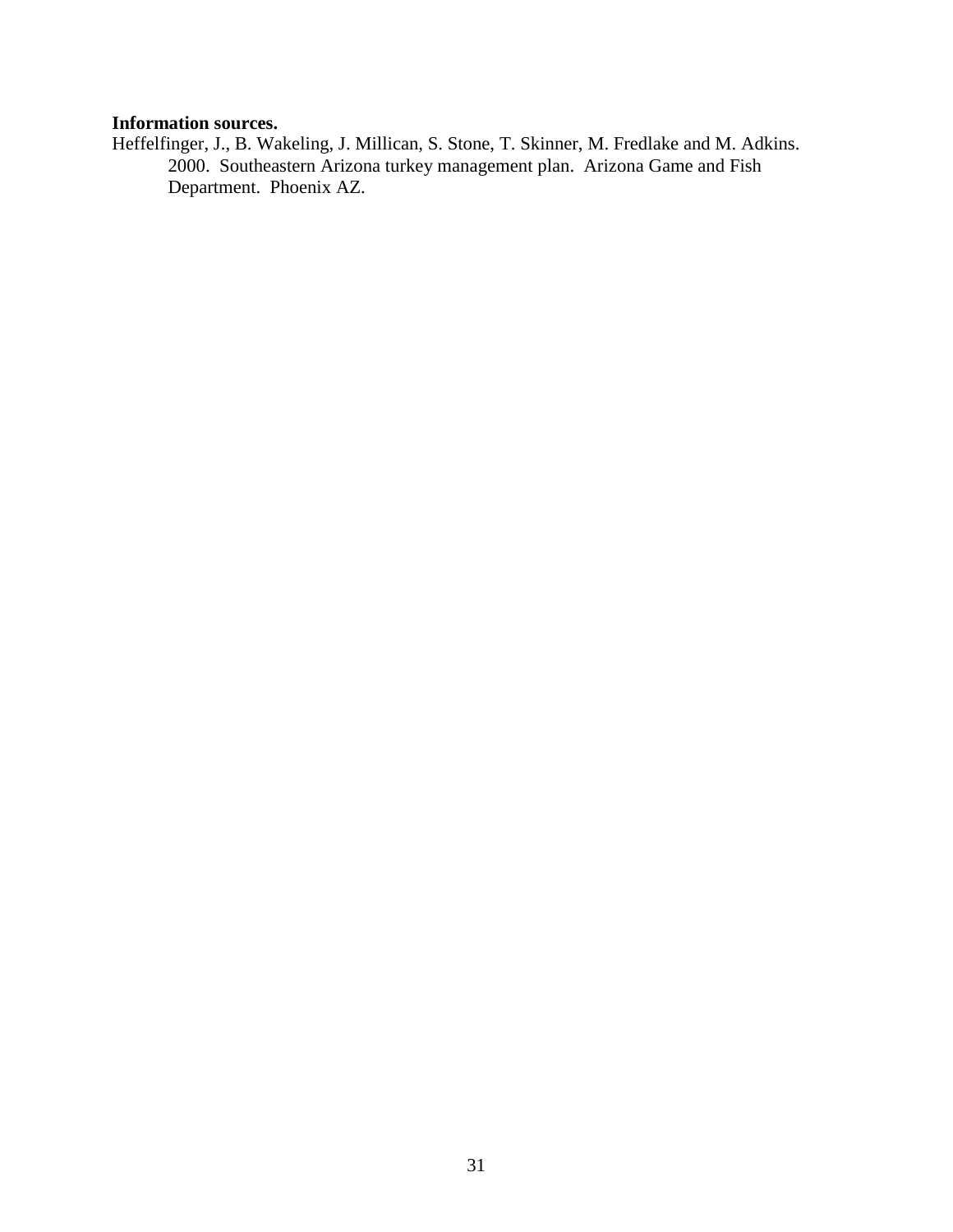## <span id="page-31-0"></span>**Gould's Turkey (***Meleagris gallopavo mexicana***)**

This species is included in the threatened and endangered species indicator group for the Forest Plan because it inhabits oak-grassland-riparian associations with trees of sufficient size for roosting, free water, and green feed and insects during the breeding season. The subspecies at the time of release of the Forest Plan was not thought to be a good indicator because of interbreeding with domestic birds in the Peloncillo Mountains (USFS 1981). It is a Forest sensitive species.

The Gould's turkey is distributed throughout northern Mexico and into the southwestern U.S. Populations seem abundant and well distributed in Mexico (Heffelfinger 2000) but occur only in isolated pockets in the Huachuca, Peloncillo and Galiuro Mountains on the CNF. The native turkey population on the CNF is believed to have been extirpated from Arizona during the early 1900's. While no taxonomical records exist, it is likely that these birds were the Gould's subspecies (*M. g. mexicana*) based on the proximity to and connectivity between existing Gould's turkey habitats in northern Mexico and mountain ranges on the CNF. A small but apparently stable population of Gould's turkeys has persisted in the Peloncillo, Animas and San Luis Mountains in southeastern New Mexico. The Peloncillo Mountains are within the CNF.

In the 1980's, beginning with a transplant in the Huachuca Mountains, agency efforts focused on the establishment of the Gould's subspecies into suitable habitats on the CNF. In March 2000, these efforts became formalized as the Southeastern Arizona Turkey Management Plan, a cooperative effort between CNF, AGFD, BLM, Fort Huachuca and the National Wild Turkey Federation. The goal of this plan is to establish self-sustaining populations of Gould's turkeys throughout southeast Arizona (Heffelfinger 2000).

**Population trends.** Population estimates for the Huachuca Mountains are based on spring and fall counts conducted by the Arizona Game and Fish Department and incidental sightings. Results for the period 1993 to 2004 are shown in Table 7, below.

| Year      | No. Observed                            | <b>Locations</b>                          |
|-----------|-----------------------------------------|-------------------------------------------|
| 1993      | 9 (7 males: 2 females                   | Sawmill, Scotia, Sunnyside Canyons        |
| 1994      | 44                                      | Ramsey Canyon, Patagonias, FR 49 Santa    |
|           |                                         | Niña, Huachuca Canyon, Peterson Ranch     |
|           |                                         | (Scotia Canyon), Pyeatt Ranch             |
| 1995      | 25 (13 males: 19 females)               | Copper Glance (Sunnyside Canyon), Sawmill |
|           |                                         | Canyon, Scotia Canyon                     |
| 1996      | 37 (16 males: 21 females)               | <b>Ramsey Canyon</b>                      |
| 1997      | 15                                      |                                           |
| 1998      | 14                                      | Ramsey Canyon, other locations            |
| 1998-1999 | 41 (20 males: 21 females                | Sunnyside Canyon, Ramsey Canyon, West     |
|           |                                         | Gate Guard House                          |
| 1999-2000 | 46 (8 adult males, 4 subadult males, 13 | Population estimated at >75               |
|           | to 14 adult females, 20 to 21 subadult  |                                           |
|           | females)                                |                                           |
| 2000-2001 | 42 (10 males, 30 hens, 2 unclassified)  | Population estimated at 100 to 150        |
| 2001-2002 |                                         |                                           |
| 2002-2003 | 72                                      |                                           |
| 2003-2004 | 90 (45 males, 45 females)               | 31 routes throughout the mountain range   |

| Table 7. Gould's turkey spring surveys in the Huachuca Mountains, 1993 to 2004 (from: Heffelfinger et al |  |
|----------------------------------------------------------------------------------------------------------|--|
| 2000:9, Arizona Game and Fish unpublished)                                                               |  |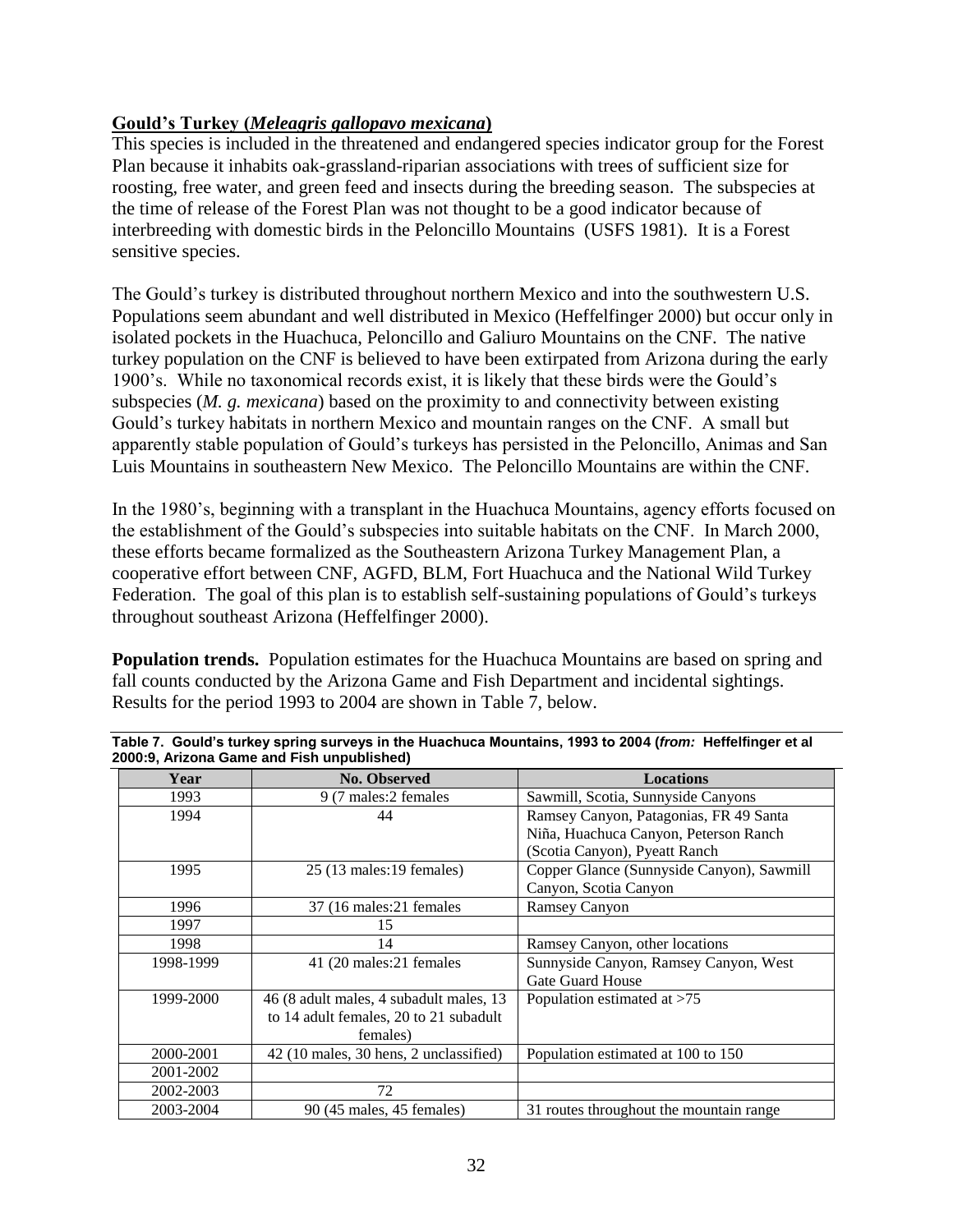| Year      | No. Observed                         | Locations |
|-----------|--------------------------------------|-----------|
| 2004-2005 | 321 (105 males, 216 females)         | 29 routes |
| 2005-2006 | 223 (102 males, 120 females, 1 uncl) | 30 routes |
| 2006-2007 | 257 (84 males, 173 females)          | 21 routes |
| 2007-2008 | 234 (80 males, 148 females, 6 uncl)  | 37 routes |

Population information presented above indicates numbers increasing from releases in the 1980s. Surveys after 2000 represent a better population estimate because of methodology and breadth of effort.

In addition to monitoring populations, the CNF, AGFD Fort Huachuca are engaged in efforts to re-establish populations of Gould's turkeys into suitable habitats within the CNF. These efforts were formalized in the Southeastern Arizona Turkey Management Plan (Heffelfinger et al 2000). The goal is to establish self-sustaining populations of Gould's turkey throughout southeastern Arizona. In 1983 and 1987, a total of 21 turkeys were released into the Huachuca Mountains. After some initial mortality, this population has increased in numbers and distribution to the point where it appears to be self-sustaining. Gould's turkeys in the Huachucas can now be observed in a variety of habitats at all elevation ranges. In 1994 and 1997, a total of 67 turkeys trapped in Mexico were released in the Galiuro Mountains, but the releases suffered high mortality. Many, if not all of these birds eventually died. Efforts are continuing to establish new populations, with efforts being focused on using the Huachuca population as the source for additional transplants. Beginning in 2005 and again in 2008, birds were released into the Santa Rita and Santa Catalina Mountains. These birds appear to be surviving well.

**Habitat Trends.** The species is not identified as an indicator for habitat.

**Evaluation.** Gould's turkey populations on the CNF have increased since 1986. Increases since 1990 have been the result of natural reproduction and ongoing transplant efforts. Habitat on the CNF is of sufficient quality and distribution to allow the population to increase. There remain some significant gaps in historic distribution of the species, but further implementation of the Southeastern Arizona Turkey Management Plan should serve to reduce these gaps. The Gould's turkey is not currently a habitat indicator but may be a useful indicator for habitats in the next revision of the Forest Plan.

### **Information sources.**

Arizona Game and Fish Department. Unpublished. Annual spring turkey survey data for the Huachuca Mountains. AGFD. Tucson AZ.

Heffelfinger, J., B. Wakeling, J. Millican, S. Stone, T. Skinner, M. Fredlake and M. Adkins. 2000. Southeastern Arizona turkey management plan. Arizona Game and Fish Department. Phoenix AZ.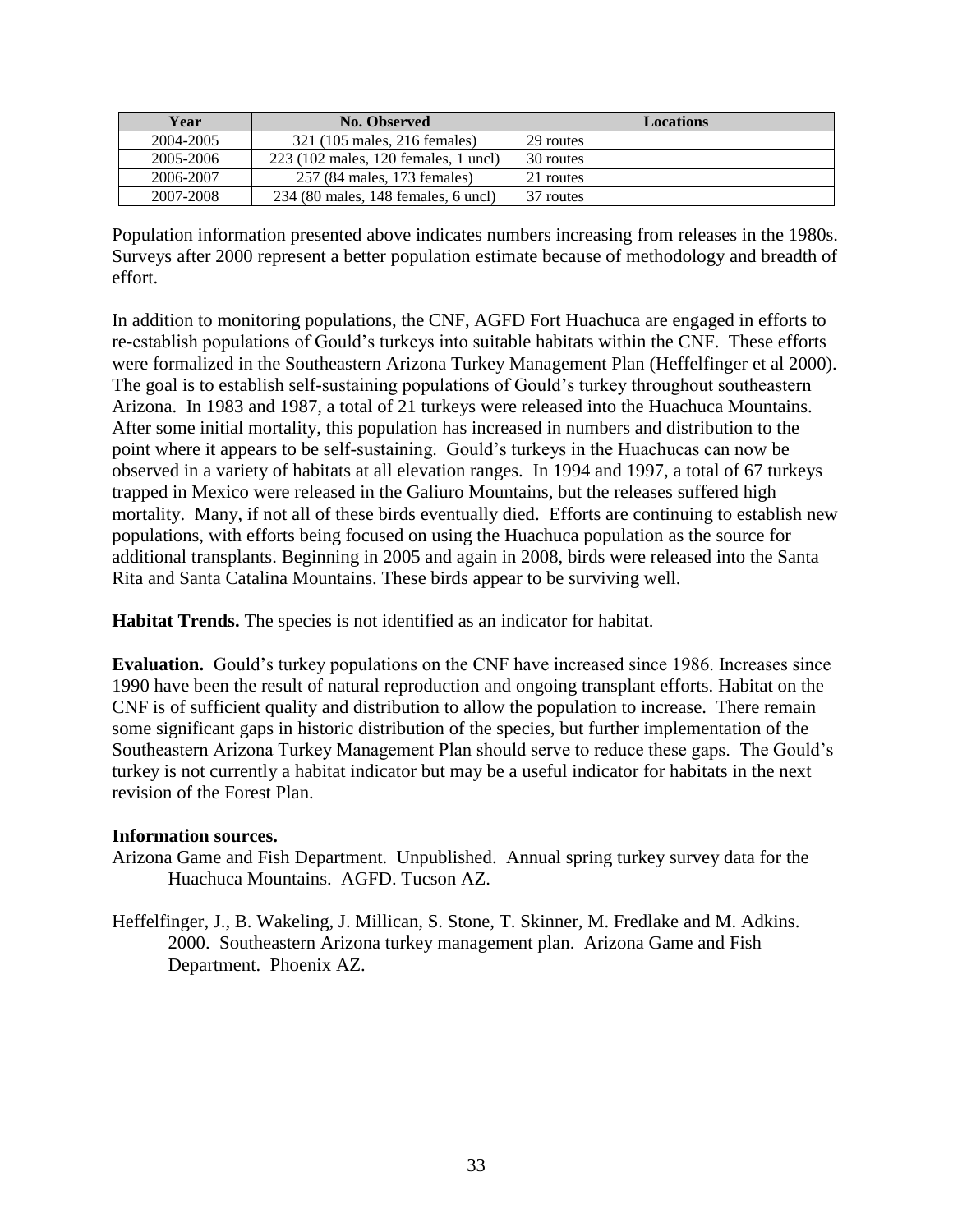# <span id="page-33-0"></span>**Buff-breasted Flycatcher** *(Empidonax fulvifrons***)**

Buff-breasted flycatcher is included in the Species Needing Diversity and Special Interest Species indicator groups. It was selected as an indicator for the Forest Plan because it inhabits open pine forests above 6,000 feet and because "habitat in limited breeding range needs to be protected from activities that would change its current nature." It was considered sensitive to timber harvest and prescribed burning (USFS 1981, USFS 1982). There is nothing in the planning records to indicate why the species was considered a good indicator of diversity.

The buff-breasted flycatcher occurs quite widely in open pine forests south of the United States in Mexico and Central America. As is the case with several MIS songbirds on the CNF, habitats on the Forest are at the extreme northern edge of this species' range. The distribution and numbers of Buff-breasted flycatchers in Arizona were reported to have decreased markedly over the last century (Phillips 1964, Bowers and Dunning 1994). Habitat often includes an open under story of grasses and small trees or burned forest with patches of living pines (Latta et al. 1999). The Forest Plan identified 90 acres of occupied mixed conifer habitat for the Coronado National Forest located in Carr and Scotia Canyons in the Huachuca Mountains (USFS 1986). The species is found on the CNF only during the breeding season (March to September). It winters in Mexico and Central America. The population of the species is probably affected by fire maintenance of preferred habitat.

**Population trends.** On a state scale, the species is very rare with 1 to 5 occurrences in Arizona or very few individuals or acres occupied (AGFD 2001). Bowers and Dunning (1994) noted that population numbers varied widely between years in Arizona, but speculated that increases in population size in the Huachuca Mountains followed the Carr Fire in 1977. For the years 1980 to 1983 population totals for 3 mountain ranges in southeastern Arizona are shown in Table 8, below.

| <b>Mountain Range</b><br>Canyon | 1980        | 1981                      | 1982                       | 1983                       |
|---------------------------------|-------------|---------------------------|----------------------------|----------------------------|
| Huachuca                        |             |                           |                            |                            |
| Carr                            | 5 adults    | 2 adults                  | 8 adults                   | 9 adults,<br>1 juvenile    |
| Garden                          | no data     | no data                   | 2 adults,<br>3 juveniles   | 2 adults                   |
| Rock Spring                     | no data     | 2 adults,<br>1 juvenile   | no data                    | no data                    |
| Sawmill                         | $>4$ adults | 6 adults                  | 11 adults,<br>15 juveniles | 7 adults,<br>9 juveniles   |
| Scotia                          | no data     | 2 adults, 1<br>juvenile   | 6 adults                   | 2 adults                   |
| Sunnyside                       | no data     | 2 adults,<br>3 juveniles  | 1 adult                    | 1 adults                   |
| Total                           | 9 adults    | 14 adults,<br>5 juveniles | 28 adults,<br>18 juveniles | 21 adults,<br>10 juveniles |
| Chiricahua                      |             |                           |                            |                            |
| Total                           | 1 adult     | 2 adults                  | 5 adults,<br>3 juveniles   | 3 adults                   |
| Santa Catalina                  |             |                           |                            |                            |

**Table 8. Population of buff-breasted flycatchers in southeastern Arizona from 1980 to 1983 with emphasis on the Huachuca Mountains (***from* **Bowers and Dunning 1994:11)**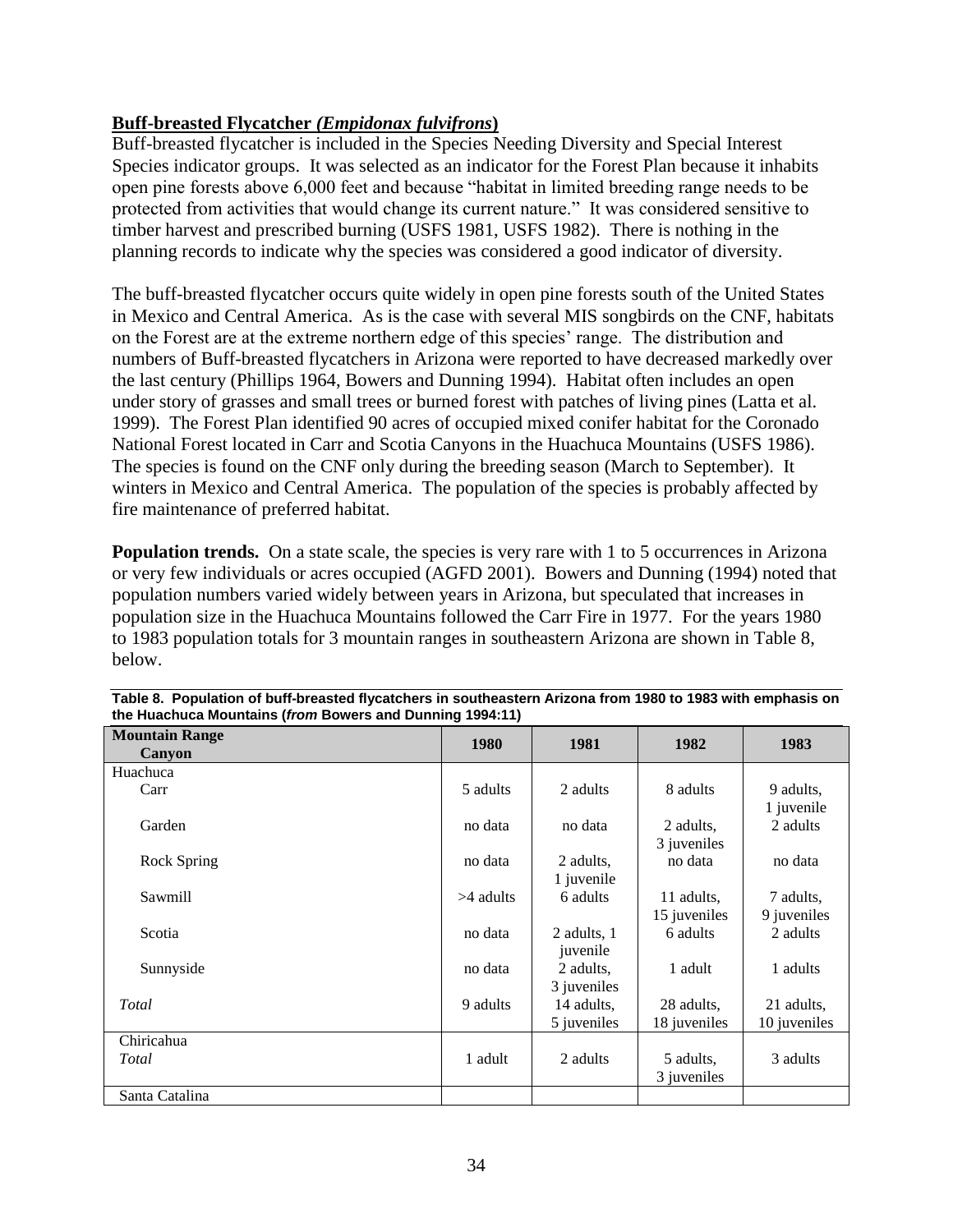| <b>Mountain Range</b><br><b>Canvon</b> | 1980        | 1981        | 1982                 | 1983          |
|----------------------------------------|-------------|-------------|----------------------|---------------|
| Total                                  | adult       | no data     | 2 adults             | 0 individuals |
| <b>Total All Ranges</b>                | 11 adults,  | 16 adults,  | 36 adults,           | 24 adults,    |
|                                        | 0 iuveniles | 5 iuveniles | 21 <i>i</i> uveniles | 10 iuveniles  |

Martin (1997) did extensive surveys for the species in canyons where the bird has been seen during the last 20 years. He also surveyed in randomly selected sites concentrating on the Chiricahua, Santa Catalina, and Huachuca Mountains. This author reported 121 birds observed including 19 in canyons not previously having records. In 2000, Conway and Kirkpatrick (2001) repeated Martin's surveys and reported significant population declines between 1996 and 2000.

Chase (2001) provides more recent information on species abundance in the Huachuca Mountains. This author surveyed 3 areas. Relative abundance was measured as the number of individuals detected per census during 6 censuses over the 1998 and 1999 breeding periods. Results of this study are presented in Table 9.

| Table 9. Relative abundance of buff-breasted flycatchers in 3 locations in the Huachuca Mountains, 1998 and |  |
|-------------------------------------------------------------------------------------------------------------|--|
| 1999. (from Chase 2001:156)                                                                                 |  |

| <b>Location</b> (habitat)              | <b>Garden Canyon</b><br>(riparian forest) | <b>Sawmill Canyon</b> (pine-<br>oak forest) | <b>Reef</b><br>(Upper Carr Canyon)<br>(pine-oak forest) |
|----------------------------------------|-------------------------------------------|---------------------------------------------|---------------------------------------------------------|
| Relative Abundance ( <i>mean</i> $\pm$ | $.02 \pm .08$                             | $.28 \pm .44$                               | $.38 \pm 0.45$                                          |
| standard deviation for                 |                                           |                                             |                                                         |
| <i>individuals detected/census)</i>    |                                           |                                             |                                                         |

Healy (2002) also noted the frequency of the species being seen during visits to Sawmill Canyon on Fort Huachuca from 1994 to 2001. This observer saw buff-breasted flycatchers on at least 80 of his visits from late March to early August during that period.

**Habitat Trends.** The species appears to benefit from fires that open up the forest overstory and create and maintain herbaceous understory. Fire suppression since the turn of the century has likely reduced habitat suitability across the Forest. However, since 1982, fires have occurred within 123,000 acres of potentially suitable habitat in the Ponderosa pine, mixed conifer and coniferous forest transition vegetation types. Recovery of many of these areas may take many years, but should ultimately result in conditions suitable as flycatcher habitat.

**Evaluation.** The Buff-breasted flycatcher has one of the most restricted breeding ranges of any bird in the U.S. (Bowers and Dunning 1994). An estimated 98% of the U.S. breeding population is restricted to a few canyons in the Huachuca and Chiricahua Mountains. Because it is a species at the northern end of its breeding range and very limited in distribution, the population on the Forest is easily influenced by events off of the Forest or stochastic events that affect the species primary breeding areas. A significant effort has been expended over the past few years to evaluate the status of this species. It appears that sufficient information exists to detect trends in population on the Forest, but information is lacking on population demographics (Conway and Kirkpatrick 2001). Information on recruitment and immigration and the status of the Mexico populations is needed to help determine management strategies for the species. The species may have utility as an indicator for the open montane and riparian forests it prefers, but this utility is affected by the very limited distribution and small population of the bird.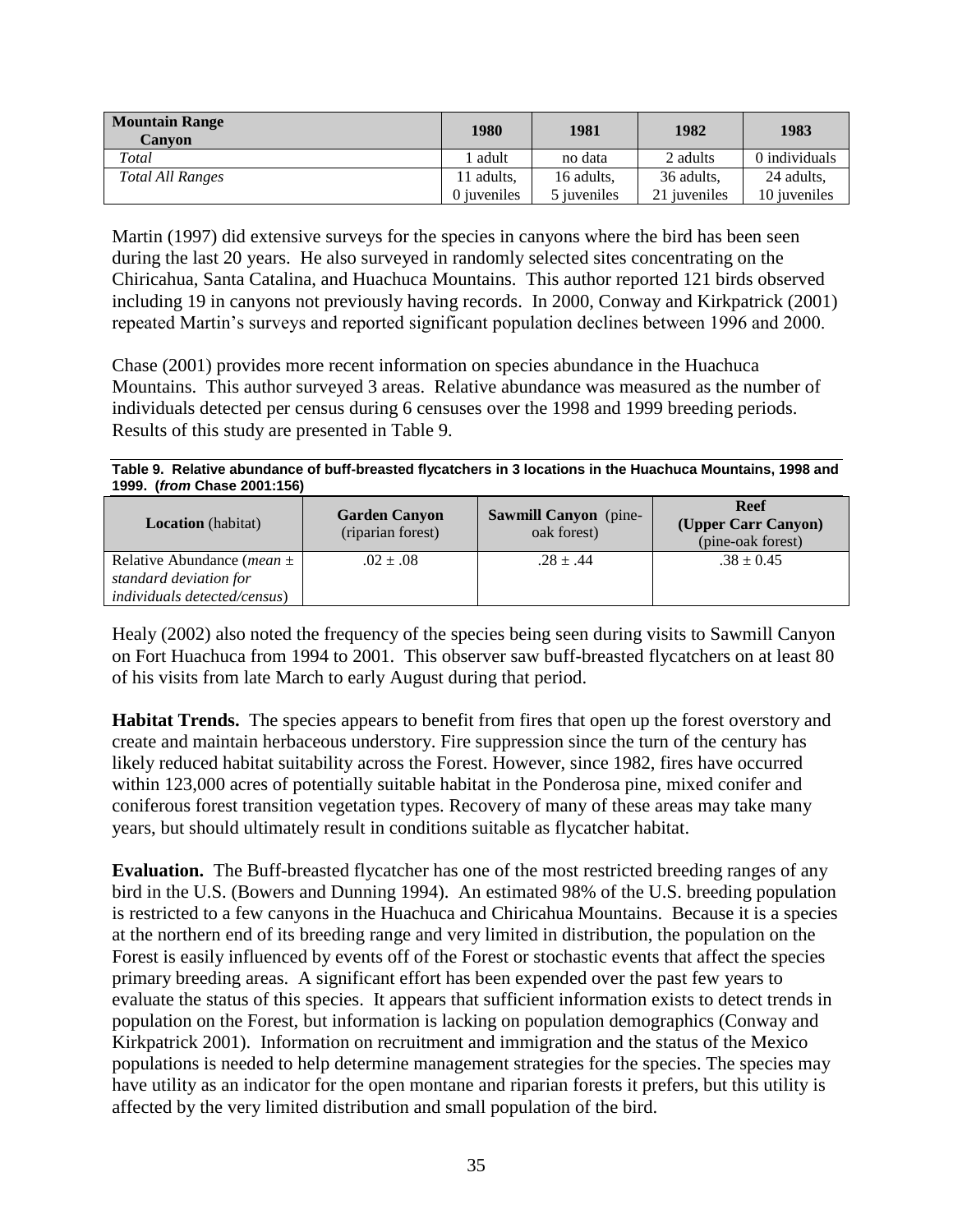#### **Information sources.**

- Arizona Game and Fish. 2001h. *Empidonax fulvifrons pygmaeus*. Unpublished abstract compiled and edited by the Heritage Data Management System. Arizona Game and Fish Department. Phoenix, Arizona. 3pp.
- Bowers, R. K., Jr., and J. B. Dunning, Jr. 1994. Buff-breasted flycatcher *Empidonax fulvifrons). In* The Birds of North America, No. 125 (A. Poole and F. Gill, eds.). Philadelphia: The Academy of Natural Sciences; Washington, D.C.: The American Ornithologists' Union.
- Chase, Jameson Fales. 2001. Host and habitat partition by sympatric brood parasites in Arizona. PhD dissertation. Department of Environmental, Population, and Organismic Biology. University of Colorado. 162pp.
- Conway, C.J. and C. Kirkpatrick. 2001. Population status, detection probability and effects of fire on Buff-breasted flycatchers. Final Report. Arizona Game and Fish Department Heritage Fund Grant I99028. Arizona Cooperative Fish and Wildlife Research Unit. Tucson AZ. 60 pp.
- Healy, Stuart. 2001. Raw bar graphs and records for Scheelite and Sawmill Canyons. http://www.aztrogon.com. 4pp.
- Latta, Marjorie J., Carol JH. Beardmore, and Troy E. Corman. 1999. Arizona partners in flight. Bird conservation plan. Version 1.0. Arizona Game and Fish Department. Phoenix, Arizona. Nongame and Endangered Wildlife Program Technical Report 142. 331pp.
- Martin, J. A. 1997. Distribution, abundance, and habitat characteristics of the buff-breasted flycatcher in Arizona. M.S. thesis, University of Arizona. Tucson, Arizona.
- Morrison, M.L., R.W. Mannan, L.L. Christopherson, L.S. Hall, and J.A. Martin. 1996. Determining the status and trends of neotropical migrant bird populations in riparian vegetation in southeastern Arizona. Final Report. USFS-U of A Agreement No. CCS3- 94-05-006. Tucson, Arizona.

| <b>Revised and updated:</b> | $05-2002$ (RAG);  |
|-----------------------------|-------------------|
|                             | $2-17-2005$ (RAG) |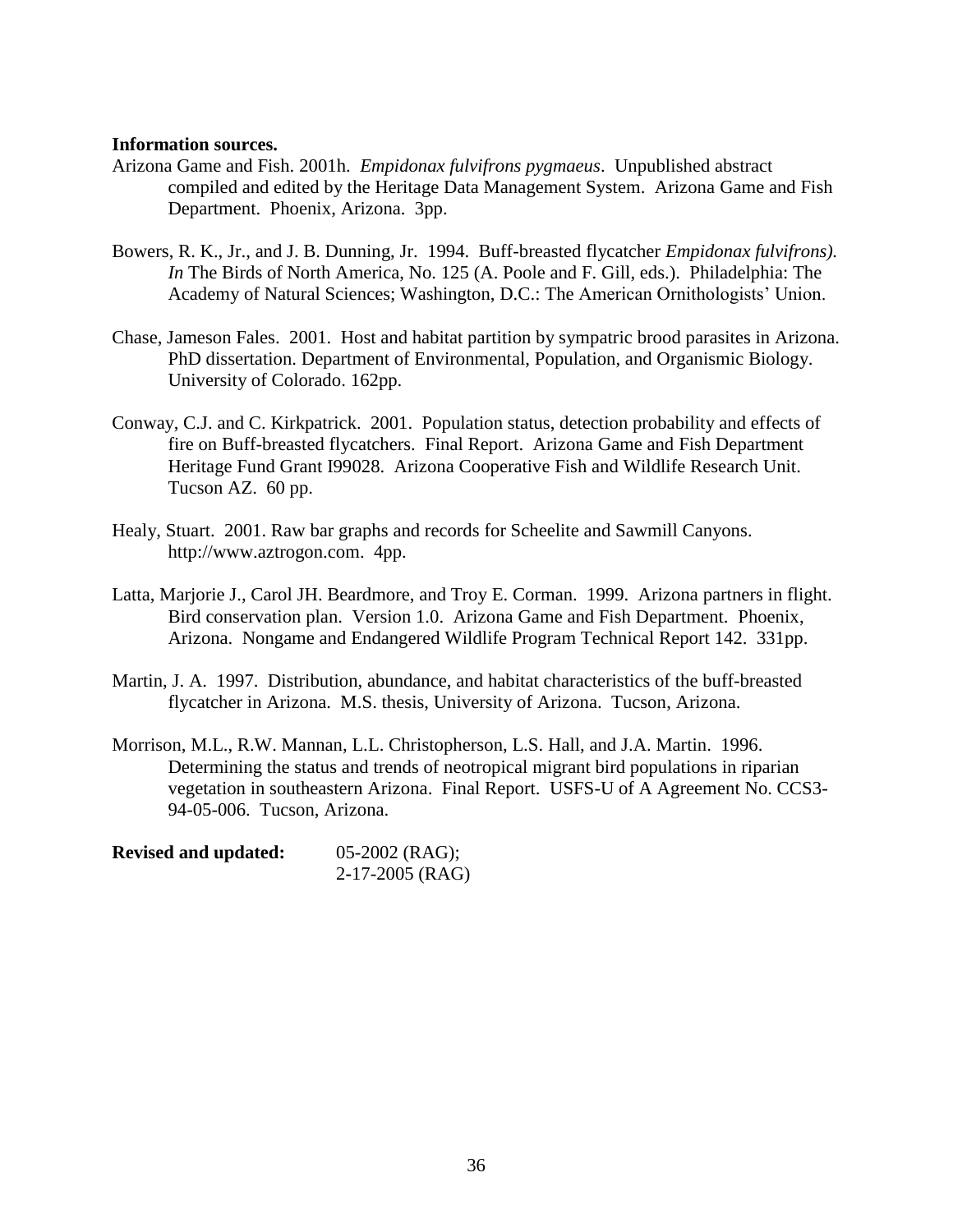# **Montezuma (Mearns') Quail (***Cyrtonyx montezumae mearnsi***)**

Mearns' quail are included in the Species Needing Herbaceous Cover, Game Species and Special Interest Species indicator groups. The species was selected as MIS because it inhabits high quality grassland in encinal oak habitats (USFS 1982). It is "dependent upon good grass cover during the nesting season; moderately heavy to heavy grazing destroys needed nesting cover, resulting in the disappearance of the birds" (USFS 1981). In areas mapped as "high density" Mearns' quail habitats, additional management direction is provided in Forest Service Manual 2631, restricting livestock utilization to 45% or less by weight. The Forest Plan identified 225,410 acres of occupied habitat within several vegetation types (Table 10). High-density habitats are designated in the Chiricahua, Santa Rita Patagonia and Huachuca Mountains.

| Table 10. Acres of occupied habitat for Mearns' quail identified in the 1986 Coronado National Forest Plan. |                      |  |  |  |
|-------------------------------------------------------------------------------------------------------------|----------------------|--|--|--|
| <b>Vegetation Community</b>                                                                                 | <b>Habitat Acres</b> |  |  |  |
| Southwestern desertscrub                                                                                    | 16,320               |  |  |  |
| Desert Grassland                                                                                            | 10,871               |  |  |  |
| Plains grassland                                                                                            | 26,349               |  |  |  |
| Chaparral                                                                                                   | 306                  |  |  |  |
| Broadleaf evergreen woodlands                                                                               | 154,440              |  |  |  |
| Coniferous woodlands                                                                                        | 7,841                |  |  |  |
| Dry desert riparian                                                                                         | 1,149                |  |  |  |
| Deciduous riparian                                                                                          | 3,070                |  |  |  |
| Evergreen riparian                                                                                          | 5,064                |  |  |  |
| Total                                                                                                       | 225,410              |  |  |  |

Mearns' quail breeding range extends northward from central Mexico to the mountains of southwest Texas, southwest New Mexico and Southeast Arizona. On the Coronado National Forest, they are commonly found in Madrean evergreen woodlands throughout the Forest at elevations from 3,500 to 5,500 ft. Highest densities are found in the Atascosa, Tumacacori, Santa Rita, Patagonia, Huachuca, Chiricahua and Peloncillo Mountains.

Mearns' quail habitat on the Forest consists predominantly of open Madrean evergreen woodlands containing oak *(Quercus spp.*), juniper (*Juniperus spp.*) and pines (*Pinus spp*.) with abundant grass understory (Bristow and Ockenfels 2000). A perennial grass understory over 6 inches (15 centimeters) in height is important to this species as hiding cover from predators. Lack of suitable hiding cover is thought to decrease survival (Hefflefinger and Olding 2000). Tall grass is also important as thermal cover for roosting birds. At night, the birds huddle in tight groups on the ground in tall grass commonly in a drainage bottom. The roost site is often near habitat structure that provides additional thermal cover (Stromberg 1990). In addition to grass cover, quail use is positively related to tree canopy cover greater than 20%. They rarely venture more than 45 yards from the edge of the trees (R. Brown 1978).

Montezuma quail breeding typically begins in mid-June and young birds are hatched in August. Reproductive timing coincides with the summer "monsoon" storms that begin in early July and provide the majority of the annual precipitation throughout much of Montezuma quail range. Nearly all of the plants the quail rely on for food and cover grow in response to summer precipitation. Montezuma quail are highly terrestrial. They feed exclusively on the ground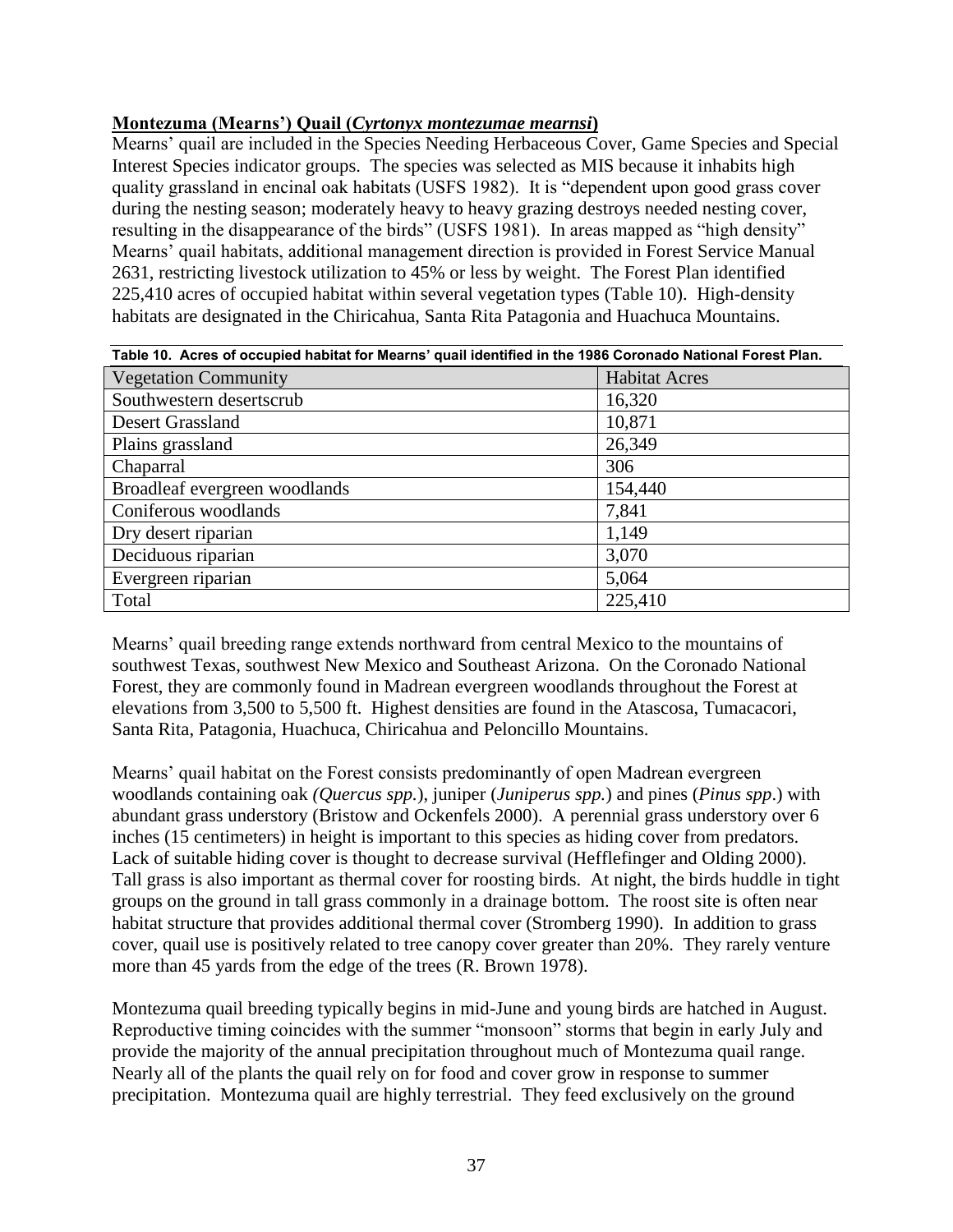where they dig for bulbs and tubers of wood sorrel (*Oxalis amplifolia*) and flat sedge (*Cyperus rusbyi*) that comprise the majority (50-85%) of their diet. The remainder of their diet is comprised of seeds and insects (Bishop and Hungerford 1965, Brown 1978). They occasionally drink water, but are capable of subsisting on moisture provided by their food (D. Brown 1989).

Heavy grazing in Montezuma quail habitats has been shown to impact quail populations regardless of food availability. R. Brown (1978, 1982) found that 95% of the mated pairs counted during his study were located in areas averaging 45% grazing utilization or less for their entire home range. Grazing in excess of 55% by weight nearly eliminated local quail populations by removing available cover, even though production of preferred quail food plants was higher on heavily grazed pastures. Bristow and Ockenfels (2000) studied quail populations in both grazed and ungrazed sites on the forest. They concluded that the Forest's grazing program as currently administered on the study area was not significantly affecting the Mearns' quail population.

**Population trends**: Effective techniques for measuring Mearns' quail abundance are lacking (Stromberg 2000). Unlike Gambel's, scaled and masked bobwhite quail, Mearns' quail cannot be reliably censused using breeding season call counts. Brown (1976) attempted to use taped recorded calls to elicit a response, but met with limited success. Methods including markrecapture and surveying for sign have also proved unreliable (Brown 1976). Bristow and Ockenfels (2000) successfully used pointing dogs to estimate relative abundance of birds among various areas, seasons and years. A total of 51 survey routes were censused on 5 study sites in southeastern Arizona between 1997 and 2000. Arizona Game and Fish Department biologists, Forest Service biologists and volunteers have conducted periodic flush counts since the mid-1990's. Survey efforts have concentrated in the core of Mearns' quail distribution on the Forest, which consist of the Tumacacori, Santa Rita and Huachuca EMAs. These efforts were terminated because of difficulty in finding good bird dogs and collecting statistically valid data. In addition, AGFD has collected harvest data from quail hunters in selected canyons since approximately 1980. Since 1987, harvest data has been collected annually by AGFD via a small game mail questionnaire. Harvests have fluctuated widely with no discernable long-term trend. (See figures below).



**Harvest and Hunter-days**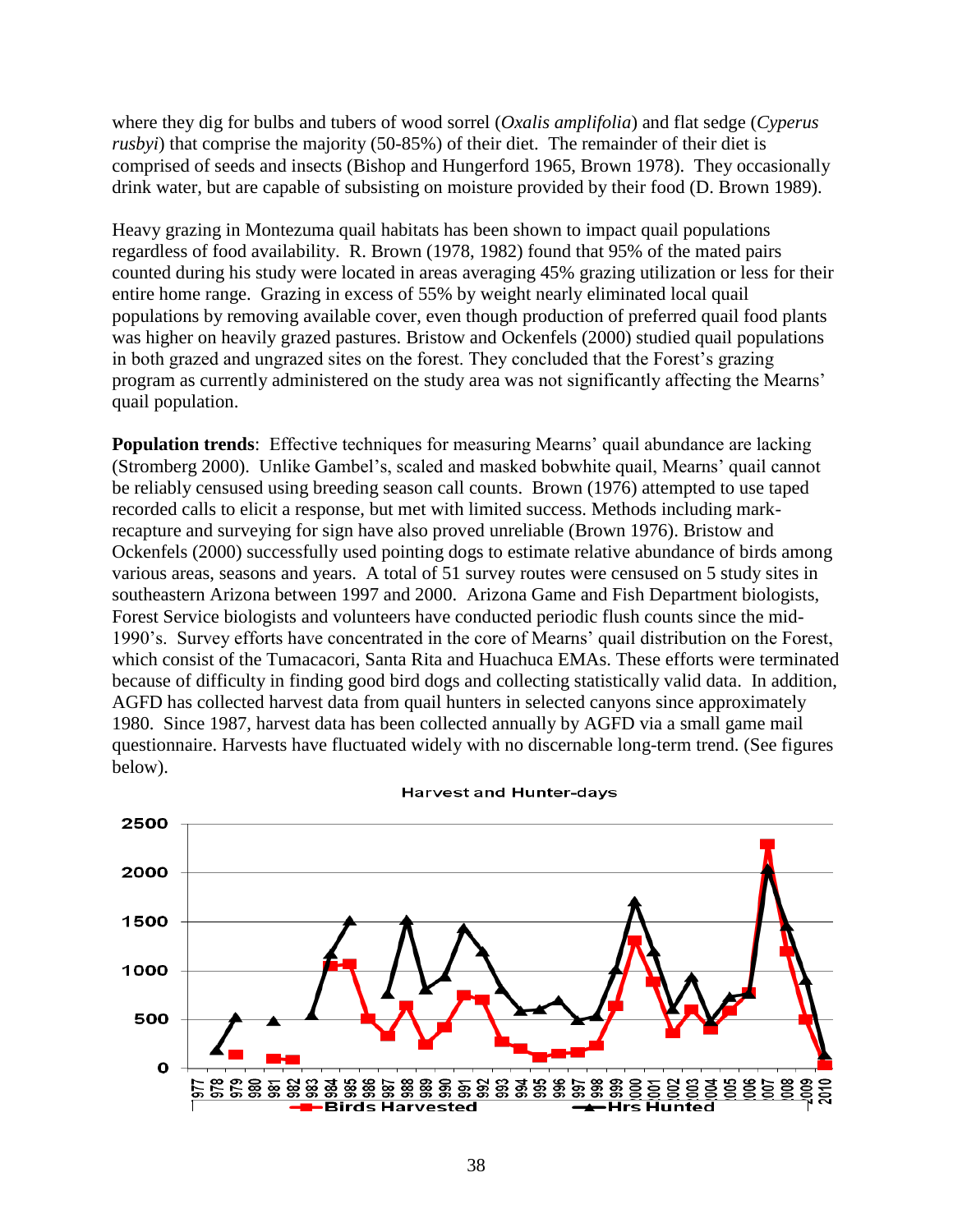

**Hunter-days and Reproductive Trends** 

**Evaluation.** Quail population fluctuations are highly correlated with two things: the amount and timing of summer precipitation and the presence of suitable cover, yearround. Like many small game species, populations can fluctuate dramatically from year to year in response to rainfall, but are capable of rapid recovery. Grazing utilization rates have been generally reduced in Mearns' quail habitats across the Forest as allotment management plans have been revised, but the number of acres affected has not been quantified. Mearns' quail habitat is of sufficient quality, distribution and abundance to allow the species to be well distributed across the CNF. The species appears to have utility as an indicator of residual herbaceous cover in Madrean evergreen woodlands.

#### **Information sources.**

- Bishop, R.A., and C.R. Hungerford. 1965. Seasonal food selection of Arizona Mearns' quail. Journal of Wildlife Management 43:522-526.
- Bristow, Kirby D. and Richard A. Ockenfels. 2000. Effects of human activity and habitat conditions on Mearn's quail populations. Arizona Game and Fish Department. Phoenix, Arizona. Research Branch Technical Guidance Bulletin No. 4 (August 2000). 27pp.
- Brown, D. E. 1989. Arizona Game Birds. The University of Arizona Press. Tucson.
- Brown, Richard L. 1978. An ecological study of Mearns' quail. Arizona Game and Fish Department. Research Division. Federal Aid in Wildlife Restoration. Project W-78-R-22, Work Plan 2, Job 1. 26 pp.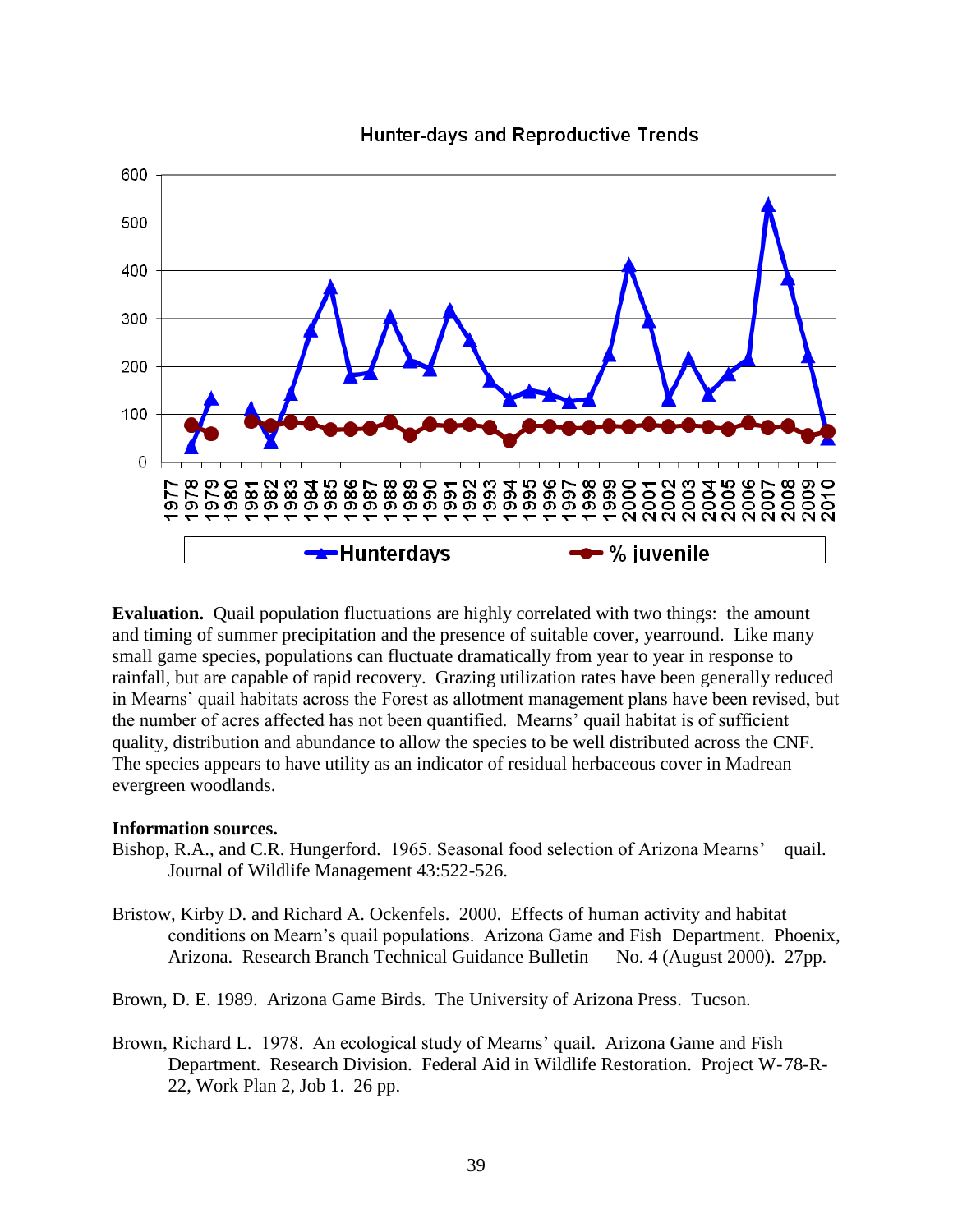- Brown, R.L. 1982. Effects of livestock grazing on Mearns' quail in southeastern Arizona. Journal of Range Management 35:727-732.
- Heffelfinger, James R. and Ronald J. Olding. 2000. Montezuma quail management in Arizona. Pages 183-190 *in* L.A. Brennan, W.E. Palmer, L.W. Burger, Jr., and T.L. Pruden (eds.). Quail IV: Proceedings of the Fourth National Quail Symposium. Tall Timbers Research Station, Tallahassee, FL.
- Stromberg, M.R. 1990. Habitat, movements and roost characteristics of Montezuma quail in southeastern Arizona. Condor 56:123-125.

| <b>Revised and updated:</b> | $05-2002$ (RAG)    |
|-----------------------------|--------------------|
|                             | $02-16-2005$ (RAG) |
|                             | $05-04-2011$ (RAG) |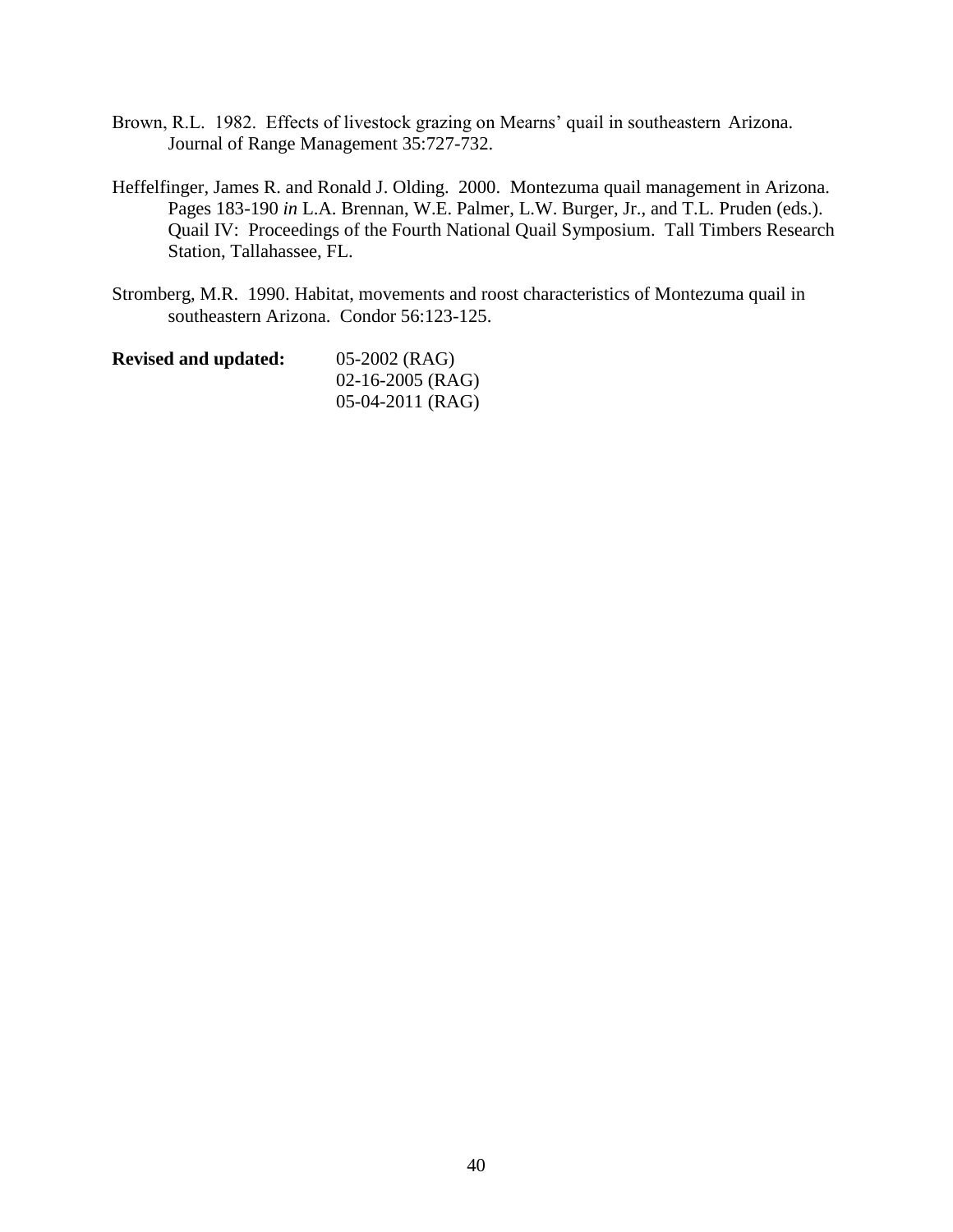# **Baird's Sparrow (***Ammodramus bairdii***)**

Baird's sparrow is included in the Species Needing Herbaceous Cover indicator group. The species was selected for the Forest Plan because of its association with tall, dense tobosa/gramma grasslands. This habitat is impacted by livestock grazing (USFS 1982).

The Baird's sparrow breeds in the mixed grass prairies of the northern Great Plains. The species winters in the southwest from Texas to Arizona. In southeastern Arizona, it prefers hilly grasslands at 4,000 to 5,000 feet. The CNF is in the northwest corner of the winter range for the species. Structure of the grassland may be more important than species composition. The species apparently avoids overgrazed rangeland and most agricultural land. It occurs only in the winter and can be sporadic in numbers and distribution (Whetstone 1995). The Forest Plan gives no data for acres of occupied habitat on the Coronado National Forest. It is the only nonbreeding species selected as a MIS.

**Monitoring data and population trends.** On a state scale, the species is rare with 6 to 20 occurrences in the Arizona or few individuals or acres (AGFD 2001). BBS data indicate a 1.9% annual decline in Baird's sparrow populations from 1966-1990 (USGS 2002). The decline appears to be related to agricultural practices in nesting habitats, specifically conversion of native prairie to agriculture. On wintering grounds, threats include overgrazing and urban development, but only a small percentage of suitable habitat is found on the CNF. Whetstone (1995) conducted an extensive inventory of potential habitats for the species on the CNF. He identified the San Rafael Valley as the most significant wintering area for the bird on the Forest. Ruth (U.S. Geologic Survey, pers. comm. with T. Deecken) offers the most comprehensive survey information for that valley. This author noted the number caught in mist nets after flushing birds in 7-hectare plots over a 3-year period. Preliminary results are presented in Table 11, below.

|          | Density by Year (no. birds/7 hectare) |      |        |  |  |  |
|----------|---------------------------------------|------|--------|--|--|--|
| Plot No. | 1999                                  | 2000 | 2001   |  |  |  |
|          |                                       |      |        |  |  |  |
|          |                                       |      |        |  |  |  |
|          |                                       |      |        |  |  |  |
|          |                                       |      |        |  |  |  |
|          |                                       |      |        |  |  |  |
|          |                                       |      |        |  |  |  |
| Average  | ຳາ                                    |      | $\sim$ |  |  |  |

| Table 11. Densities of Baird's sparrows in the San Rafael Valley, 1999 to 2001. (from Janet Ruth, U.S. |  |
|--------------------------------------------------------------------------------------------------------|--|
| Geologic Survey, pers. comm.)                                                                          |  |

These data suggest an apparent downward trend in the species wintering population over the 3 years of the study. Ruth also suggested an apparent species affinity for grass stands of 4 to 8 inches in height, and negative associations with grass structure greater than 15-20 inches in height.

During the period 1996 to 2001, Baird's sparrow was recorded only twice on the Ramsey Canyon Christmas Bird Count. During 1997 to 2000, the species was seen 4 times with a high number of 5 in 2000 on the nearby Patagonia count (National Audubon Society 2002).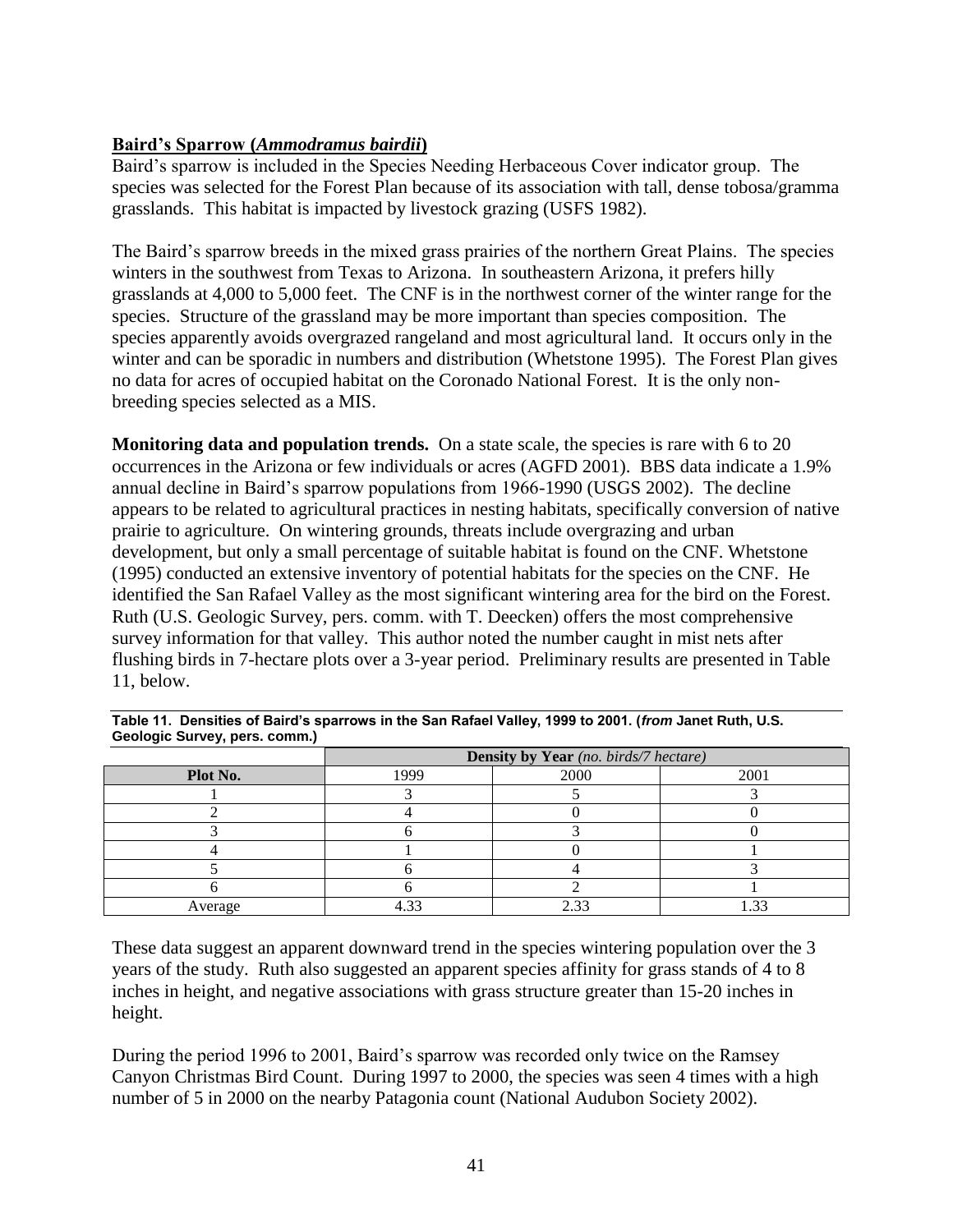**Evaluation.** Baird's sparrow habitat is neither abundant nor well distributed on the Forest, and observations of the species are few. Limited suitable habitats exist on the Forest, but the species appears to prefer open grasslands at lower elevations off of the Forest. The bird is among the most difficult of North American birds to observe (Whetstone 1995). It is solitary, secretive and easily confused with other sparrows, even by experienced observers. It is a non-breeding winter migrant at the fringe of its range in southern Arizona. The species' population trends appear to be primarily influenced by conditions in its northern prairie breeding grounds. These factors all tend to diminish the species' value as an MIS.

### **Information sources.**

- Arizona Game and Fish. 2001j. *Ammodramus bairdii*. Unpublished abstract compiled and edited by the Heritage Data Management System. Arizona Game and Fish Department. Phoenix, Arizona. 3pp.
- National Audubon Society. 2002. Christmas bird counts, results and analysis. [http://209.177.45.29/birds/cbc/hr/graph.htm.](http://209.177.45.29/birds/cbc/hr/graph.htm)
- Sauer, J. R., J. E. Hines, and J. Fallon. 2004. *The North American Breeding Bird Survey, Results and Analysis 1966 - 2003. Version 2004.1. [USGS Patuxent Wildlife Research Center,](http://www.pwrc.usgs.gov/) Laurel, MD*
- Whetstone, Jack. 1995. Baird's sparrow winter habitat assessment on the grasslands of the Coronado National Forest. U.S. Department of Interior, Bureau of Land Management. Sierra Vista, Arizona. Unpublished.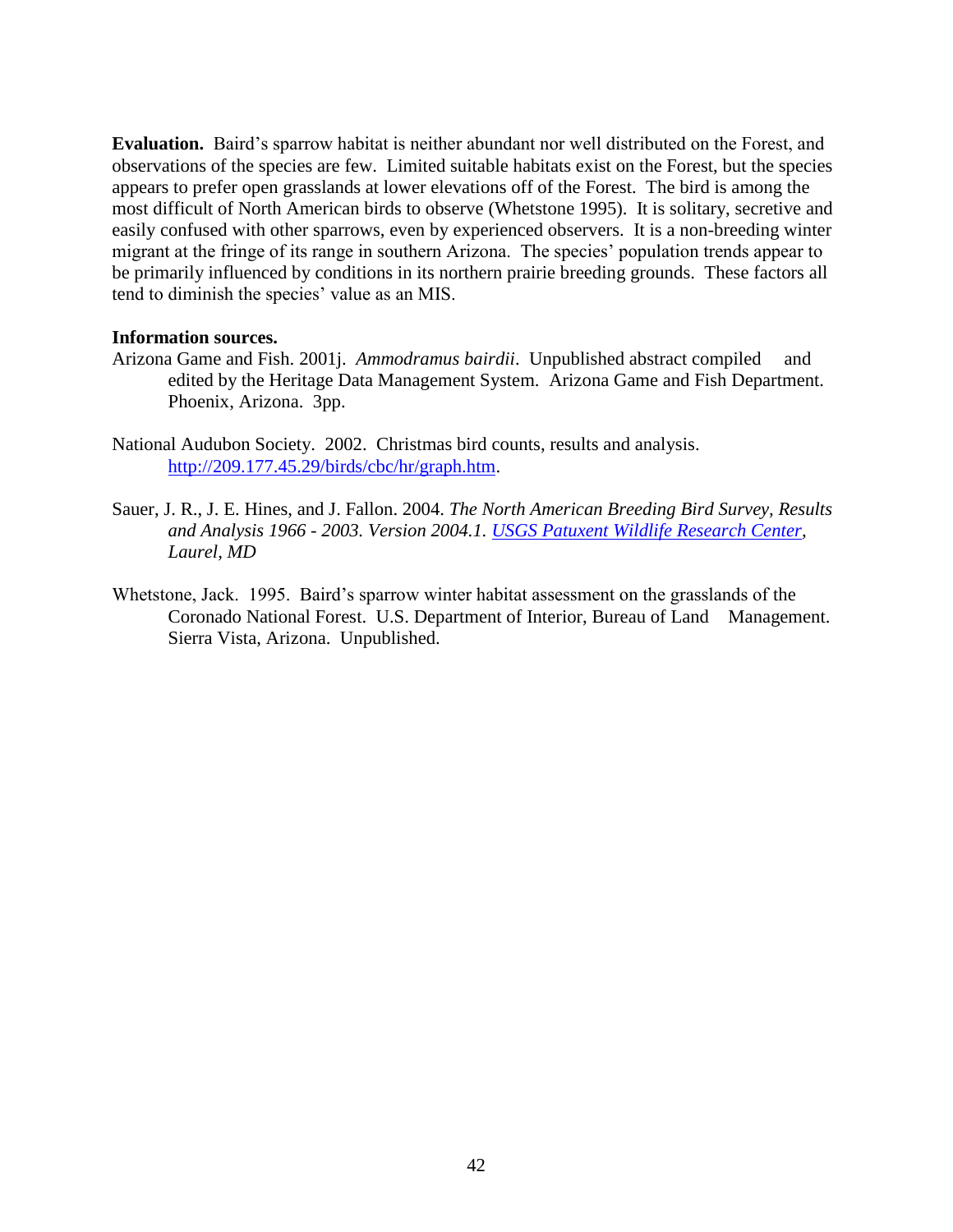# **American Peregrine Falcon** *(Falco peregrinus anatum)*

*fledged/eyrie*

This species is included in the Threatened and Endangered Species group in the Forest Plan. It was selected as an indicator for the Forest Plan because it requires suitable cliffs for nesting and is sensitive to recreation (rock climbing), mining and localized timber and fuelwood harvest (USFS 1982). The species was listed by the USFWS as an Endangered Species in 1986 when the Forest Plan was adopted, but de-listed in 1999 when it was determined that recovery plan goals had been exceeded. It is still a Forest Service Sensitive species. The Forest Plan gives no data for acres of occupied habitat on the Coronado National Forest, although it was noted that there were limited yearlong sightings on the Forest.

**Population trends.** More than 200 breeding pairs are known for Arizona, a number that has risen significantly from 20 years ago (Glinski 1998). Garrison and Spencer (1996) noted that fledging production averaged 1.2 birds per eyrie during the 1995 breeding season in the State. Selected falcon nests are monitored annually on the CNF. Reproductive success for the period 1990 to 2001 for samples of the 29 known eyries on the Coronado National Forest is presented in Table 12 below. Populations have increased on the CNF since 1986. Nationwide, the Peregrine falcon population is considered secure and has been increasing for the past 30 years (USFWS 2003). A monitoring plan has been developed as part of the de-listing strategy for the bird (USFWS 2003). Fourteen territories on the Forest have been identified for continued long-term monitoring in the monitoring plan. In 2006, 12 0f these sites were occupied, producing a total of 11 young (Abbate 2006).

| <b>Forest Service, unpublished)</b>   |      |      |                        |      |      |      |      |      |        |      |      |      |
|---------------------------------------|------|------|------------------------|------|------|------|------|------|--------|------|------|------|
|                                       |      | Year |                        |      |      |      |      |      |        |      |      |      |
| <b>Reproductive</b><br><b>Success</b> | 1990 | 1991 | 1992                   | 1993 | 1994 | 1995 | 1996 | 1997 | 1998   | 1999 | 2000 | 2001 |
| <b>No. of Eyries</b>                  | 10   | no   | 8                      | 8    | Q    | 8    |      | no   |        |      |      | Q    |
| <b>Monitored</b>                      |      | data |                        |      |      |      |      | data |        |      |      |      |
| Average no.                           | .8   | no   | $\cdot$ <sup>8</sup> . | .9   | 1.1  | 1.4  | no   | no   | $.8\,$ | 2.0  | 3.0  | 1.2  |
| of young                              |      | data |                        |      |      |      | data | data |        |      |      |      |

**Table 12. Reproductive success for monitored eyries on the Coronado National Forest, 1990 to 2001 (U.S.** 

**Habitat trends.** The cliff habitats used by nesting peregrines are relatively unaffected by management, so the amount of available habitat is considered stable. Beginning in approximately 1990, annual seasonal closures have been in effect on several eyries where recreational rock climbing has been shown to negatively affect falcons. Reductions in nesting season disturbance have resulted in increases in the quality of available habitats. Closures are expected to remain in effect as long as falcons are using the affected territories.

**Evaluation.** Populations of Peregrine falcons are found in suitable habitats in nearly all mountain ranges on the CNF and are considered secure. Habitat for the species is sufficient to allow the species to be well distributed across the Forest, although the availability of suitable cliff sites will eventually limit population expansion. Threats to the population have been reduced through seasonal closures to protect nest sites. The species is relatively easy to monitor although periodic natural fluctuations in such a small breeding population make trends difficult to detect. Because of the sensitivity of the species to recreational disturbance, it has some utility as a management indicator for this type of activity. However, large-scale population trends may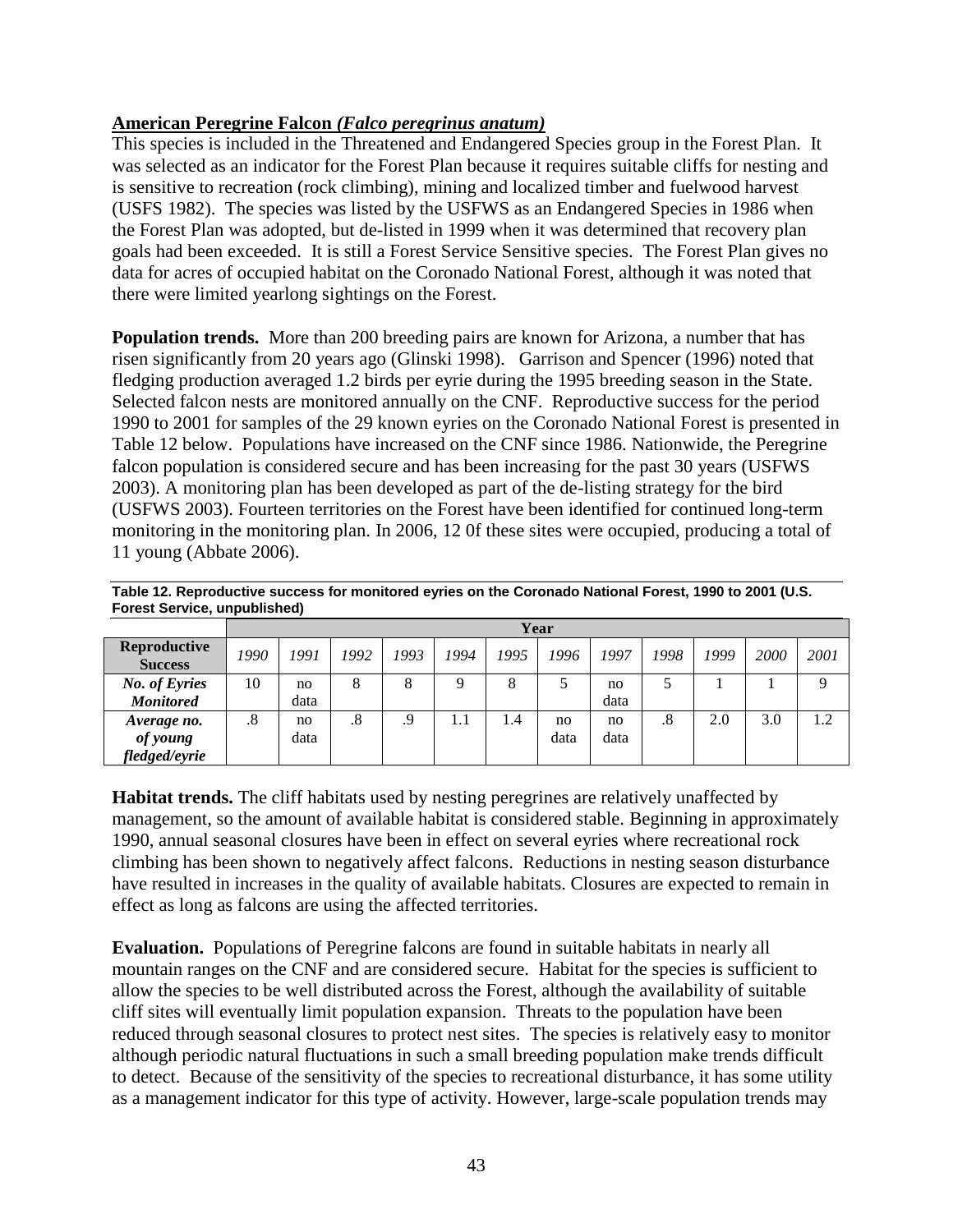be affected by events and conditions off of the Forest. The range-wide increase in population for the species is no doubt due in large part to the elimination of organochloride pesticides in the U.S.

### **Information sources.**

- Abbate, D. 2006. Peregrine falcon nest site monitoring in Arizona: 2006 breeding-season results. Arizona Game and Fish Department, Research Branch, Phoenix, Arizona.
- Garrison, Barbara A. and Janine A. Spencer. 1996. Arizona peregrine falcon 1995 reproductive survey results. Arizona Game and Fish Department. Phoenix, Arizona. Nongame Endangered Wildlife Program. Final Report. 43pp.
- Glinski, R.L., ed. 1998. The raptors of Arizona. The University of Arizona Press. Tucson, AZ. 220 pp.
- USDI Fish and Wildlife Service. 2003. Monitoring plan for the American peregrine falcon, a species recovered under the Endangered Species Act. U.S. Fish and Wildlife Service Divisions of Endangered Species and Migratory Birds and State Programs, Pacific Region. Portland , OR. 53 pp.

| <b>Revised and updated:</b> | 5-2002 (RAG)       |
|-----------------------------|--------------------|
|                             | $2-16-2005$ (RAG)  |
|                             | $05-04-2011$ (RAG) |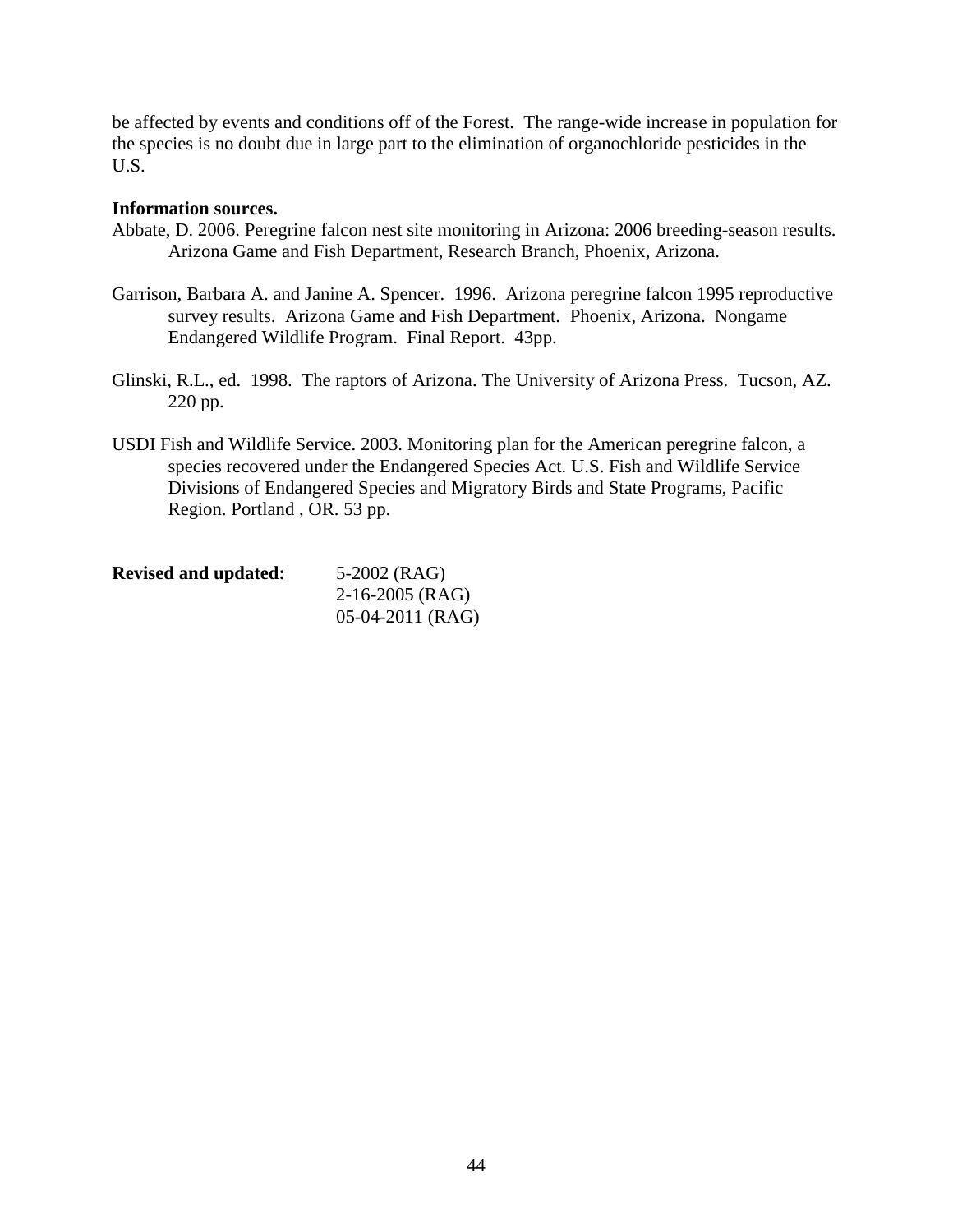# **Five-striped sparrow (Aimophila quinquestriata)**

The Five-striped sparrow is included in the Special Interest Species and the Threatened and Endangered Species indicator groups. The species was identified with subtropical desert grasslands, scrub and thornscrub in steep walled canyons. It was identified as being sensitive to recreation, grazing and fuelwood harvesting (USFS 1982). The range for Five-striped sparrows is centered in Mexico. The population nesting on the CNF is at the extreme northern edge of the species' distribution. The Forest Plan identified 18,279 acres of occupied habitat on the CNF (Table13). In 1981, five breeding localities were known on the CNF: Tonto, Sycamore and Holden Canyons in the Atascosa Mountains and Chino Canyon in the Santa Rita Mountains. Management activities that could threaten the species existence on the forest are grazing and brush removal projects that reduce grass and shrub density essential for nesting.

| Table 13. Acres of occupied habitat for Five-striped sparrow identified in the Coronado National Forest Plan. |                      |  |  |  |
|---------------------------------------------------------------------------------------------------------------|----------------------|--|--|--|
| <b>Vegetation Community</b>                                                                                   | <b>Habitat Acres</b> |  |  |  |
| Southwestern desertscrub                                                                                      | 1,509                |  |  |  |
| Broadleaf evergreen woodlands                                                                                 | 15,610               |  |  |  |
| Dry desert riparian                                                                                           | 408                  |  |  |  |
| Deciduous riparian                                                                                            | 752                  |  |  |  |
| Total                                                                                                         | 18,279               |  |  |  |

Habitat for Five-striped sparrows consists of dense hillside vegetation ranging from brushy semidesert to tropical deciduous woodland (Groschupf 1992). The density of the vegetation, rather than the species composition or topography, appears to be the most important factor determining habitat suitability (AGFD 1998). The species is migratory in the northern extreme of its range. Nesting in Arizona occurs June through September and the species has left breeding territories by October.

**Monitoring methods and population trends**. No formal surveys have been accomplished for Five-striped sparrows since 1991 when Groschupf (1994) revisited sites intensively monitored during the 1970's. The species has not been detected on the Pena Blanca breeding bird survey route (USGS 2002). The only trend data available are provided by Groschupf (1992) showing an apparent decline in bird numbers between 1977 and 1991. No reasons for the apparent decline were evident, but periodic range contractions and expansions are not uncommon for species at the edge of their geographic range. Because of its rarity, the bird is highly sought after by birders and has been observed on the Forest every year. Historic habitats are presumed to be occupied based on regular observations.

**Evaluation.** The Five-striped sparrow is a Mexican species and southern Arizona is at the very northern tip of its breeding range. It was first observed in Arizona in 1957, apparently as a result of northward range expansion of the main population centered in Mexico. Its range within the CNF is limited by its requirement for dense, brushy tropical deciduous woodland between 3500- 4000 feet; therefore it is unlikely that the species will ever be abundant and well distributed across the Forest. Because of its extremely limited distribution on the CNF, the population on the Forest is easily influenced by events off of the Forest or stochastic events that affect the species primary breeding areas. Demographic data on local populations are lacking, as are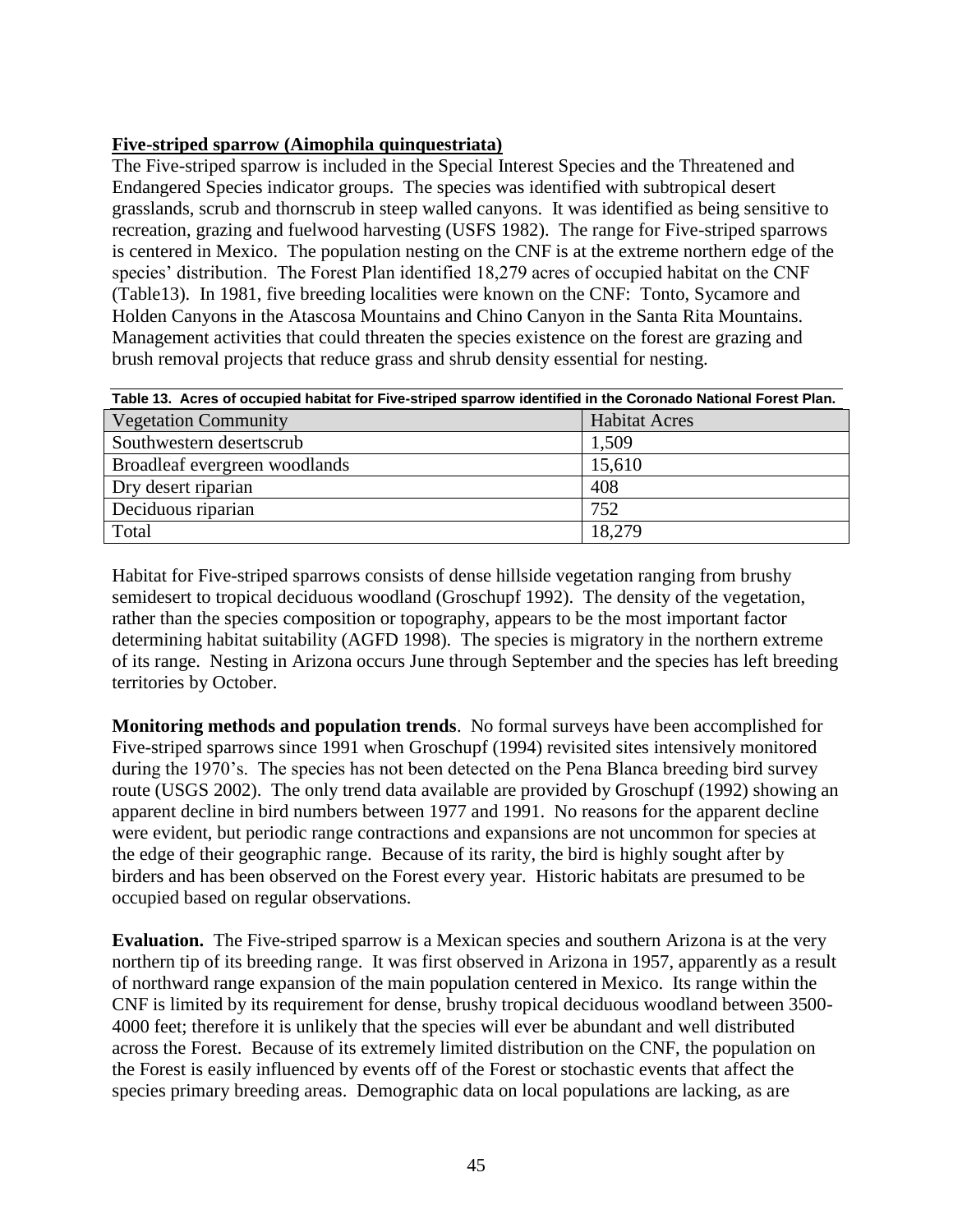quantified habitat parameters. These factors tend to limit the usefulness of the species as a Forest-wide MIS; however, because of the species' rarity in the U.S., the Forest should continue to support monitoring efforts.

### **Information sources.**

- Arizona Game and Fish. 1998. *Amphispiza quinquestriata*. Unpublished abstract compiled and edited by the Heritage Data Management System. Arizona Game and Fish Department. Phoenix, Arizona. 3pp.
- Groschupf, K. 1992. Five-striped sparrow. *In* The Birds of North America, No. 21 (A. Poole, P. Stettenheim, and F. gill, Eds.). Philadelphia: The Academy of Natural Sciences; Washington DC: The American Ornithologists' Union.
- Groschupf, K. 1994. Current status of the Five-striped sparrow in Arizona. Western Birds 25:192-197.
- Sauer, J. R., J. E. Hines, and J. Fallon. 2004. *The North American Breeding Bird Survey, Results and Analysis 1966 - 2003. Version 2004.1. [USGS Patuxent Wildlife Research Center,](http://www.pwrc.usgs.gov/) Laurel, MD*

**Revised and updated:** 5-2002 (RAG); 2-10-2005 (RAG)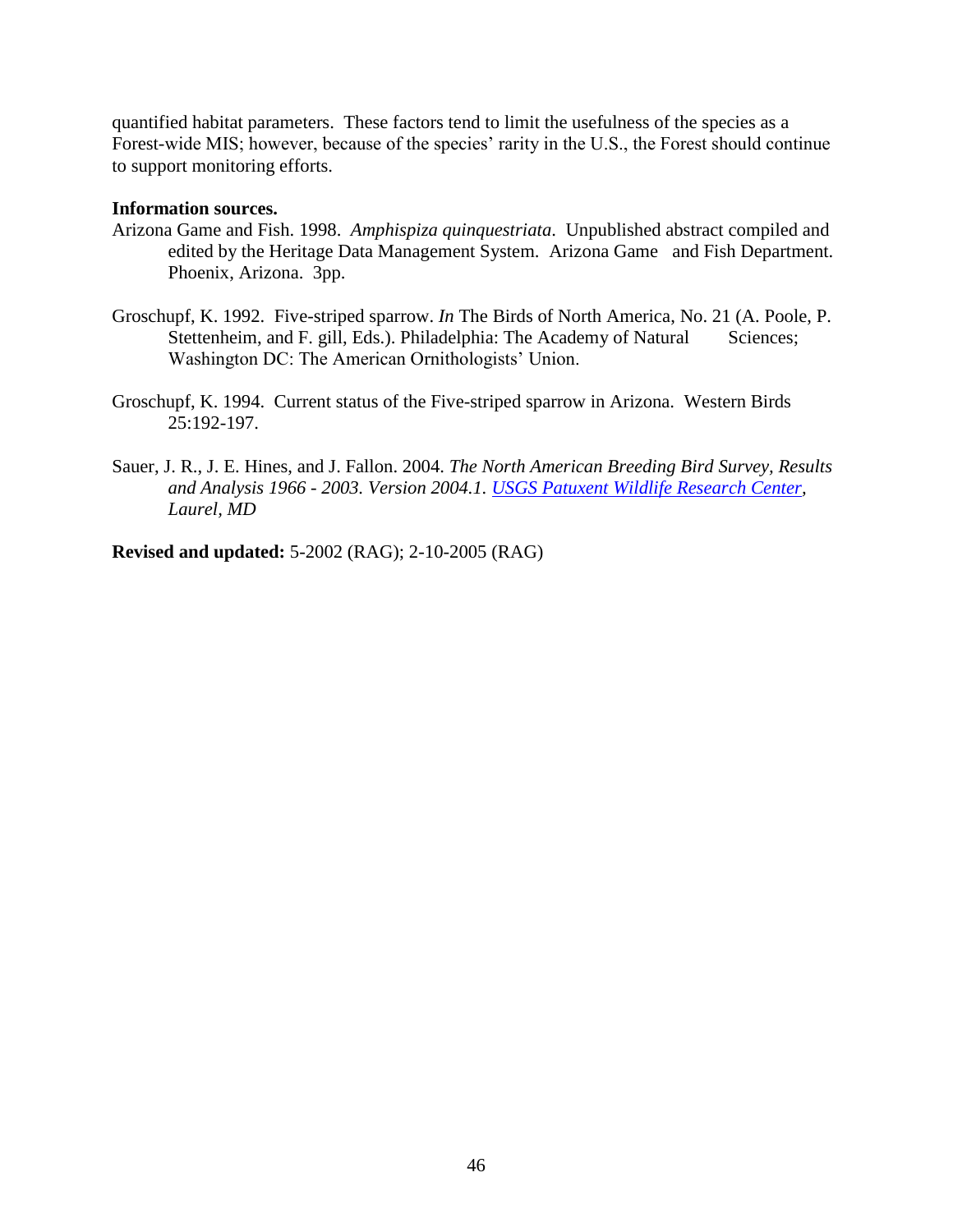# **Mammals**

### **Black Bear (***Ursus americanus***)**

Black bear is included in the Riparian Species, Species Needing Diversity and the Game Species indicator groups. It was selected primarily because of the occurrence of a high-density population in the Pinaleno Mountains and because it is dependent on heavy cover. The Forest Plan identified 641,113 acres of occupied habitat in all vegetation types except plains grassland and dry desert riparian. Because of the "sky island" nature of the CNF, black bear populations tend to be isolated from each other by wide expanses of non-suitable habitat between the mountain ranges. Some movement between ranges is known to occur, but is not common.

Black bears are habitat generalists and do best in areas of high vegetative diversity. They will use riparian areas for cover and as travel corridors. Individuals establish home ranges but are capable of moving great distances in response to climatic conditions or food availability. They feed on a variety of items including berries, acorns, grass, insects, mesquite beans and carrion. Prickly pear cactus fruits are seasonally important in some years. In general, their diet consists of approximately 90% plant material and only 10% animal matter, primarily in the form of insects. Black bears are relatively intelligent and opportunistic and will occasionally become a nuisance in developed campgrounds where human food is available. They can be effective predators, and have been known to take livestock, especially calves, on occasion. Black bears are normally solitary and will establish and defend territories, a behavior that tends to limit population densities in any given area.

**Population Trends**: Black bear populations are highly correlated to annual precipitation and its effect on the production of preferred foods such as oak acorns and manzanita berries. Bear numbers are also influenced by hunting, which is regulated by the AGFD. Because of their secretive nature and affinity for dense cover, black bears are extremely difficult to census. AGFD estimates populations based on qualitative analyses of habitat carrying capacity. In 1980, the population was estimated to be 209 animals on the CNF, based on AGFD estimates (USFS 1982). In 1999, the statewide population was estimated to be 2500 black bears in 12,600 square miles of occupied habitat (AGFD 1999). A current forest-wide population estimate is not available, but the range of the species on the CNF has not changed significantly since 1986.

Hunt structures are generally conservative with an annual harvest target of no more than 125 females and a total of 250 or more bears. Recently, bear hunt structures have been aimed at reducing populations in areas where nuisance bear activity is high. Sport and depredation harvest data are collected by the AGFD (Table 14). An additional number of bears are annually captured and moved or killed as nuisance bears in southeastern Arizona. Many of these animals are presumed to have originated on the CNF. The number of nuisance bears captured is generally small, although the number has risen over the past few years. Twenty-five bears were captured during 2000-2001. Bear management activities on the CNF have focused on reducing bear-human interactions through installation of "bear proof" trash containers and food boxes throughout the Forest.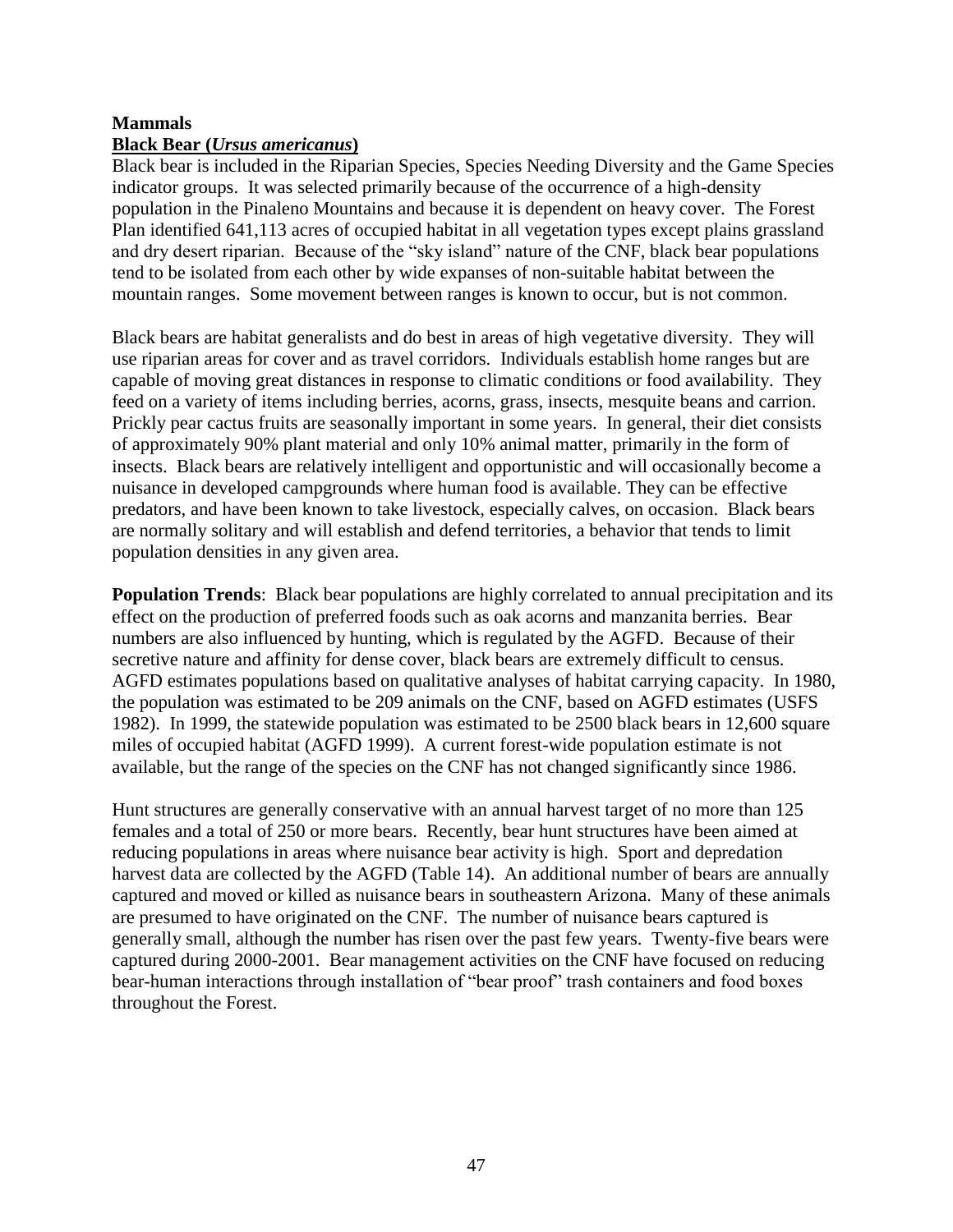|      | Management Unit |                 |                |    |     |     |       |  |
|------|-----------------|-----------------|----------------|----|-----|-----|-------|--|
| Year | 29              | 31              | 32             | 33 | 34A | 35A | Total |  |
| 1995 | 8               | ⇁               | $\overline{2}$ |    |     |     | 17    |  |
| 1996 |                 | $\mathbf{\tau}$ | 3              | 3  |     |     | 16    |  |
| 1997 | 23              | 8               | $\mathbf{r}$   |    |     |     | 38    |  |
| 1998 | 4               | ⇁               |                |    |     |     | 12    |  |
| 1999 | 15              | 27              | 5              |    |     |     | 47    |  |
| 2000 | 13              | 23              | 16             |    |     |     | 53    |  |
| 2001 |                 |                 |                |    |     |     |       |  |
| 2002 |                 |                 |                |    |     |     |       |  |
| 2003 | 18              | 8               | 6              |    |     | 4   | 37    |  |
| 2004 |                 |                 |                |    |     |     |       |  |

**Table 14. Black bear sport harvest from game management units within the Coronado National Forest, 1995- 2000.**

**Evaluation.** Black bears are both wide-ranging and secretive, making them extremely difficult to census with any degree of accuracy. No attempts are made to survey for bears on the Forest. However, they are highly adaptable generalists and are not highly correlated with a particular habitat except for dense cover in the 1-6 foot height class. This type of cover is abundant across the forest. Populations are primarily influenced by annual rainfall and by sport hunting or depredation removal.

Across the Forest, habitat is of sufficient quality and abundance to allow the species to be well distributed across federal lands. Historic habitats remain occupied, although the population fluctuates within occupied habitats based on the availability of forage. No discernable population trends can be detected, although it is generally believed that poor mast crops over the past several years have led to a decrease in the carrying capacity for bears on the Forest. This has been evidenced by an increase in nuisance bear interactions both on and off of the Forest. This is part of a long-term cycle in populations related to climate and is not influenced to any degree by management. Black bears are not well suited as a MIS as it is difficult to estimate population numbers and to correlate population numbers to a specific habitat type on a Forestwide scale. The limited information available on annual harvest provides little insight into habitat conditions.

#### **Information sources.**

- Arizona Game and Fish Department. 2000. Black bear harvest data *in* Arizona game survey and harvest data summary. Federal Aid Project W-53-M-50. Arizona Game and Fish Department, Phoenix, AZ.
- LeCount, A.L., R.H. Smith, and J.R. Wegge. 1984. Black bear habitat requirements in central Arizona. Ariz. Game and Fish Dept., Spec. Rep. No 14. Phoenix. 49pp. Brown, D.E. 1989. Arizona game birds. University of Arizona Press and the Arizona Game and Fish Department. Tucson.

**Revised and updated:** 5-2002 (RAG); 7-5-2004 (RAG); 2-10-2005 (RAG)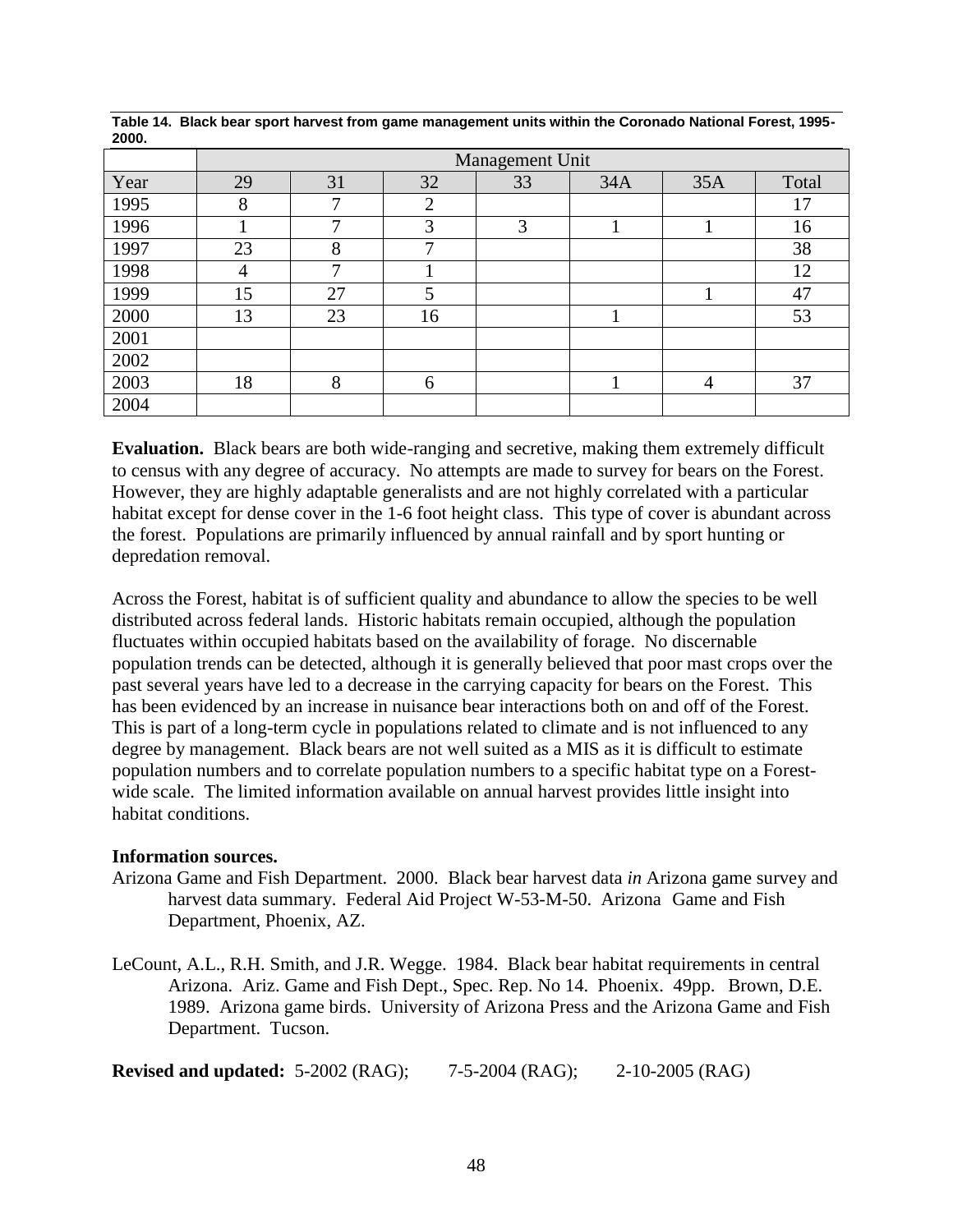# **White-tailed Deer (***Odocoileus virginianus couesi***).**

White-tailed deer is included in the Species Needing Diversity, Species Needing Herbaceous Cover and Game Species indicator groups. The species was selected as a management indicator of light to moderate quality encinal oak and oak grassland habitats (USFS 1982). According to the background materials in Forest Files: "Overgrazing of these habitats results in invasion by shrubs causing disappearance of white-tailed deer. Large scale fuel wood cutting can open up encinal stands permitting invasion by shrubs with subsequent loss of white-tailed deer…Prescribed burns can open up chaparral and dense stands of pinyon-juniper creating favorable conditions for white-tailed deer." (USFS 1981). The Forest Plan identifies 1,430,071 acres of occupied habitat for the species in all vegetation types on the Forest.

Coues white-tailed deer range from the mountain ranges of northern Mexico north through central and southeastern Arizona to the Mogollon Rim. They occur primarily in mixed oak woodlands and higher elevation semidesert grasslands and locally in pine forests and along riparian corridors (Ockenfels 1991).

**Monitoring Methods and Population Trends**: The AGFD conducts annual surveys of whitetailed deer to determine annual recruitment in order to set hunting permit numbers for the following season. The data are collected on the basis of a game management unit, but the majority of whitetail habitat in southeastern Arizona is found on the CNF. The Coronado Forest Plan identifies 1,430,071 acres of occupied habitat for Coues white-tailed deer. The amount of occupied habitat has not changed significantly since 1986. Observational evidence tends to indicate that as mule deer populations decline, whitetails are moving into areas previously occupied by mule deer on the CNF (Gerhart, pers. obs.). In 1999 the Arizona Game and Fish Department (AGFD) estimated a total of 80,000 post-hunt adult deer in approximately 9000 square miles of habitat statewide (AGFD 1999). Statewide population trended slightly downward through the mid 1990's, but have recovered somewhat since then. This trend is thought to be related primarily to changes in the amount and timing of precipitation since the mid-1990's and the subsequent effects on fawn survival. White-tailed deer on the CNF have followed this trend. Since 1986, fawn survival has declined somewhat throughout southeastern Arizona, but white-tailed deer populations in 1986 were at near record high levels and probably above the long-term carrying capacity of the habitat (see figures below). Harvest levels (a rough surrogate for population levels) have trended upward since approximately 2001.

Since 1986, several large wildfires have occurred on the CNF in white-tailed deer habitat. These include the Redington and Rattlesnake Fires (1994), the Shovel Fire (1995), Clark Peak Fire (1996), Lone Fire (1999), the Ryan and Bullock Fires (2002), Aspen fire (2003) and the Nuttall Complex Fire (2004). It is anticipated that the effects of these fires will benefit white-tailed deer over the long term by opening up the forest canopy and creating a variety of seral stages.

Since 1986 when the CNF Plan was approved, average annual whitetail harvests have fluctuated in the vicinity of 3500 deer, but no clear trends are discernable (Figure 5).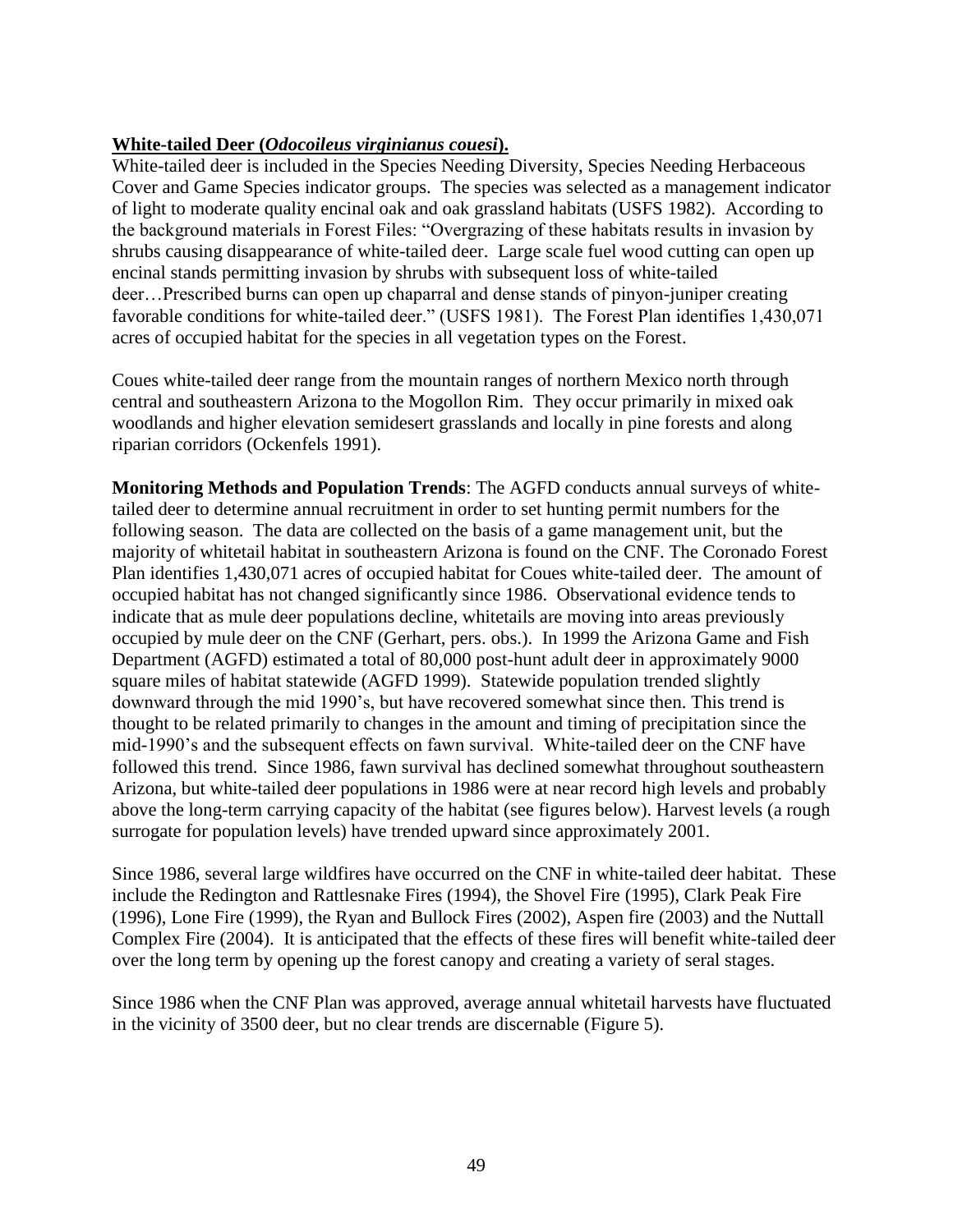

Figure 5. White-tailed Deer Harvest Trends: 1982-2010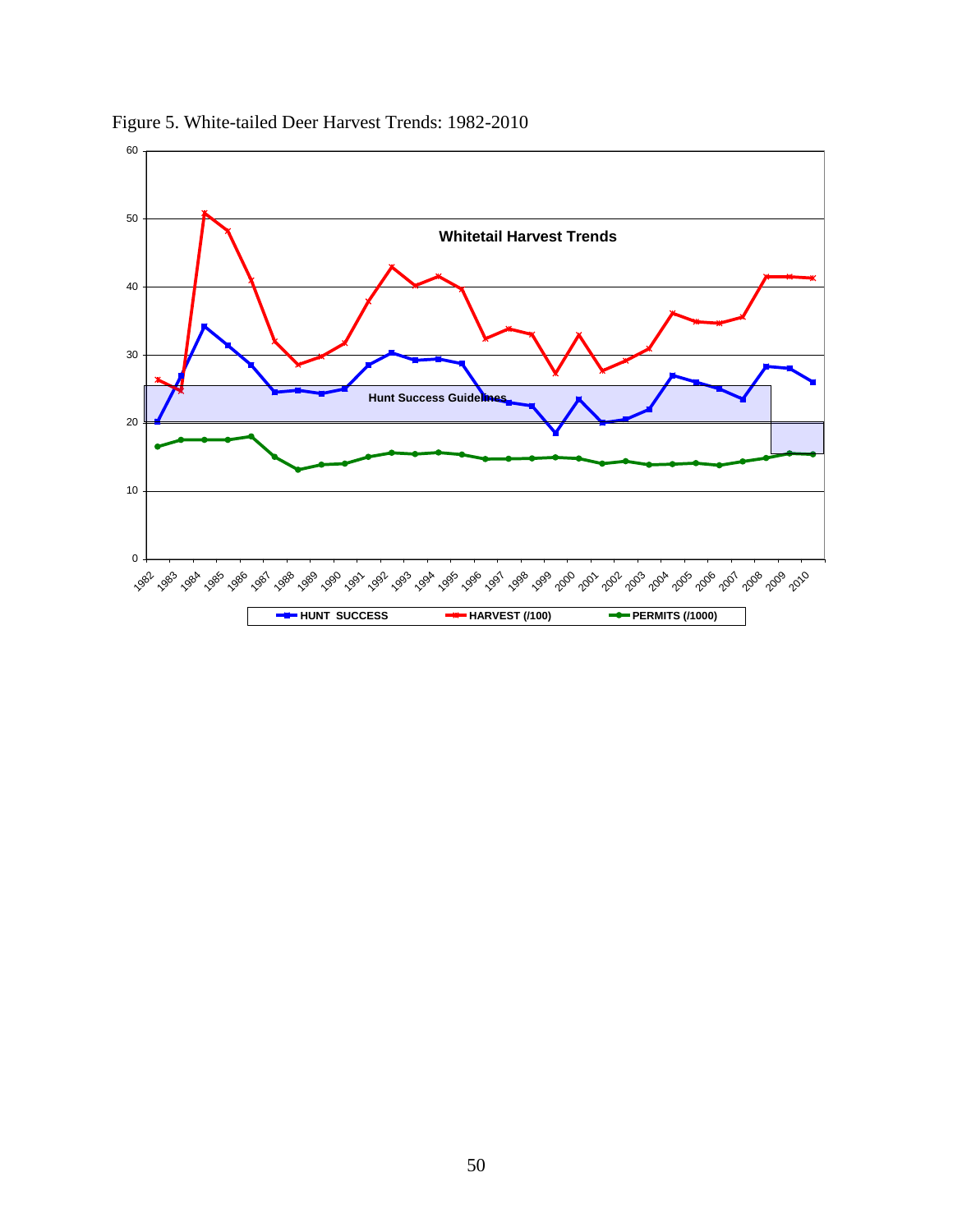#### **Whitetail Survey Trends**



**Evaluation**. White-tailed deer were selected as an indicator of herbaceous cover and diversity. No targets for either of these characteristics were set in the CNF Plan. However, white-tailed deer habitat is of sufficient quality, distribution and abundance to allow species population to stabilize and to be well distributed across the CNF. Populations of the species have declined somewhat since 1986, primarily as a result of the effects of precipitation, but annual recruitment is still sufficient to provide a harvestable surplus averaging 3500 bucks per year in southeastern Arizona. Suitable habitats remain occupied throughout the Forest.

#### **Information sources.**

- Arizona Game and Fish Department. Management Summary forms for white-tailed deer. Unpublished survey and harvest data on file in the Tucson Office. AGFD.Tucson.
- Arizona Game and Fish. 1999b. Wildlife 2006. Arizona Game and Fish Department. Phoenix, Arizona. 91pp.
- Ockenfels, Richard A., Daniel E. Brooks, and Charles H. Lewis. 1991. General ecology of Coues white-tailed deer in the Santa Rita Mountains. A final report. Arizona Game and Fish Department. Phoenix, Arizona. Research Branch Technical Report No. 6. 73pp.

**Revised and updated**: 6-15-2004 (RAG); 2-16-2005 (RAG); 05-04-2011 (RAG).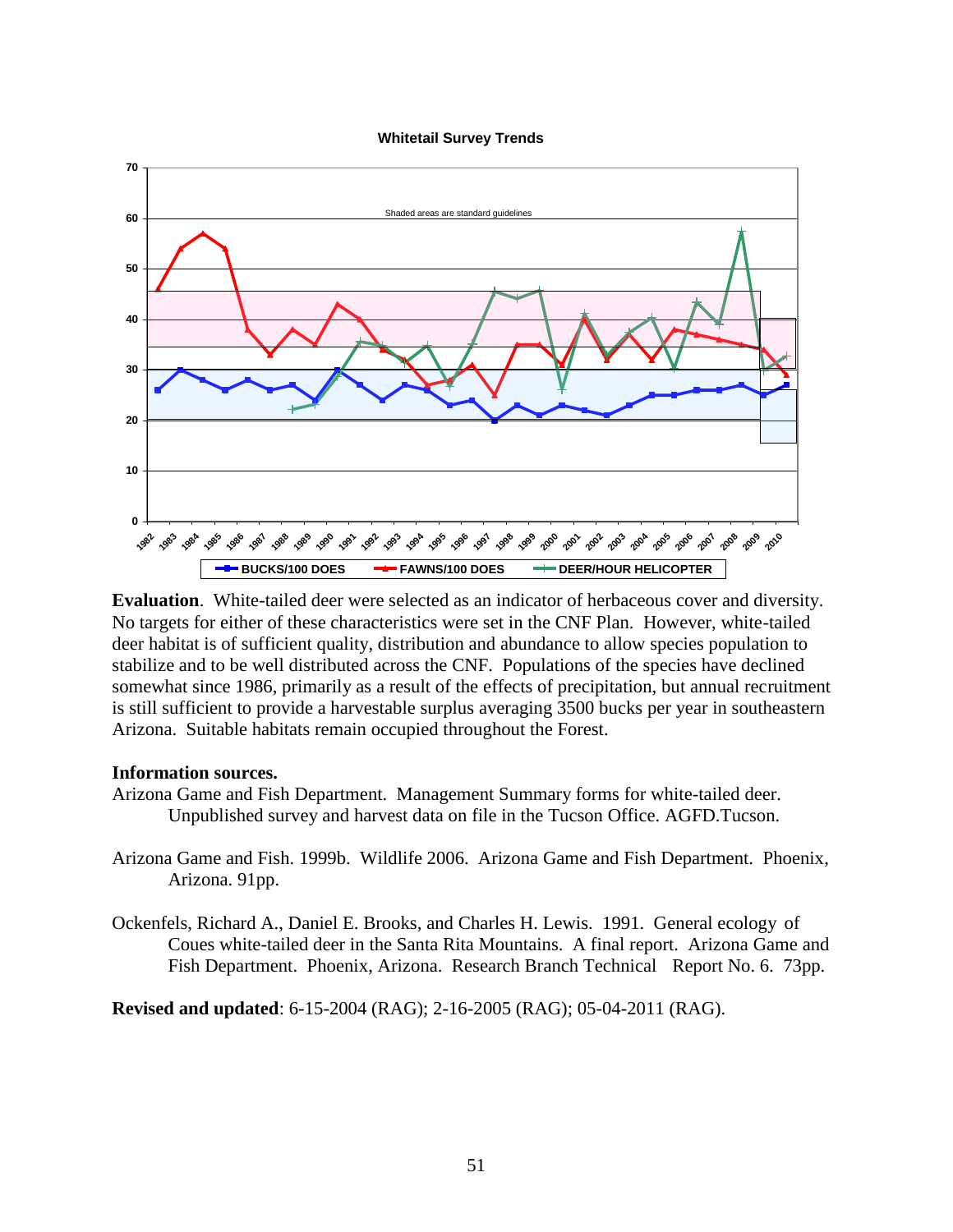### **Pronghorn Antelope (Antilocapra americana)**

Pronghorn is included in the Species Needing Herbaceous Cover and Game Species indicator groups. It was selected as an indicator for the Forest Plan because it inhabits plains and semidesert grasslands with a diversity of forbs and grasses. It is sensitive to grazing, human development and fencing (USFS 1982).

Pronghorn inhabit the grasslands in the Sulphur Springs, San Rafael and San Bernardino Valleys and Altar Valleys and the Sonoita grasslands north of the Canelo Hills. In general, pronghorn populations in southeastern Arizona are found off of the CNF, with Forest lands providing seasonal or fringe habitats. The Forest Plan identifies 57,692 acres of occupied habitat for the Coronado National Forest (Table 16).

| Table 16. Acres of occupied habitat for Pronghorn antelope in the Coronado National Forest Plan. |                      |  |  |  |
|--------------------------------------------------------------------------------------------------|----------------------|--|--|--|
| <b>Vegetation Community</b>                                                                      | <b>Habitat Acres</b> |  |  |  |
| Desert grasslands                                                                                | 11,687               |  |  |  |
| Plains grasslands                                                                                | 16,518               |  |  |  |
| Broadleaf evergreen woodlands                                                                    | 21,788               |  |  |  |
| Coniferous woodlands                                                                             | 5,890                |  |  |  |
| Evergreen riparian                                                                               | 1,809                |  |  |  |
| Total                                                                                            | 57,692               |  |  |  |

**Monitoring Data and Population Trends.** The Arizona Game and Fish Department conducts surveys for pronghorn on an annual basis. The following information is available for Units 35A and 35B.

|                                                               | Table 17. Survey information for pronghorn in Wildlife Management Unit 35A and 35B, 1987 to 2002 (from: |  |  |  |  |
|---------------------------------------------------------------|---------------------------------------------------------------------------------------------------------|--|--|--|--|
| John Millican, Arizona Game and Fish Department, unpublished) |                                                                                                         |  |  |  |  |
|                                                               | <b>Population Estimate by Area</b>                                                                      |  |  |  |  |

|           | <b>Population Estimate by Area</b> |       |                 |       |                 |       |  |  |  |  |
|-----------|------------------------------------|-------|-----------------|-------|-----------------|-------|--|--|--|--|
|           | San Rafael Valley                  |       | Elgin           |       | Total           |       |  |  |  |  |
| Year      | buck:does:fawns                    | total | buck:does:fawns | total | buck:does:fawns | total |  |  |  |  |
| 1987/1988 | 5:30:6                             | 41    | 21:46:7         | 74    | 26:76:13        | 115   |  |  |  |  |
| 1988/1989 | 9:33:8                             | 50    | 17:22:2         | 41    | 26:55:10        | 91    |  |  |  |  |
| 1989/1990 | 5:28:5                             | 38    | 11:22:2         | 35    | 16:50:7         | 73    |  |  |  |  |
| 1990/1991 | 10:26:5                            | 41    | 19:23:5         | 47    | 29:49:10        | 88    |  |  |  |  |
| 1991/1992 | 10:16:5                            | 31    | 12:25:11        | 48    | 22:41:16        | 79    |  |  |  |  |
| 1992/1993 | 15:15:4                            | 34    | 20:41:20        | 81    | 35:56:24        | 115   |  |  |  |  |
| 1993/1994 | 7:8:4                              | 19    | 22:54:8         | 84    | 29:62:12        | 103   |  |  |  |  |
| 1994/1995 | 11:10:3                            | 24    | 10:50:7         | 67    | 21:60:10        | 91    |  |  |  |  |
| 1995/1996 | 11:16:1                            | 28    | 9:51:15         | 75    | 20:67:16        | 103   |  |  |  |  |
| 1996/1997 | 5:7:0                              | 12    | 15:58:18        | 91    | 20:65:18        | 103   |  |  |  |  |
| 1997/1998 | 7:10:2                             | 19    | 7:85:21         | 113   | 14:95:23        | 132   |  |  |  |  |
| 1998/1999 | 8:10:7                             | 25    | 19:62:14        | 95    | 27:72:21        | 120   |  |  |  |  |
| 1999/2000 | 10:10:0                            | 20    | 27:56:5         | 88    | 37:66:5         | 108   |  |  |  |  |
| 2000/2001 | 7:14:2                             | 23    | 15:75:8         | 98    | 22:89:10        | 121   |  |  |  |  |
| 2001/2002 | 7:11:1                             | 19    | 24:54:11        | 89    | 31:65:12        | 108   |  |  |  |  |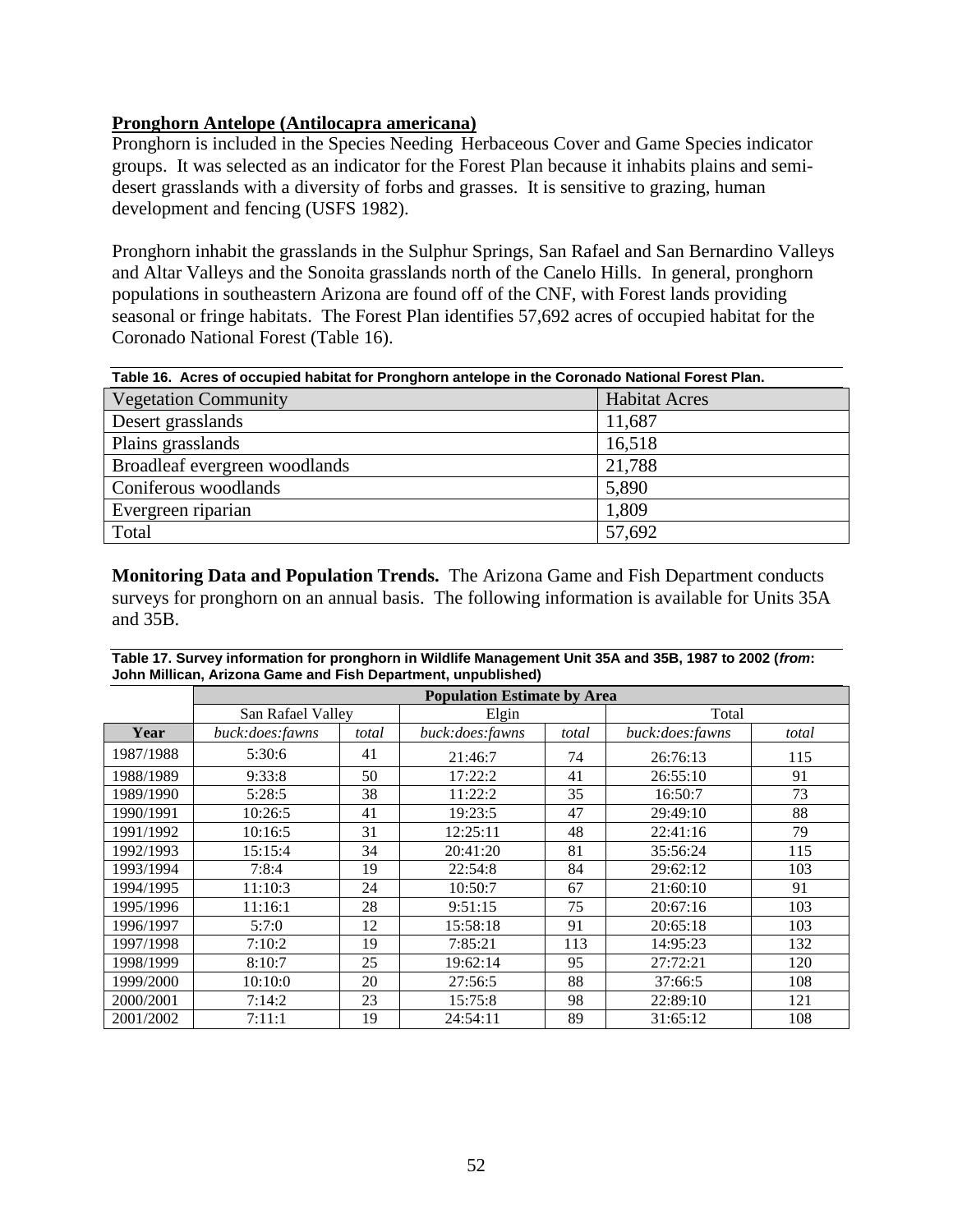Units 35A and 35B include everything south of State Highway 82, west of the San Pedro River, and north of the Mexican border. Harvest and permit number trends for Unit 35A and 35B are presented in Figure 6, below.





Pronghorn populations in southeastern Arizona were considered to be stable or slightly increasing through much of the 1990's. Recent poor fawn recruitment is thought to be causing a slight decline in total numbers. Numbers of animals in the San Rafael Valley herd have been declining over the past several years. Causes include periodic drought, possible poaching in nearby Mexico, and past over utilization of forage by livestock in other portions of the San Rafael Valley. Private land conversion from undeveloped to semi-residential "ranchettes" and attendant new fencing may be limiting the distribution of animals in the Elgin/Sonoita herd.

**Evaluation.** Management of pronghorn on the CNF is complicated by the fact that large areas of habitat are on private lands adjacent to the Forest. In general, habitat on the Forest is not of sufficient size or distribution to support a population of pronghorn without adjacent private or state parcels. While pronghorn might otherwise be a reliable indicator for herbaceous cover, populations on the CNF are significantly influenced by off-forest management and habitat conditions. This influence tends to mask the effects of Forest management on the species.

#### **Information sources.**

Arizona Game and Fish Department. Unpublished. Management summary forms for Pronghorn Antelope. AGFD Tucson AZ.

| <b>Revised and Updated:</b> | $5-2002$ (RAG);   |
|-----------------------------|-------------------|
|                             | $2-16-2005$ (RAG) |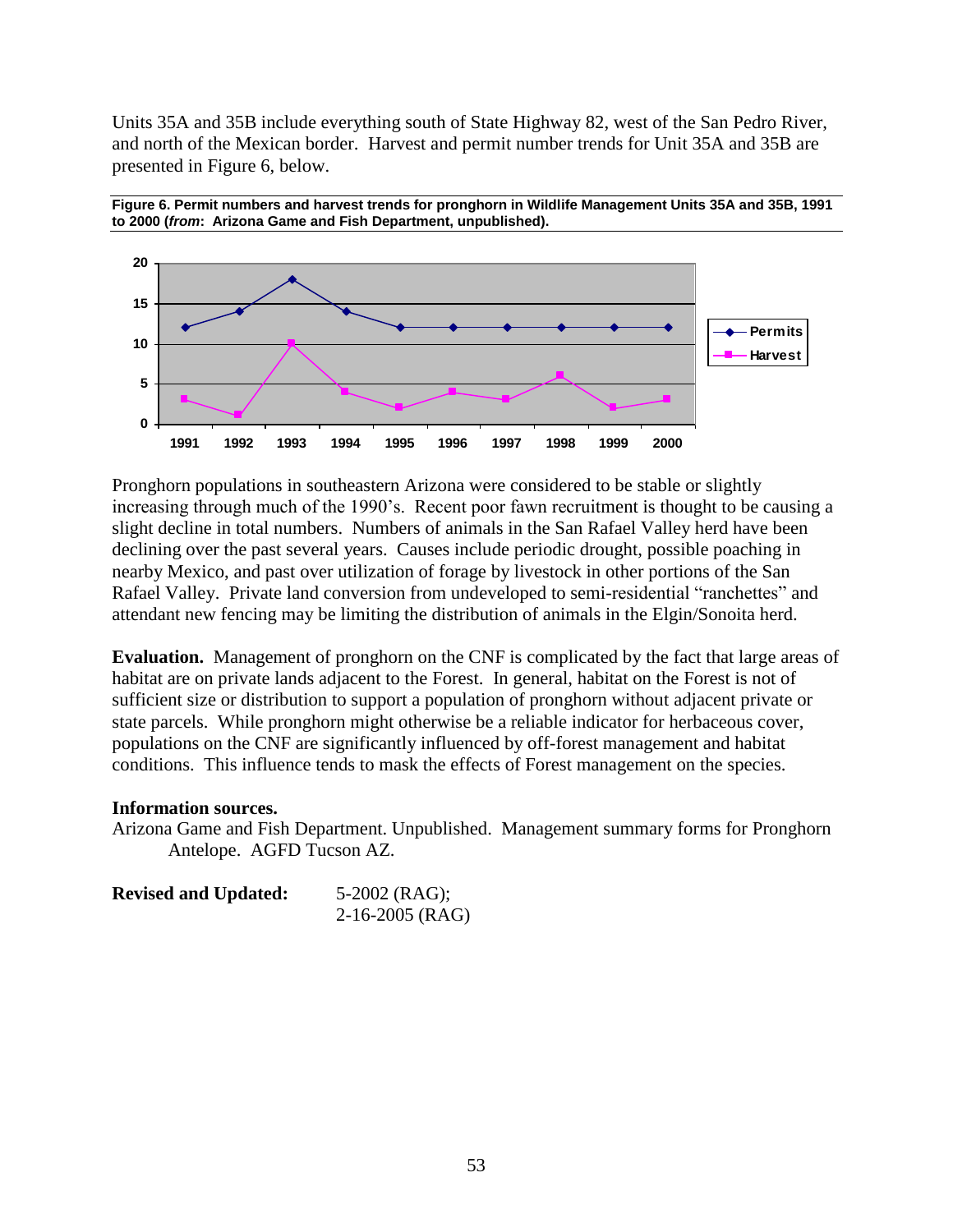# **Desert Bighorn Sheep (***Ovis Canadensis deserti***)**

Desert bighorn sheep are listed in the Game Species and Threatened and Endangered Species groups in the Forest Plan. They were identified with (USFS 1982). Bighorn were endemic to the Pusch Ridge Wilderness Area (PRWA) of the Santa Catalina Mountains. It was selected as a management indicator because of its special habitat needs (rugged, open canopied mountains with scattered stands of grass and water) and sensitivity to dispersed recreation. The Forest Plan identified 72,458 acres of occupied habitat in (Table 18).

| Table To. Acres of occupied habitat for Desert bighorn sheep identified in the 1900 Forest Fiah. |                      |  |
|--------------------------------------------------------------------------------------------------|----------------------|--|
| <b>Vegetation Community</b>                                                                      | <b>Habitat Acres</b> |  |
| Southwestern desertscrub                                                                         | 15,829               |  |
| Chaparral                                                                                        | 3,227                |  |
| Broadleaf evergreen woodlands                                                                    | 44,227               |  |
| Coniferous forests (mixed conifer)                                                               | 7,722                |  |
| Dry desert riparian                                                                              | 125                  |  |
| Evergreen riparian                                                                               | 1,328                |  |
| Total                                                                                            | 72,458               |  |

**Table 18. Acres of occupied habitat for Desert bighorn sheep identified in the 1986 Forest Plan.**

**Monitoring data and population trends.** The Forest Plan identified the following items for monitoring bighorn in the Santa Catalina Mountains: Human effects, vegetation use and population trend (Appendix 1). A prescribed burn on the PRWA was accomplished in 1990 and effects were monitored by the University of Arizona in cooperation with the CNF. Over the past decade, the forest has supported research into the effects of human recreation on bighorn in the PRWA (Harris 1992, Schoenecker 1997, and others) and public attitudes toward wildlife (Devers 1999). The AGFD continued to fly helicopter surveys until 1997 when they were discontinued due to a lack of observations.

The bighorn population in the PRWA has declined over the past 15 years to the point where it is likely not viable. The reasons for the decline are the subject of a great deal of speculation and research, but it appears likely that a combination of urban encroachment, recreational disturbance, habitat fragmentation and predation are to blame. In 1996, the PRWA was closed to off-trail hiking and to dogs in an effort to minimize known disturbances to bighorn. This closure remains in effect.

**Evaluation.** The decline of the PRWA bighorn population was likely underway in 1986 when the Forest Plan was adopted. Recent habitat evaluations conducted by the AGFD indicate that suitable habitats persist on the PRWA, but that these habitats are being impaired by proximity to urban development and dense brush in portions of the range. The CNF, in cooperation with the AGFD, are continuing to evaluate the potential of an experimental release of bighorn back into the PRWA in order to determine habitat use, dispersal and limiting factors for bighorn on Pusch Ridge. Until the reasons for the decline of the population are more fully understood, and given the absence of population data, the species has low utility as a MIS.

### **Information sources.**

Arizona Game and Fish Department. Desert Bighorn sheep survey and harvest data. Unpublished records on file at Arizona Game and Fish, Tucson AZ.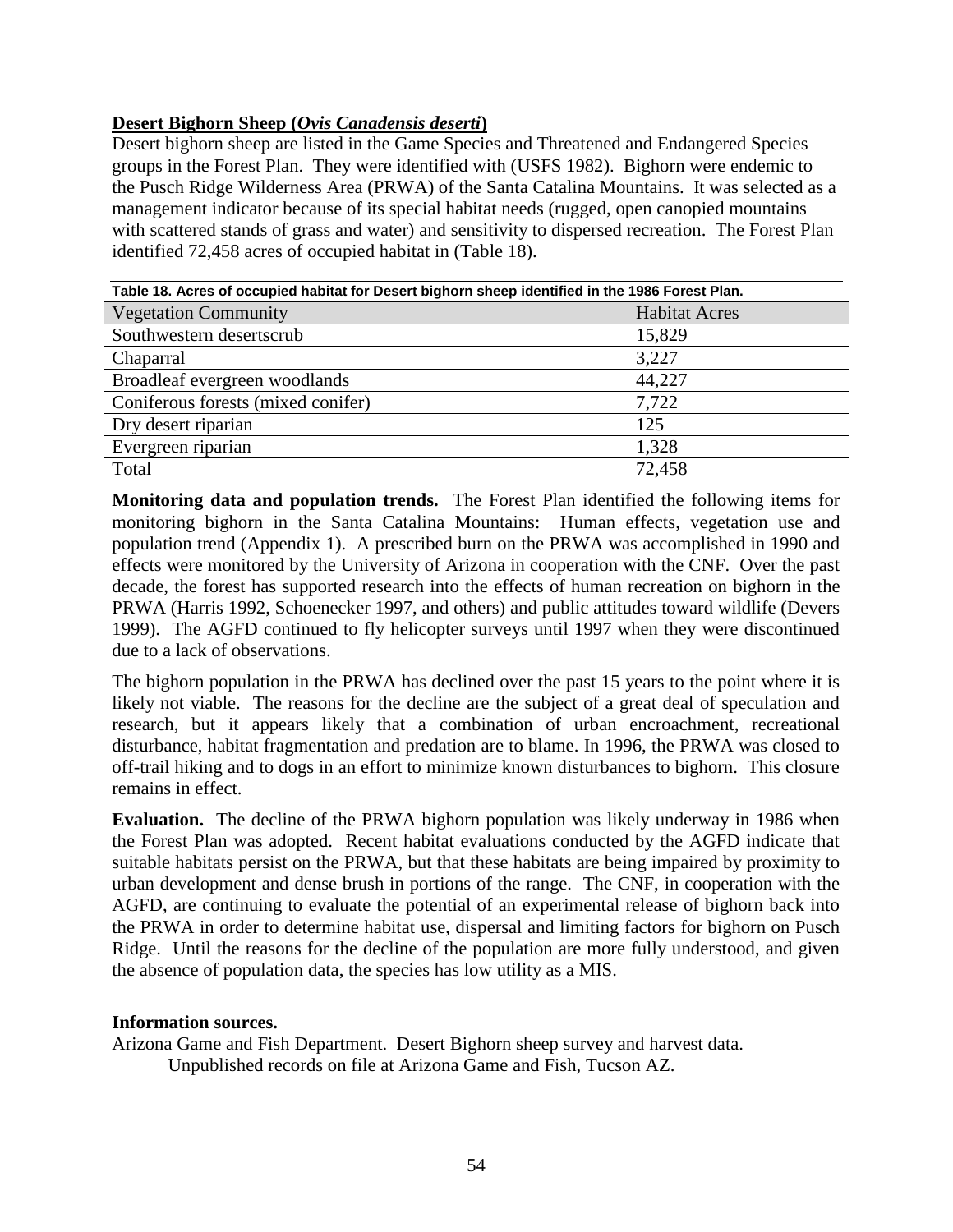- Harris, L.K. 1992. Recreation in mountain sheep habitat. Thesis, University of Arizona, Tucson, AZ.
- Schoenecker, K.A. 1997. Human disturbance in bighorn sheep habitat, Pusch Ridge Wilderness, Arizona. Thesis, University of Arizona, Tucson, AZ.
- Devers, P.K. 1999. Public attitudes, wildlife and recreation management in Pusch Ridge Wilderness, Arizona. Masters thesis, University of Arizona, Tucson, AZ.

**Revised and updated:** 5-2002 (RAG)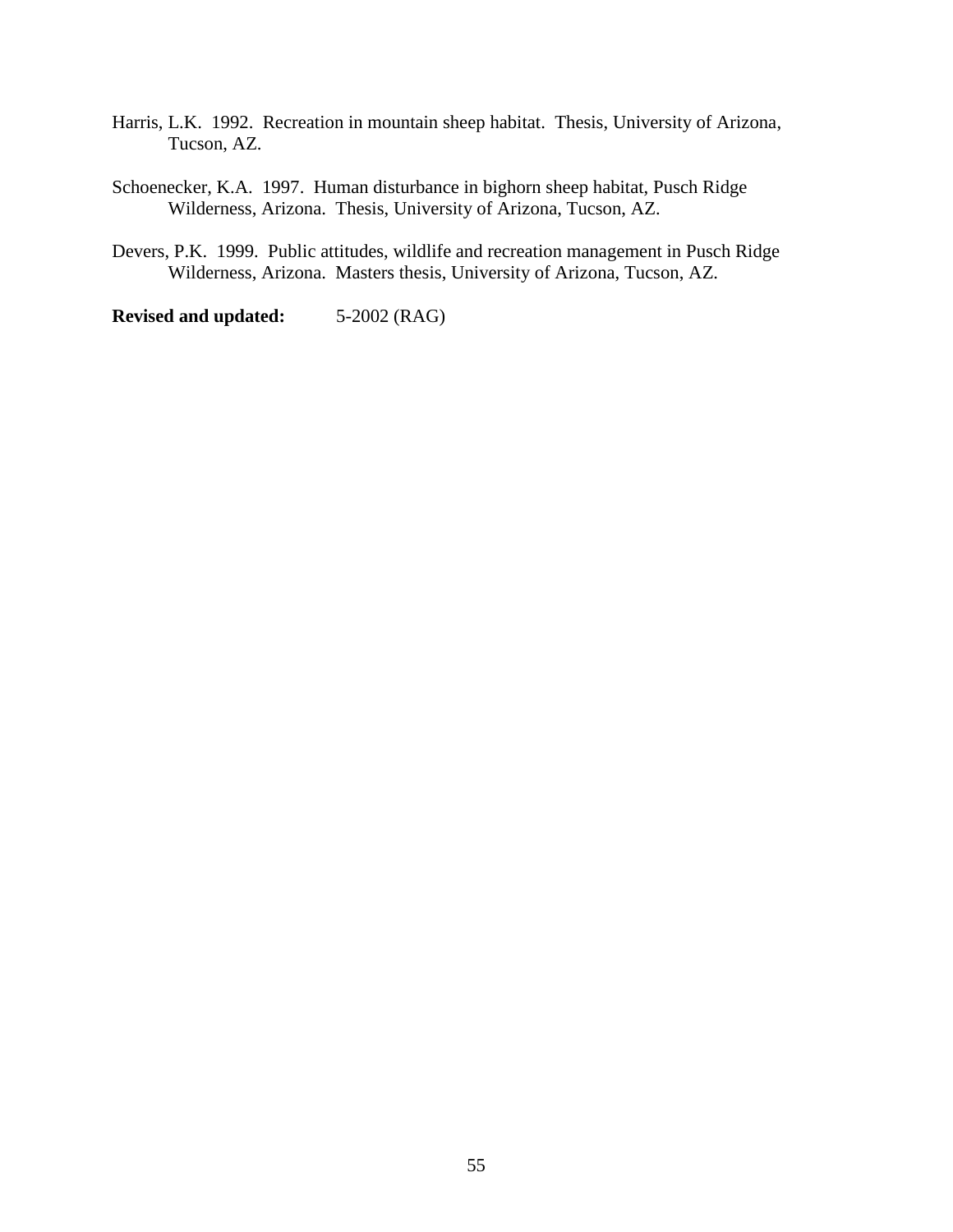# **Mount Graham red squirrel (***Tamiasciurus hudsonicus grahamensis***)**

The Mount Graham red squirrel is listed in the Threatened and Endangered Species group in the Forest Plan. This subspecies was listed as Endangered by the USFWS in 1987 (52 FR 20997). In 1982, when the Analysis of the Management situation was being developed, the status of the squirrel's population was poorly documented and it was not originally considered as a MIS (USFS 1982).

The Mount Graham red squirrel inhabits spruce-fir and mixed conifer forests at higher elevations of the Pinaleno Mountains on the CNF. Threats to the subspecies currently include habitat loss caused by cumulative effects of human activity, including recreational development, fire suppression and development of an astrophysical complex and potentially, competition from introduced tassel-eared squirrels (*Sciurus aberti*). Recently, insect and disease outbreaks in the Pinaleno Mountains have impacted occupied habitats by killing trees over large areas of occupied habitat.

**Population trends**. Long-term monitoring of red squirrel populations began in 1986 and has continued through to the present. Intensive monitoring of squirrel populations has centered on determining the impacts of the construction of the Mount Graham International Observatory. Much of this work has been carried out by the University of Arizona and has been reported by Young et al (2001). Additional monitoring throughout occupied habitats has been accomplished by the CNF and the AGFD in the form of semi-annual midden census. The results of 15 years of midden census were recently compiled by the CNF and are shown in Figure 7 and Table 19.



**Figure 7. Trends in Mount Graham red squirrel population estimates, 1991-2001.**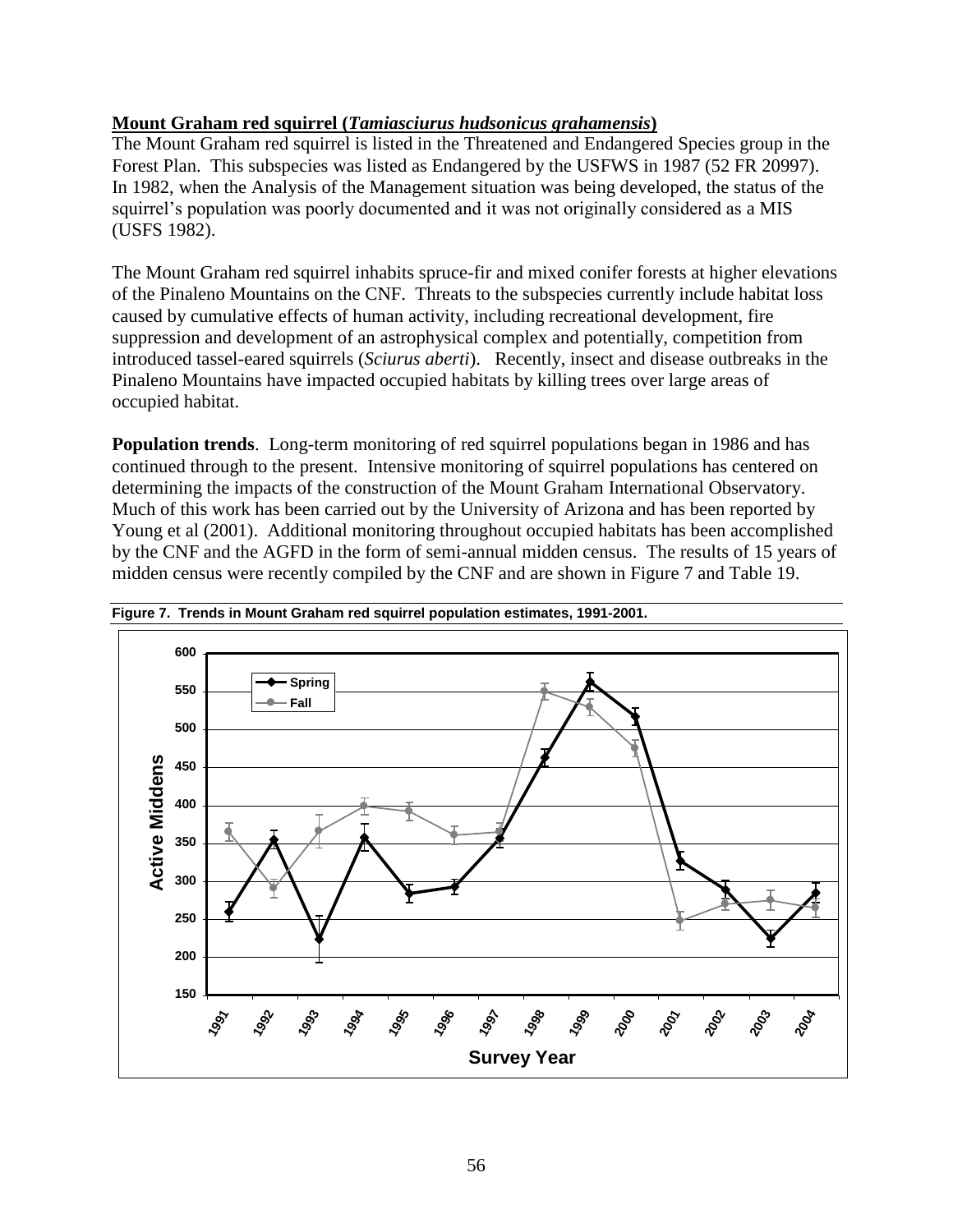| Survey      |    | Sample Size | Conservative | Optimistic   |
|-------------|----|-------------|--------------|--------------|
| Spring      | 86 | 207         | $348 + -55$  |              |
| Fall        | 87 | 150         | $235 + -40$  |              |
| Spring      | 88 | 45          | $210 + -62$  | $258 + -62$  |
| Fall        | 88 | 45          | $194 + -62$  |              |
| Spring      | 89 | 166         | $146 + - 29$ | $221 + -32$  |
| Fall        | 89 | 267         | $191 + - 15$ | $204 + - 15$ |
| Spring      | 90 | 271         | $152 + - 15$ | $169 + - 16$ |
| Fall        | 90 | 396         | $260 + -7$   | $265 + -7$   |
| Spring      | 91 | 208         | $272 + - 13$ | $280 + - 13$ |
| Fall        | 91 | 236         | $380 + - 16$ | $400 + - 17$ |
| Spring      | 92 | 250         | $370 + - 16$ | $383 + - 16$ |
| Fall        | 92 | 217         | $306 + - 16$ | $355 + - 19$ |
| Spring      | 93 | 210         | $223 + -31$  | $301 + -31$  |
| Fall        | 93 | 231         | $365 + -22$  | $385 + -22$  |
| Spring      | 94 | 234         | $375 + - 18$ | $372 + - 19$ |
| Fall        | 94 | 246         | $409 + - 11$ | $428 + - 11$ |
| Spring      | 95 | 239         | $283 + - 12$ | $352 + - 12$ |
| Fall        | 95 | 251         | $391 + - 12$ | $423 + - 12$ |
| Spring      | 96 | 246         | $291 + - 10$ | $323 + - 12$ |
| Fall        | 96 | 254         | $360 + - 12$ | $402 + - 12$ |
| Spring      | 97 | 265         | $356 + - 12$ | $376 + - 12$ |
| Fall        | 97 | 305         | $364 + - 12$ | $420 + - 11$ |
| Spring      | 98 | 251         | $462 + - 11$ | $492 + - 11$ |
| Fall        | 98 | 238         | $549 + - 11$ | $583 + - 11$ |
| Spring      | 99 | 252         | $562 + - 12$ | $571 +/- 11$ |
| Fall        | 99 | 276         | $528 + - 11$ | $531 +/- 11$ |
| Spring      | 00 | 252         | $516 + - 11$ | $544 + - 11$ |
| Fall        | 00 | 184         | $474 + -12$  | $491 + -12$  |
| Spring 2001 |    | 259         | $326 + -12$  | $367 + - 12$ |
| Fall 2001   |    | 263         | $247 + -11$  | $292 + -11$  |

**Table 19. Results of Mt. Graham Red Squirrel Population Estimates, 1986-2001**

**Habitat Trends.** Beginning in 1998, large numbers of mature spruce trees on Mount Graham began dying from a spruce beetle outbreak. As of the summer of 2004, at least 1,400 acres of mature spruce trees have been killed by beetles. This tree mortality has greatly reduced the ability of the area to support red squirrel populations. In June 2004, the Nuttall Complex wildfire burned 29,700 acres on Mount Graham, including areas providing red squirrel habitat. As a result, habitats for the squirrel on the mountain have been substantially reduced.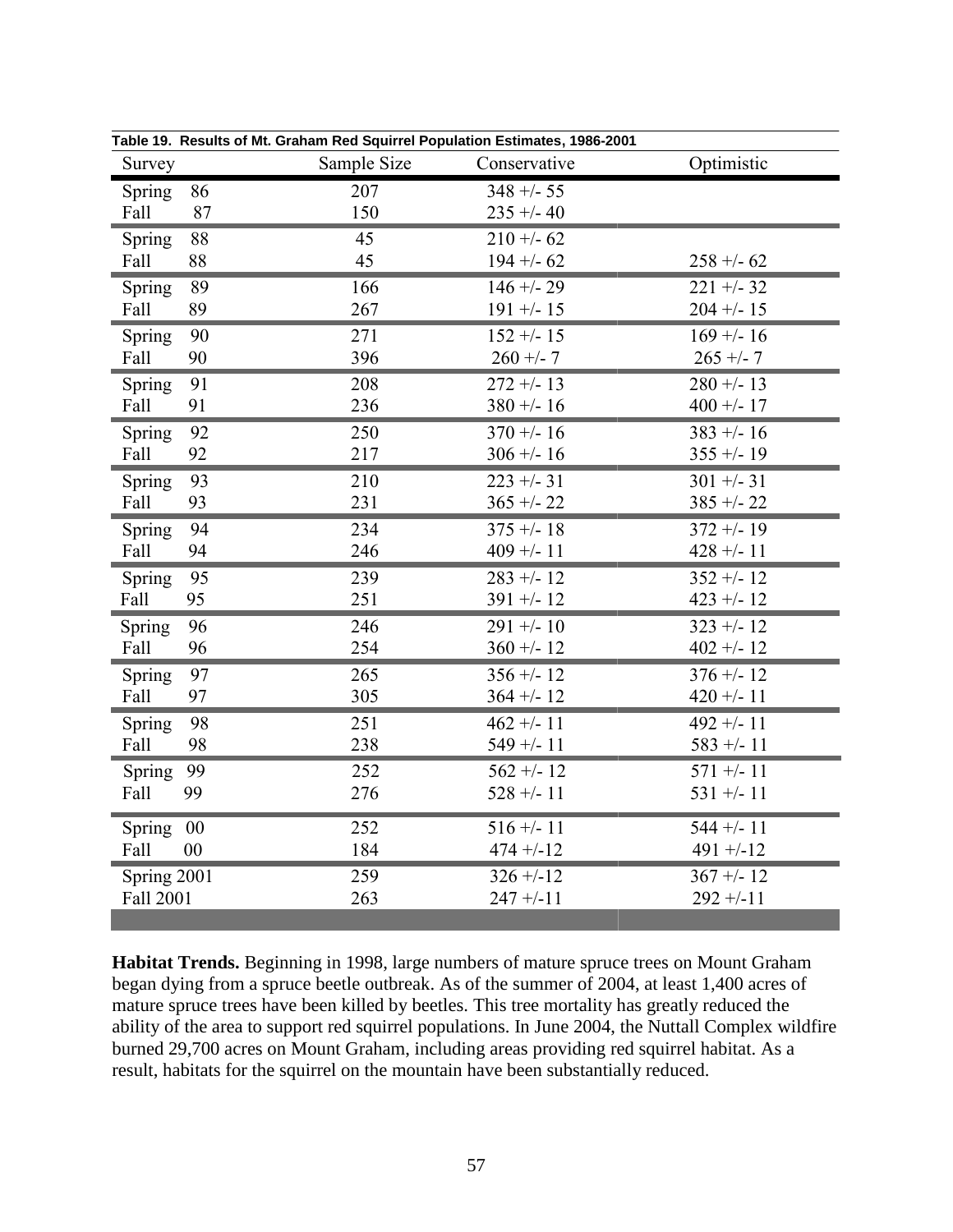**Evaluation.** Habitats for the Mount Graham red squirrel remain occupied, but significant threats to the species continue in the form of insect and disease outbreaks and the potential for catastrophic fire. Monitoring of the species will continue into the foreseeable future, regardless of its status as MIS.

### **Information sources.**

Young, P.J., V.L. Greer, J.E. Lowry, E. Bibles, N. Ferguson and E. Point. 2001. The Mount Graham Red Squirrel monitoring program: 1989-1998. The University of Arizona. Tucson, AZ.

| <b>Revised and updated:</b> | 5-2002 (RAG)      |  |
|-----------------------------|-------------------|--|
|                             | $2-16-2005$ (RAG) |  |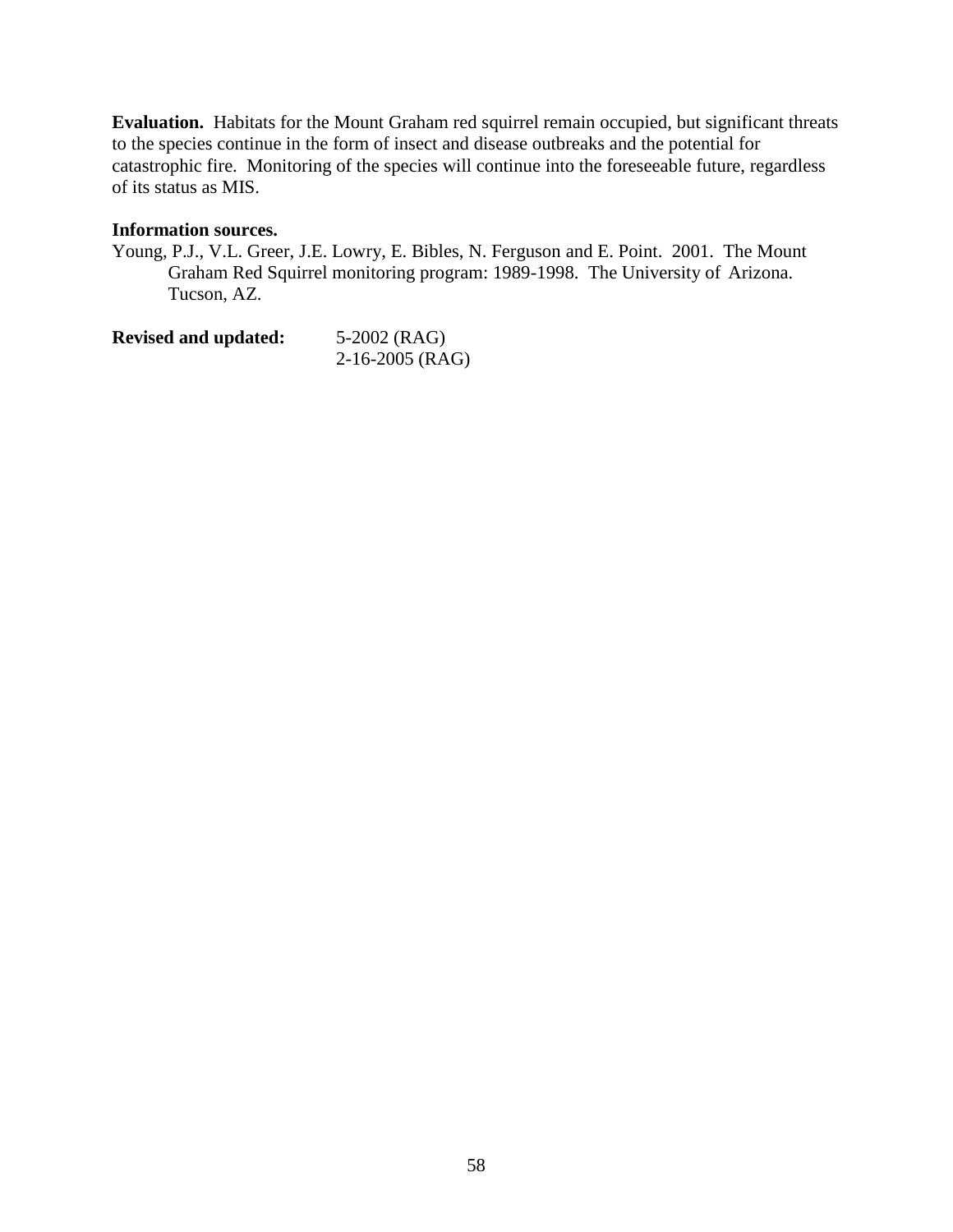# **Reptiles**

### **Desert massassauga (***Sistrurus catenatus edwardsii***)**

The Desert Massassauga is included in the Species Needing Herbaceous cover and Threatened and Endangered Species groups in the Forest Plan. It is also a Forest Service Sensitive species and is protected from collection by Arizona State law. It was selected as an indicator of high quality grasslands. It is sensitive to grazing and collection (USFS 1982). A total of 389 acres of occupied habitat was identified in the Forest Plan; however, there are no records that the species ever occurred on Forest lands (AGFD 2001). The massassauga is found primarily in tobossa (*Hilaria mutica*) grasslands in the San Bernardino Valley at the southeast corner of the Chiricahua Mountains. It is a small nocturnal rattlesnake that spends most of its time underground. It is active April to October (AGFD 2001).

**Population and habitat trends.** The species has not been found on the Forest so no estimate of population or habitat trends on the CNF is possible. Lowe et al (1986) speculate a stable population along Highway 80 in the San Bernardino valley based on a fairly constant number of road kills each year.

**Evaluation.** The massassauga is Arizona's most rare rattlesnake (Lowe et al. 1986). No conclusions can be drawn regarding massassauga populations on the Forest. There are no historic records from the Forest. As an indicator for habitats on the Forest, the species has no utility.

### **Information sources.**

Lowe, C.H., C.R.Schwalbe, and T. B. Johnson. 1986. The venomous reptiles of Arizona. Arizona Game and Fish Department. Phoenix, AZ.

**Revised and updated:** 5-2002 (RAG)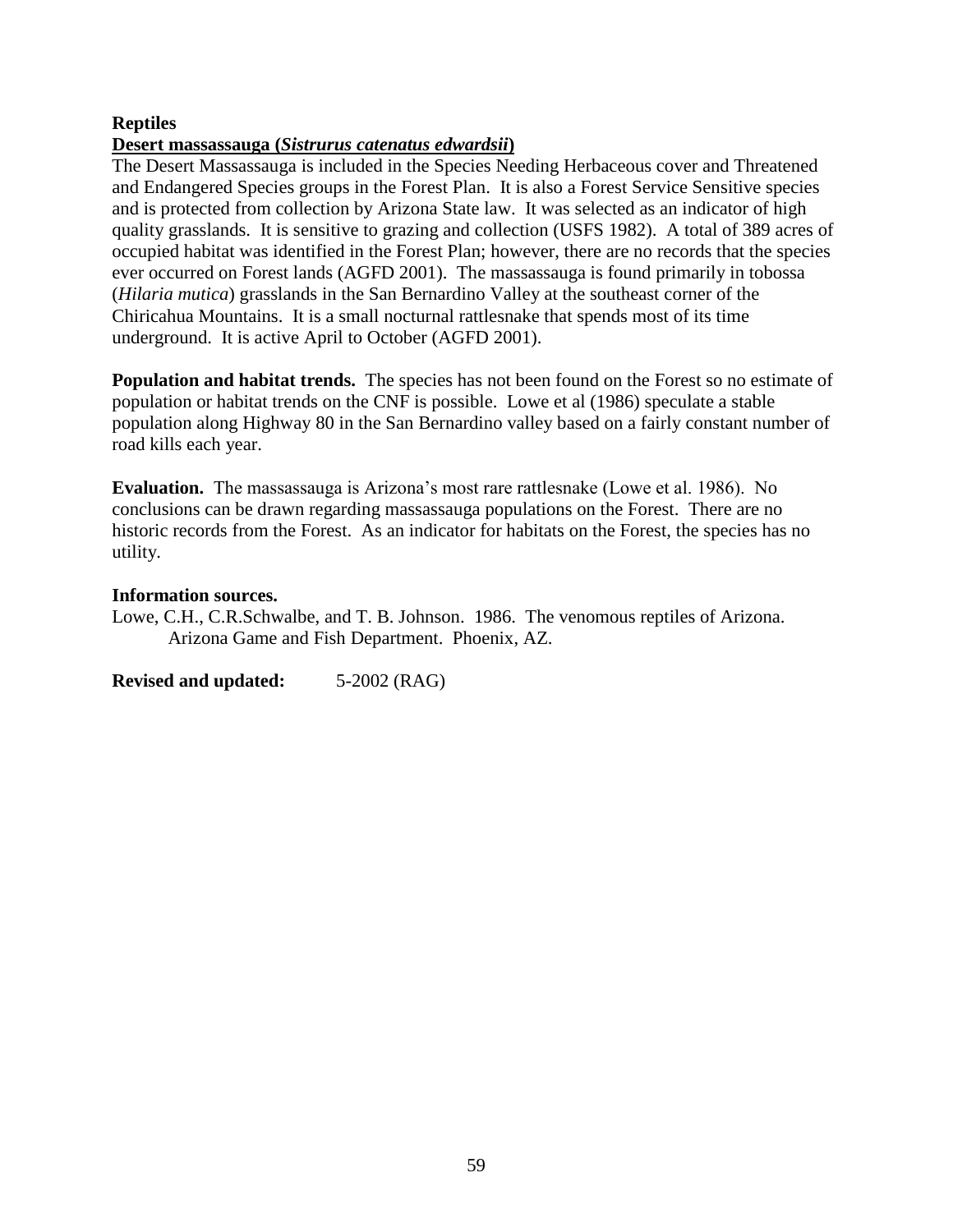# **Arizona Ridge-nosed Rattlesnake** *(Crotalus willardi willardi)*

This species is included in the threatened and endangered species indicator group for the Forest Plan. It was noted during the planning process that the species could be potentially impacted by clear-cut logging and by mining in the Patagonia Mountains (USFS 1981). Habitat was described as bottoms and hillsides in evergreen oak and pine-oak woodland. The species is designated as a Forest Service Sensitive species, and is protected from collection by Arizona State law. Illegal collectors alter rock crevices and forest floors while searching for ridge-nosed rattlesnakes and remove an unknown number of individuals from the population.

The Arizona ridge-nosed rattlesnake is found in 4 mountain ranges in southeastern Arizona. Elevations for the species range from 4,800 to 9,000 feet. It is most often associated with broadleaf evergreen woodland, evergreen woodland, deciduous and evergreen riparian, and mixed and transition coniferous forest. Chaparral is used to a lesser extent. Microsites within these broader vegetation types include rock crevices, dense leaf litter, and bunchgrasses (Arizona Game and Fish 2001n; Johnson 1983). The Forest Plan identifies 28,175 acres of occupied habitat for the species on the Coronado National Forest (Table 20).

| Table 20. Occupied habitat for Arizona ridge-nosed rattlesnake: 1986 Forest Plan. |                      |  |
|-----------------------------------------------------------------------------------|----------------------|--|
| <b>Vegetation Community</b>                                                       | <b>Habitat Acres</b> |  |
| Plains grassland                                                                  | 1,867                |  |
| Broadleaf evergreen woodlands                                                     | 14,642               |  |
| Coniferous woodlands                                                              | 2,766                |  |
| Coniferous forests (transition)                                                   | 7,401                |  |
| Coniferous forest (mixed conifer)                                                 | 1,279                |  |
| Riparian                                                                          | 220                  |  |
| Total                                                                             | 28,175               |  |

**Monitoring methods and population trends.** Species population rankings are shown in the Arizona Heritage Database. On a global scale, the Arizona ridge-nosed rattlesnake is considered demonstrably secure with more than 100 occurrences. On a state scale, the species is apparently uncommon or restricted with 21 to 50 occurrences (Arizona Game and Fish 2001n).

Regional trend information for the Arizona ridge-nosed rattlesnake is not available and no systematic surveys are conducted for the species. A "general feeling" exists that it may be less common locally in the Huachuca Mountains than 25 years ago (Arizona Game and Fish 2001n).

**Evaluation.** Suitable habitats are extensive and abundant throughout the Huachuca, Santa Rita, Patagonia and Whetstone Mountains and Canelo Hills where the species has been documented. Commercial logging does not occur to any extent within occupied habitats and is not considered a factor. Potential habitats exist in the Chiricahua Mountains where the species has not been detected. Habitat appears to be of sufficient quality and distribution to allow the species to be well distributed; however, because of its secretive and inconspicuous nature, the snake is difficult to monitor on a large scale. Habitat, population and life history studies for the species continue to be needed.

# **Information sources.**

Arizona Game and Fish. 2001n. *Crotalus willardi willardii*. Unpublished abstract compiled and edited by the Heritage Data Management System. Arizona Game and Fish Department. Phoenix, Arizona. 4pp.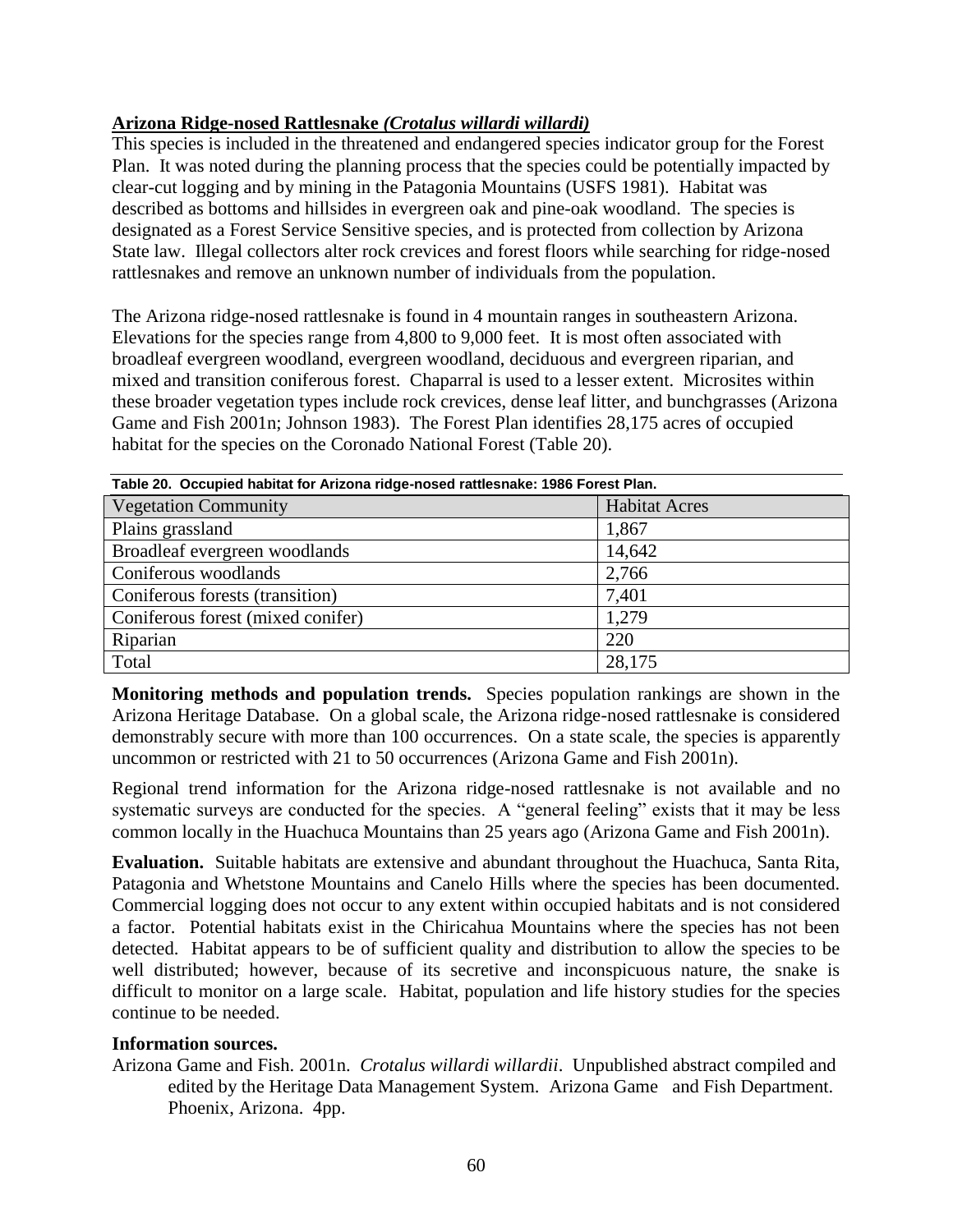Lowe, C.H., C.R.Schwalbe, and T. B. Johnson. 1986. The venomous reptiles of Arizona. Arizona Game and Fish Department. Phoenix, AZ.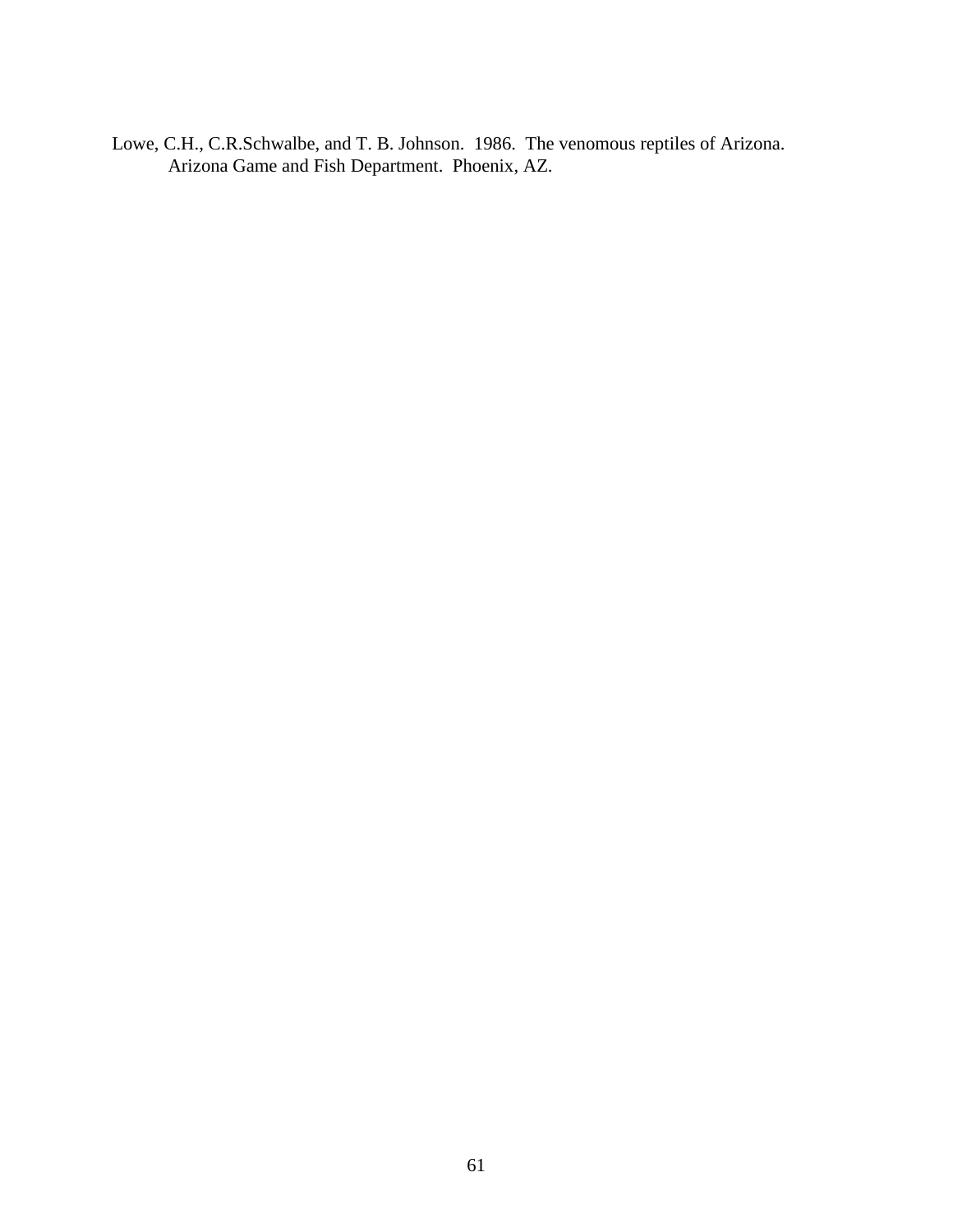# **Twin-spotted Rattlesnake (***Crotalus pricei***)**

This species is included in the threatened and endangered species indicator group for the Forest Plan. The snake and its habitat are also impacted by illegal collecting (U.S. Forest Service 1981). It was not selected as a habitat indicator. It is locally common on talus slopes in ponderosa pine, aspen and mixed conifer, generally above 8,000 feet in elevation. The Forest Plan identifies 46,351 acres of occupied habitat on the CNF (Table 21).

| Table 21. Occupied habitat for Twin-spotted rattlesnake by vetation type: 1986 forest plan. |                      |  |
|---------------------------------------------------------------------------------------------|----------------------|--|
| <b>Vegetation Community</b>                                                                 | <b>Habitat Acres</b> |  |
| Mountain grassland/meadows                                                                  | 314                  |  |
| Broadleaf evergreen woodlands                                                               | 3,945                |  |
| Coniferous woodlands                                                                        | 2,766                |  |
| Coniferous forests (transition)                                                             | 21,145               |  |
| Coniferous forests (mixed conifer)                                                          | 10,587               |  |
| Coniferous forests (spruce-fir)                                                             | 7,585                |  |
| Total                                                                                       | 46,351               |  |

The twin-spotted rattlesnake inhabits high elevation rock outcrops and talus slopes generally on south facing slopes in coniferous forests in at least 4 mountain ranges in southeastern Arizona (Lowe et al 1986). It can frequent open grassy forest floors and rock outcroppings in the adjacent oak woodland (Tom Deecken, District Biologist, pers. obs.). Other vegetation units, such as chaparral and evergreen woodland are probably used to an unknown extent. Twinspotted rattlesnakes are protected from collection by Arizona State law, although illegal collecting removes an unknown number of individuals from the population each year. Collectors also alter rock crevices and forest floors while searching for twin-spotted rattlesnakes.

**Population trends.** Annual surveys are conducted in the Chiricahua Mountains. Species population rankings are shown in the Arizona Heritage Database. On a state scale, the species is uncommon or restricted with 21 to 50 occurrences in Arizona. It is fairly common in a rather restricted range within the state (Arizona Game and Fish 2001o).

**Evaluation.** Habitats for Twin-spotted rattlesnakes are relatively secure on the CNF. Much of the occupied habitat is located within designated wilderness where ground-disturbing activities are limited. The greatest threat to the species remains habitat alteration and removal of individuals by illegal collectors. While no quantitative data on population or habitat trends exists, historic habitats appear to remain occupied.

# **Information sources.**

- Arizona Game and Fish. 2001o. *Crotalus pricei*. Arizona Heritage Data Base. Arizona Game and Fish Department. Phoenix, Arizona. Unpublished.
- Lowe, C.H., C.R.Schwalbe, and T. B. Johnson. 1986. The venomous reptiles of Arizona. Arizona Game and Fish Department. Phoenix, AZ.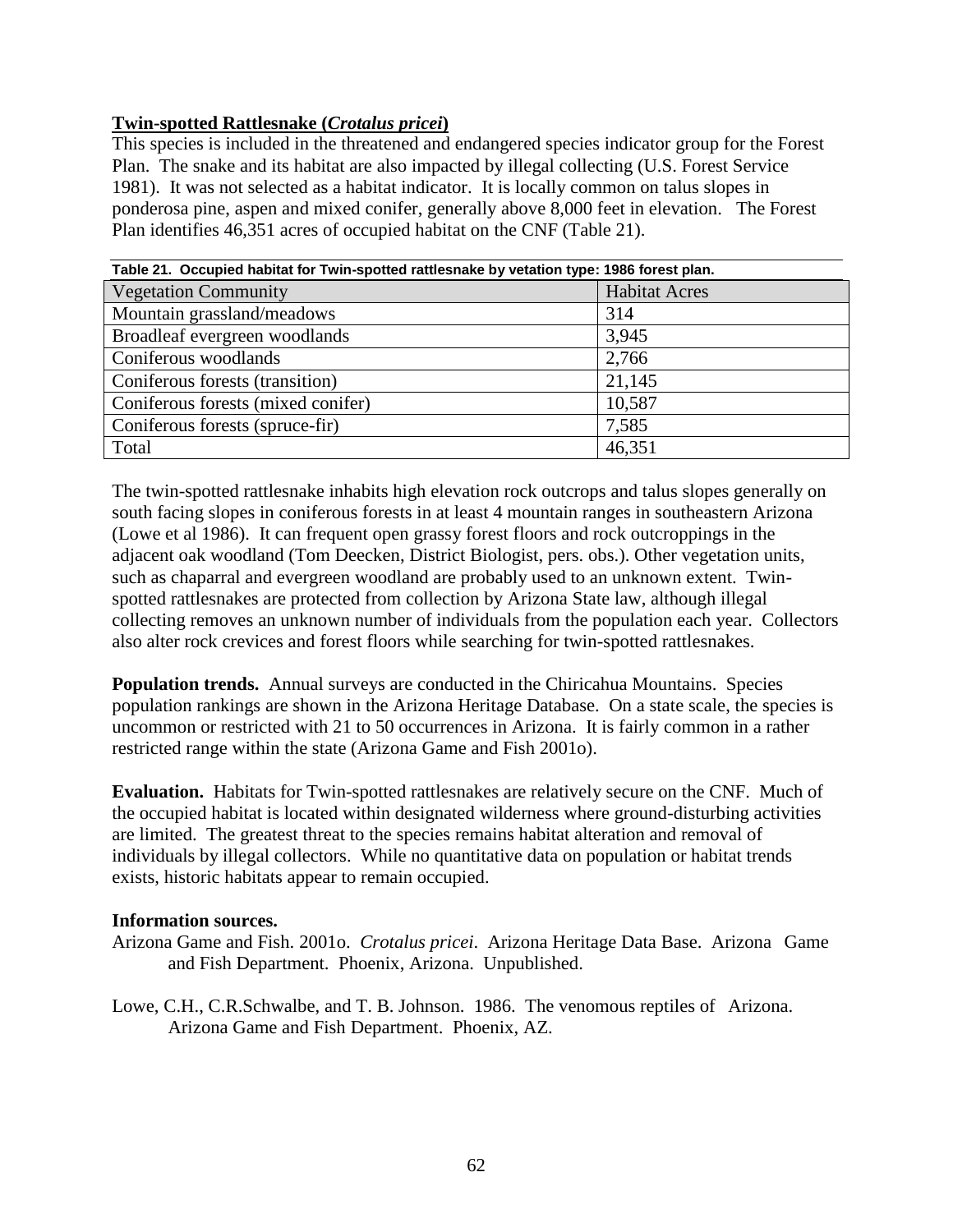# **Amphibians Western Barking Frog (***Eleutherodactylus augusti cactorum***)**

This species is in the threatened and endangered species group for the Forest Plan but is not an indicator for a specific habitat type. Forest planning records indicate that it was considered "…little impacted by anything. Too secretive and difficult to census to be an indicator species" (U.S. Forest Service 1981). Nevertheless, it was included in the MIS list in the AMS where it was described as sensitive to mining, quarrying and water draw down. It is also designated as a Forest sensitive species.

The western barking frog often frequents crevices in limestone or rhyolite rock outcrops on hillsides within the Madrean evergreen woodlands. Elevations range from 5,200 to 6,200 feet. Within the CNF, they have been documented in the Huachuca, Pajarito and Santa Rita Mountains. The Forest Plan shows 891 acres of occupied habitat for the species in Broadleaf evergreen woodlands and Evergreen riparian vegetation types.

**Population trends.** On a global scale, the western barking frog is considered apparently secure with more than 100 occurrences, though it could be quite rare in some areas. The subspecies, *cactorum*, however, is considered uncommon or restricted with 21 to 100 occurrences. On a state scale, the species is very rare with 1 to 5 occurrences in Arizona or very few individuals or acres (AGFD 2001). Goldberg and Schwalbe (2000) studied various aspects of population ecology for the species on the nearby Coronado National Memorial during 5 years of work up to 2000. At 2 sites, densities of 27 and 5 frogs per 2 hectares areas were recorded. Theses densities were based on capture and recapture ratios over the study period on isolated limestone outcrops.

**Habitat Trends.** Limestone and rhyolite rock outcrops are common and well distributed throughout the Forest, although no attempts have been made to quantify their extent. These habitats are not affected to any degree by management activities and are assumed to be present in the same amount as in 1986.

**Evaluation.** Western barking frogs are highly secretive and have proven to be quite difficult to monitor. Because of their narrow habitat preferences (limestone outcrops), they are not well suited as indicators of larger habitat areas. There are no known threats to existing habitats. The few known populations appear to be persisting, but populations are small and isolated, so stochastic events could threaten their persistence (Goldberg and Schwalbe 2000). The Forest should continue to support research and monitoring efforts in order to gain insights into the size and distribution of populations, but the species is not well suited as a MIS.

# **Information sources.**

- Arizona Game and Fish. 2001k. *Eleutherodactylus augusti cactorium*. Unpublished abstract compiled and edited by the Heritage Data Management System. Arizona Game and Fish Department. Phoenix, Arizona. 4pp.
- Goldberg, Caren S. and Cecil R. Schwalbe. 2000. Population ecology of the barking frog. Arizona Game and Fish Department Heritage Fund IIPAM Project No. I98014. 50pp.

# **Revised and updated:** 5-2002 (RAG)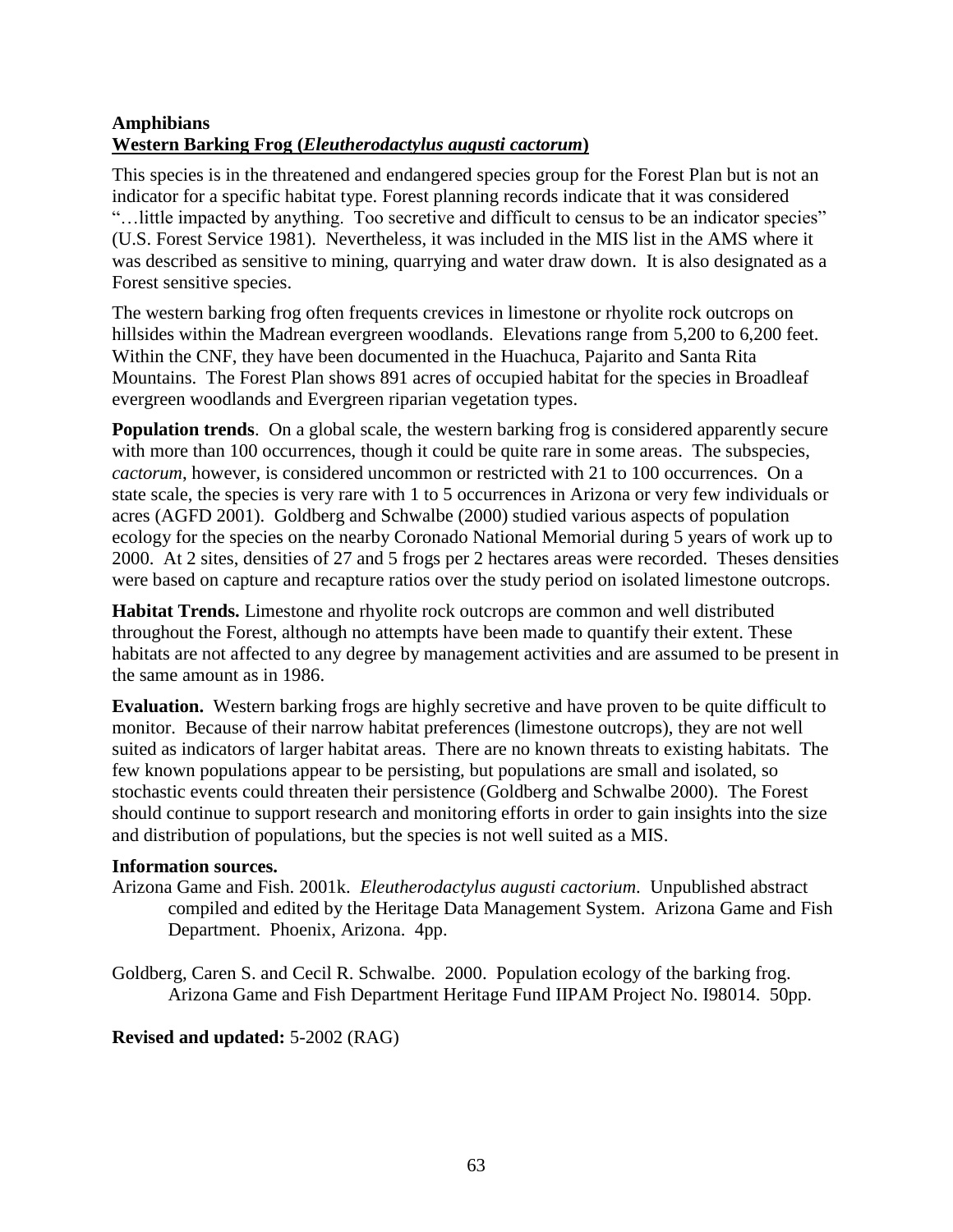### **Mountain (Arizona) Tree Frog** *(Hyla wrightorum)*

This species (Arizona tree frog, *Hyla eximia*, in the forest Plan) is in the Threatened and Endangered group but is not an indicator for an identified habitat type. Forest Planning records indicate that the species is sensitive to non-native species introduction, water draw down and activities affecting water quality (USFS 1982). However, the Arizona tree frog was not considered a good indicator species because of its extremely limited distribution (U.S. Forest Service 1981). The Forest Plan gives no data for acres of occupied habitat for the Coronado National Forest.

The species occurs in the mountains of central Arizona and southwestern New Mexico south through the Sierra Madre Occidental to central Mexico (Degenhardt et al 1996). On the CNF, it has been found in only a few locations in the Huachuca Mountains at elevations of 4,920 to 6,560 feet in evergreen woodland and riparian areas in pine-oak woodland (Sredrl and Wallace 2000).

**Population Trends.** On a global scale, the Arizona tree frog is considered apparently secure with more than 100 occurrences, though it could be quite rare in some areas. There is some question, however, on the taxonomic validity of the species and the global rank may change in the future. On a state scale, the species is apparently secure with more than 100 occurrences although it could be quite rare in some areas. Holm and Lowe (1995) reported the species was persisting in one pool in Scotia Canyon in 1993. No monitoring of this species is accomplished on the CNF and no conclusions regarding population trend can be drawn. There are at least 4 observations for Arizona tree frogs from the Huachuca mountains (Arizona Game and Fish 2001; Eric Wallace, pers. comm.; Tom Deecken, pers. obs.).

**Habitat Trends.** The species uses permanent and semi-permanent seeps and pools in canyon bottoms. These habitats have persisted and are not affected significantly by management.

**Evaluation.** Because of its extremely limited distribution on the CNF, it is important to maintain existing occupied habitats. However, the Arizona tree frog has limited value as a Forest-wide management indicator because of its small population size and extremely limited distribution.

### **Information sources.**

- Arizona Game and Fish. 2001. *Hyla eximia.* Arizona Heritage Data Base. Arizona Game and Fish Department. Phoenix, Arizona. Unpublished.
- Dagenhardt, William G. et al. 1996. Amphibians and reptiles of New Mexico. University of New Mexico Press. Albuquerque, New Mexico. 430pp.
- Sredl, Michael J. and J. Eric Wallace. 2000. Management of the amphibians of Fort Huachuca, Cochise County, Arizona. Arizona Game and Fish Department. Phoenix, Arizona. Department of Defense Contract DABT63-95-P-2237. Nongame and Endangered Wildlife Program. Technical Report 166. 34pp.
- Holm, P.A. and C.H. Lowe. 1995. Status and conservation of sensitive herbetofauna in the Madrean riparian habitat of Scotia Canyon, Huachuca Mountains, Arizona. Report submitted to Arizona Game and Fish Department. Phoenix, AZ.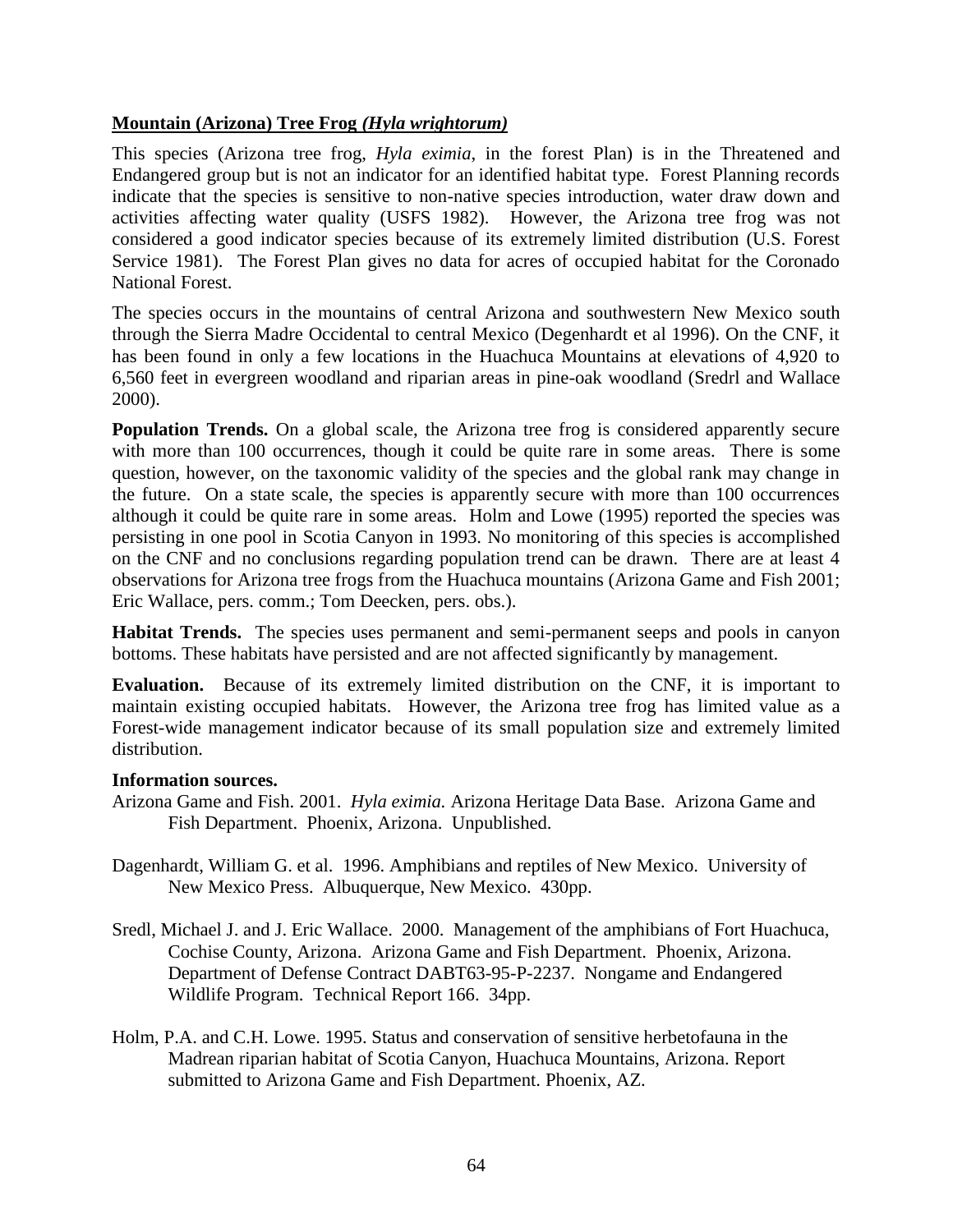**Revised and updated:** 5-2002 (RAG)

2-16-2005 (RAG)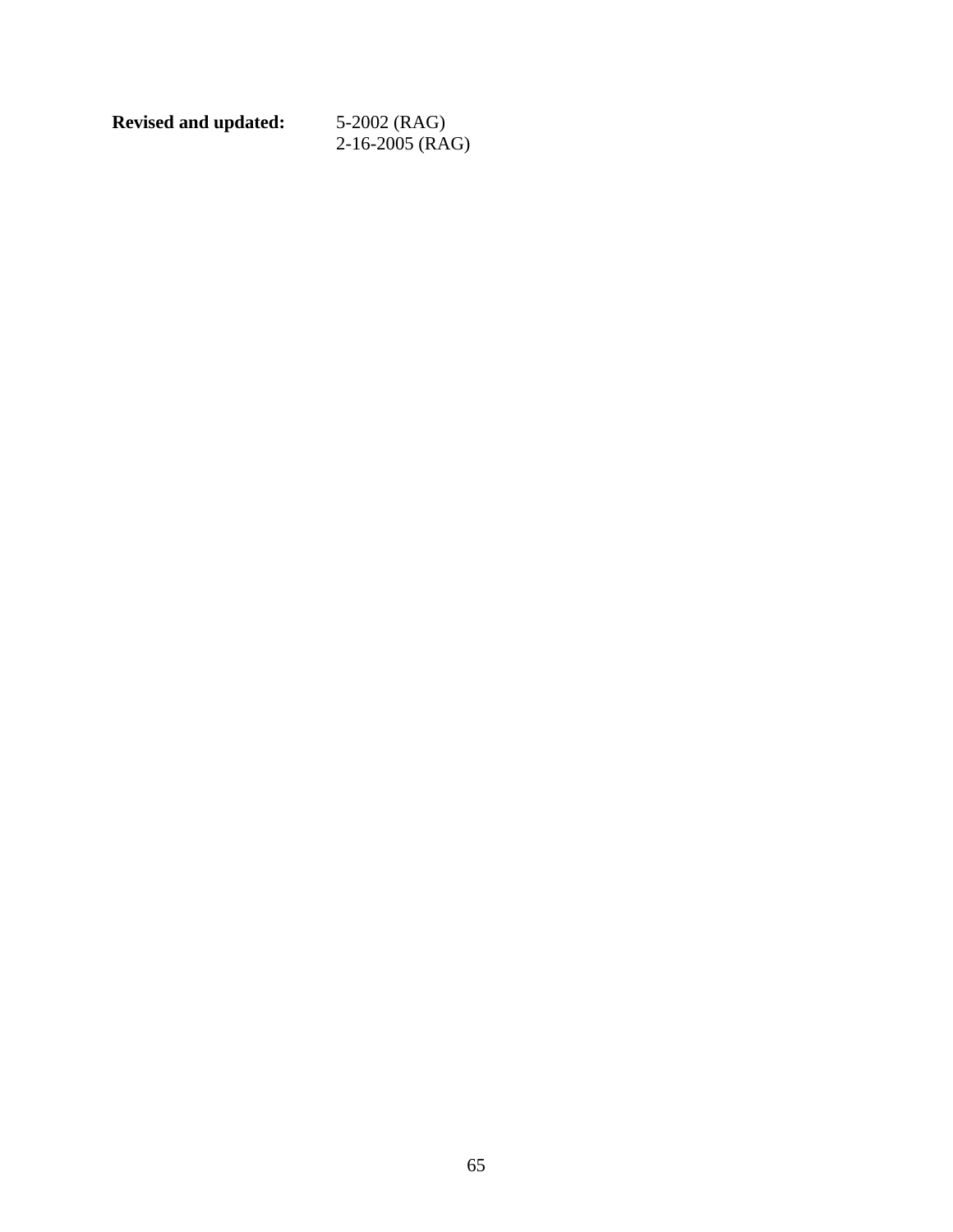### **Sonora Tiger Salamander (***Ambystoma tigrinum stebbinsi***)**

This species was included in the threatened and endangered species indicator group for the Forest Plan because of its limited distribution and sensitivity to the introduction of non-native species (USFS 1982). The Sonora tiger salamander inhabits the plains grassland, oak woodland, and pine-oak woodland of the upper Santa Cruz and San Pedro Rivers. The Forest Plan shows 640 acres of occupied habitat for the Coronado National Forest in the Broadleaf evergreen woodlands. Elevations range from 5200 feet near the Mexican border to 6200 feet in upper Scotia Canyon.

Populations consist of aquatic larva, adult branchiates, and terrestrial adult metamorphs. Threats to the species include predation (primarily by nonnative fish and bullfrogs), disease, floods, drought, illegal collecting, introduction of other subspecies of tiger salamanders that could genetically alter the Sonora tiger salamander, trampling of larva, adults, and eggs by livestock, siltation of stock ponds, and use of water from stock ponds for fire suppression. Cleaning out stock ponds is necessary for livestock operations and salamander habitat but could result in mortality of adults, larva, and eggs and loss of shoreline cover.

In 1997, the Coronado National Forest and the U.S. Fish and Wildlife Service developed a management plan for stock ponds in salamander habitat. This plan was part of the terms and conditions in the biological opinion on Forest plans and long-term grazing (U.S. Fish and Wildlife Service 1998, 1999). These guidelines were incorporated into the 1998 annual operating plans for all allotments in salamander habitat. A recovery plan for the species is currently being prepared.

**Population trends.** Species population rankings are shown in the Arizona Heritage Database (Arizona Game and Fish 2001). On a global scale, the Sonora tiger salamander is considered rare to very rare with less than 20 occurrences. On a state scale, the species is rare to very rare with less than 20 occurrences in the Arizona or few individuals or acres.

As of 1999, there were 53 sites with salamander populations (Arizona Game and Fish 2001m), all of which are located in the San Rafael Valley. The Arizona Game and Fish Department over the last 3 years has expended the number of locations for the species through sampling stock ponds. Dr. James Collins and associates (Arizona State University) have also been actively studying the species for several years. Comprehensive trend information is not available for the Forest. Determining population status is further complicated by the ability of the subspecies to take advantage of available breeding areas that at times may be dry (Arizona Game and Fish 2001). Poorly understood are the dispersion mechanisms for the species away from occupied sites as well as the importance of animal burrows and downed logs (U.S. Fish and Wildlife Service 1997).

**Habitat Trends.** All stock ponds within the known range represent occupied or potential habitat. The number of stock ponds has not changed significantly since 1986; however, the implementation of the stock pond maintenance guidelines has allowed for the maintenance of suitable sites that would have otherwise silted in and been lost as suitable habitat. There are currently more occupied sites than were known in 1986, but this is likely due to more intensive survey efforts rather than any increase in habitat quantity.

**Evaluation.** In general, existing Sonora tiger salamander habitat only allows continued existence in refugia restricted to the San Rafael Valley. At present the species occurs only in man-made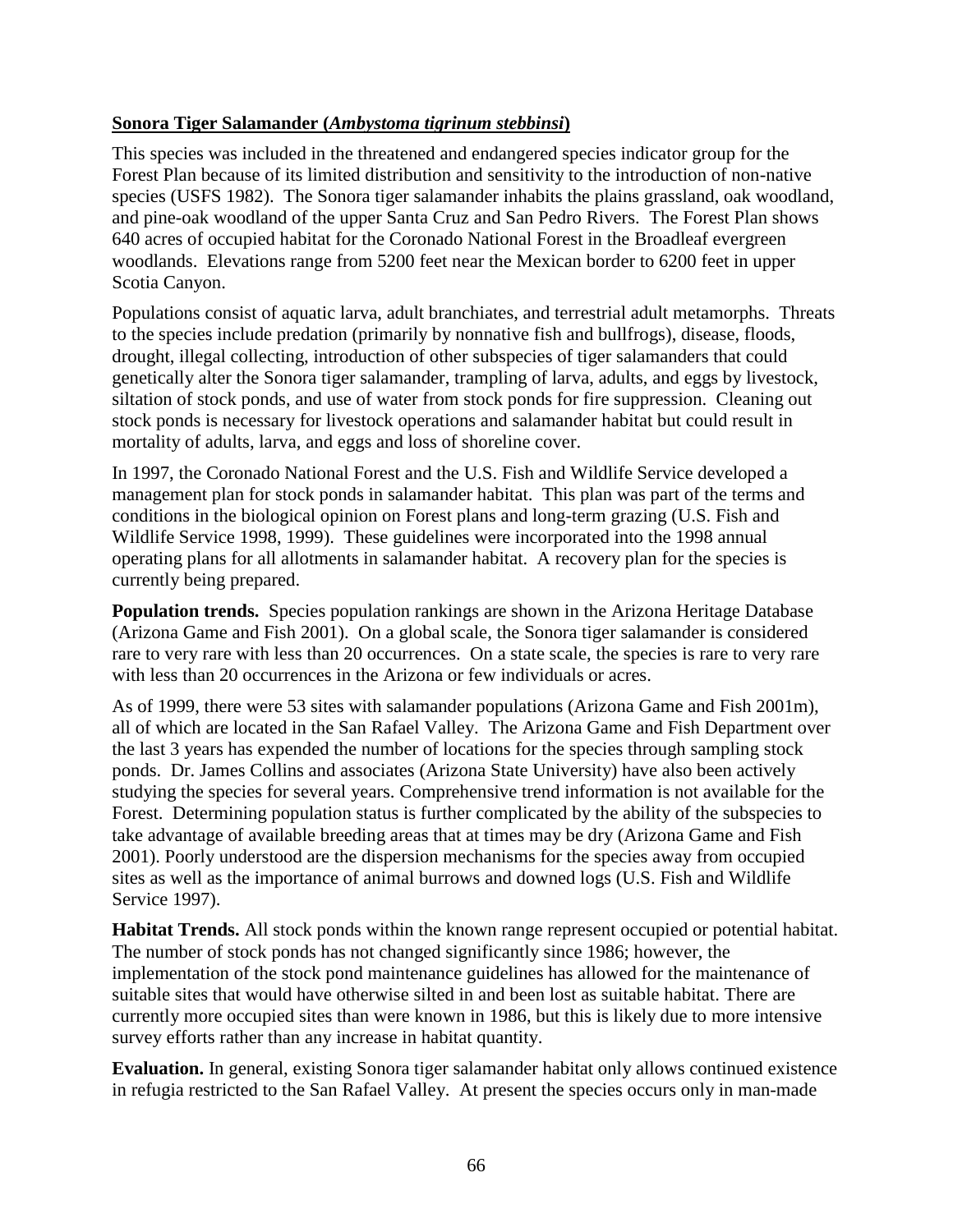stock ponds. The species continues to be threatened by hybridization with other salamanders, predation by nonnative fish and bullfrogs, illegal collection for bait by anglers and disease (USFS 1999). These threats are exacerbated by the increased probability of random extirpation characteristic of small populations (USFS 1999, AGFD 2001). Habitat destruction and grazingrelated population loss on the Forest have been mitigated by incorporation of the salamander guidelines into grazing plans. Most historic habitats remain occupied and several new populations have been discovered, but because of the lack of good historic survey data, population trend assessment is problematic.

### **Information Sources.**

- Arizona Game and Fish. 2001m. *Abystoma tigrinum stebbinsi*. Unpublished abstract compiled and edited by the Heritage Data Management System. Arizona Game and Fish Department. Phoenix, Arizona. 5pp.
- U.S. Fish and Wildlife Service. 1997. Endangered and threatened wildlife and plants; determination of endangered status for three wetland species found in southern Arizona and northern Sonora, Mexico. Federal Register 62(3):665-689.
- U.S. Fish and Wildlife Service. 1998. Biological opinion and conference opinion. Land and Resource Management Plans, as amended, for Eleven National Forests and National Grasslands in the Southwestern Region. U.S. Fish and Wildlife Service. Albuquerque, New Mexico. File Designation Region 2/ES-SE. 130pp + Attachments.
- U.S. Fish and Wildlife Service. 1999. Biological opinion. On-going and long-term grazing on the Coronado National Forest. U.S. Fish and Wildlife Service, Arizona Ecological Services Field Office. Phoenix, Arizona. AESO/SE 2-21-98-F-399. 376pp.

| <b>Revised and updated:</b> | 5-2002 (RAG)    |  |
|-----------------------------|-----------------|--|
|                             | 2-15-2005 (RAG) |  |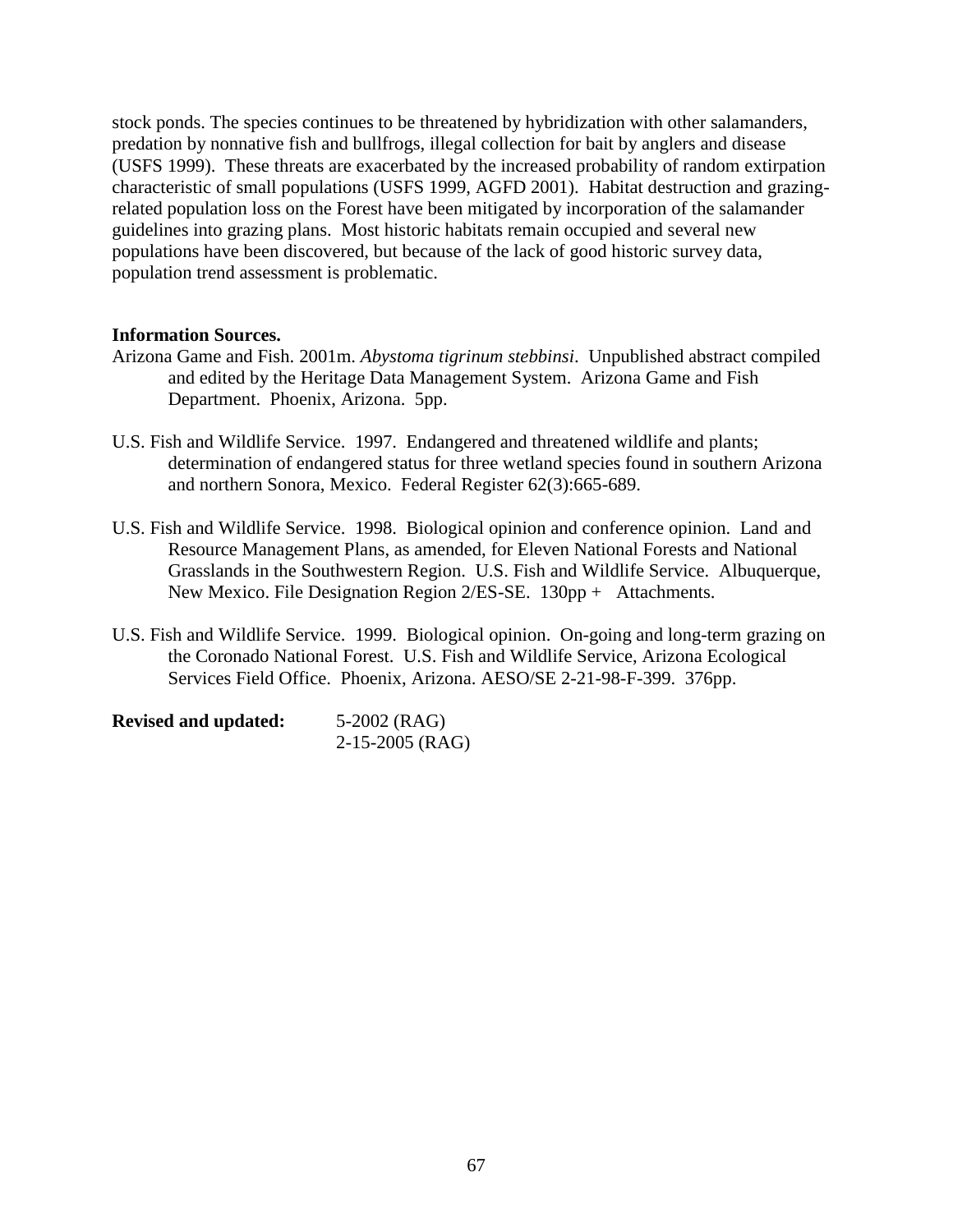### **Tarahumara frog (***Rana tarahumarae***)**

The Tarahumara frog is listed in the threatened and endangered species group of the Forest Plan. It was identified in planning material in the Forest files as a potential MIS, but was considered a poor indicator species since populations were declining. Nevertheless, it was included in the final Forest Plan. Six historically occupied sites are found on the CNF. Although the last known individual frog was found dead in 1983 (Hale 1992), the 1986 Forest Plan inexplicably identifies 1,339 acres of occupied habitat on the Forest. Habitats include boulder strewn perennial streams and seasonal streams with bedrock beds that include deep drought resistant plunge pools.

The species was extirpated from Arizona in 1983. Causes of the population decline and extirpation are speculative. They include competition and predation by non-native fish and bullfrogs, drought, pollution and the fungal disease chytridiomycosis, among others (Hale 1992, Demlong 1999). The species remains extant in several locations Mexico. Beginning in June 2004, Tarahumara frogs were released at several sites in Santa Rita Mountains, Nogales Ranger District through an effort developed by the Tarahumara Frog Conservation Team using captivebred frogs raised from larvae collected in the wild in Mexico and raised at the Kofa National Wildlife Refuge (Field, et al 2002).

**Population trends.** Reintroduced populations have been monitored several times since the reestablishment efforts in order to determine survival, dispersal and reproduction (Rorabaugh 2004 a, b, c, 2005 and Sredl 2004a, b). The data are not sufficient to determine long-term survival or population trends; however, introduced frogs have persisted through the summer and in to the winter dormant season.

**Habitat Trends.** A survey of historical and potential habitats was undertaken in 1991 in an effort to provide background information for potential reintroduction efforts (Hale 1992). This survey identified potential habitats in at least three historic sites (Big Casa Blanca, Gardner and Sycamore Canyons). The persistence of these sites was confirmed by the Tarahumara Frog Conservation Team in 2000 (Field, et al 2002). Although the amount of habitat was not quantified, it appears that potential habitats available in 1986 have persisted into the present.

**Evaluation.** Tarahumara frogs were rare and declining on the CNF when the Forest Plan was being drafted. They were extirpated by the time the plan was adopted. Suitable habitats within the species' historic range continue to be limited on the Forest, but have persisted over time and do not appear to be affected by management. Amphibians in general and ranid frogs in particular are subject to periodic population declines from unknown causes apparently unrelated to management. Reestablished populations have been and will continue to be monitored, but population trends are likely influence by factors other than habitat condition. For these reasons, the species currently has limited utility as a MIS.

### **Information sources.**

Demlong, M. 1999. Special announcement – a proposal to reestablish the Tarahumara frog, *Rana tarahumarae*, in the Santa Rita and Pajarito-Atascosa Mountains. Sonoran Herpetologist. 12(7) 1999. 2 pp.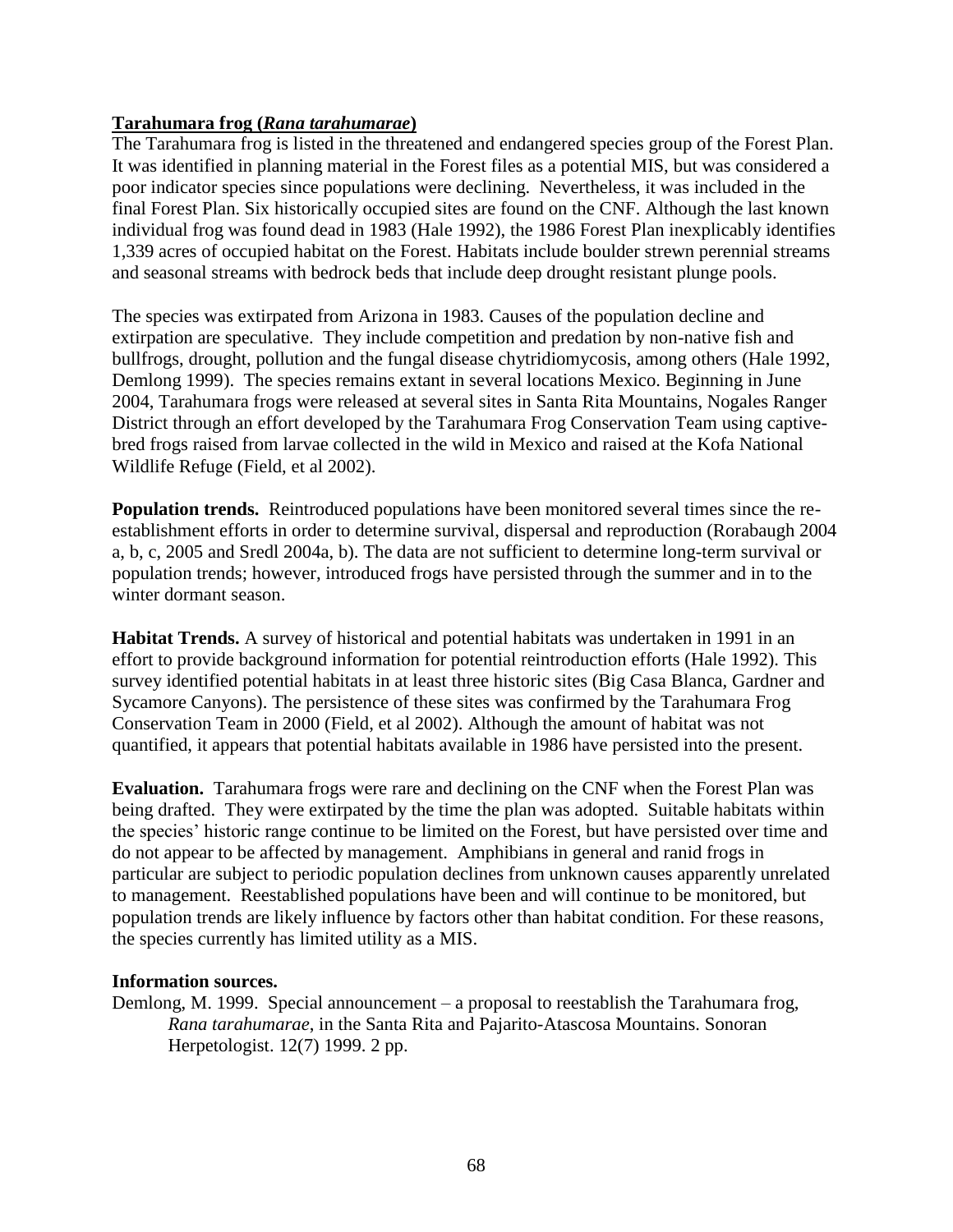- Field, Kimberly J., M.J. Sredl, R.C. Averill-Murray and T.B. Johnson 2002. A Proposal to Re-Establish Tarahumara Frogs (*Rana tarahumarae*) into Southeastern Arizona. Technical Report 201, Arizona Game and Fish Department, Nongame and endangered wildlife program. Phoenix, AZ.
- Hale, S.F. 1992. A survey of historical and potential habitat for the Tarahumara frog (*Rana tarahumarae*) in Arizona. Special report prepared for the Arizona Game and Fish Department and the Coronado National Forest. Arizona Game and Fish Department. Phoenix, AZ. 42 pp.

**Revised and updated:** 5-2002 (RAG) 2-15-2005 (RAG)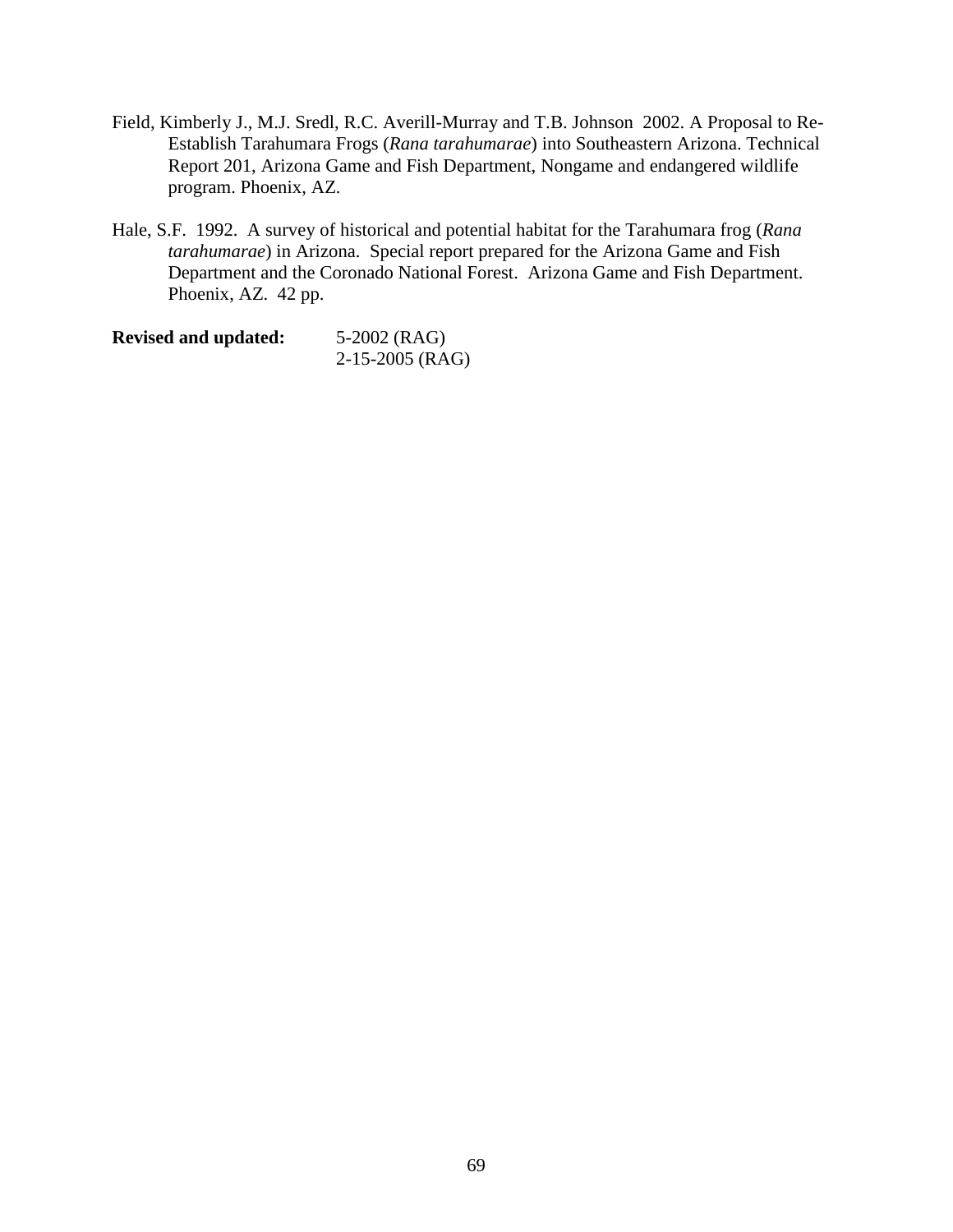# **Fish**

### **Mexican stoneroller (***Campostoma ornatum***)**

The Mexican stoneroller is listed in the Threatened and Endangered Species group in the Forest Plan. It is also a Forest Service Sensitive species. The reasons for including this species are not evident in the record, except that it was noted at the time that research on the species was lacking (USFS 1981). It is not identified with a specific habitat type in the Forest Plan.

Mexican stonerollers occur throughout the Rio Yaqui drainage in Mexico, in tributaries of the Rio Grande River and south through Sonora Chihuahua and Durango Mexico (Figure 7). In Arizona, it occurs only in Rucker Canyon in the Chiricahua Mountains on the CNF (AGFD 2001). The Forest Plan identified 3.3 miles of occupied habitat for the species. Threats include changes in habitat quality and the presence of non-native predatory fish within Rucker Creek.



**Monitoring data and population trends.** Periodic electrofishing surveys have been accomplished over the years, the most recent having been done in June of 2001. Mexican stonerollers have been detected in all surveys. In 1994, the Rattlesnake fire affected nearly half of the Rucker Canyon watershed. Post-fire sediment yield increased dramatically, depositing up to 30 inches of sediment in some portions of the stream channel and completely filling Rucker Lake (LeFevre 1999). The species has declined drastically as a result, but persists in small numbers within the canyon in spite of severe habitat alteration. Like many desert fishes, Mexican stoneroller populations appear to fluctuate dramatically over time in response to changing stream conditions.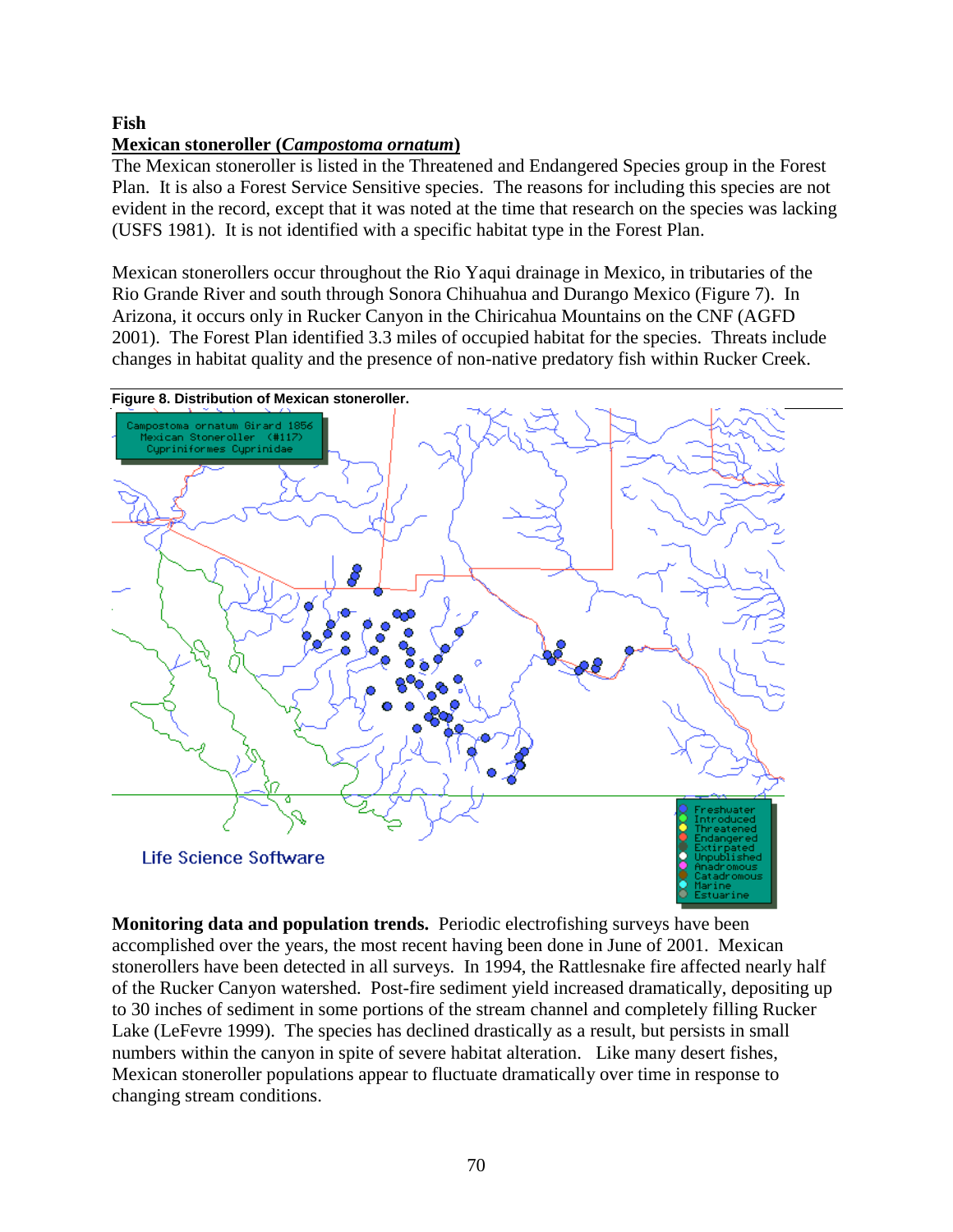**Evaluation.** Mexican stonerollers occur only in Rucker Canyon. Populations within the canyon have persisted and suitable habitats remain occupied in spite of dramatic habitat alteration. Because of the species rarity and extremely limited distribution, monitoring should continue.

### **Information sources.**

Arizona Game and Fish Department. 2001. *Campostoma ornatum*. Unpublished abstract compiled and edited by the Heritage Data Management System, Arizona Game and Fish Department, Phoenix, AZ. 5 pp.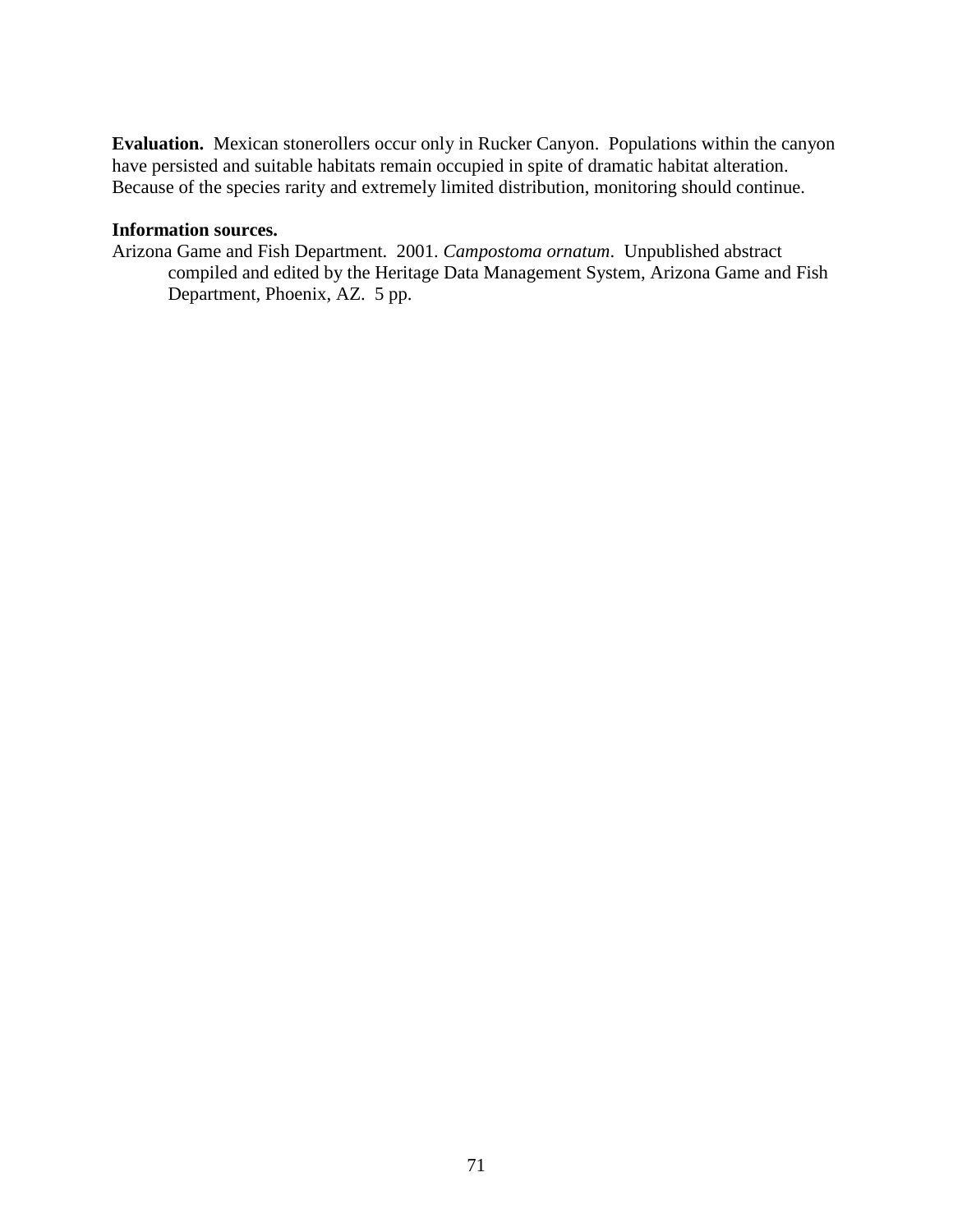### **Apache (Arizona) trout (***Oncorhynchus apache***)**

The Apache trout is included in the Threatened and Endangered Species indicator group in the Forest Plan. Apache trout are native to the White Mountains in the headwaters of the Little Colorado, Black and White Rivers. Currently listed as Threatened and a Forest Service Sensitive species, recovery activities have been aimed at establishing new populations within historic range. An introduced population has been established since the 1960's in the Pinaleno Mountains in several creeks including Ash and Marijilda and Grant Creeks. Recent genetic work has determined that these populations have at least partially hybridized with stocked rainbow trout in all of these streams (Neilson et al.1999). There are no records of native trout on the CNF.

**Population trends.** The Arizona Game and Fish Department surveyed streams in the Pinaleno Mountains in 1989, 1990 and 1997. No population trends are apparent for the hybridized populations in the Pinaleno Mountains, but suitable stream habitats are apparently occupied. Within its native range in the White Mountains, the introduction of non-native salmonids and habitat degradation have led to a range reduction (AGFD 2001). Recovery activities are underway throughout Arizona aimed at stream reclamation and re-establishment of native trout populations. Habitats on the CNF are not considered suitable for this effort because of genetic contamination.

**Habitat Trends.** The species was not listed as a habitat indicator. The 2004 Nuttall Complex fire resulted in high sediment flows in Marijilda Creek and likely resulted in the loss of habitats in that stream. Other habitats in Grant Creek and Ash Creek were largely unaffected by the fire.

**Evaluation.** Hybridized populations of Apache trout are persisting in occupied habitats on the CNF. It seems likely, but is not certain, that the species was originally selected as an MIS because it was though to have potential in helping to achieve recovery plan goals. The fact that all populations on the CNF are to some degree hybridized with Rainbow trout reduces this potential. The species is not native and habitat is only sufficient to allow the species to persist in the few creeks where it was stocked. Population trends are difficult to detect and provide little insight into the effects of forest management.

### **Information sources.**

- Arizona Game and Fish Department. 2001. *Onchorhynchus apache*. Unpublished abstract compiled and edited by the Heritage Data Management System, Arizona Game and Fish Department, Phoenix, AZ. 6 pp.
- Nielson, J.L., D. Wiltse and M. Fountain. 1999. Testing for rainbow trout introgression in Arizona Apache trout populations using microsatellites. Report submitted to Arizona Game and Fish. USGS/BRD Alaska Biolological Science Center. Anchorage. 24 pp.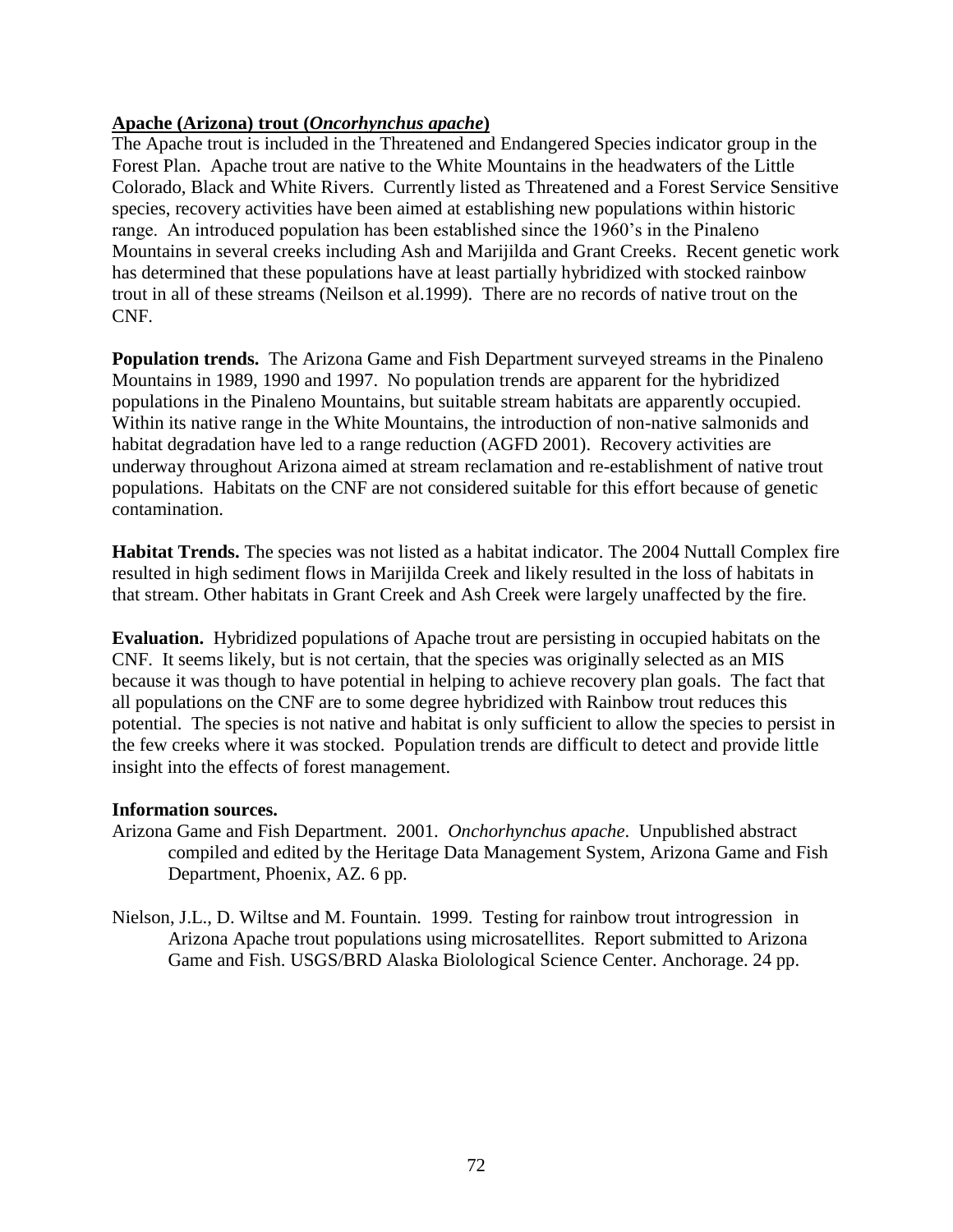# **Gila topminnow (***Poeciliopsis occidentalis occidentalis***)**

This species is included in the threatened and endangered species indicator group for the Forest Plan because its relationship to the quality of the riparian and absence of mesquitofish (U.S. Forest Service 1981). It is listed Endangered by the USFWS. The Forest Plan lists 4.5 miles of occupied habitat for the species. It currently occurs only in the Redrock Canyon drainage on the CNF.



**Population trends.** Fish populations in Redrock Canyon have been monitored annually in the autumn since 1989 (Stefferud 2001). The results have been reported by Stefferud and Stefferud (1995), USDA Forest Service (1998) and Weedman and Young (1997). Topminnows have been consistently found in the Canyon since sampling began in 1988, although populations have fluctuated widely.

**Habitat Trends.** Stefferud (2001) reported the results of long term habitat monitoring in Redrock Canyon to track changes that have occurred as a result of implementation of the Redrock Riparian Improvement Plan and other activities. He concluded that substantial improvements in the riparian and aquatic plant community have occurred over the past decade, especially in areas where livestock had been excluded. Stefferud did not estimate the miles of occupied habitat, but he concluded that the livestock exclosures have increased the extent of surface water over time.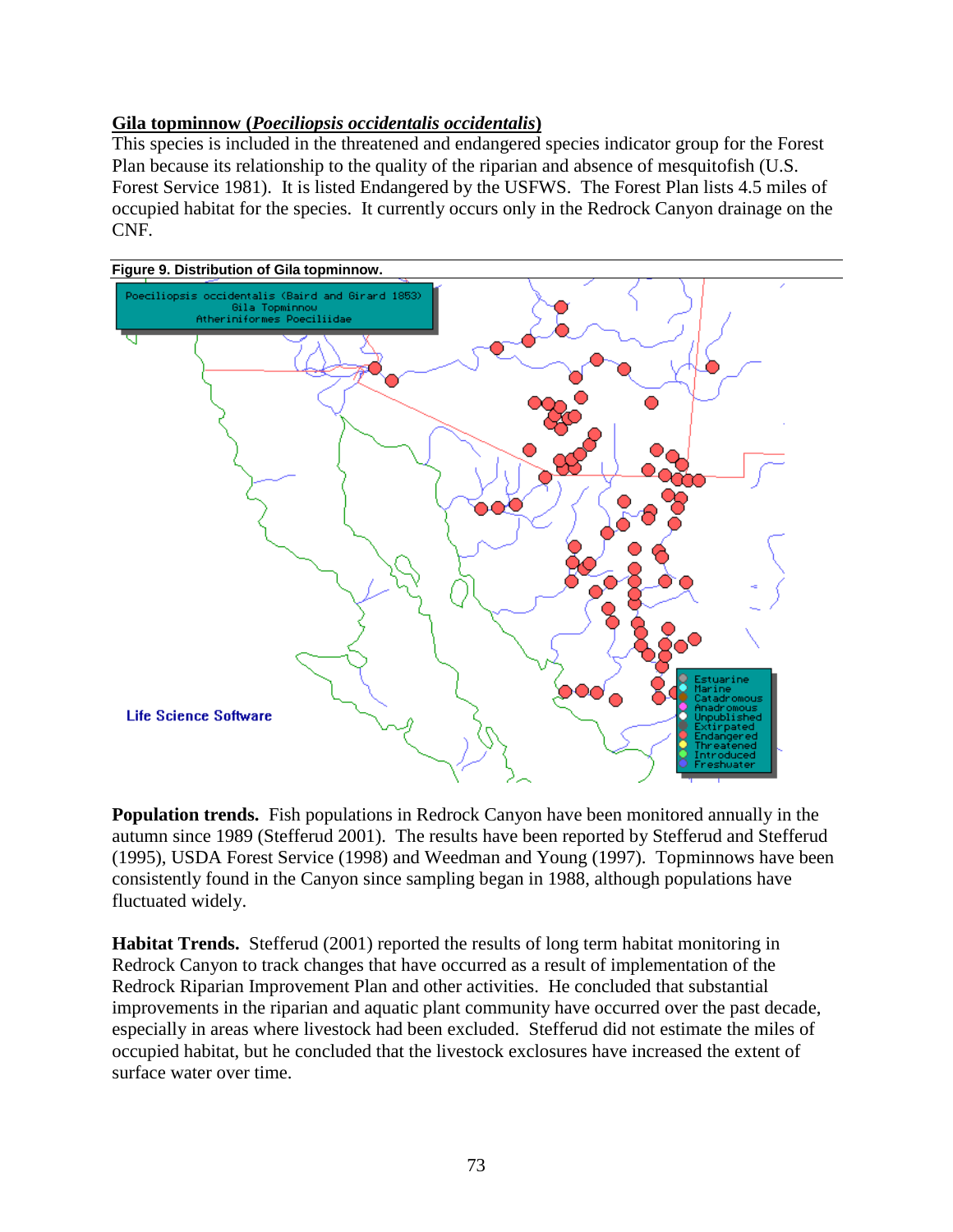**Evaluation.** Gila topminnows remain restricted to a single canyon on the CNF. However, it appears that over time changes in management have increased the amount of suitable habitats for the species within the canyon. While the species remains extremely limited in distribution on the CNF, its apparent responsiveness to management and large quantity of monitoring data available make it well suited as a management indicator for a limited habitat type and area (aquatic conditions in Redrock Canyon). It is unlikely that the species will ever be well distributed across the Forest in the foreseeable future, so it will remain susceptible to stochastic events that potentially could significantly impact the lone population.

# **Information sources.**

- Stefferud, J.A. 2001. Redrock Canyon photo point and aquatic habitat survey. Sierra Vista Ranger District, Coronado National Forest, Santa Cruz Co. USDA Forest Service, Tonto National Forest, Phoenix.
- Stefferud, J.A. and S.E. Stefferud. 1995. Status of Gila topminnow and results of monitoring the fish community in Redrock Canyon, Coronado National Forest, 1979-1993. Pages 361-369 in L.F. DeBano, G.J. Gottfried, R.H. Hamre, C.B.Edminster, P.F. Ffolliott, and A. Ortega-Rubio, editors. Biodiversity and management of the Madrean Archipelago: the sky islands of southwestern United States and northwestern Mexico. September 19-23, 1994, Tucson, Arizona. USDA Forest Service, Gen. Tech. Rep. RM-GTR-264, Fort Collins, Colorado.
- USDA Forest Service. 1998. Biological assessment of on-going and long-term grazing on the Coronado National Forest. USDA Forest Service, Coronado National Forest, Tucson, Arizona.
- Weedman, D.A. and K.L. Young. 1997. Status of Gila topminnow and desert pupfish in Arizona. Nongame and Endangered Wildlife Program Technical Report 118. Arizona Game and fish Department, Phoenix, Arizona.

| <b>Revised and updated:</b> | 5-2002 (RAG)      |  |  |  |
|-----------------------------|-------------------|--|--|--|
|                             | $2-14-2005$ (RAG) |  |  |  |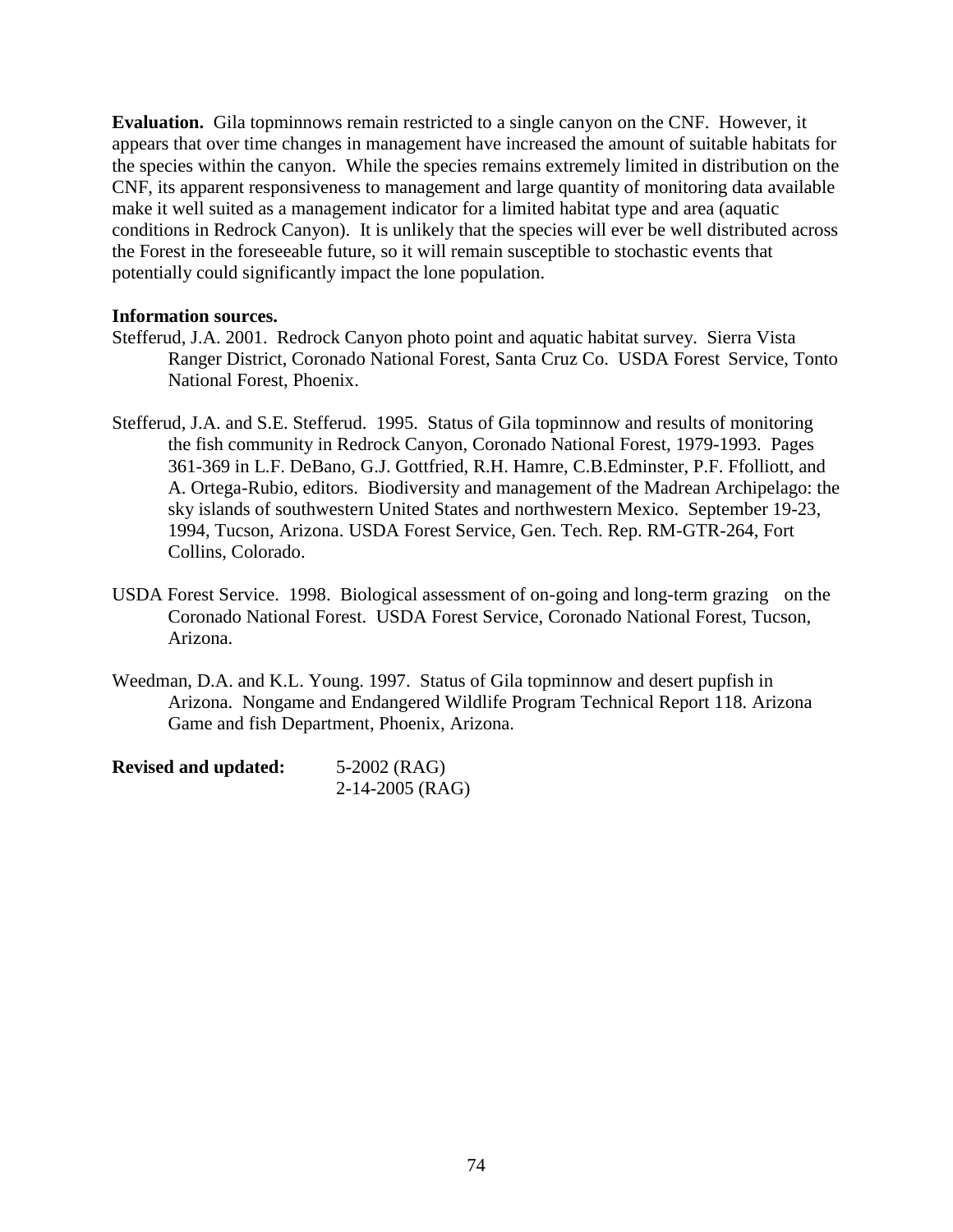# **Gila chub (***Gila intermedia***)**

This species is included in the threatened and endangered species indicator group for the Forest Plan because it is established in selected locales on the Forest. Distribution information, however, was incomplete at the time the Forest Plan was published (U.S. Forest Service 1981). The species is currently proposed for listing under the Endangered Species Act. There were 4.4 miles of occupied habitat identified in the Coronado National Forest Plan. On the CNF the species occurs in Sabino and O'Donnell Creeks.

**Population trends.** Arizona Game and Fish biologists monitored chubs in Sabino Canyon annually through 2003. While no population estimates were made, populations of fish were consistently been found in the same areas each year. In the summer of 2003, the Aspen fire burned nearly the entire Sabino Creek watershed. Resulting debris flows in the canyon substantially modified aquatic habitats and eliminated all aquatic vertebrates in the canyon. In anticipation of these flows, several hundred Gila chub were salvaged from the creek prior to the flooding and are being held in captivity. Planning is underway to reestablish populations once conditions improve.

Populations of introduced green sunfish are suspected to limit the distribution of Gila chub through competition and predation. In 2000, the CNF and the AGFD cooperated in a successful effort to renovate the downstream portion of Sabino Canyon in order to remove green sunfish. As a result of this effort, habitats in Sabino Canyon were considered to be improving until 2003.

In 2002, a similar renovation effort was undertaken in O'Donnell Creek, resulting in the successful removal of green sunfish from the stream.

**Habitat Trends.** The species was not selected as an indicator of a specific habitat. However, occupied habitats in Sabino canyon have been at least temporarily reduced as a result of post-fire flooding and siltation of the stream channel.

**Evaluation.** Although historically more widespread, Gila chub are restricted to a few sites throughout Arizona including Sabino Canyon and O'Donnell Creek on the CNF. Populations expand and contract naturally over time as climatic events affect aquatic habitats, but long-term trends are downward throughout the species' range (AGFD 2001). On the CNF, historic habitats remained occupied and, until 2003, were considered to be expanding as management efforts eliminate populations of green sunfish from chub habitats. Because of the limited distribution of the species and isolation of the populations, random environmental events could potentially eliminate local populations, as has occurred in Sabino Canyon.

# **Information sources.**

Arizona Game and Fish. 2001q. *Gila intermedia*. Arizona Heritage Data Base. Arizona Game and Fish Department. Phoenix, Arizona. Unpublished.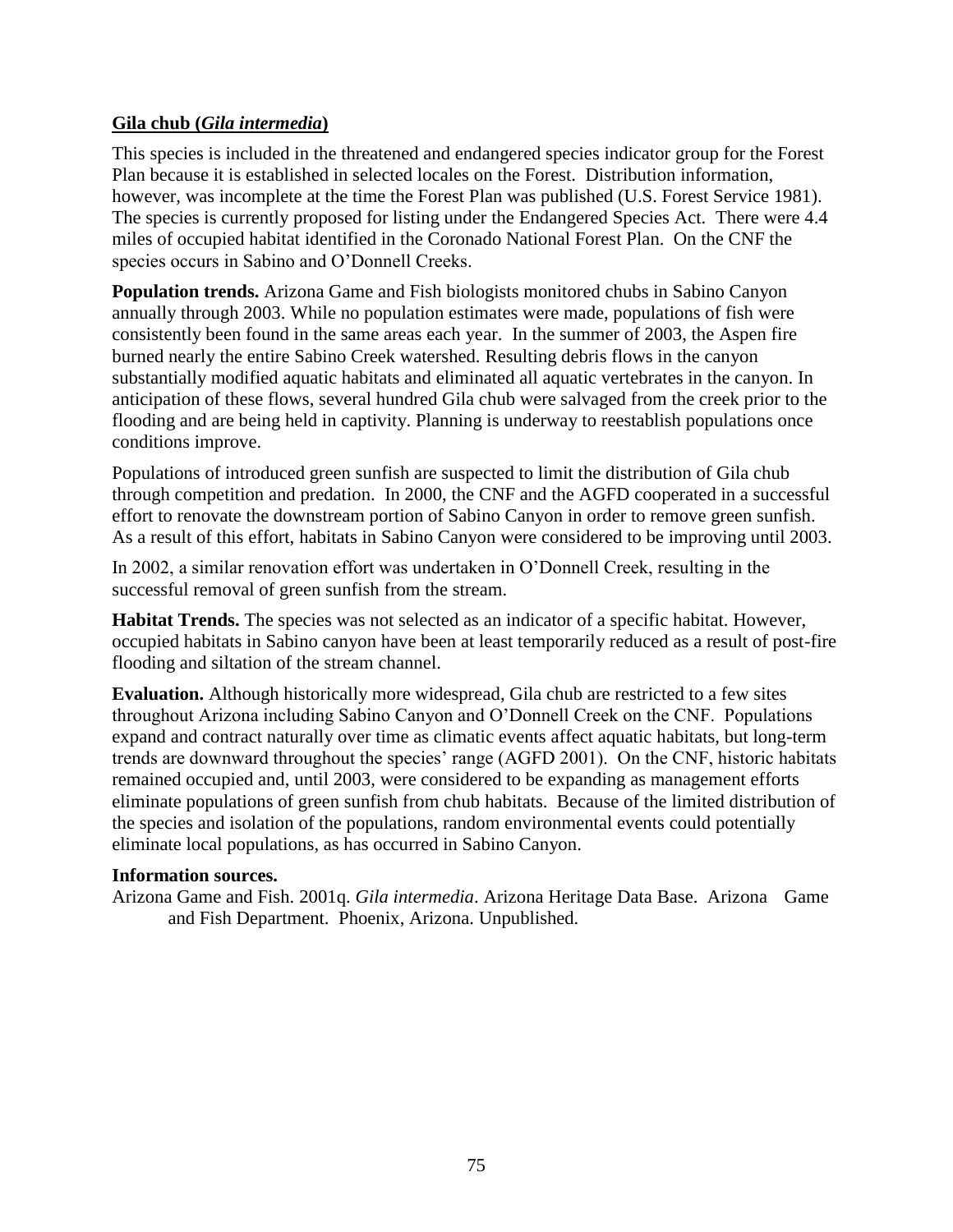# **Sonora chub (***Gila ditaenia***)**

The Sonora chub is included in the Threatened and Endangered Species indicator group in the Coronado Forest Plan. It is listed as Threatened by USFWS with critical habitat (USFWS 1992). It is endemic to the Rio de la Concepcion drainage of Mexico and southern Arizona. Within Arizona, it occurs only in Sycamore Canyon and California Gulch on the Nogales Ranger District of the CNF. Critical Habitat is designated within portions of Sycamore Canyon. There is no Critical Habitat in California Gulch. Records in the Forest files (USFS 1981) indicate that it was considered susceptible to impacts from mining and predation by green sunfish (*Lepomis cyanellus*). The Forest Plan lists 3.7 miles of occupied habitat in 1986.



Habitat on the CNF is at the edge of the species range and is isolated from other populations in Mexico (AGFD 2001). The watershed of Sycamore creek has been highly modified by human activities including mining, grazing, recreation and the introduction of exotic green sunfish.

**Population trends.** Since 1997, the District Biologist has conducted annual inventories of the number of pools and occupancy by chubs (Table 22). As is the case with many desert fishes, populations of Sonora chub have fluctuated widely over time. Especially in California Gulch, the amount and distribution of Sonora chub habitat changes dramatically on a regular basis. This dynamic makes it difficult to detect long-term trends, but Sonora chub populations have persisted over time. Different sizes of Sonora chub are present in annual surveys; reproduction seems to be sufficient to populate the available habitat.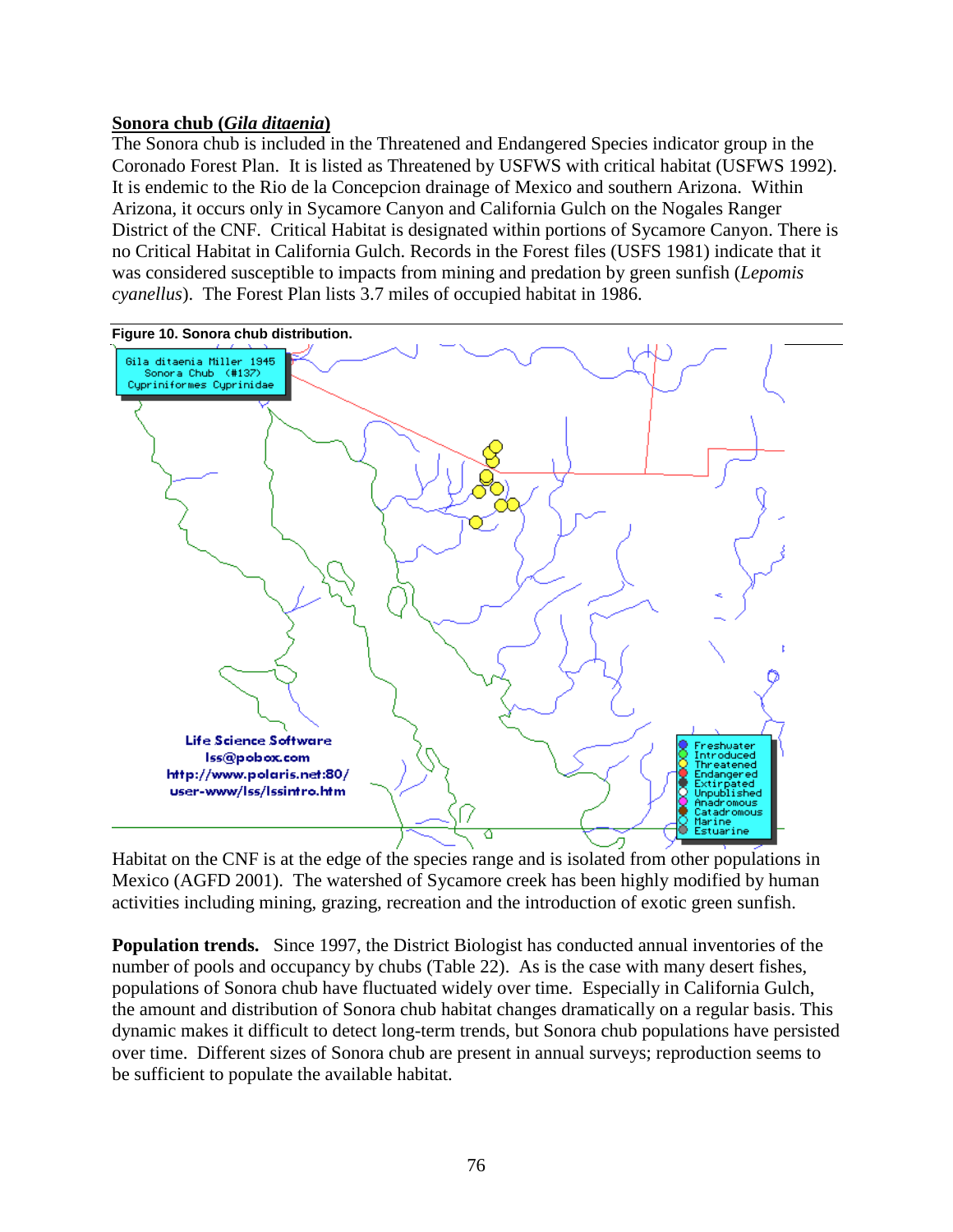| Table 22. Sonora chub survey results, 1997-2001. |      |      |      |      |      |
|--------------------------------------------------|------|------|------|------|------|
|                                                  | 1997 | 1998 | 1999 | 2000 | 2001 |
| No. of pools/runs                                |      |      |      |      | 146  |
| Percent of pools occupied by fish                | 83   | -87  | 79   |      | 96   |

**Habitat Trends.** The species was not selected as an indicator of a specific habitat. Occupied sites within Sycamore Canyon and California gulch have persisted over time, with large fluctuations within and between years.

**Evaluation**. Habitat for Sonora chub remains limited to two canyons within one watershed on the Forest. The species distribution is similar to historic distribution, but local populations change dramatically from year to year. Population fluctuations appear to be correlated with natural flood events that create and destroy isolated pockets of habitat, but the dynamics are not well understood. It appears that these natural events have a greater influence on populations than management activities but natural flood events may be exacerbated by watershed conditions that increase sedimentation and scouring in the stream channel.

# **Information sources.**

- Arizona Game and Fish Department. 2001. *Gila ditaenia*. Unpublished abstract compiled and edited by the Heritage Data Management System, Arizona Game and Fish Department, Phoenix, AZ. 6 pp.
- USDI Fish and Wildlife Service. 1992. Recovery Plan for the Sonora chub (*Gila ditaenia*). US Fish and Wildlife Service, Region 2, Albuquerque NM. 50 pp.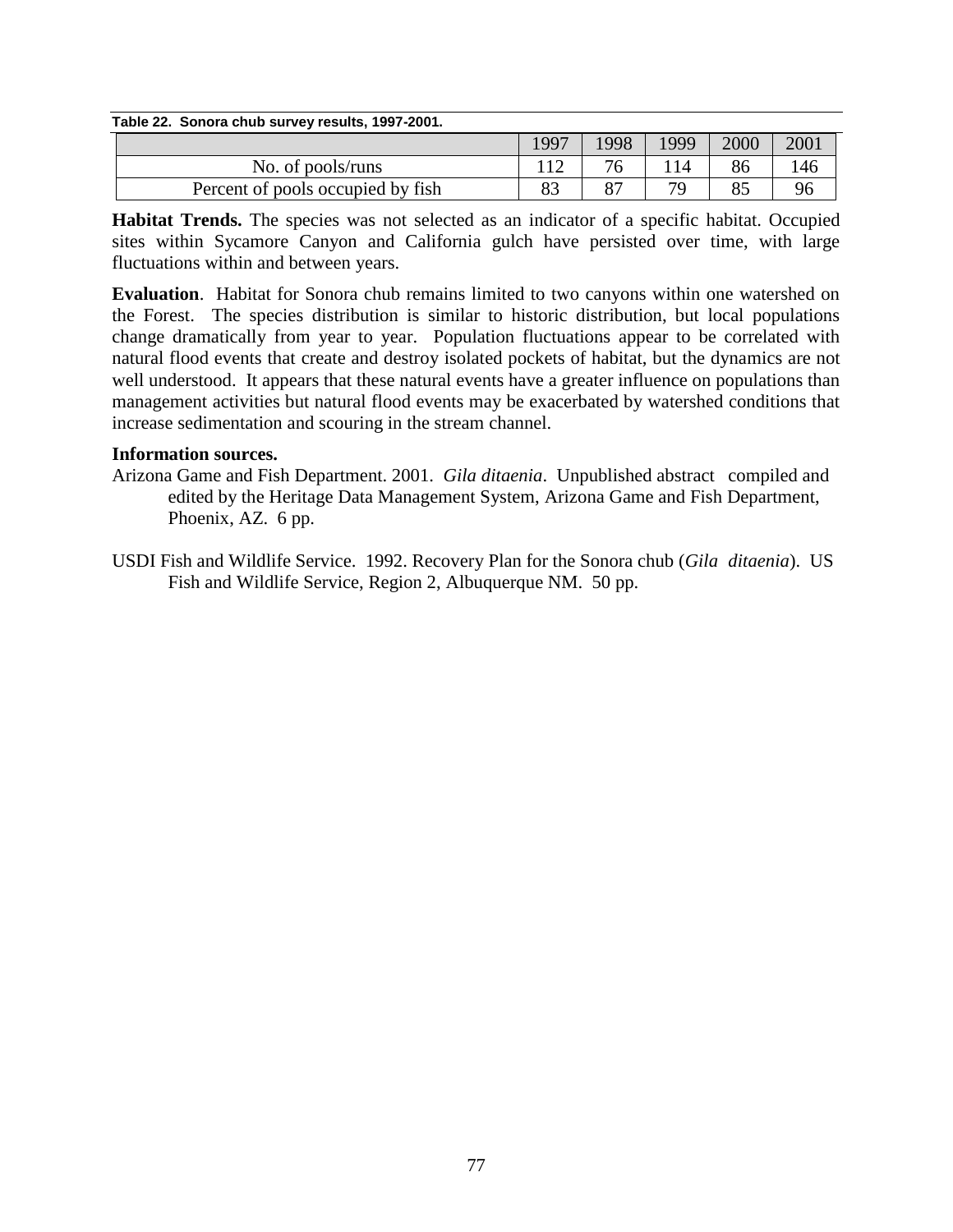# **Spikedace (***Meda fulgida***)**

The Spikedace is a small stream-dwelling minnow listed in the Threatened and Endangered Species Group for the Forest Plan. It is currently listed as Threatened by USFWS and critical habitat is designated in Aravaipa Creek. It was noted that distributional studies were needed to determine the species' status on the Forest (USFS 1981). No populations are known from the CNF. No occupied habitat was listed in the Forest Plan (USFS 1986).

**Population trends.** Historically, the Spikedace was common and locally abundant throughout the upper Gila River basin in Arizona and New Mexico. It is currently restricted to less than six percent of its former range, occurring only in Aravaipa and Eagle Creeks, the upper Verde River and the upper Gila River in New Mexico (AGFD 2001). No monitoring for Spikedace occurs on the CNF.

**Habitat Trends.** The species was not selected as an indicator of a specific habitat type. Occupied habitats do not occur on the CNF.

**Evaluation.** There are no records that the Spikedace ever occurred on the CNF. For this reason, the species has no utility as a management indicator on the Forest.

## **Information Sources.**

Arizona Game and Fish Department. 2001. *Meda fulgida*. Unpublished abstract compiled and edited by the Heritage Data Management System, Arizona Game and Fish Department, Phoenix, AZ. 5 pp.

**Revised and updated:** 5-2002 (RAG)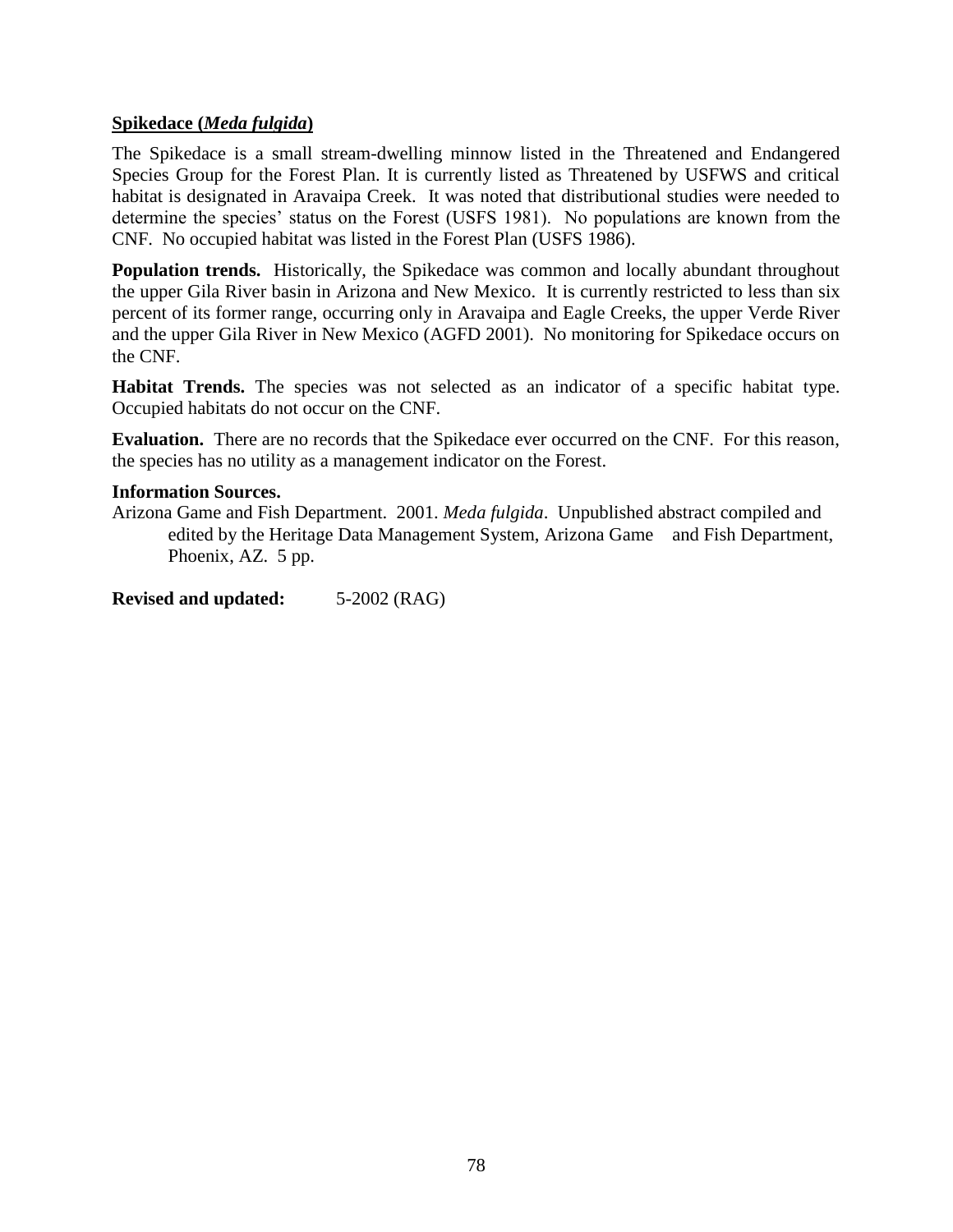## *LITERATURE CITED*

- Arizona Game and Fish. 1999. Wildlife 2006. Arizona Game and Fish Department. Phoenix, Arizona. 91pp.
- Arizona Game and Fish Department. 2000. Black bear harvest data *in* Arizona game survey and harvest data summary. Federal Aid Project W-53-M-50. Arizona Game and Fish Department, Phoenix, AZ.
- Arizona Game and Fish. 2001a. *Trogon elegans*. Unpublished abstract compiled and edited by the Heritage Data Management System. Arizona Game and Fish Department. Phoenix, Arizona. 5pp.
- Arizona Game and Fish. 2001b. *Myiodynastes luteiventris*. Arizona Heritage Data Base. Arizona Game and Fish Department. Phoenix, Arizona. Unpublished.
- Arizona Game and Fish. 2001c. *Asturina nitida maxima*. Unpublished abstract compiled and edited by the Heritage Data Management System. Arizona Game and Fish Department. Phoenix, Arizona. 3pp.
- Arizona Game and Fish. 2001d. *Lampornis clemenciae*. Unpublished abstract compiled and edited by the Heritage Data Management System. Arizona Game and Fish Department. Phoenix, Arizona.
- Arizona Game and Fish. 2001e. *Pachyramphus aplaiae*. Unpublished abstract compiled and edited by the Heritage Data Management System. Arizona Game and Fish Department. Phoenix, Arizona. 3pp.
- Arizona Game and Fish. 2001f. *Tyrannus crassirostris*. Unpublished abstract compiled and edited by the Heritage Data Management System. Arizona Game and Fish Department. Phoenix, Arizona. 3pp.
- Arizona Game and Fish. 2001g. *Camptostoma imberbe*. Unpublished abstract compiled and edited by the Heritage Data Management System. Arizona Game and Fish Department. Phoenix, Arizona.
- Arizona Game and Fish. 2001h. *Empidonax fulvifrons pygmaeus*. Unpublished abstract compiled and edited by the Heritage Data Management System. Arizona Game and Fish Department. Phoenix, Arizona. 3pp.
- Arizona Game and Fish. 2001i. *Vireo bellii*. Arizona Heritage Data Base. Arizona Game and Fish Department. Phoenix, Arizona. Unpublished.
- Arizona Game and Fish. 2001j. *Ammodramus bairdii*. Unpublished abstract compiled and edited by the Heritage Data Management System. Arizona Game and Fish Department. Phoenix, Arizona. 3pp.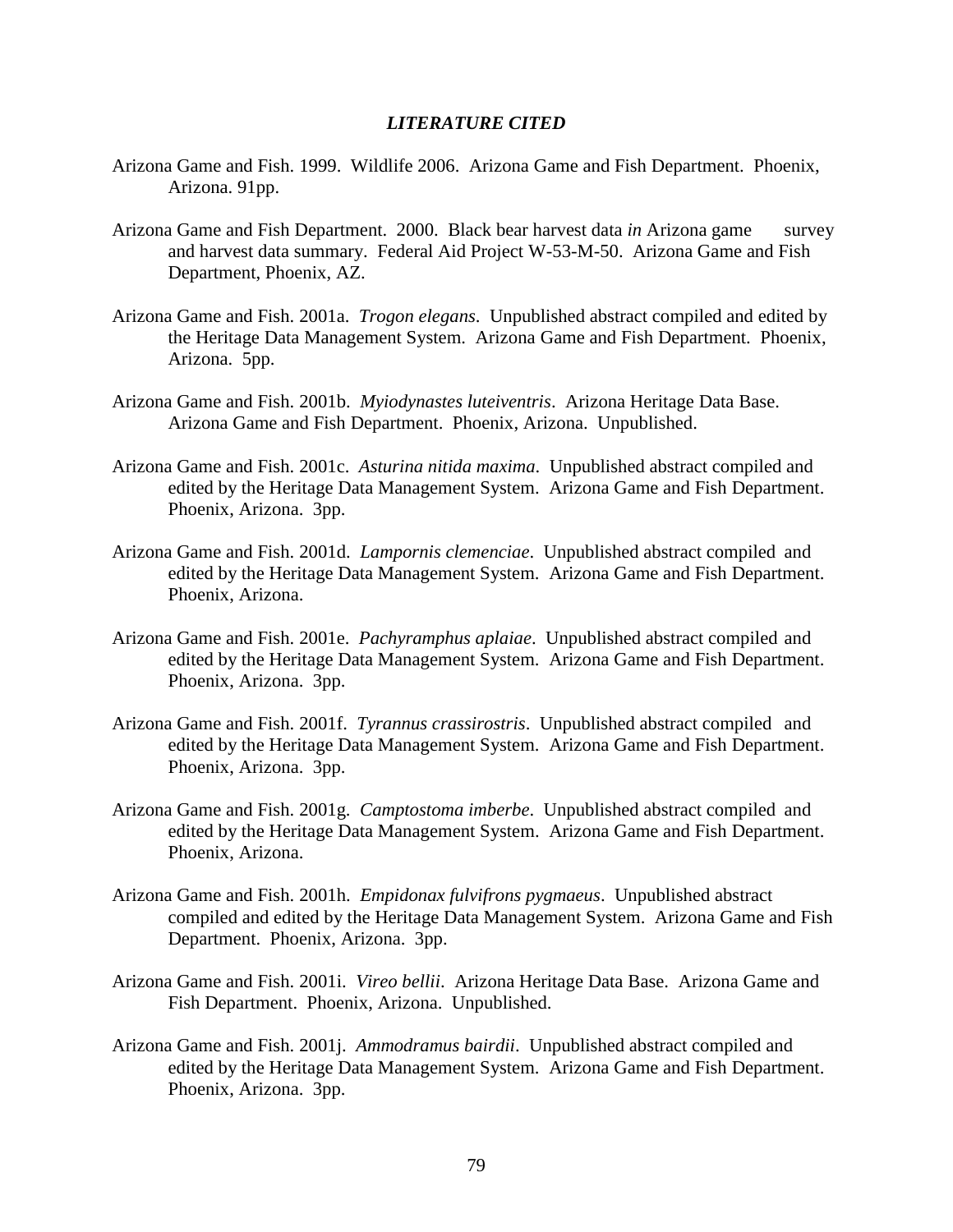- Arizona Game and Fish. 2001k. *Eleutherodactylus augusti cactorium*. Unpublished abstract compiled and edited by the Heritage Data Management System. Arizona Game and Fish Department. Phoenix, Arizona. 4pp.
- Arizona Game and Fish. 2001l. *Hyla eximia.* Arizona Heritage Data Base. Arizona Game and Fish Department. Phoenix, Arizona. Unpublished.
- Arizona Game and Fish. 2001m. *Abystoma tigrinum stebbinsi*. Unpublished abstract compiled and edited by the Heritage Data Management System. Arizona Game and Fish Department. Phoenix, Arizona. 5pp.
- Arizona Game and Fish. 2001n. *Crotalus willardi willardii*. Unpublished abstract compiled and edited by the Heritage Data Management System. Arizona Game and Fish Department. Phoenix, Arizona. 4pp.
- Arizona Game and Fish. 2001o. *Crotalus pricei*. Arizona Heritage Data Base. Arizona Game and Fish Department. Phoenix, Arizona. Unpublished.
- Arizona Game and Fish. 2001p. *Poeciliopsis occidentalis occidentalis*. Unpublished abstract compiled and edited by the Heritage Data Management System. Arizona Game and Fish Department. Phoenix, Arizona. 5pp.
- Arizona Game and Fish. 2001q. *Gila intermedia*. Arizona Heritage Data Base. Arizona Game and Fish Department. Phoenix, Arizona. Unpublished.
- Arizona Game and Fish Department. 2001. *Campostoma ornatum*. Unpublished abstract compiled and edited by the Heritage Data Management System, Arizona Game and Fish Department, Phoenix, AZ. 5 pp.
- Arizona Game and fish Department. 2002. Mearns' quail wing barrel data. Unpublished memo from J. Heffelfinger to T. Supplee on file in Coronado National Forest Supervisor's office. Tucson, AZ.
- Bishop, R.A., and C.R. Hungerford. 1965. Seasonal food selection of Arizona Mearns' quail. Journal of Wildlife Management 43:522-526.
- Bowers, R. K., Jr., and J. B. Dunning, Jr. 1994. Buff-breasted flycatcher *Empidonax fulvifrons). In* The Birds of North America, No. 125 (A. Poole and F. Gill, eds.). Philadelphia: The Academy of Natural Sciences; Washington, D.C.: The American Ornithologists' Union.
- Bristow, Kirby D. and Richard A. Ockenfels. 2000. Effects of human activity and habitat conditions on Mearn's quail populations. Arizona Game and Fish Department. Phoenix, Arizona. Research Branch Technical Guidance Bulletin No. 4 (August 2000). 27pp.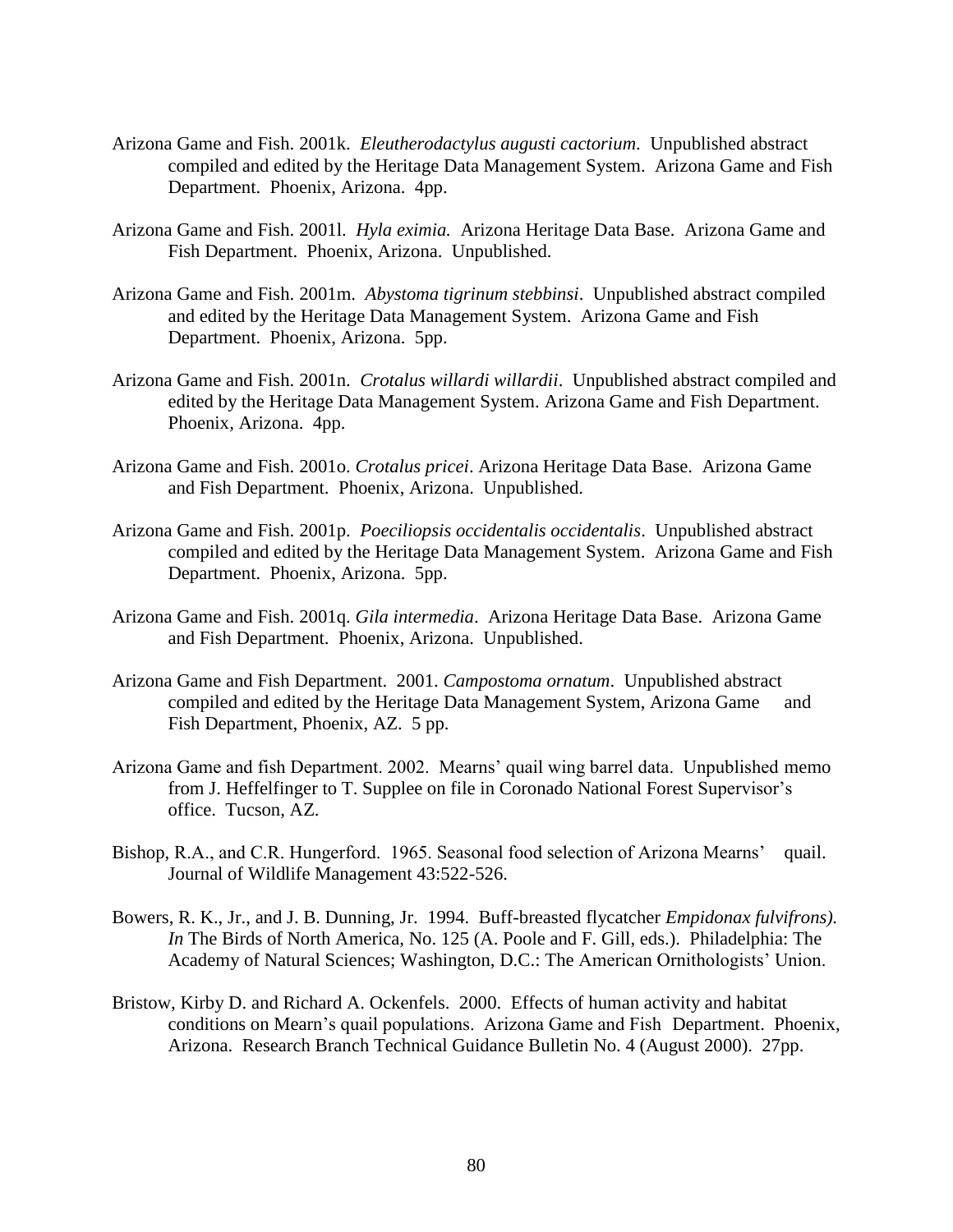- Brown, Bryan T. 1993. Bell's vireo. *In* The Birds of North America, No. 35 (A. Poole, P. Stettenheim, and F. Gill, eds.). Philadelphia: The Academy of Natural Sciences: Washington D.C.: The American Ornithologists' Union.
- Brown, D. E. 1989. Arizona Game Birds. The University of Arizona Press. Tucson.
- Brown, Richard L. 1978. An ecological study of Mearns' quail. Arizona Game and Fish Department. Research Division. Federal Aid in Wildlife Restoration. Project W-78-R-22, Work Plan 2, Job 1. 26 pp.
- Brown, R.L. 1982. Effects of livestock grazing on Mearns' quail in southeastern Arizona. Journal of Range Management 35:727-732.
- Chase, Jameson Fales. 2001. Host and habitat partition by sympatric brood parasites in Arizona. PhD dissertation. Department of Environmental, Population, and Organismic Biology. University of Colorado. 162pp.
- Committee of Scientists. 1999. Sustaining the People's Land. Recommendations for stewardship of the national forests and grasslands into the next century. US Dept. Agr., Washington, D.C. 181 pp.
- Conway, C.J. and C. Kirkpatrick. 2001. Population status, detection probability and effects of fire on Buff-breasted flycatchers. Final Report. Arizona Game and Fish Department Heritage Fund Grant I99028. Arizona Cooperative Fish and Wildlife Research Unit. Tucson AZ. 60 pp.
- Corman, T.E. and C. Wise-Gervaise. 2005. Arizona breeding Bird Atlas. Albuquerque: University of New Mexico Press.
- Dagenhardt, William G. et al. 1996. Amphibians and reptiles of New Mexico. University of New Mexico Press. Albuquerque, New Mexico. 430pp.
- Deeble, B. 1999. Rose-throated becard (*Pachyramphus aglaiae*): Species management abstract. The Nature Conservancy. Arlington VA. 6 pp.
- Deeble, B. 2000. Bells vireo (Vireo bellii): Species management abstract. The Nature Conservancy. Arlington VA. 11 pp.
- Devers, P.K. 1999. Public attitudes, wildlife and recreation management in Pusch Ridge Wilderness, Arizona. Masters thesis, University of Arizona, Tucson, AZ.
- Edison, Judy et al. 1995. Davis and Russell's finding birds in southeast Arizona. Tucson Audubon Society. Tucson, Arizona. 347pp.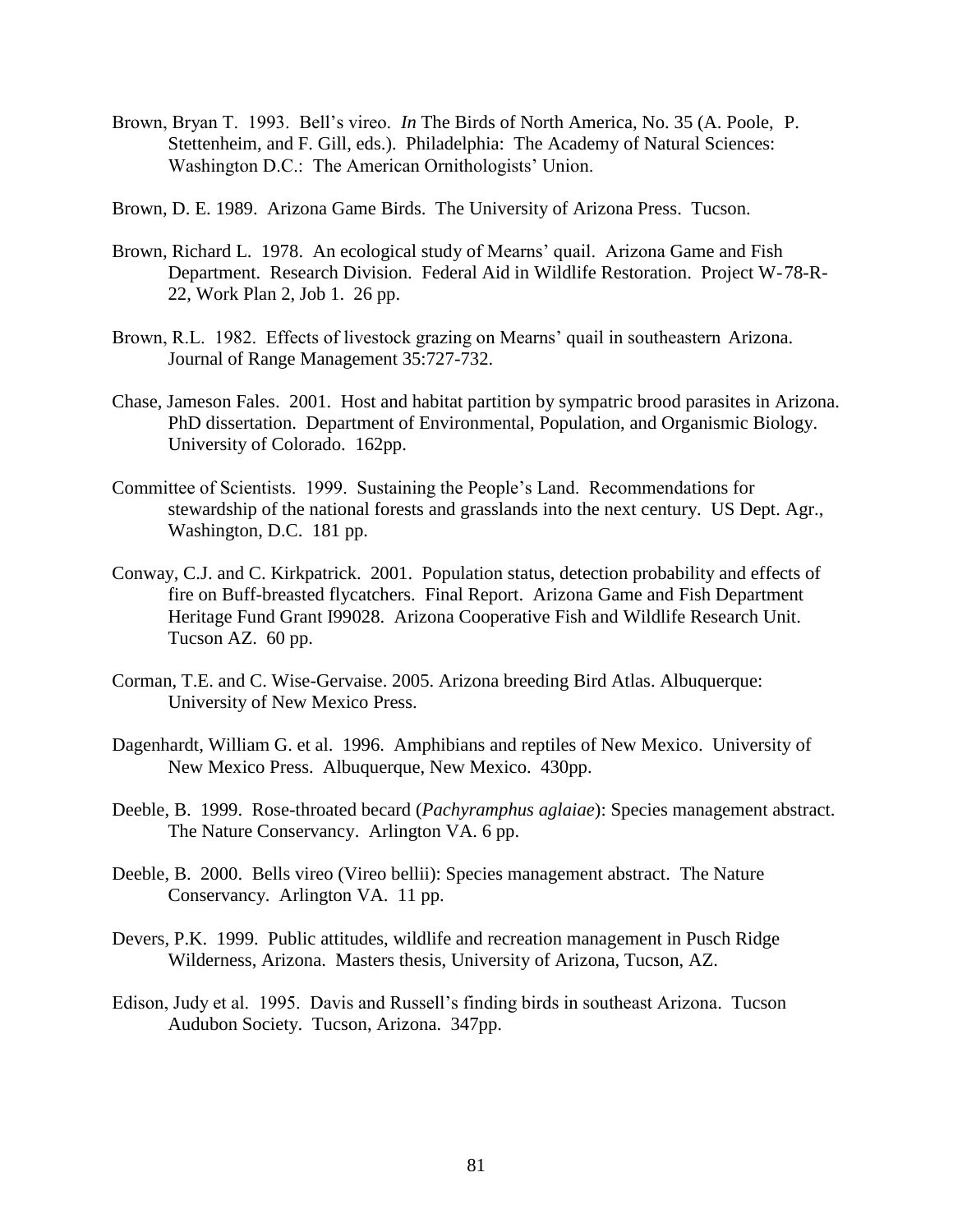- Garrison, Barbara A. and Janine A. Spencer. 1996. Arizona peregrine falcon 1995 reproductive survey results. Arizona Game and Fish Department. Phoenix, Arizona. Nongame Endangered Wildlife Program. Final Report. 43pp.
- Glinski, Richard L. 1998. Gray hawk. Page 82-85 i*n* The Raptors of Arizona (R.L. Glinski, ed.). The University of Arizona Press. Tucson, Arizona.
- Goldberg, Caren S. and Cecil R. Schwalbe. 2000. Population ecology of the barking frog. Arizona Game and Fish Department Heritage Fund IIPAM Project No. I98014. 50pp.
- Gori, David F. 1993. Monitoring native fish populations on the Coronado National Forest and Nature Conservancy Preserves in Arizona. Report submitted to the Coronado National Forest in completion of CCS-3-91-05-014. The Arizona Nature Conservancy. Tucson, Arizona. Unpublished.
- Hall, Linnea Suzanne. 1996. Habitat selection by the elegant trogon *(Trogon elegans)* at multiple scales. PhD Dissertation, University of Arizona. Tucson, Arizona. 181pp.
- Harris, L.K. 1992. Recreation in mountain sheep habitat. Thesis, University of Arizona, Tucson, AZ.
- Healy, Stuart. 2001. Raw bar graphs for Scheelite and Sawmill Canyons. http://www.aztrogon.com. 4pp.
- Heffelfinger, James R. and Ronald J. Olding. 2000. Montezuma quail management in Arizona. Pages 183-190 *in* L.A. Brennan, W.E. Palmer, L.W. Burger, Jr., and T.L. Pruden (eds.). Quail IV: Proceedings of the Fourth National Quail Symposium. Tall Timbers Research Station, Tallahassee, FL.
- Heffelfinger, J., B. Wakeling, J. Millican, S. Stone, T. Skinner, M. Fredlake and M. Adkins. 2000. Southeastern Arizona turkey management plan. Arizona Game and Fish Department. Phoenix AZ.
- Hoffmeister, Donald F. 1986. Mammals of Arizona. The University of Arizona Press and the Arizona Game and Fish Department. Tucson, Arizona. 602pp.
- Johnson, Terry B. 1983. Status report: *Crotalus willardi willardi* (Meek 1905). U.S. Fish and Wildlife Service, Office of Endangered Species. Contract No. 14-16-0002-81-224, Modification No. 3. Albuquerque, New Mexico. 70pp.
- Kunzmann, M.R. et al. 1998. Elegant trogon *(Trogon elegans). In* The Birds of North America, No. 357 (A. Poole and F. Gill, eds.). The Birds of North America, Inc. Philadelphia, Pennsylvania. 24 pp.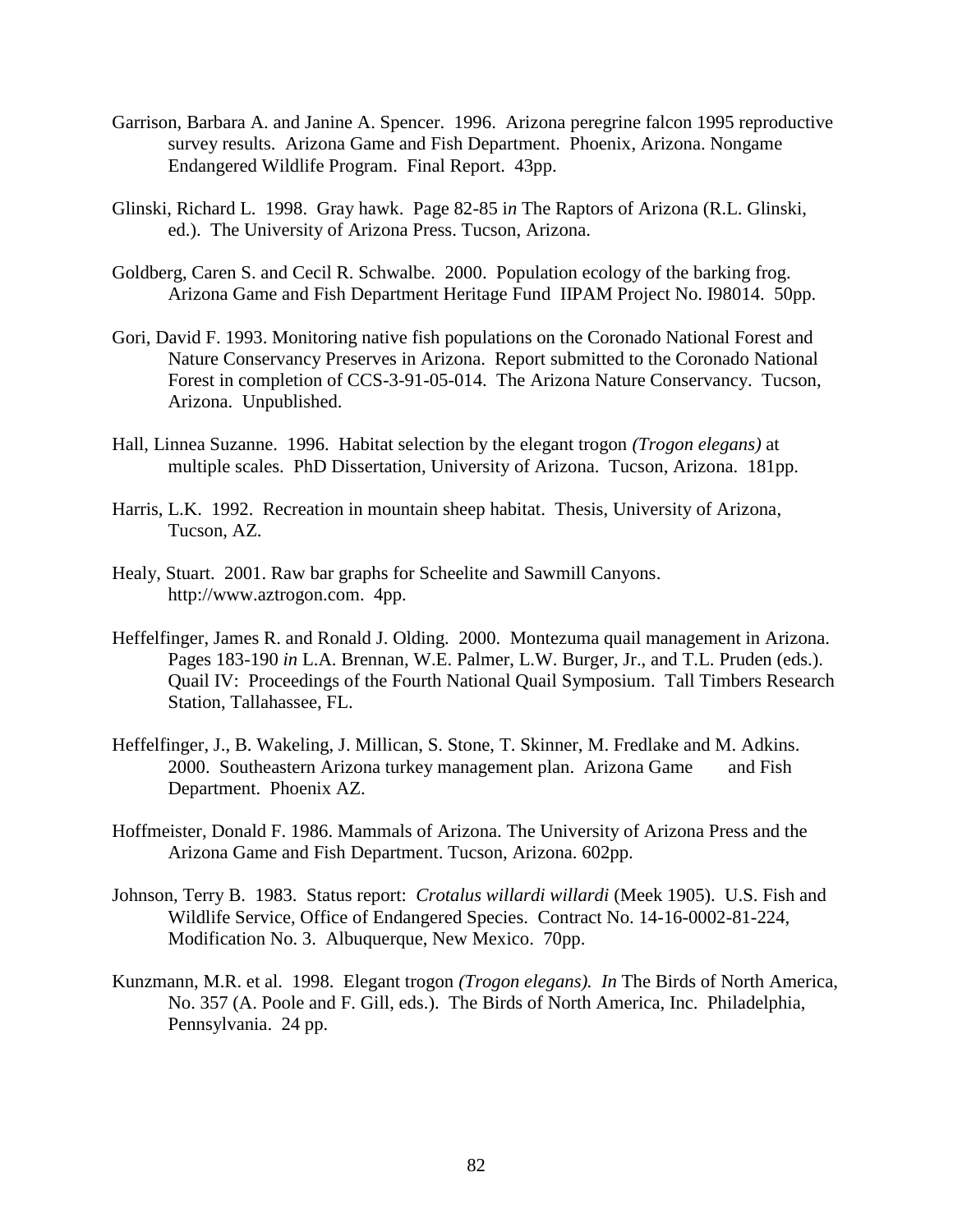- Latta, Marjorie J., Carol JH. Beardmore, and Troy E. Corman. 1999. Arizona partners in flight. Bird conservation plan. Version 1.0. Arizona Game and Fish Department. Phoenix, Arizona. Nongame and Endangered Wildlife Program Technical Report 142. 331pp.
- LeCount, A.L., R.H. Smith, and J.R. Wegge. 1984. Black bear habitat requirements in central Arizona. Ariz. Game and Fish Dept., Spec. Rep. No 14. Phoenix. 49pp.
- Brown, D.E. 1989. Arizona game birds. University of Arizona Press and the Arizona Game and Fish Department. Tucson.
- Lowther, Peter E. and Douglas F. Stotz. 1999. Sulphur-bellied flycatcher (*Myiodynastes luteiventris). In* The birds of North America, No. 475 (A. Poole and F. Gill, eds.). The Birds of North America, Inc., Philadelphia, PA.
- Martin, J. A. 1997. Distribution, abundance, and habitat characteristics of the buff-breasted flycatcher in Arizona. M.S. thesis, University of Arizona. Tucson, Arizona.
- Morrison, M.L., R.W. Mannan, L.L. Christopherson, L.S. Hall, and J.A. Martin. 1996. Determining the status and trends of neotropical migrant bird populations in riparian vegetation in southeastern Arizona. Final Report. USFS-U of A Agreement No. CCS3- 94-05-006. Tucson, Arizona.
- National Audubon Society. 2002. Christmas bird counts, results and analysis. http://209.177.45.29/birds/cbc/hr/graph.htm.
- Nielson, J.L., D. Wiltse and M. Fountain. 1999. Testing for rainbow trout introgression in Arizona Apache trout populations using microsatellites. Report submitted to Arizona Game and Fish. USGS/BRD Alaska Biolological Science Center. Anchorage. 24 pp.
- Ockenfels, Richard A., Daniel E. Brooks, and Charles H. Lewis. 1991. General ecology of Coues white-tailed deer in the Santa Rita Mountains. A final report. Arizona Game and Fish Department. Phoenix, Arizona. Research Branch Technical Report No. 6. 73pp.
- Phillips, A., J. Marshall, and G. Monson. 1964. The birds of Arizona. University of Arizona Press. Tucson, Arizona.
- Schoenecker, K.A. 1997. Human disturbance in bighorn sheep habitat, Pusch Ridge Wilderness, Arizona. Thesis, University of Arizona, Tucson, AZ.
- Scott, V.E., K.E. Evans, D.R. Patton, and C.P. Stone. 1977. Cavity nesting birds of North American forests. U.S. Dep. Agric. Handb. 511, 112p.
- Sredl, Michael J. and J. Eric Wallace. 2000. Management of the amphibians of Fort Huachuca, Cochise County, Arizona. Arizona Game and Fish Department. Phoenix, Arizona. Department of Defense Contract DABT63-95-P-2237. Nongame and Endangered Wildlife Program. Technical Report 166. 34pp.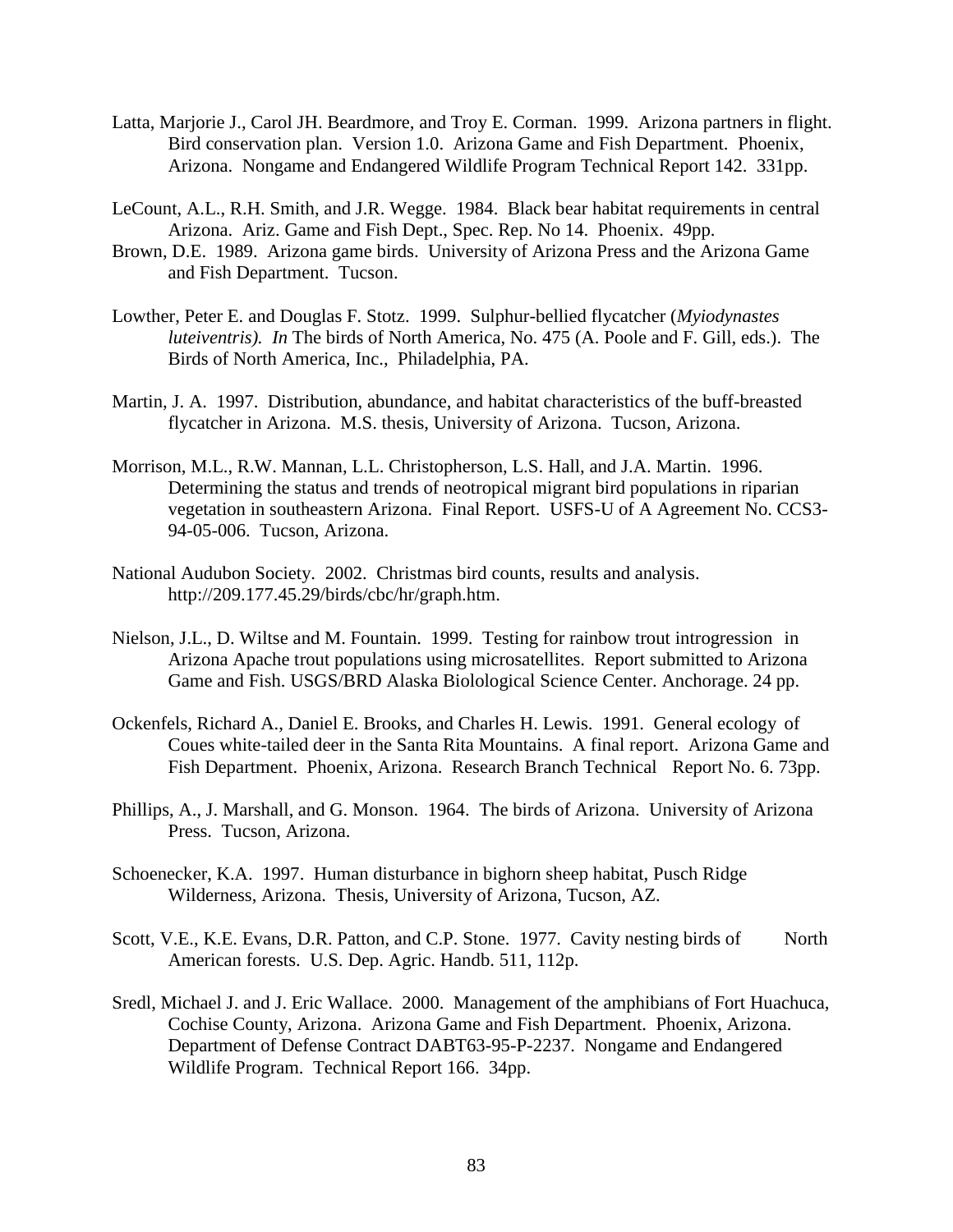- Stefferud, J.A. 2001. Redrock Canyon photopoint and aquatic habitat survey. Sierra Vista Ranger District, Coronado National Forest, Santa Cruz Co. USDA Forest Service, Tonto National Forest, Phoenix.
- Stefferud, J.A. and S.E. Stefferud. 1995. Status of Gila topminnow and results of monitoring the fish community in Redrock Canyon, Coronado National Forest, 1979-1993. Pages 361-369 in L.F. DeBano, G.J. Gottfried, R.H. Hamre, C.B.Edminster, P.F. Ffolliott, and A. Ortega-Rubio, editors. Biodiversity and management of the Madrean Archipelago: the sky islands of southwestern United States and northwestern Mexico. September 19-23, 1994, Tucson, Arizona. USDA Forest Service, Gen. Tech. Rep. RM-GTR-264, Fort Collins, Colorado.
- Stromberg, M.R. 1990. Habitat, movements and roost characteristics of Montezuma quail in southeastern Arizona. Condor 56:123-125.
- Taylor, Richard Cachor. 1994. Trogons of the Arizona borderlands. Treasure Chest Publications. Tucson, Arizona.
- Taylor, Richard Cachor. 1995a. A birder's guide to southeastern Arizona. American Birding Association, Inc. Colorado Springs, Colorado. 341pp.
- Taylor, Richard Cachor. 1995b. Location checklist to the birds of the Huachuca Mountains and the upper San Pedro River. Borderland Productions. Tucson, Arizona. 48pp.
- Tenney, C.R. 2000. Northern beardless-tyrannulet *(Camptostoma imberbe). In* The Birds of North America, No. 519. (A. Poole and F. Gill, eds.). The Birds of North America, Inc. Philadelphia, Pennsylvania.
- The Nature Conservancy. 2000. Species management abstract. Rose-throated becard *(Pachyramphus aglaiae).* The Nature Conservancy. Arlington, Virginia. 7pp.
- USDA. Forest Service. 1981. Selection of management indicator species, Coronado National Forest land management planning. Report on file at Coronado National Forest. Tucson, Arizona. Unpublished.
- USDA Forest Service. 1982. Wildlife and Fish. Pp 83-101 *in* Analysis of the management situation for the Coronado National Forest Plan. Unpublished report. Coronado National Forest. Tucson, AZ.
- USDA Forest Service. 1986. Coronado Forest Plan. U.S. Forest Service, Southwestern Region. Albuquerque, New Mexico. 130pp. + Amendments.
- USDA Forest Service. 1998. Biological assessment of on-going and long-term grazing on the Coronado National Forest. USDA Forest Service, Coronado National Forest, Tucson, Arizona.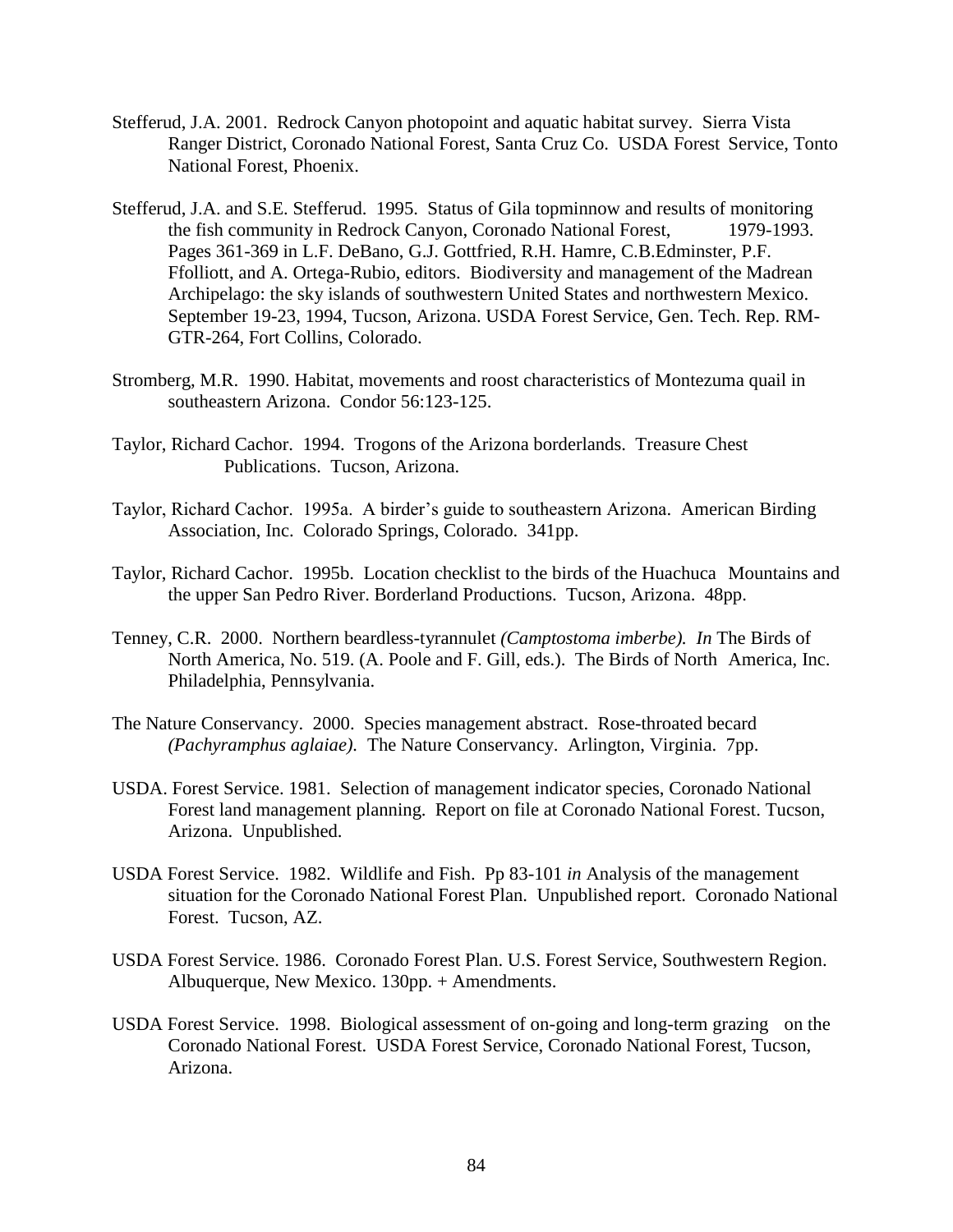- USDA Forest Service. 2000. Allegheny National Forest final MIS monitoring report. Allegheny National Forest. Warren, PA.
- USDI Fish and Wildlife Service. 1997. Endangered and threatened wildlife and plants; determination of endangered status for three wetland species found in southern Arizona and northern Sonora, Mexico. Federal Register 62(3):665-689.
- USDI Fish and Wildlife Service. 1998. Biological opinion and conference opinion. Land and Resource Management Plans, as amended, for Eleven National Forests and National Grasslands in the Southwestern Region. U.S. Fish and Wildlife Service. Albuquerque, New Mexico. File Designation Region 2/ES-SE. 130pp + Attachments.
- USDI Fish and Wildlife Service. 1999. Biological opinion. On-going and long-term grazing on the Coronado National Forest. U.S. Fish and Wildlife Service, Arizona Ecological Services Field Office. Phoenix, Arizona. File Designation AESO/SE 2-21-98-F-399. 376pp.
- USDI Fish and Wildlife Service. 2003. Monitoring plan for the American peregrine falcon, a species recovered under the Endangered Species Act. U.S. Fish and Wildlife Service Divisions of Endangered Species and Migratory Birds and State Programs, Pacific Region. Portland , OR. 53 pp.
- USGS Patuxent Wildlife Research Center. 2002. The North American breeding bird survey internet data set, 8 February 2002 [\(http://www.mp2-p](http://www.mp2-/)wrc.usgs.gov/bbs/retreival/).
- Weedman, D.A. and K.L. Young. 1997. Status of Gila topminnow and desert pupfish in Arizona. Nongame and Endangered Wildlife Program Technical Report 118. Arizona Game and fish Department, Phoenix, Arizona.
- Whetstone, Jack. 1995. Baird's sparrow winter habitat assessment on the grasslands of the Coronado National Forest. U.S. Department of Interior, Bureau of Land Management. Sierra Vista, Arizona. Unpublished.
- Williamson, S.L. 2000. Blue-throated hummingbird *(Lampornis clemenciae). In* The Birds of North America, No. 531 (A. Poole and F. Gill, eds.). The Birds of North America, Inc. Philadelphia, Pennsylvania.
- Young, P.J., V.L. Greer, J.E. Lowry, E. Bibles, N. Ferguson and E. Point. 2001. The Mount Graham Red Squirrel monitoring program: 1989-1998. The University of Arizona. Tucson, AZ.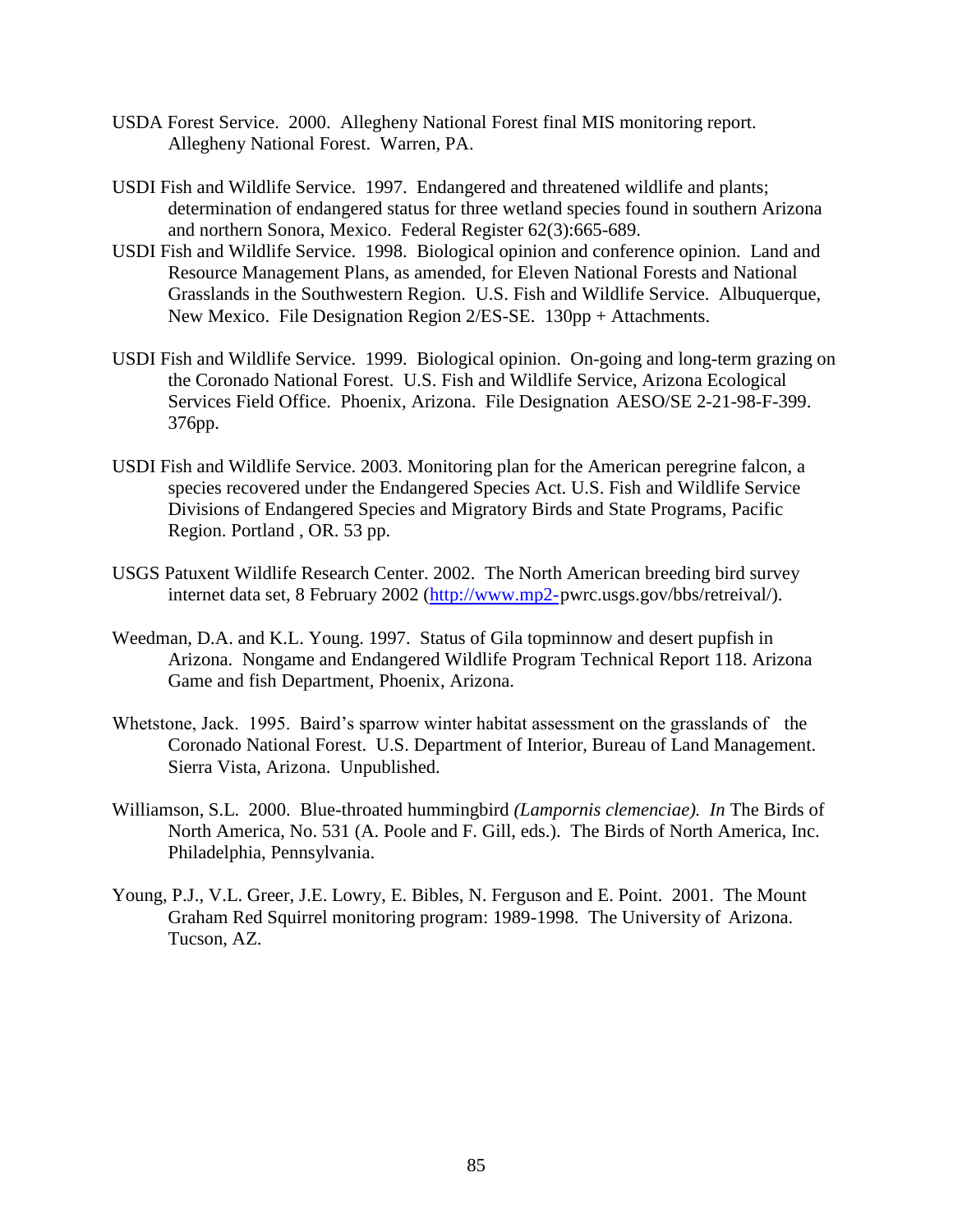## **Appendix 1.**

Wildlife Monitoring requirements from the 1986 Coronado National Forest Plan, pages 93-94.

#### WILDLIFE 1.ITEM MONITORED:

A. population and habitat trends of management indicator species.

#### 2. PURPOSE:

A.Federal and State Regulations.

B.Forest issue related.

#### 3. MONITORING METHOD:

A. White-tailed deer - sex and age (NMGF, AGF using aerial, horse, and foot transects). Also hunter kill information.

B. Mearn's quail - Population trend date from hunter wing barrel returns. C. Pronghorn - Sex and age ratios (AGF using aerial, horse and foot transacts. Also hunter kill information.

D. Merriam's turkey - hunter kill information.

E. Coppery-tailed trogon - sex and age ratios (Private cooperators and wildlife biologist using foot transacts).

F. Gila topminnow - Number of miles of occupied habitat (USFWS. AGF using foot transacts.)

G. Black bear-Recording sign, hunter kill information, depredation reports and campground problems.

H. Human effects on desert bighorn sheep - radio collar tracking (AGF) vegetation use (University of Arizona); population trend (AGF).

I. Other indicator species groups and - threatened and endangered species. Measurements of appropriate habitat components.

# 4.FREQUENCY:

Annually

#### 5. EXPECTED PRECISION/RELIABILITY: A.Birds - - 10%/+ 80%

B.Other Came and Fish Data - Variable by species.

6. TIME FOR REPORTING: Annually